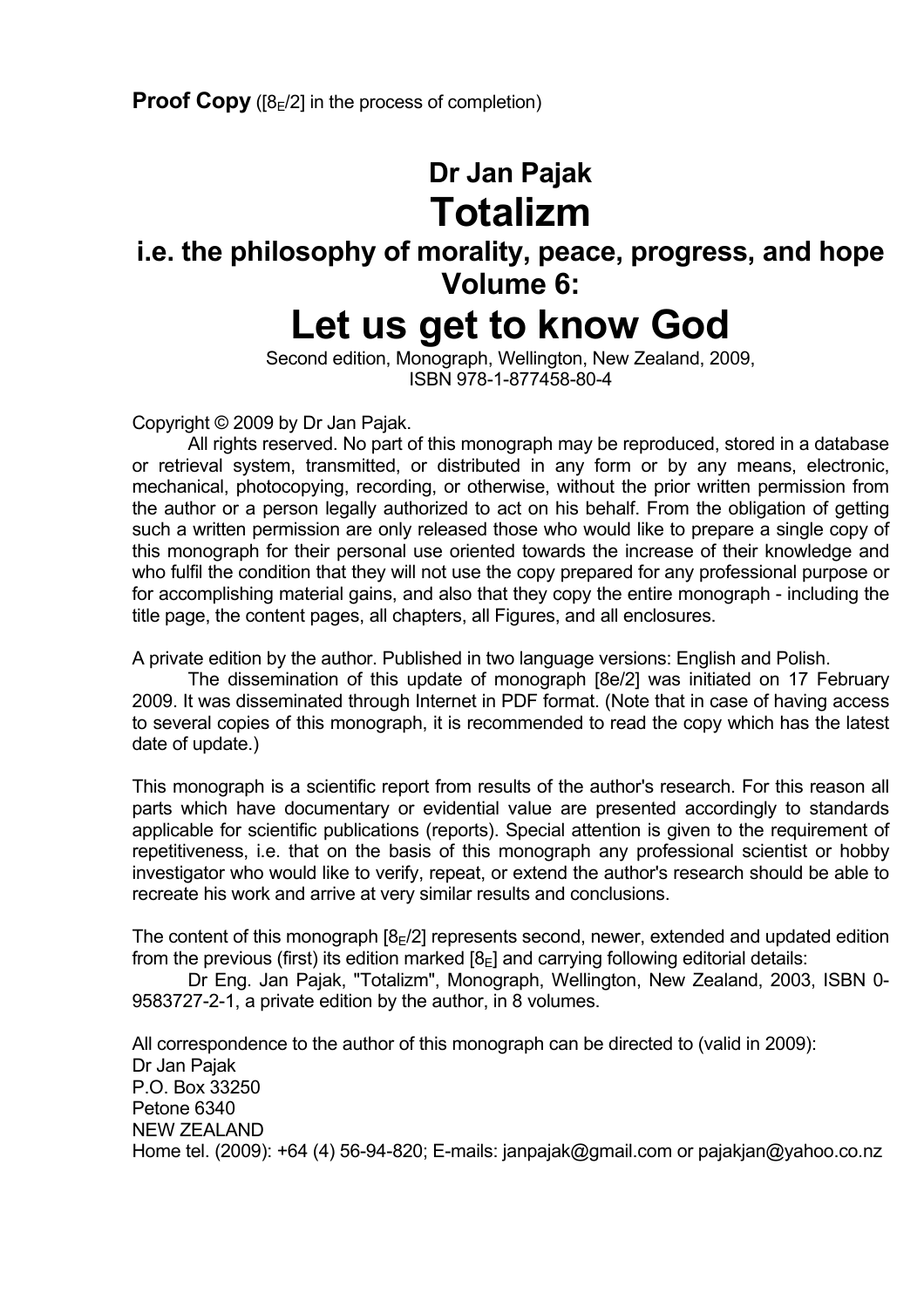#### ABSTRACT of volume 6 in monograph  $[8_F/2]$  "Totalizm", ISBN 978-1-877458-80-4.

 Present official science claims that God does NOT exist. But the previous volume 5 of this monograph has proven that this official science is in a shocking error already from very foundations of it – means from the understanding of gravity field by human scientists. This is because only after taking an erroneous assumption that gravity field is a monopolar field, it becomes impossible to find the place where God resides, not define the nature of God. But if this error is repaired and one recognises proofs presented in previous volumes 4 and 5 of this monograph, which document that gravity field is a dipolar one, then rapidly it turns out, that God does exist and that the existence of God can be formally proven. Furthermore, then it is possible to define precisely the nature and character of God, His attributes, methods and mechanisms with the use of which He interacts with our physical world (which, by the way, this God created), and also evidence of the absolute rules of God over fates of people and over all events that take place in the physical world.

 As this was explained in the previous volume 5 about so-called "Virtual World", God with an iron hand controls all events which affect each individual person. This control of fate and life of each one of us is carried out by God according to a set of rigid rules and principles, which are defines through the action of so-called "moral field", "moral laws", and "moral energy". So in order our lives become better and gain the course that is desirable for us, we people must consider in every our action the influence of these three factors, means influence of "moral field", "moral laws", and "moral energy". How to do it, teaches us the philosophy of totalizm described in volumes 1 to 3 of this monograph, But it turns out, that these three basic factors are NOT the only source of specific consequences for our fates. For example, fates of people depend also on the age of God, means on the goals that this God has on the present stage of the Godly existence - or more strictly on the roles that God designated for people in order to accomplish goals that currently are vital for God. These fates also depend also on constraints which limit the freedom of God's actions, such as our "free will", or the "canon of ambiguity". Fate of people is also influenced by so-called "relative imperfection of God" and imperfection of methods that God uses to govern people which result from it - for example the imperfection of the method "stick and carrot" the use of which God clearly prefers, or imperfection of so-called "curse of inventors".

 About all the above we are NOT going to learn from religions. After all, religions were formed when people still did NOT knew what is "energy" or "field". Furthermore, religions idealise God - after all only then they are able to impose onto us the blind worshiping Him. Therefore, religions do NOT reveal to us an objective picture of God, such as on the basis of secular scientific research was developed for us by totalizm and now is presented in this volume.

 "Knowledge is responsibility". So to be a human and to lead a happy and fulfilled life is quite difficult. After all, in our actions it is necessary to consider all these factors which have the influence on our fate. Of course, over this influence we can exert our control only when we know it and we are aware of its mechanisms of action. So in order to give ourselves the chance of improving our lives and gaining an access to searched for qualities of life, such as happiness, feeling of fulfilment, the lack of stress, health, peace of mind, etc., etc., it is necessary to get to know God thoroughly. This volume is entirely devoted to such getting Him know.

 This volume was written in the style "let us learn everything about God that influences our fate". Means, in this volume we assume that the reader already learned and accepted information provided in previous volume 5 which revealed formal proofs for the existence of God, the course of self-evolution of God, and nature of God. So in this volume the reader learns only information which allow him or her to gain the knowledge "how" and "with the use of what" this God described before influences the life of each one of us.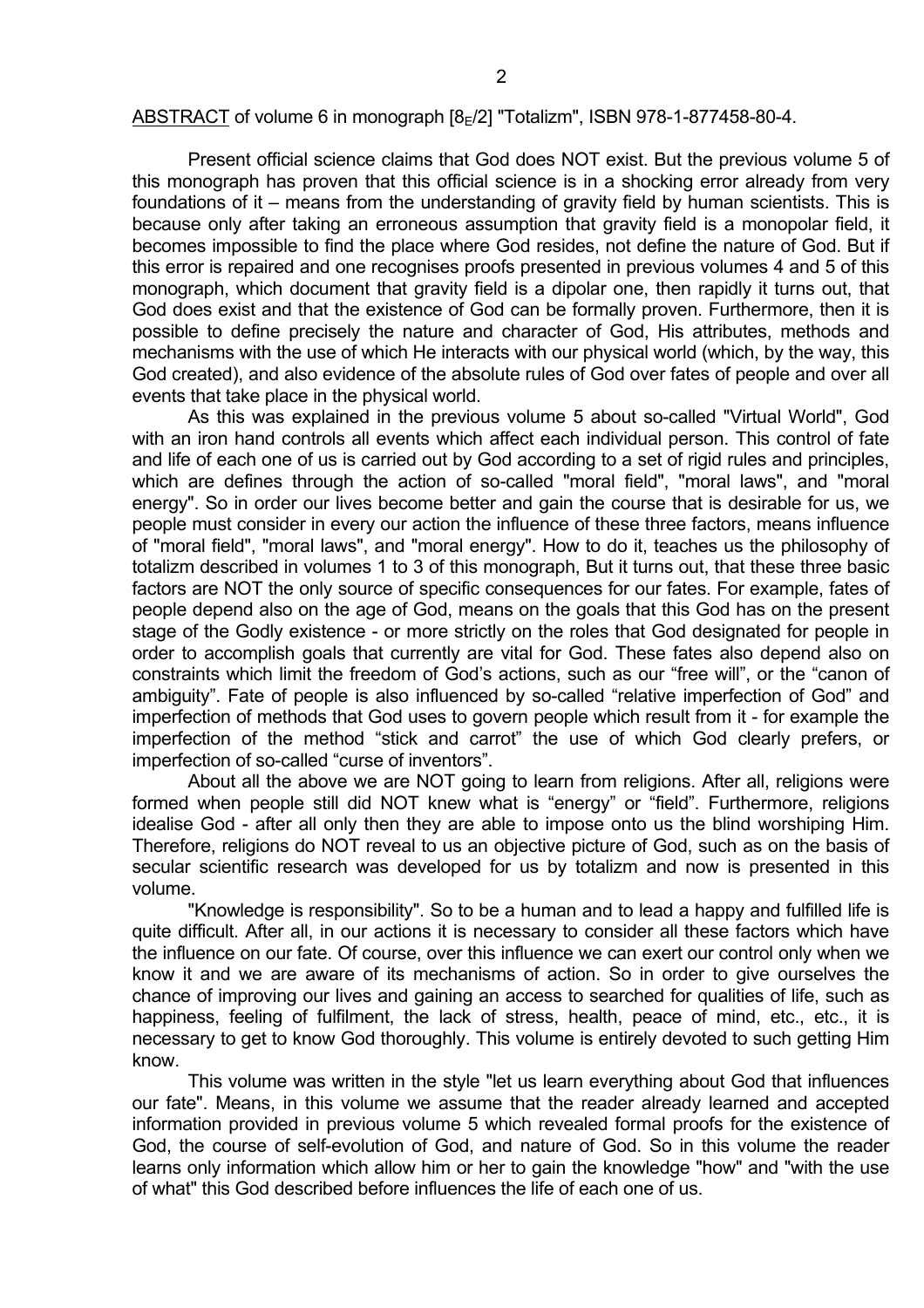CONTENT of volume 6 in monograph [8E/2] "Totalizm", ISBN 978-1-877458-80-4

Page Chapter ──── ─────

1 Title page<br>2 Abstract of

Abstract of volume 6

| 3                  | Content of volume 6<br>(notice that content of the entire monographs $[8E/2]$ is listed in volume 1)                                                                                                                                                                                                                                                                                                                                 |
|--------------------|--------------------------------------------------------------------------------------------------------------------------------------------------------------------------------------------------------------------------------------------------------------------------------------------------------------------------------------------------------------------------------------------------------------------------------------|
|                    | <b>Volume 6:</b> Let us get to know God                                                                                                                                                                                                                                                                                                                                                                                              |
| $JA-1$             | JA. LET US GET TO KNOW BETTER OUR YOUNG GOD                                                                                                                                                                                                                                                                                                                                                                                          |
| JA-2               | JA1. Let us define God and also analyse factors which decide<br>about His interactions with people                                                                                                                                                                                                                                                                                                                                   |
| $JA-3$             | JA1.1. How God come to existence - means how looked like<br>the self-evolution of God                                                                                                                                                                                                                                                                                                                                                |
| JA-4               | JA1.2. What is the age of God                                                                                                                                                                                                                                                                                                                                                                                                        |
| $JA-5$             | JA1.3. Which evidence documents that God is around 6000 years young                                                                                                                                                                                                                                                                                                                                                                  |
| JA-6               | JA1.4. How many Gods actually is there                                                                                                                                                                                                                                                                                                                                                                                               |
| JA-7               | JA2. Let us define the appearance of God                                                                                                                                                                                                                                                                                                                                                                                             |
| JA-8               | JA3. Whether God is really composed of "Father", "Holy Ghost", and "Son" - as<br>the Christian religion states this, or from "God Creator", "God Sustenance",<br>and "God Destructor" according to teachings of Hinduism                                                                                                                                                                                                             |
| $JB-10$            | <b>JB. EVIDENCE THAT CONFIRMS THE EXISTENCE OF GOD</b>                                                                                                                                                                                                                                                                                                                                                                               |
| $JB-10$            | JB1. Which people and in what manner God typically maintains<br>in the uncertainty of His existence                                                                                                                                                                                                                                                                                                                                  |
| $JB-11$<br>$JB-13$ | JB2. Let us define the term "evidence for the existence of God"<br>JB3. God wants that we "know" that He does exist, not just "believe" in His<br>existence - means let us learn the reason for which God forces<br>each one amongst us to contribute in person the significant effort<br>into the cognitive recognition of evidence for the existence of God<br>and into the earning of the cognitive certainty that God does exist |
| <b>JB-14</b>       | JB4. With what methods and for what reason God forces everyone<br>amongst us to contribute the personal effort into the cognitive<br>recognition of evidence for the existence of God and into the<br>earning the cognitive certainty that God does exist                                                                                                                                                                            |
| JB-15              | JB5. "Proving through the contradiction" - i.e. since there is no even<br>a smallest shred of evidence for the non-existence of God, this<br>means that God does exist                                                                                                                                                                                                                                                               |
| $JB-17$            | JB6. A compendium of evidence from the area of physical sciences<br>for the existence of God                                                                                                                                                                                                                                                                                                                                         |
| <b>JB-22</b>       | JB7. A compendium of evidence from the area of biological sciences<br>for the existence of God                                                                                                                                                                                                                                                                                                                                       |
| <b>JB-32</b>       | JB8. The formal proof for the existence of God<br>completed with a method of mathematical logic                                                                                                                                                                                                                                                                                                                                      |
| $JC-33$            | JC. THE BIBLE - MEANS AN AUTOBIOGRAPHY OF GOD                                                                                                                                                                                                                                                                                                                                                                                        |
| $JC-33$            | JC1. Which facts confirm that the Bible is really authorised by God Himself                                                                                                                                                                                                                                                                                                                                                          |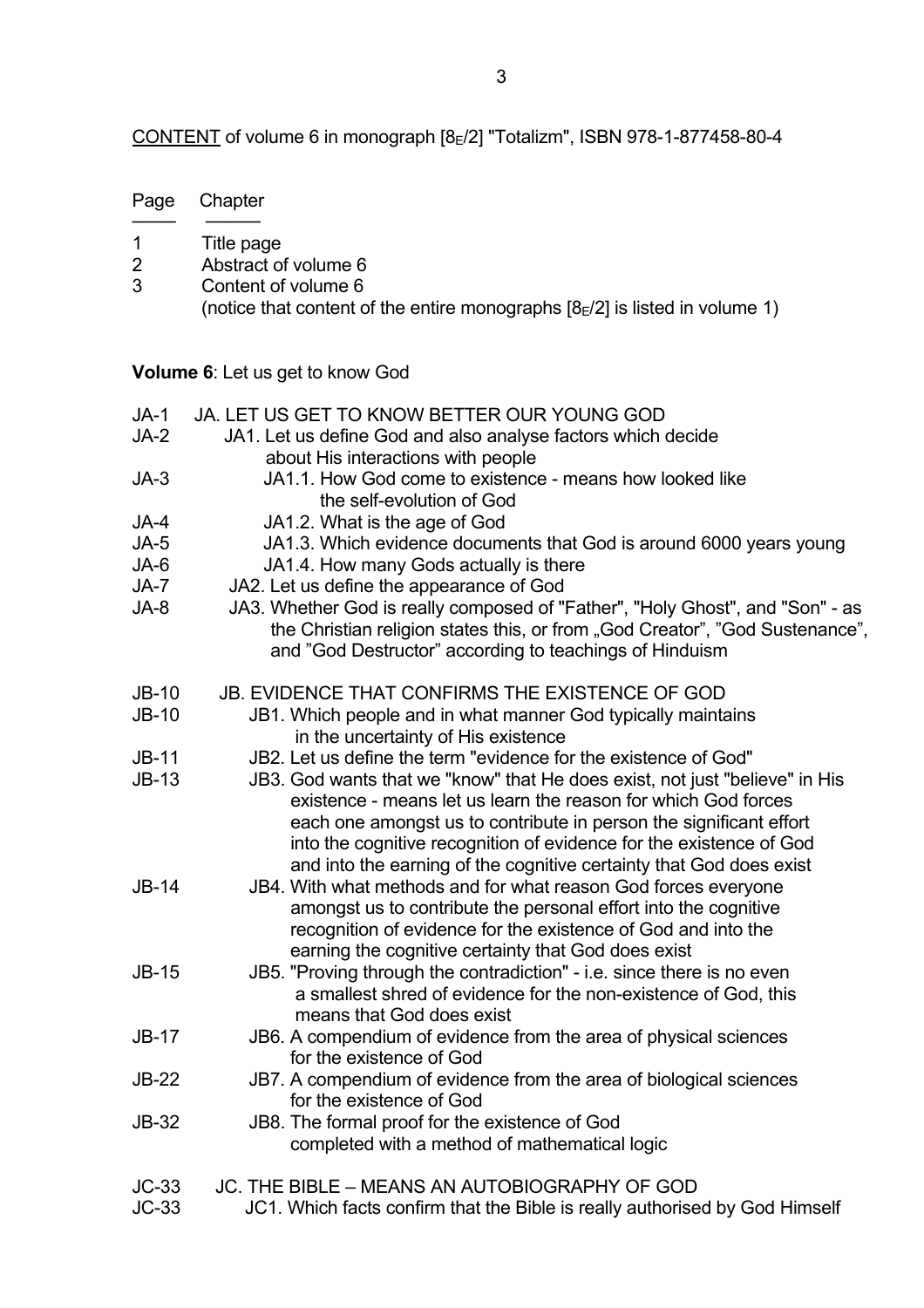| <b>JD-36</b><br>$JD-36$ | JD. PERSONALITIES AND "CHARACTER" OF GOD<br>JD1. How the list of different personalities of the same God<br>is described by the religion of Hinduism                                                                                                                        |
|-------------------------|-----------------------------------------------------------------------------------------------------------------------------------------------------------------------------------------------------------------------------------------------------------------------------|
| $JD-37$                 | JD2. God's sense of humour                                                                                                                                                                                                                                                  |
| <b>JD-38</b>            | Figure JD1 (God-Monkey)                                                                                                                                                                                                                                                     |
|                         |                                                                                                                                                                                                                                                                             |
| <b>JE-39</b>            | JE. KNOWLEDGE AND CAPABILITIES OF GOD                                                                                                                                                                                                                                       |
| <b>JE-39</b>            | JE1. What God knows already, and what God still does NOT know                                                                                                                                                                                                               |
| JE-39                   | JE2. How God carries out the creation                                                                                                                                                                                                                                       |
|                         |                                                                                                                                                                                                                                                                             |
| <b>JE-39</b>            | JE3. Two basic kinds of creation, namely: (1) temporary<br>simulation and (2) permanent creation                                                                                                                                                                            |
| <b>JE-40</b>            | JE4. What are reasons for repetitive "simulation" of creatures                                                                                                                                                                                                              |
|                         | by God - means reasons for the "temporally creation"                                                                                                                                                                                                                        |
|                         | by God creatures deprived of the "free will"                                                                                                                                                                                                                                |
| JE-41                   | JE5. Whether God sometimes links temporally ones amongst                                                                                                                                                                                                                    |
|                         | His many personalities, and His own awareness,                                                                                                                                                                                                                              |
|                         | to bodies of selected people                                                                                                                                                                                                                                                |
| JE-41                   | JE6. Since there is something that God still does NOT know,                                                                                                                                                                                                                 |
|                         | God is going to carry the process of creation in such a                                                                                                                                                                                                                     |
|                         |                                                                                                                                                                                                                                                                             |
|                         | manner, that He is going to learn it                                                                                                                                                                                                                                        |
| JF-42                   | JF. GOD VERSUS MAN (means what totalizm determined scientifically                                                                                                                                                                                                           |
|                         | about the role of man in God's plans)                                                                                                                                                                                                                                       |
|                         |                                                                                                                                                                                                                                                                             |
| JF-42                   | JF1. Although God knows almost infinitively more than people do,                                                                                                                                                                                                            |
|                         | still God does NOT know everything - thus the major goal                                                                                                                                                                                                                    |
|                         | of God's activities is to "increase knowledge"                                                                                                                                                                                                                              |
| JF-42                   | JF2. Why God needs the physical world and the humans                                                                                                                                                                                                                        |
| JF-42                   | JF3. Not only us, humans, but also God Himself is "relatively imperfect",                                                                                                                                                                                                   |
|                         | thus He continually learns and improves His methods                                                                                                                                                                                                                         |
| JF-45                   | JF4. The goal for which God created people: learning                                                                                                                                                                                                                        |
|                         | about Himself and increase His knowledge                                                                                                                                                                                                                                    |
| JF-45                   | JF5. Which evidence confirms claims of the philosophy of totalizm<br>formulated on basis of findings of the Concept of Dipolar Gravity,<br>that "the reason for which God created people is easier, safer,<br>faster, and more accurate getting to know Himself, as well as |
|                         | the increase of knowledge and perfection of God"                                                                                                                                                                                                                            |
| JF-49                   | JF6. The name for the present phase of gathering knowledge                                                                                                                                                                                                                  |
|                         | by God is "experimentation on evilness and consequences of it"                                                                                                                                                                                                              |
| JF-49                   | JF7. From thoughtless servants, into aware partners of God                                                                                                                                                                                                                  |
| JF-51                   | JF8. Which attributes of people God appreciates the most                                                                                                                                                                                                                    |
|                         |                                                                                                                                                                                                                                                                             |
| <b>JG-52</b>            | JG. GOD'S METHODS OF RULING OVER MAN AND THE UNIVERSE                                                                                                                                                                                                                       |
| <b>JG-52</b>            | JG1. Which factors limit the God's "thrust to knowledge"                                                                                                                                                                                                                    |
| <b>JG-52</b>            | JG1.1. The so-called "free will" granted to people by God                                                                                                                                                                                                                   |
| $JG-53$                 | JG1.2. The so-called "canon of ambiguity"                                                                                                                                                                                                                                   |
| <b>JG-53</b>            | JG1.2.1. The generation by God two opposite explanations                                                                                                                                                                                                                    |
|                         | for every fact and every noticeable manifestation                                                                                                                                                                                                                           |
|                         | of His activities                                                                                                                                                                                                                                                           |
| <b>JG-54</b>            | JG1.3. The so-called "principle of counter-polarity"                                                                                                                                                                                                                        |
| <b>JG-54</b>            | JG2. In what manner God still accomplishes His chief goal                                                                                                                                                                                                                   |
|                         | of "increasing the knowledge", in spite that in His actions                                                                                                                                                                                                                 |
|                         | God must consider all constraints which restrict Him                                                                                                                                                                                                                        |
| <b>JG-56</b>            |                                                                                                                                                                                                                                                                             |
|                         | JG2.1. Maintaining people in the continuous lack of                                                                                                                                                                                                                         |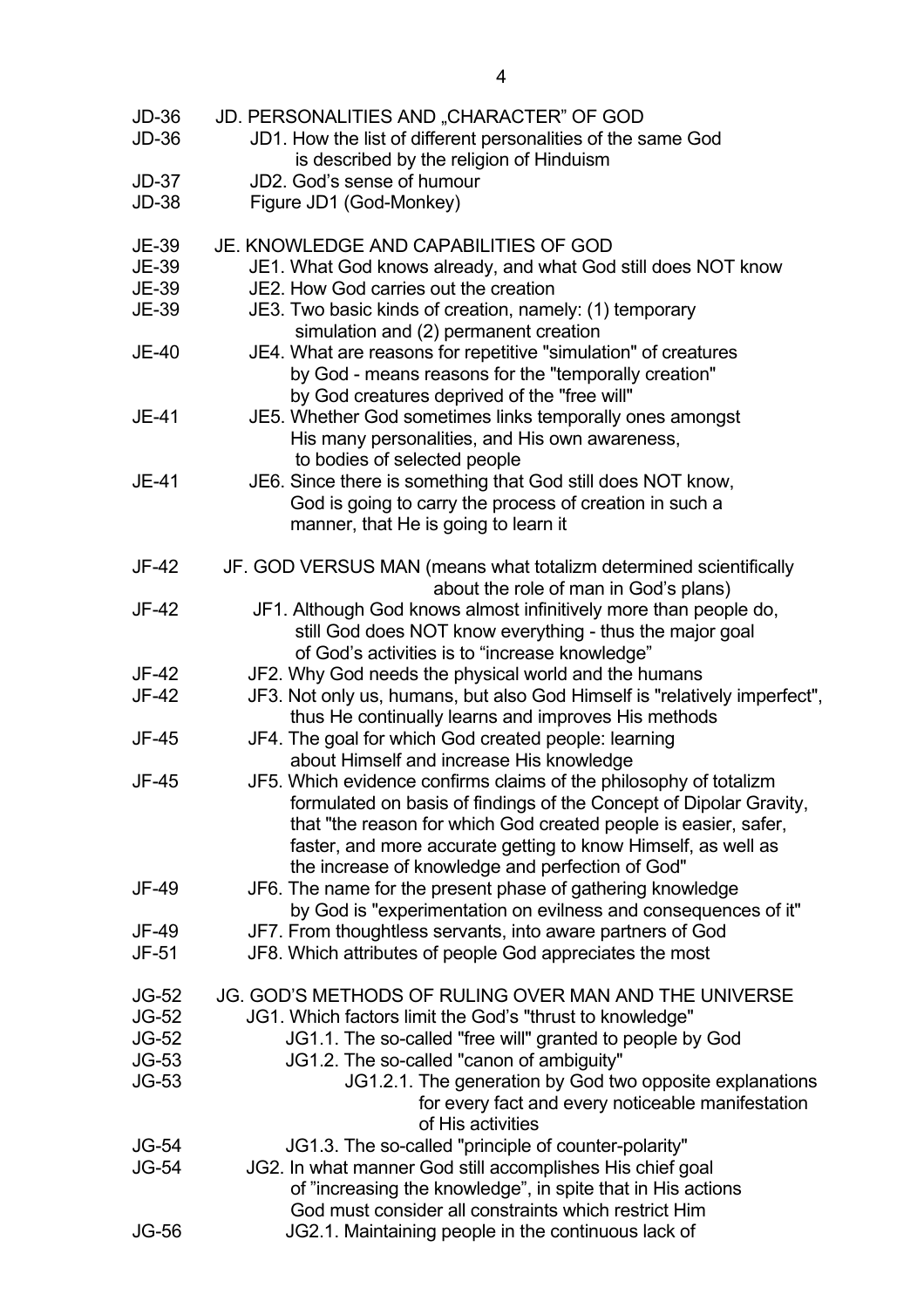|              | certainty that God does exist                                           |
|--------------|-------------------------------------------------------------------------|
| <b>JG-58</b> | JG2.2. The formation of two independent explanations                    |
|              | for every observable fact, out of which one                             |
|              | explanations is (1) religious, while the other is (2) atheistic         |
| <b>JG-58</b> | JG2.3. Inspiring creative searches in people                            |
| <b>JG-59</b> | JG3. How God inspires creative searches in people                       |
| <b>JG-59</b> | JG3.1. The role of so-called "barriers of awareness" and "levels        |
|              |                                                                         |
|              | of induction" in human searches for knowledge                           |
| $JG-60$      | JG3.2. Promotion of atheism on the Earth                                |
| $JG-60$      | JG3.3. The utilisation of motivating capabilities of "evil" - means     |
|              | deaths, illnesses, corruption, injustice, etc.                          |
| <b>JG-61</b> | JG4. How God tests quality and potential of subsequent people           |
| <b>JG-61</b> | JG4.1. "Tests" and "exams" to which God subjects people                 |
| <b>JG-62</b> | JG4.2. A typical algorithm (course) of tests and exams                  |
|              | to which God subjects people i                                          |
|              |                                                                         |
| <b>JG-64</b> | JG4.3. Examples of tests and exams to which God subjects people         |
| <b>JG-66</b> | JG5. Summary of the most important methods of controlling people by God |
| <b>JG-66</b> | JG5.1. The mastery over time                                            |
| <b>JG-67</b> | JG5.2. The method of "stick and carrot"                                 |
| <b>JG-68</b> | JG5.3. The method "divide and rule"                                     |
| <b>JG-68</b> | JG5.4. The method "allow the correct finding only when people           |
|              | check all possible erroneous paths to truth"                            |
| <b>JG-69</b> | JG5.5. The so-called "curse of inventors"                               |
|              |                                                                         |
| <b>JH-70</b> | <b>JH. THE "GREAT BANG" AND "NATURAL EVOLUTION"</b>                     |
|              | AS INSPIRING FABRICATIONS OF GOD                                        |
|              |                                                                         |
| <b>JH-70</b> | JH1. What vital reasons had God to create the "simulated history        |
|              | of the universe and the humanity" - means to created an invented        |
|              | opposite to the "real history of the universe and the humanity"         |
| <b>JH-72</b> | JH2. What states the "simulated history of the universe and man" -      |
|              | means this history which present human science laboriously              |
|              | pieces together from the "evidence" that was implanted by the           |
|              | omnipotent God into the very fabric of the physical world that          |
|              | surrounds us                                                            |
| JH-73        | JH3. What states the "true history of the universe and the humanity"    |
|              | described in the Bible                                                  |
|              |                                                                         |
| JH-74        | JH4. The lesson which God serves to us through the fabrication          |
|              | of this untrue "simulated history of the universe"                      |
| <b>JH-74</b> | JH5. What other simulations God also implements on the Earth            |
| <b>JH-75</b> | JH5.1. "Printer's imps" - means another large family of continuous      |
|              | set-ups and jokes played on people by God for important reasons         |
| <b>JH-75</b> | JH5.2. Illusive and perfectly masked evil-doers                         |
|              | with supernatural powers that act currently in Internet                 |
|              |                                                                         |
| JI-77        | JI. THE CONCEPT OF ANGELS AND DEVILS                                    |
| JI-77        | JI1. Where the idea of "angels" and "devils" comes from                 |
|              |                                                                         |
| <b>JJ-79</b> | <b>JJ. COSMIC RELATIVES OF PEOPLE - MEANS</b>                           |
|              |                                                                         |
|              | ANOTHER SIMULATION OF GOD                                               |
|              |                                                                         |
| <b>JK-80</b> | JK. GOD'S PROMOTION OF TOTALIZM AND PARASITISM                          |
| <b>JK-80</b> | JK1. Facts which confirm that God supports and tolerates                |
|              | the eventuation and development of totalizm                             |
|              |                                                                         |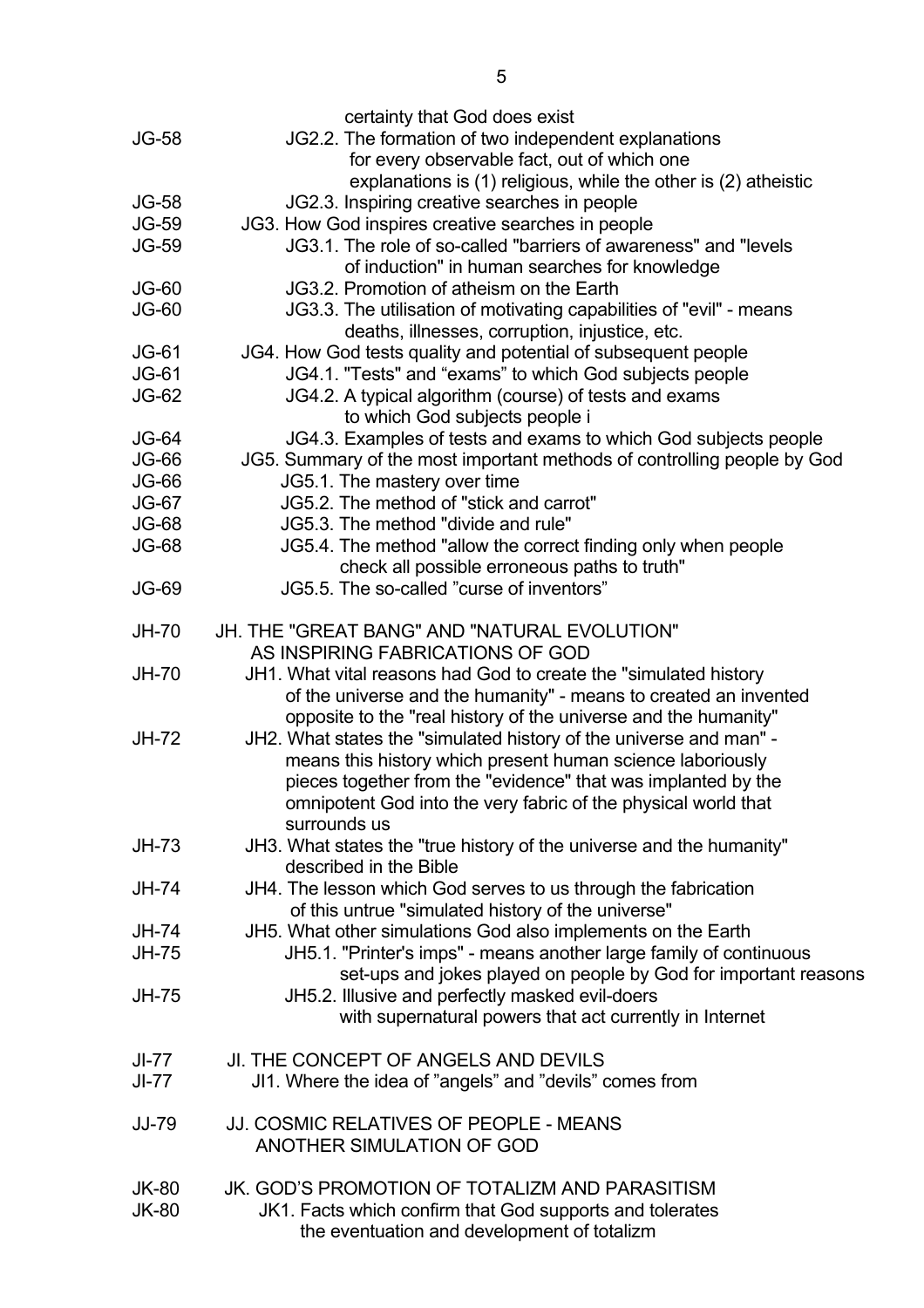#### **Notes**:

 (1) Before this monograph was formulated, a significant proportion of topics addressed in it was already discussed in Internet on web pages of totalizm. These web pages of totalizm should be accessible even today. Therefore, during addressing topics which are also discussed on web pages of totalizm, by each of these topics provided also were names of web pages on which this topic was presented. So if the reader wishes, he or she can additionally review this topic in Internet. In order to find addresses of web pages with given topic, it is enough to write the name of given web page as the keyword for a search engine, e.g. for www.google.com . For example, in order to find address of the web page named "dipolar\_gravity.htm", it is enough in the search engine www.google.com write the keyword "dipolar\_gravity.htm" (but without quote marks) and then visit one amongst web sites that will be listed by this search engine.

 (2) This publication is a subsequent volume in 8-volume long scientific monograph [8e/2] by the author. Each chapter and subsection of this series is marked with a next letter of alphabet. Chapters and subsections marked with letters other than these provided in the list of content above are positioned in different volume of this monograph. The full list of content for all 8 volumes of monograph [8e/2] is provided in the first volume.

 (3) A Polish language version of this monograph [8e/2] is also available. Therefore, in case there is any difficulty with accessing an English version of this monograph, while the reader knows the Polish language, then it could be beneficial for him or her to read the Polish version of this monograph.

 (4) Both language versions in this monograph [8/2], namely English and Polish, use the same illustrations. Only captions under these illustrations use a different language. Therefore, if illustrations for the English version are difficult to access or unreadable, then illustrations for the Polish version can be used equally well. It is also worth to know, that enlarged copies of all the illustrations for this monograph [8/2] are made available in the Internet. So in order to e.g. examine enlarged copies of these illustrations, it is worth to view them directly from the Internet. To find them, the reader needs to find any totaliztic web page which I authorise, e.g. by typing the key word "**totalizm**" to any search engine (e.g. to www.google.com), and then, after running a totaliztic web page, the reader needs to run from it the web page named "text 8 2.htm" available on the same server, or choose the option [8/2] from the menu of that totaliztic web page. Note that all totaliztic web pages allow also the uploading of free copies of all volumes of this monograph [8/2].

 (5) The update and amending of this edition of monograph [8/2] is going to progress gradually. Therefore after some time, this monograph is going to be available in even more updated and perfected formulation of it. In turn when this monograph is perfected to the level which the author considers to be sufficient, the subsequent volumes of it will be inserted into monograph [1/5]. Volumes 4 to 6 of this monograph become then volumes 4 to 6 of monograph [1/5], while volumes 1 to 3 of this monograph become then volumes 7 to 10 of monograph [1/5]. Parts of the volume 8 of this monograph become then inserted to volumes 1 and 18 of monograph [1/5].

 (6) To improve the structure of this monograph [8/2], and to make it easier to read, the order of chapters and subsections from various volumes was slightly changed in relation to this order that appeared in the first edition of the same monograph [8].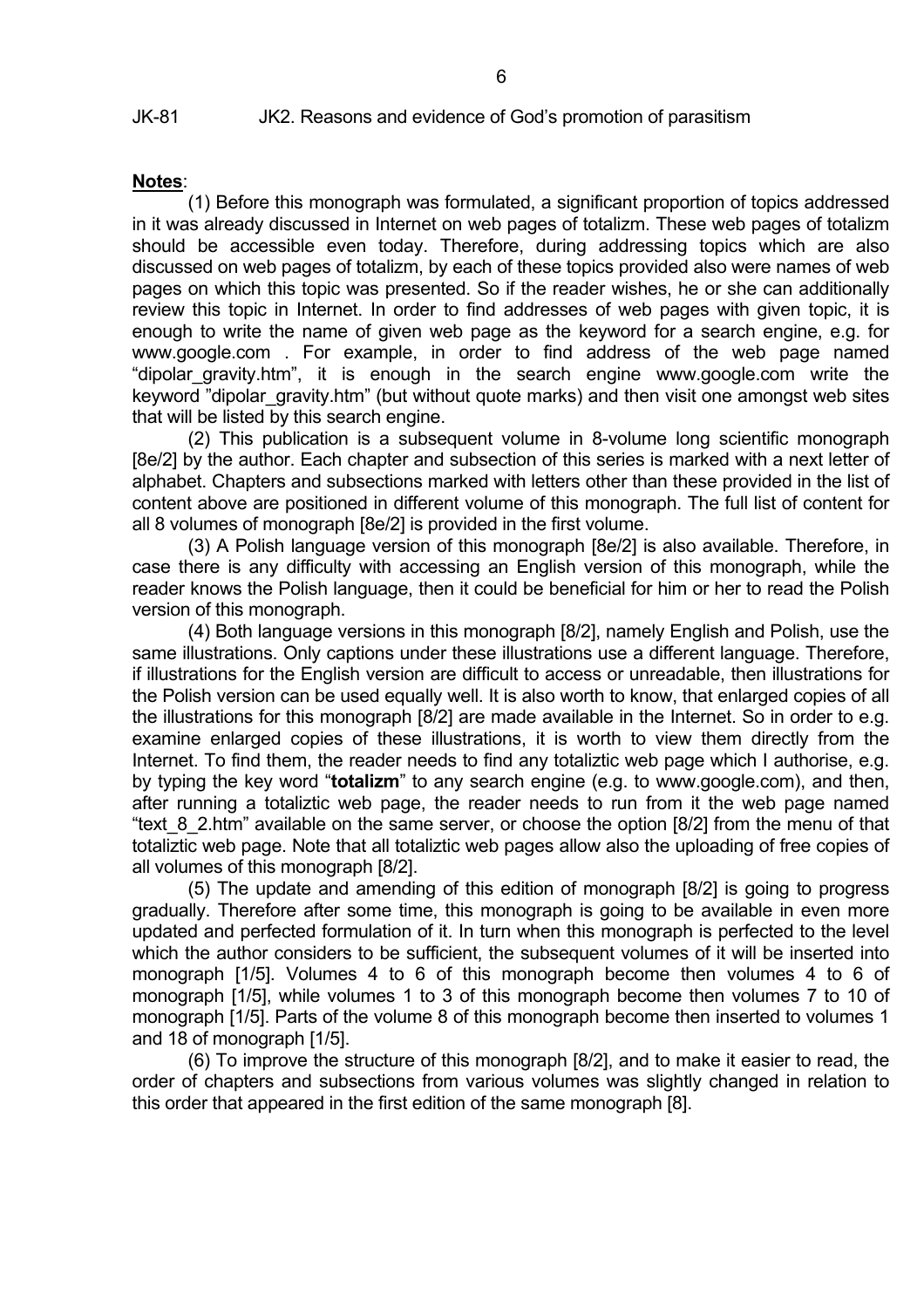# **LET US GET TO KNOW BETTER OUR YOUNG GOD**

Motto of this chapter: "In order to live in harmony with God, one needs to learn His nature, goals, requirements, limitations, methods, and mechanisms through which God interacts with us "

 In present times many people make the use of excuse, that official Earth's science popularly called the "orthodox science", was unable to prove the existence of God. They utilize this incompetence of the science, to completely cease the observing of moral obligations and requirements which religions placed on our lives in the name of God. But these people forget, that the orthodox science has a long tradition of making errors and telling untruth. After all, this science is famous that it is forced to deny every now and again everything that it stated before. What even more interesting, the philosophy of totalizm managed to catch the orthodox science on one of such fundamental errors of inexpressible consequences. This error is pinpointed by a relatively new **theory of everything** called the Concept of Dipolar Gravity, described in volumes 4 and 5 of this monograph. In turn this Concept of Dipolar Gravity indicates unambiguously that God in fact does exist. In addition, it allows to prove formally the existence of God. The philosophy of totalizm, that stems from this relatively new theory, is actually the philosophy which undermines the truthfulness and competence of the orthodox science in matters of God, and even formally proves the existence of God. Therefore it is worth to learn the statements of this philosophy - if not for anything else, then just because many claims of religions into which the orthodox science stopped us to believe lately, can actually be true. Therefore if someone confused by present orthodox science stops taking these statements under consideration, then it may have very serious consequence for the future of this person, and one day such a person may be very sorry. In other words, it is worth to learn statements of totalizm about God at least to have a chance of make decisions about God on basis of reliable knowledge and research which totalizm explains, not just on base of someone's one-sided opinions or denying, which sometimes originate from irresponsible propaganda programs shown in biased television.

 If anyone amongst us knows already something about God, typically his or her knowledge originates from a religion. In turn religions idealise God. After all, only when God is idealized, these religions can order to us to worship Him blindly and unconditionally. However, God is neither ideal nor perfect. He Himself confirms this indirectly in the Biblical Book of Genesis 1:27, when He wrote, quote: "**And God proceeded to create the man in his image, in God's image he created him, male and female he created them.**" After all, if highly imperfect man is created on the similarity and image of God, then this means, that the imperfections of the man represent reflection of imperfections of God Himself. In the meantime God grew above the period when He sought just a blind worshipping and devotion. But religions still are bogged in this blind adoration. But currently God wants that people started to get to know Him as he really is. This is why, in spite that God still implements on people experiments concerning evilness and its consequences, increasingly more open He tolerates totalizm – as this is explained in subsection JK1 of this volume. So in order to give to people the possibility to get to know God as he really is, God allowed that this objective and secular descriptions of God were formulated on the basis of unbiased scientific research. By reading these descriptions, the reader has a better chance of understanding how God really is, and thus such aligning his or her own life that it is NOT going to be in a continuous collision with the true goals of God.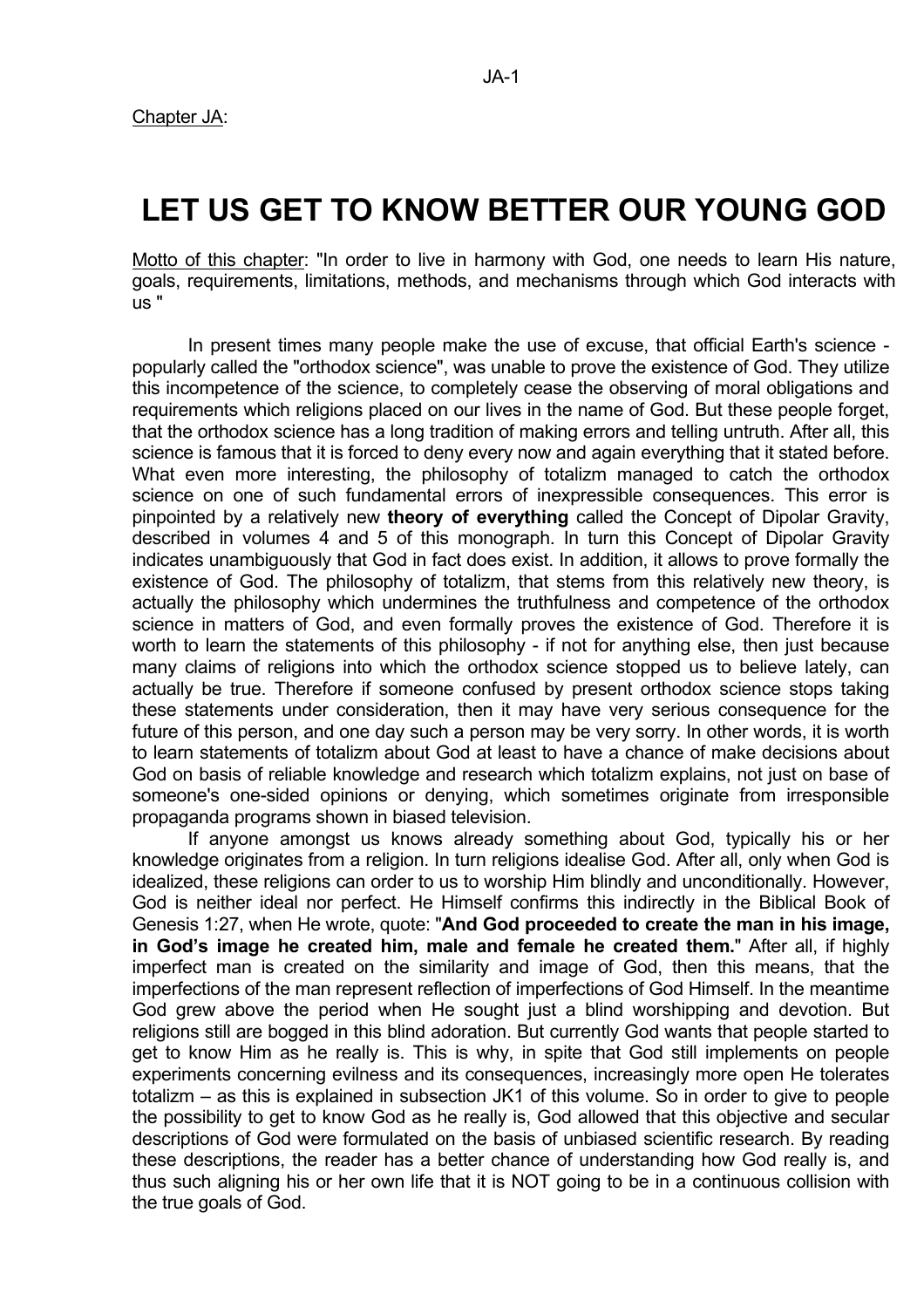A rational approach suggests, that in all very important matters we should always seek a so-called "**second opinion**". For example, when one doctor recommends an operation and cutting, it is always worth to ask the opinion of another doctor so that this other explains to us the matter from his or her point of view. The matter of the existence of God and obeying in our lives moral laws which this God imposed on us, belong to such very important matters. After all, God is this superior being who with a single blink may create or destroy entire galaxies. In addition He is this superior being who one day is going to judge us and to prepare a verdict designating our fate. It is a bit risky and unwise to ignore someone like that. Yet, a large majority of people in matters concerning God relies exclusively on opinions of a single "expert" of a human origin (i.e. either the orthodox science, or their own religion). But such a single human "expert" may be at wrong, or in some matters may have a hidden agenda. For example, people can be intentionally manipulated by some powers, that independently from the level of development, humanity is NOT allowed to disseminate officially a definitive truth about God. After all, due to such a lack of knowledge about God, individual people can be subjected by God to various "tests" on their devotion and on their ability to personally acquire the truth about God. The philosophy of totalizm represents just such a second independent "expert", the opinion of which is also worth to learn. So for this "second opinion" it is really worth to learn what totalizm have to say, and then to consider in one's own mind what one thinks of it. This volume presents a summary of the most essential findings of totalizm about God.

# JA1. Let us define God and also analyse factors which decide about His interactions with people

Motto: "According to totalizm we live in God, according to religions God lives in us."

 God actually is NOT a person and supernatural powers - as we were made to believe. Actually God is exactly as He is explained to us in the Bible. Means He is a self-aware combination of three components to which the Bible and Christian religion refers under the name of name "Holy Trinity" – means composed of the "God Father", the "Holy Ghost", and the "God Son". Only in such a combination "God" can represent the most superior source of intelligence and self-awareness of the entire universe – similarly like in present computers the logical operation is only possible when computers are composed of three main components, namely of (1) "hardware", (2) "software", and (3) "peripherals". Thus in reality the existence of God in the universe is the outcome of putting together in a single whole the three components, such as: (1) intelligent "counter-matter", (which of a kind of natural "liquid computer" contained in a separate, parallel, and invisible for people world called the "counter-world"), (2) natural, self-aware "program" that self-evolved in this counter-matter and now resides in this substance, and (3) all "manifestations" that this "program" forms dynamically from this intelligent "counter-matter" - such as atoms, planets, human body, light, etc. Of course, **in this combination of three components the carrier of the awareness, logic, and intelligent action is this natural self-aware program that resides in the counter-matter**. For as long as this program does NOT evolve, in fact WE DID NOT HAVE GOD in the universe.

 The factor that allowed the self-evolution of God, is this intelligent liquid substance from the counter-world called "**counter-matter**". This is it that is the carrier of the intellectual attributes that allowed the evolution and activity of the self-aware program that forms the thinking component of God. This counter-matter in the natural state is able to execute the process of thinking and memorizing information. In turn being such a volume of thinking substance and natural programs contained in it, God does NOT have shape that would be possible to define at our present level of knowledge. Or more strictly - the shape of God is simultaneously the shape of the entire universe. (Unfortunately, on the present level of our knowledge we do not know what exact shape has the entire universe.) But all data indicate,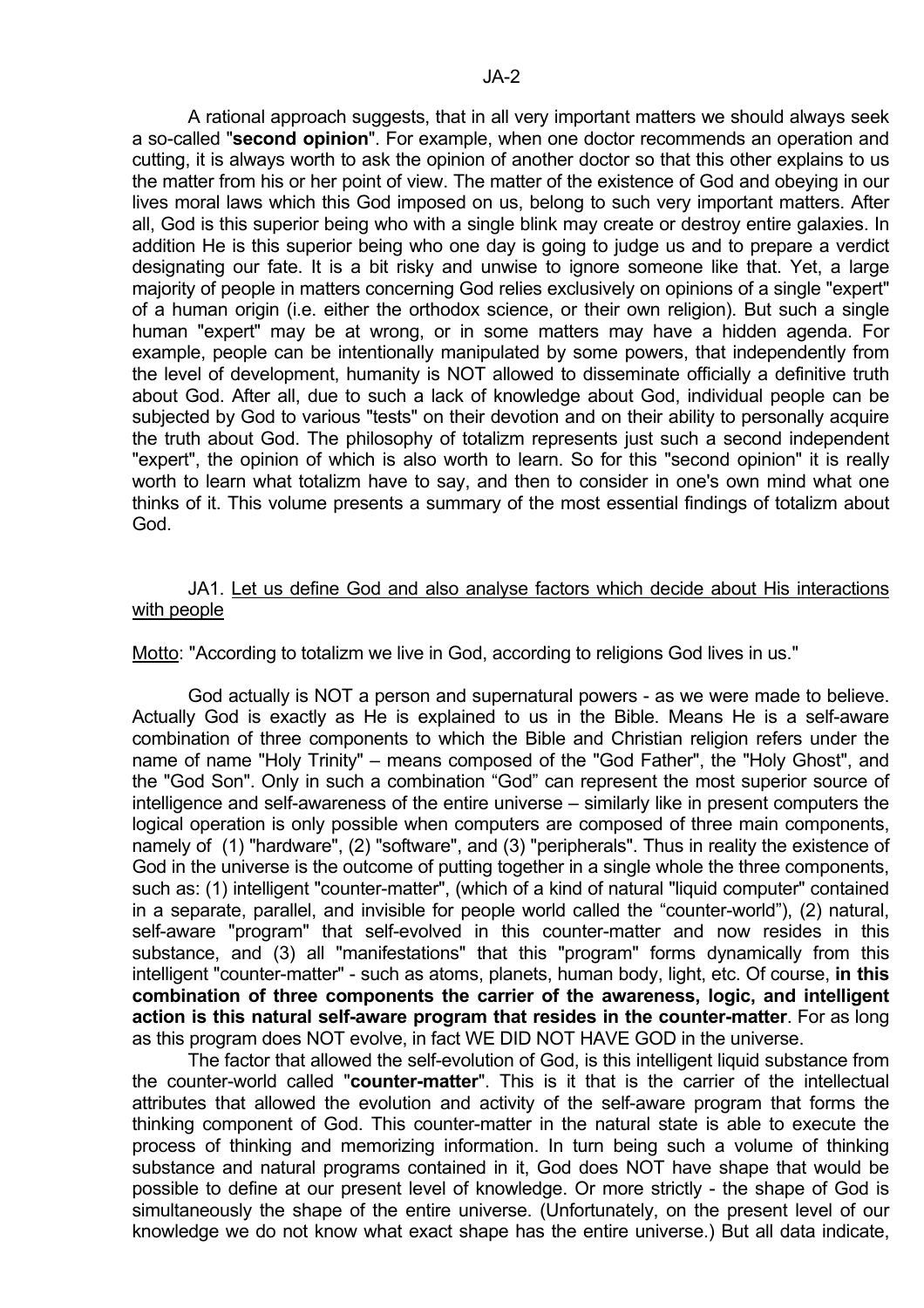that the shape of the universe does NOT resemble outlines of a human figure. Rather opposite, according to deductions carried out according to the philosophy of totalizm and derived from the definition of energy, it appears for example that most probably the shape of an entire universe is close to a carelessly squashed by someone, a thin, folded "pancake". (Deductions about the shape of the entire universe are published in subsection JE3.7.1 from volume 9 of monograph [1/4].)

 Of course, this monograph does NOT describe the same God which is described to people by various religions. Means, under the name "God" this monograph does NOT understand a being of the human statue, which lived on the Earth in ancient times, and which has the knowledge and capabilities that many times exceed the knowledge and capabilities of people. This monograph describes a different God that is omni-powerful, omni-knowledgeable, and omni-present - the nature, capabilities, and characteristics of which are described by the **theory of everything** named the Concept of Dipolar Gravity. This omni-powerful "totaliztic God" can be defined in the following manner:

**God is the gigantic, self-aware, thinking, and intelligent program, which evolved naturally in "counter-matter" (means in the primary carrier of intelligence of the universe), which resides in this counter-matter, which in a software, dynamic, and hierarchical manner forms from this counter-matter everything that manifests itself in the entire universe, and which intelligently governs everything that happens in the entire universe.** 

There are huge differences between the image of God disseminated by religions, and God defined above which is disclosed to us by the Concept of Dipolar Gravity and by the philosophy of moral totalizm which stems from this concept. These differences are going to be explained gradually in this monograph. However, if we would like to indicate here the most vital of these, it is that religions describe God as a "being" with human-like shapes and attributes. In turn totalizm defines God as a gigantic "program" which self-evolved awareness, which resides in a kind of "liquid computer" called "counter-matter", which in a software manner forms from this "liquid computer" practically everything that exists in the entire universe, which itself has no shape although it forms from itself all shapes of the universe, which knows everything about everything that He is aware it can be known, and which is the source of everything. Thus, according to totalizm everything that exists in the entire universe is just one amongst infinitive manifestations of this intelligent counter-matter and these natural programs which are parts (or components) of God. Furthermore, for that reason, the existence of this totaliztic God can be formally proven with the use of scientific methods. (A presentation of such a formal scientific proof for the existence of God is provided in subsection I3.3.4 from volume 5 of this monograph. In turn the compendium of additional evidence in support of that formal proof, is presented here in a separate chapter JB from further part of this volume.)

## JA1.1. How God come to existence - means how looked like the self-evolution of God

 The first, and simultaneously the most primary component of God, exists since infinity. It is about it that religions state "God always existed". It is also this component of God that Christianity calls the "God Father" or the "Ancient of Days" (e.g. see the Bible, Daniel 7:9-22), while the Concept of Dipolar Gravity calls the "liquid (universal) computer", or the "gigantic droplet of liquid counter-matter" - for more details on the subject of this "gigantic droplet" see subsections I1.1 and I1.2 of this monograph. In turn the second component of God selfevolved gradually from the intelligent and self-learning liquid called "counter-matter", which presently prevails in a separate world that exists parallel to our physical world. This second component of God by Christianity is called the "Holy Ghost" or "Word" - see the Evangel of St. John 1:1-14. The reason for such a name for it is that this second component of God in reality is a **natural program** which operates inside of a kind of liquid computer which is constituted by intelligent counter-matter. In turn during times when religions were born, people did NOT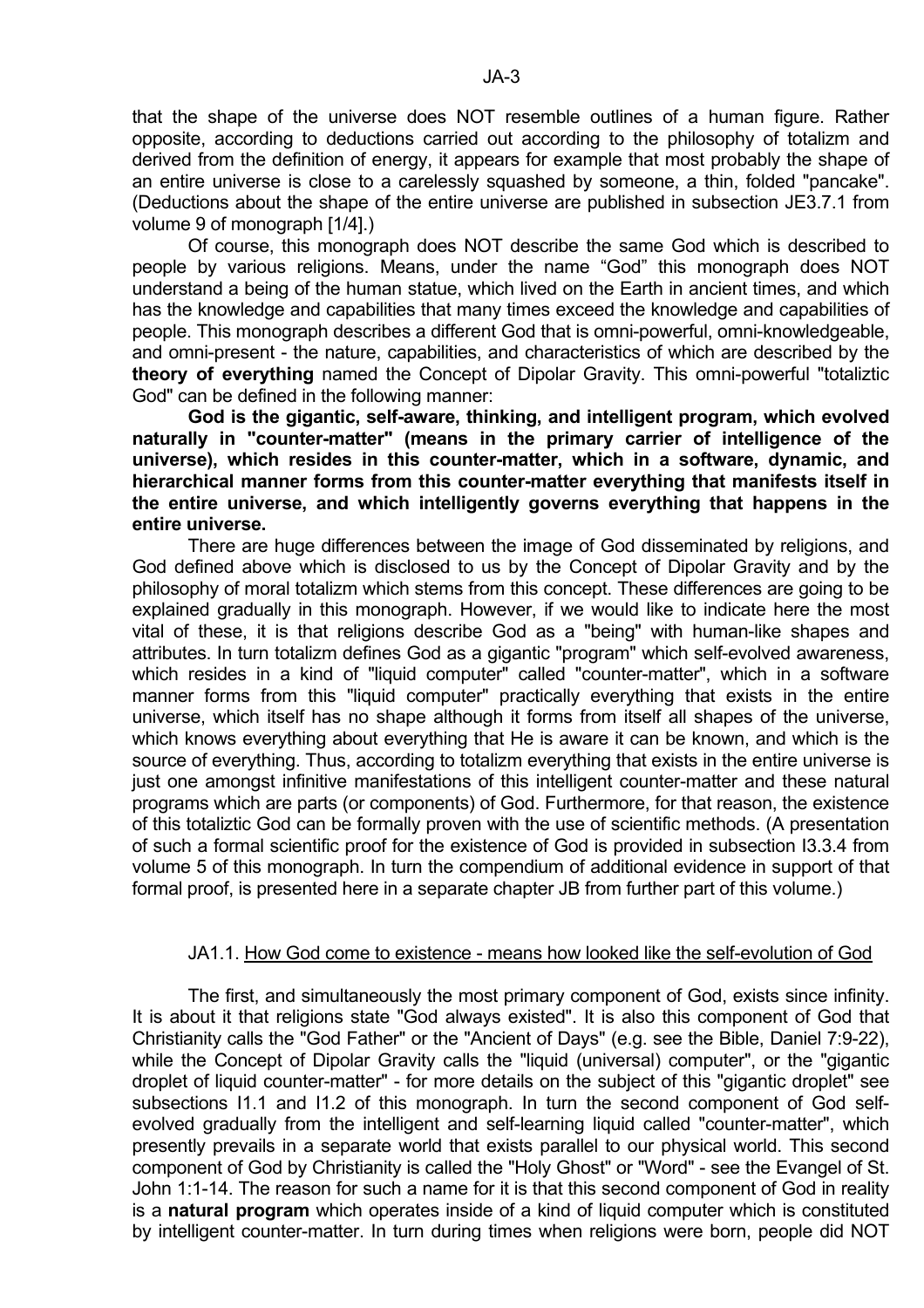know the idea of "program" yet. So they used ideas which are related to "program", namely words "ghost" or "word". ("Word" is an information, means "algorithm", means "program".) For example, the Biblical sentence "In the beginning was the Word, and the Word was with God, and the Word was God.", contained in the Evangel of St. John 1:1, in present times we would express much more precisely with the sentence "The beginning of everything was the Program, and this Program operated inside of counter-matter, and the Program represented God." The philosophy of totalizm calls this second (self-evolved) component of God with the name "universal intellect". The third component of God, by Christianity called "God Son", while by totalizm called "our physical world", was created by the second component of God, means by the universal intellect, through appropriate programming of shapes that are formed from the first component of God - means from the liquid computer.

 The self-evolution of the second component of God (means "Holy Ghost" or "universal intellect") was almost similar to present explanations of human science about the coincidental evolution of man. Only that the evolution of God was slightly more dramatic, and simultaneously much simpler structurally. The comprehensive description of the process of gradual self-evolution of this second component of God is presented in subsections I1.1 and I1.2 of this monograph. I highly recommend having a look at these subsections. They describe not only the self-evolution of the second component of God, but also the later process of creation of our physical world, as well as the process of intelligently controlled evolution of man.

#### JA1.2. What is the age of God

 According to data from the Bible (the authorisation of which God admits), the physical world was created by God just only around 6 thousands years ago. But according to the "body of evidence" that was dug out by the Earthly scientists, our universe is already around 14 billions years old. So one out of these two ages of the world must be untrue. From the point of view of philosophy and theory of probability it is impossible that the nature could demonstrate just by pure coincidence all these supernatural phenomena and miracles that we can register on the Earth. Thus statements of the Bible cannot be untrue. Furthermore, considering the role which God performs towards people, we should NOT be suspecting that God would tell a lie in the holy book that He authorises - which is the Bible. Even if this God is just a "God-youngster" just 6-thousands years old who still likes to play jokes. But simultaneously we should NOT suspect that this 6-thousands year old omnipotent God-youngster is completely deprived a sense of humour. Thus, with an equal easiness as around 6 thousands years ago this God created the physical world and humans, He was also able to additionally invent, create, and introduce to the world that He created, this "body of evidence" on the basis of which scientists estimate the age of the universe to be around 14 billions years. After all, since God is able to create every living creature, He was also able to create e.g. petrified skeletons of dinosaurs feigning them so that they look as if they were extinct several millions years ago. Since this omnipotent God was able to create atoms of all chemical elements, with an equal easiness He could also create geological layers and provide them with such attributes that they allow to carry out the "conventional dating" used by Earthly scientists. Since this God needed to experiment on, and perfect, humans that He created, with an equal easiness He could also feign the existence of a "natural evolution" and inspire Darwin to publish the theory of it. Chapter JH of this volume analyses items of evidence for just such a possibility that was NOT verified, as yet, by anyone. Means, it analyses the possibility that omnipotent God for important reasons firstly invented and then implanted into the physical world that He created, this additional, untrue, "simulated history of the universe and man" (in addition to the true history which God described in the Bible). In turn present scientists on the Earth are taking this additional history invented by God for the true history.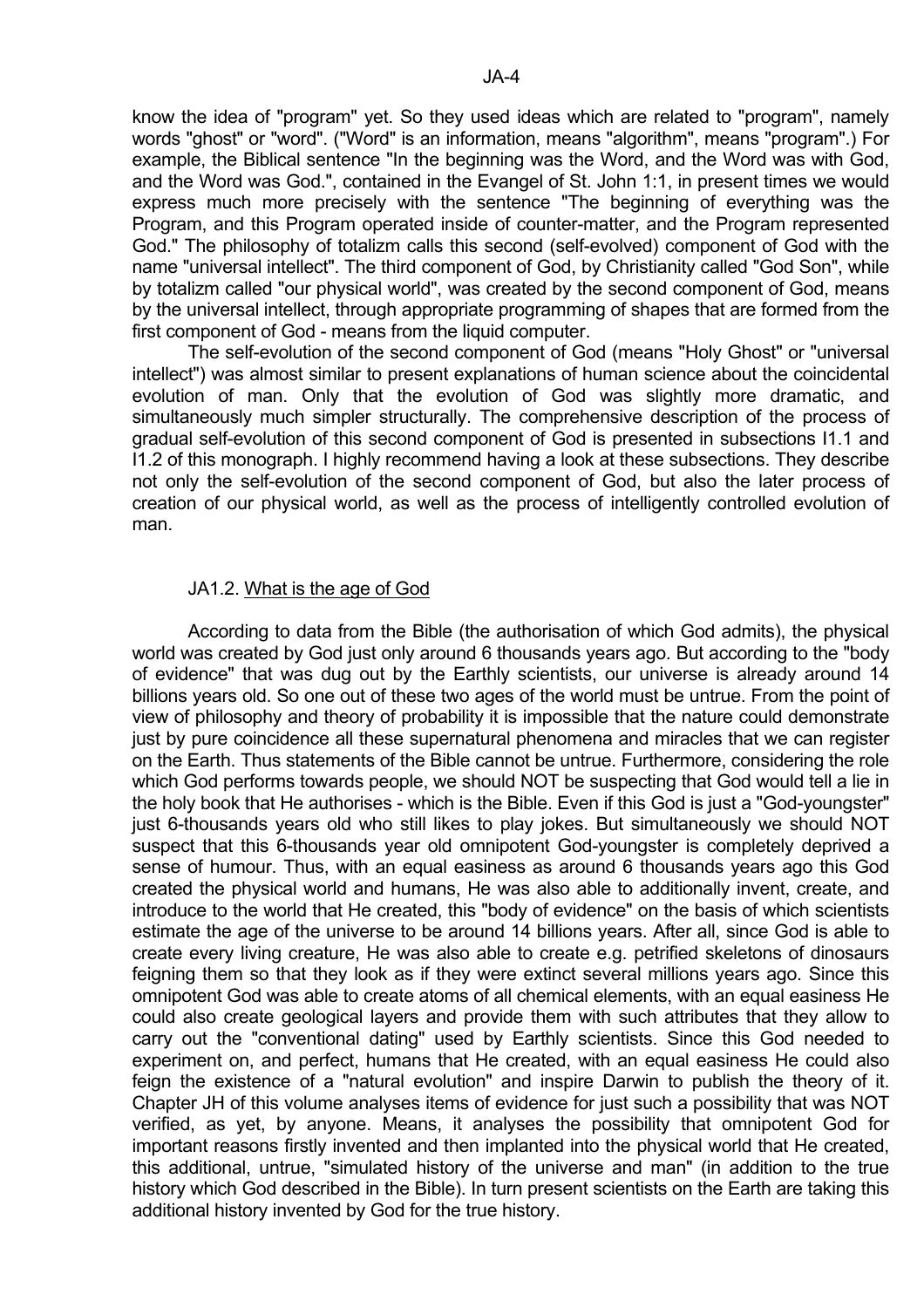Expressing the above in other words, for reasons explained more accurately in subsection JH1 of this volume, as well as in the totaliztic web page named "evolution.htm", us people should accept that the age of this thinking and self-aware component of God which in the Bible is called the "Holy Ghost" amounts to just over around 6000 years. Simultaneously, for reasons described in subsection JH2 of this volume, the age of around 14 billions estimated by scientists as the age of universe, is just a kind of inspirational fabrication by God, which was simulated intentionally and encrypted into the physical world just being created, so that it instigates and inspires, amongst others, research efforts of people.

#### JA1.3. Which evidence documents that God is around 6000 years young

 The number 6000 years describing age of the physical world, and thus also the approximate age of God, of course was NOT just taken from the ceiling. There is various evidence which justifies it. Let us review most significant examples of this evidence:

**(1) Data provided in the Bible**. This date represent a basis for calculating when in past the creation of the first pair of people took place, and thus also when the creation of the physical world was accomplished – and shortly before that, the self-evolution of God. In the Bible this data are provided in several places. Their example can be the Book of Genesis 5:3 to 5:32. On the basis of data contained in the Bible, around 1640 someone named Dr John Lightfoot (1602 - 1675), who was an Anglican priest and simultaneously a Rabbinic scientists and a Vice Chancellor of the University of Cambridge, calculated exactly when the first couple of people was created by God. It come out to him that it was on 23rd October 4004 before the Christ (means a bit above 6000 years ago). In around ten years later, the Irish bishop named James Ussher, who was 17<sup>th</sup> century Archbishop from Armagh in Ireland, repeated this calculations and also determined that God created the first couple of people in 4004 B.C. Bishop Ussher published his calculations in 1650 in the book entitled "Annales veteris testamenti, a prima mundi origine deducti" (i.e. "Chronicles of the Old Testament, deductions of the first creation of the world"). In present times it is him whom the credit is attributed for calculating the age of physical world and people at slightly above 6000 years.

**(2) Human verbal and written traditions**. If one analyses human verbal and written traditions, such as myths, descriptions of past, holy books, etc., then it turns out that two main periods can be distinguished in these. The first such period, which spans from now till just around 6000 years ago, is the "period of evidence". Means, for this period everything can be dated, chronologically sorted by years, learn names and people, etc. In turn the other period is just a "period of ambiguity". It supposedly also existed on the Earth, only that before 6000 years ago. But for this "period of ambiguity" everything seems to disappear in "darkness of the past" and nothing can be determined for sure. Everything that concerns this period appear as if it happened, but it is like in recalls from a dream, means it cannot be neither sorted chronologically, nor assigned names or specific people to it, etc. So it seems that this "period of ambiguity" never existed, but was just invented and simulated by God, so that an impression is created for an apparent continuity of human history beyond times in which human beings were created - for other examples of similar simulations of God see chapter JH of this volume.

**(3) Home animals**. For the entire duration of 6000 last years, people were unable to domesticate even a single home animal. So all evidence indicates that home animals were also created by God simultaneously with the man in already final genetic makeup which gave to them just such unique attributes of domesticated relatives of wild animals. But unfortunately for humans, every now and again the humanity allows to extinct a next specie of home animals. I already have heard about two relatively recent cases of extinctions of home animals, namely (1) a domesticated polar fox of New Zealand Maoris, named "kuri", and (2) a domesticated elk of Slavs from the eastern side of Białowieża Virgin Forest - note that the animal in Europe called "elk", in North America is called "moose". (Both these cases of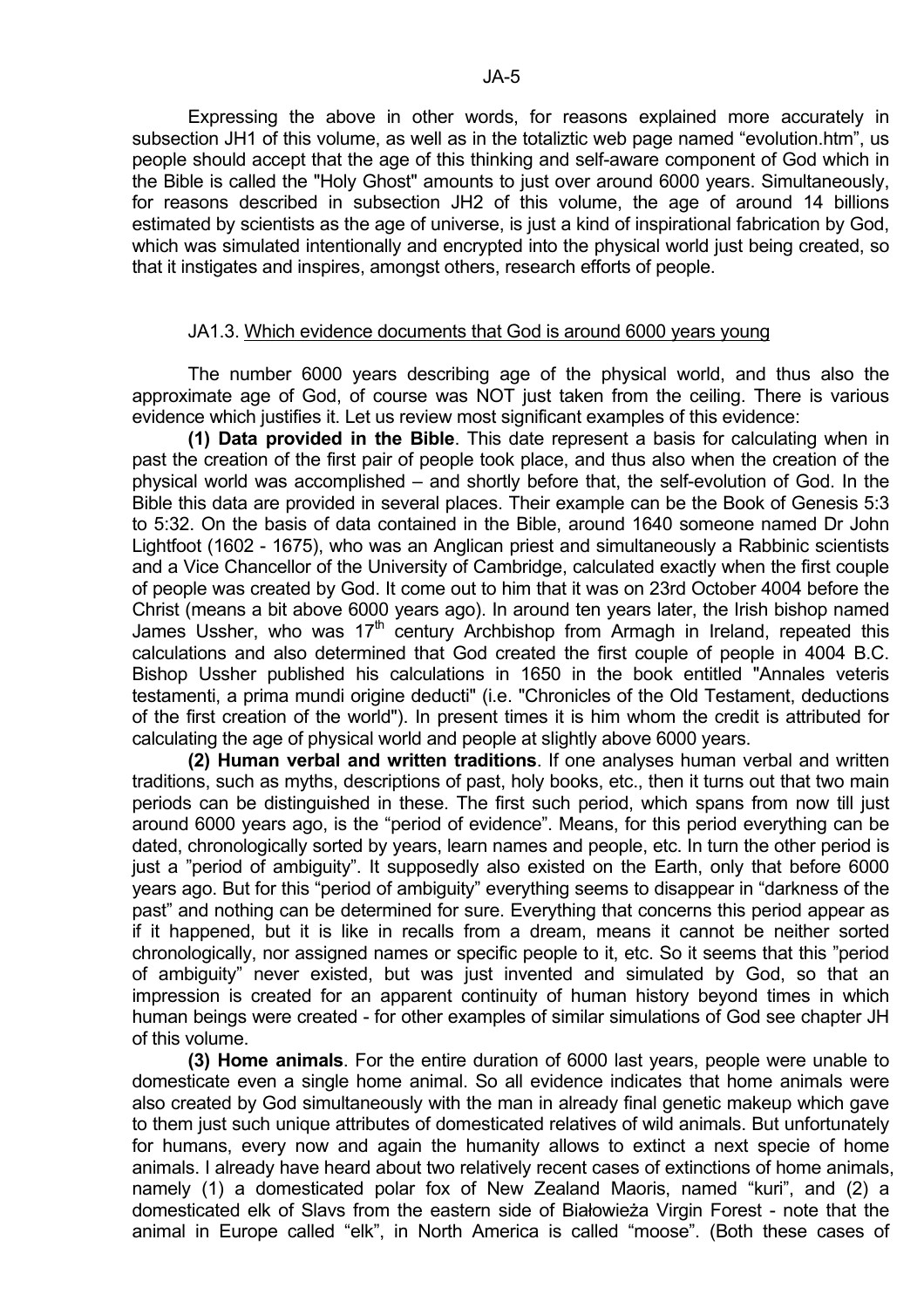extinction are to be described below.) But if one analyses historic sources, mythologies, or holy books, then it turns out that originally created by God was no much more home animals than we have them at present (i.e. there was only several more of them). This in turn means, that no many at all of these home animals had opportunity to extinct by now. In turn such a small number of extinct home animals means, that the actual creation of the physical world and the man must occur relatively recent (means around 6000 years ago) – so that people had no enough time to cause the extinction of the majority of home animals that God gave to them.

 One amongst cases of extinction of home animals known to me, was a home polar fox of New Zealand Maoris, called "kuri" by them. It got extinct around 1850 - various sources quote different years starting from 1830 to 1860. Because in the Europe no nation had a domesticated fox, the first white settlers arriving to New Zealand called this domesticated fox to be a "Maori dog". But this "dog" looked like a polar fox, was giving out a typical "cry of fox", and was unable to bark like a dog. A Frenchman named Crozet, who visited New Zealand in May 1772, describes this animal of Maoris in the following manner: "The dogs are a sort of domesticated fox, quite black or white, very low on the legs, straight ears, thick tail, long body, full jaws, but more pointed than those of the fox, and uttering the same cry; they do not bark like our dogs". A curious attribute of this domesticated polar fox was, that according to legends of Maoris, it was brought to New Zealand, and given to Maoris, by a ship of some strange visitors. Who were these visitors? After all, on the Earth is NOT known any nation that would cohabit with a domesticated polar fox.

 Another case of extinction of an domesticated animal known to me was "elk" (in Americas called "moose") kept by one amongst Slavs tribes that lives on former Polish eastern territories – i.e. at the eastern side of the Białowieża Virgin Forest. This domesticated elk got extinct shortly before the year 1945. (Similarly as this was with the domesticated Maori fox "kuri", also this elk (moose) does NOT got extinct just by itself, but people helped it to disappear. In case of this elk, in its extinction helped German soldiers who shoot and eaten last such elks.) Its extinction is a great loss for the humanity, because this elk with a success performed functions of two other home animals, namely a horse and a cow. As a mount it was even faster than a horse, it also had a propelling power greater than a biggest horse. In turn its milk was more sustaining, taster, and more fat than milk of cows, while this elk was giving more milk than a cow gives it.

**(4) Imperfection of some methods of God's action**. About this imperfection I am writing more in subsection JF3 of this volume. If one thinks carefully, the existence of this imperfection also indirectly proves the relatively "young age" of God.

**(5) The existence of two histories of the universe**. As this is explained in subsections JH1 and JH2 of this volume. There are two parallel but drastically different histories of the universe, namely (1) the true history of the universe - means the one described in the Bible, and (2) the simulated history of the universe - means the one which is laboriously reconstructed by human scientists. Well, the sole fact that such two histories do exist, is another item of evidence that God created the physical world and man only around 6000 years ago. Only in such a situation there was a need that to the universe "years should be added" – so that the universe looks as if it is already around 14 billion years old.

#### JA1.4. How many Gods actually is there

 The world of living creatures which surround us, revealed to us a interesting truth. Namely, if on a common ground there is more than one creature of a given kind, then with the elapse of time this becomes a source of competition. Namely, sooner or later these creatures begin to compete for some kind of resource, e.g. for food, females, slaves, crude oil, etc. In turn this competition always leads to a fight or to a war.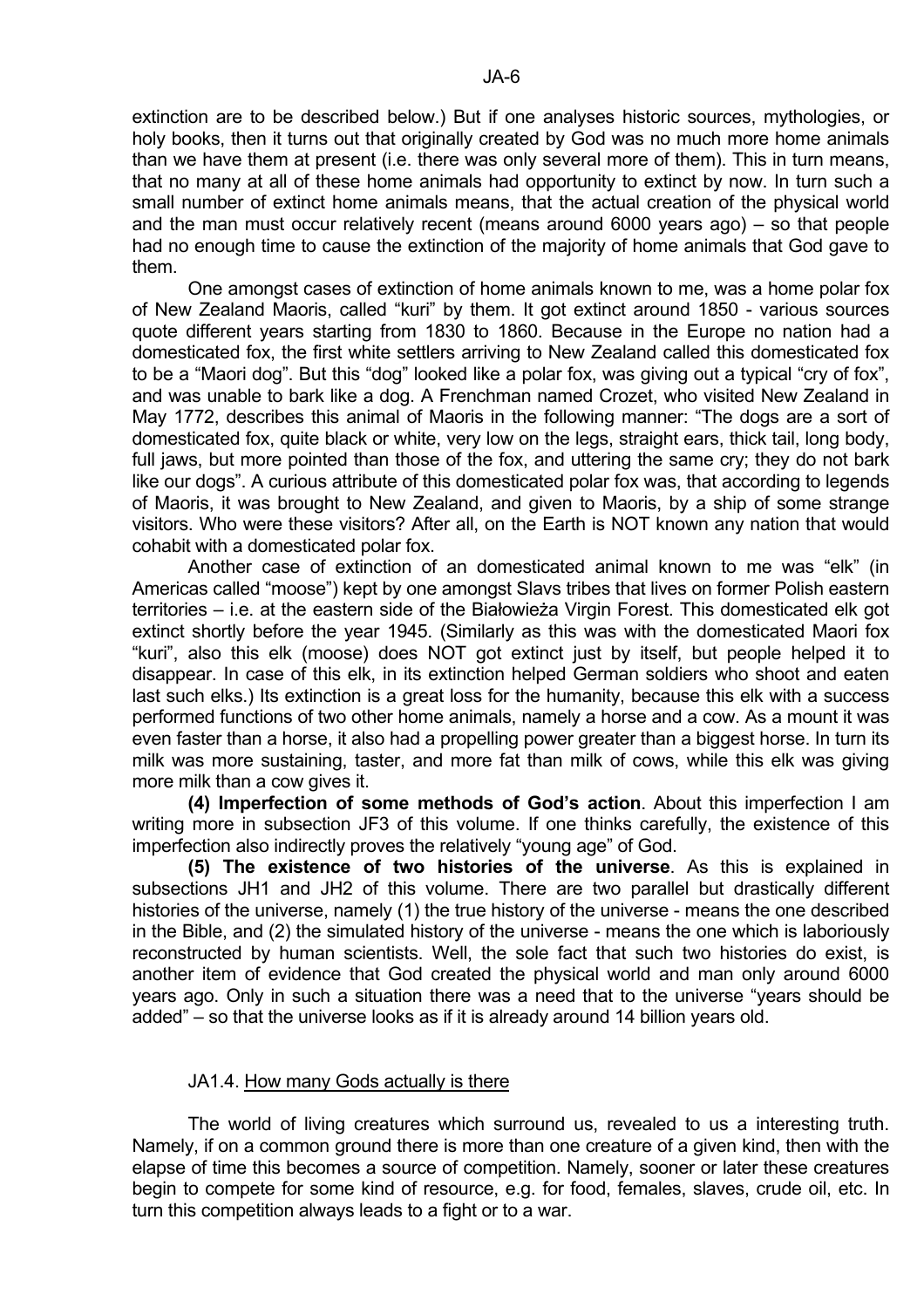If competing are some weak animals, then only sometimes they can slightly damage each other. But if competing are creatures of a huge power, then for the defeated one this means a death.

 As we know, God has immense powers. So if there are numerous Gods and there was a competition between them, then in the final effect this competition would always lead to a war. Because of the immense powers that are in disposal of Gods, a war between them would always be noticeable for people. In turn as a result of a war between Gods, the defeated Gods would need to die. So at the very end of such a war between Gods, only a single God would be left. Expressing this in other words, because we do NOT see any war between Gods, this means that **in the entire universe only one God remains**.

 Let us summarise this vital deduction from the above. An excellent evidence which confirms the existence of just the single God, is the **lack of fights and wars between Gods**. As this is documented by the reality which surrounds us, whenever more than one being competes for the access to the same resource, then these beings with the elapse of time begin to fight amongst themselves. So if there are more than one God, then these Gods would be forced to compete between themselves e.g. for borders of their influences at people, for specific subdivisions of the world, etc. In the result, with the elapse of time inevitably there would be a war between these Gods. In turn a war between Gods would be very destructive and we, people, for sure would notice it. Therefore, because we do NOT see such a war, this means, that for sure at present must exist just a single God.

#### JA2. Let us define the appearance of God

 God actually is NOT a person, as we were made to believe. (I should stress here again that by the term "God" this monograph understands the most superior source of intelligence and self-awareness of the entire universe, means the self-aware combination of three components to which the Bible and the Christian religion refers under the name "Holy Trinity" composed of "God Father", "Holy Ghost", and "God Son".) Namely **God is the thinking combination of three components, such as: (1) intelligent "counter-matter", (which of a kind of natural "liquid computer" contained in a separate world called the counterworld), (2) natural, self-aware "program" that resides in this counter-matter, and (3) all "manifestations" that this "program" forms dynamically from this intelligent "countermatter" - such as atoms, planets, human body, light, etc.** It happens this way because this intelligent liquid substance from the counter-world called "**counter-matter**" is the carrier of the intellectual attributes that allowed the evolution and activity of the self-aware program that forms the thinking component of God. This counter-matter in the natural state is able to execute the process of thinking and memorizing information. In turn being such a volume of thinking substance and natural programs contained in it, God does NOT have shape that would be possible to define at our present level of knowledge. Or more strictly - the shape of God is simultaneously the shape of the entire universe. (Unfortunately, on the present level of our knowledge we do not know what exact shape has the entire universe.) But all data indicate, that the shape of the universe does NOT resemble outlines of a human figure. Rather opposite, according to deductions carried out according to the philosophy of totalizm and derived from the definition of energy, it appears for example that most probably the shape of an entire universe is close to a carelessly squashed by someone, a thin, folded "pancake". (Deductions about the shape of the entire universe are published in subsection JE3.7.1 from volume 9 of monograph [1/4].)

 The fact that God really is a gigantic, natural, self-aware program contained in the kind of like a "liquid computer" - means in the intelligent substance called "counter-matter", is explained in subsections I1.1 and I1.2 from volume 5 of this monograph. In next subsections of that volume is also explained "down-to-earth", how through the appropriate pre-programming of this "liquid computer" God created "matter" from our physical world - in turn from this "matter"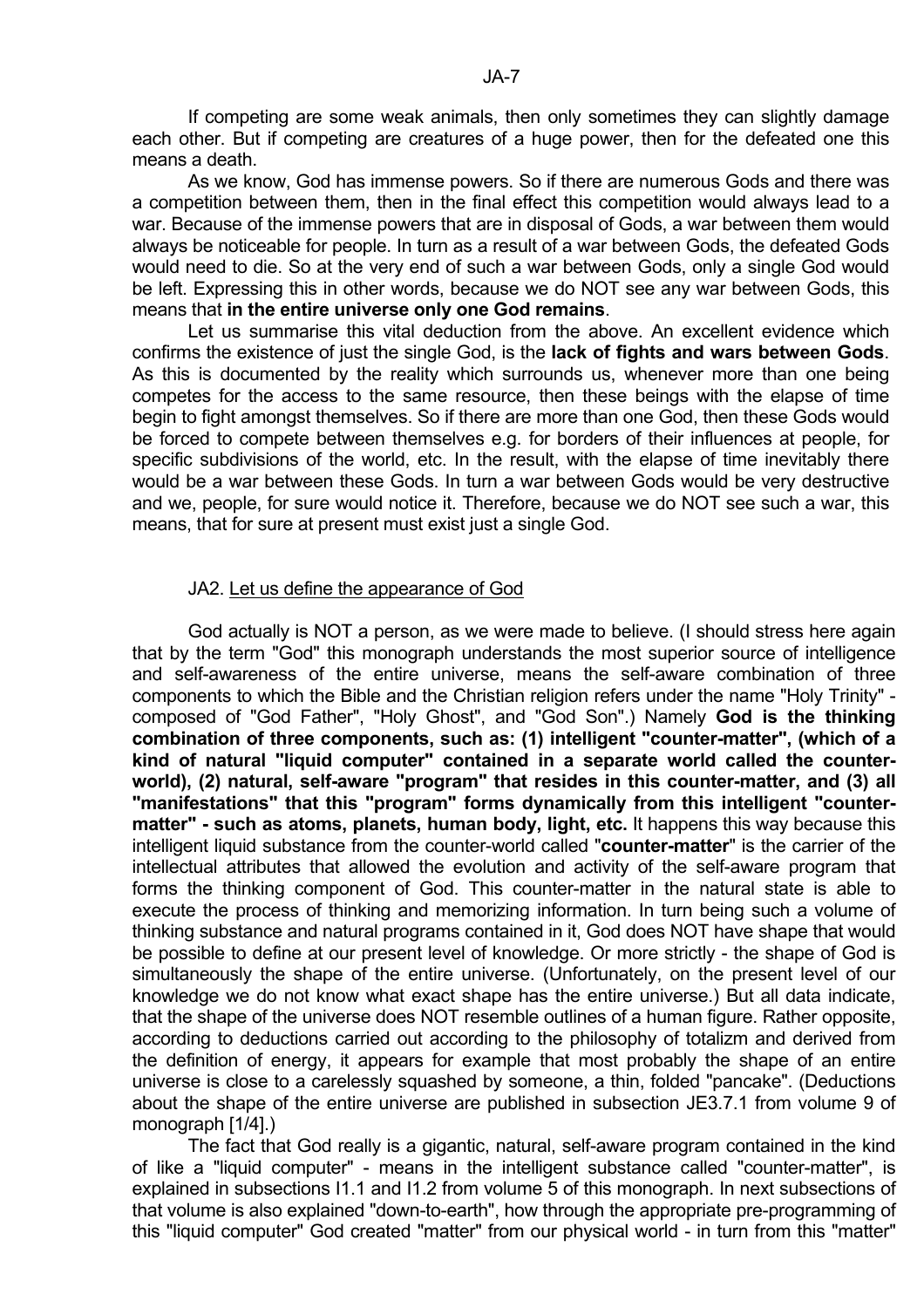He then created, amongst others, humans. According to these descriptions, and to totaliztic definitions of God, "we really live in the body of God". Exactly the same fact of our "living in the body of God" is also clearly confirmed by the Bible (which, according to item #B10 below, is a kind of "autobiography" of God). Namely, in the Biblical "Acts" 17:27-28 a statement is contained, quote: "... so that they would look for him, and perhaps find him as they felt around for him. Yet God is actually not far from any one of us. In him we live and move and exist. ..." These verses confirm the truth which totalizm and the Concept of Dipolar Gravity established about the appearance and nature of God, and what is explained in this item.

 At this point the reader may be interested to know "who" and why is interested in making us believe, that God looks like a human. Well, there is such "someone". And he does it for vital reasons. By making people believe that God looks like a person, only that He has special powers, this someone accomplishes that he can repetitively impersonate God. This is because of his impersonations of God that so many people see God. (True God does NOT show openly himself to people who are still alive. After all, He lives in a separate world, has size and shape of the entire universe, while people like inside of His "body". He shows himself in the form of a beam of light, and talks to people, after their physical death.) These supposed sworn adversaries of God, which pretend that they like to impersonate God, are evil creatures which for important reasons in reality are "simulated by God Himself" - as this is described in items #F3 and #F5 below. These creatures in past were called "devils", "serpents", or "dragons". But presently they are called "UFOnauts". More about these evil creatures which for important reasons are simulated by God Himself is explained in chapter JJ from this volume of the monograph, as well as in separate web pages of totalizm named "evil.htm" (about origins of all evil on the Earth), "ufo.htm" (about UFOnauts), "day26.htm" (about deadly tsunami induced technically by UFOnauts), "cloud\_ufo.htm" (about clouds that hide UFOs), and on many other similar web pages.

# JA3. Whether God is really composed of "Father", "Holy Ghost", and "Son" - as the Christian religion states this, or from "God Creator", "God Sustainer", and "God Destructor" according to teachings of Hinduism

**Yes**! Totalizm and the Concept of Dipolar Gravity confirm, that the most superior being in the universe, whom we usually describe with the use of a single word God, actually is composition of three basic components. What is even more interesting, names "Father", "Holy Ghost", and "Son", given to these components by ancient Israelites to describe them, really reflect their essence extremely well. Of course, in present days we already have a miniature model of the structure and operation of the universe in form of a computer, so we can afford to describe and define these three components of God in a much more precise manner. And so, according to totalizm and the Concept of Dipolar Gravity, the component which ancient Israelites named **God Father**, presently we can name much more precisely with a term "liquid (universal) computer" (or "UC"). This is because it represents the entire volume of the intelligent liquid called "counter-matter" which is capable of thinking in a natural state, and thus which is the provider of intelligence to this superior-being called God. At present this liquid is contained in a separate world called the "counter-world". In turn the component of God which by ancient Israelites was called **Holy Ghost**, presently we can describe much more precisely with the name "universal intellect" (or "UI"). This is because it is a kind of the "operating system" for the universe, means the most superior natural program which controls the operation of "universal computer". Finally the component of God which by ancient Israelites was called **God Son**, presently can be described much more precisely with the term "our physical world". This is because it is our physical world separated from the "counter-world" by impenetrable barrier, which is controlled by God indirectly via laws which he established. Each individual person is a basic unit or a basic part of this physical world (world of matter).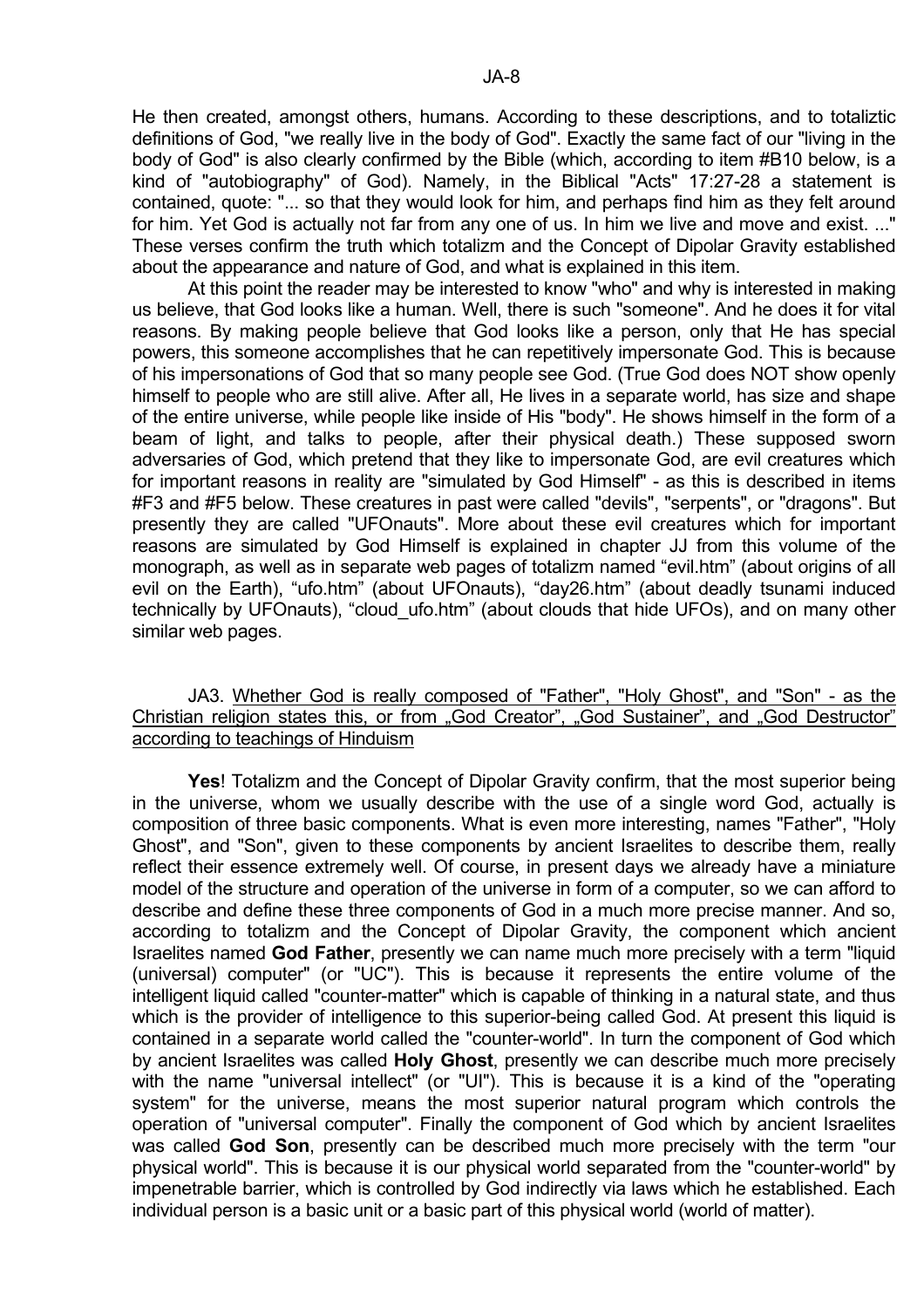It is worth to notice from subsection JA1.1 above, that there is a strict hierarchy amongst these three components of God. The first and the most primary component of God is the God Father - who exists since infinity, and will exist forever. The second component of God is this female Holy Ghost - the existence of which has its beginning, because She appeared as the outcome of natural self-evolution. The third component of God is the God Son - who was created by the Holy Ghost through appropriate programming of shapes taken by various manifestations of this intelligent "liquid computer" called the God Father.

 It is worth to add here, that Hinduism also distinguishes a similar "Holy Trinity". Only that this (1) "liquid computer" means the Christian "God Father" or the "Ancient of Days" it calls the "creator" - means the God Brahma. In turn (2) the "universal intellect" means the Christian "Holy Ghost" it calls the "sustenance" - means the god Visnu. Finally (3) our "physical world" means the Christian "God Son" it calls the "destroyer" - means the god Siva.)

 The extensive descriptions of all three basic components of God, are provided in subsections I3.2, I2 and I1 from volume 5 of this monograph. In turn "counter-matter" is described comprehensively in volume 4 of this monograph – see in there subsection H2. In addition to this, basic information about these three components, and also about countermatter and the counter-world, are presented on a whole range of web pages, e.g. on web pages about the Concept of Dipolar Gravity ("dipolar gravity.htm"), about intelligent evolution ("evolution.htm"), or about scientific evidence for the existence of God ("god\_proof.htm").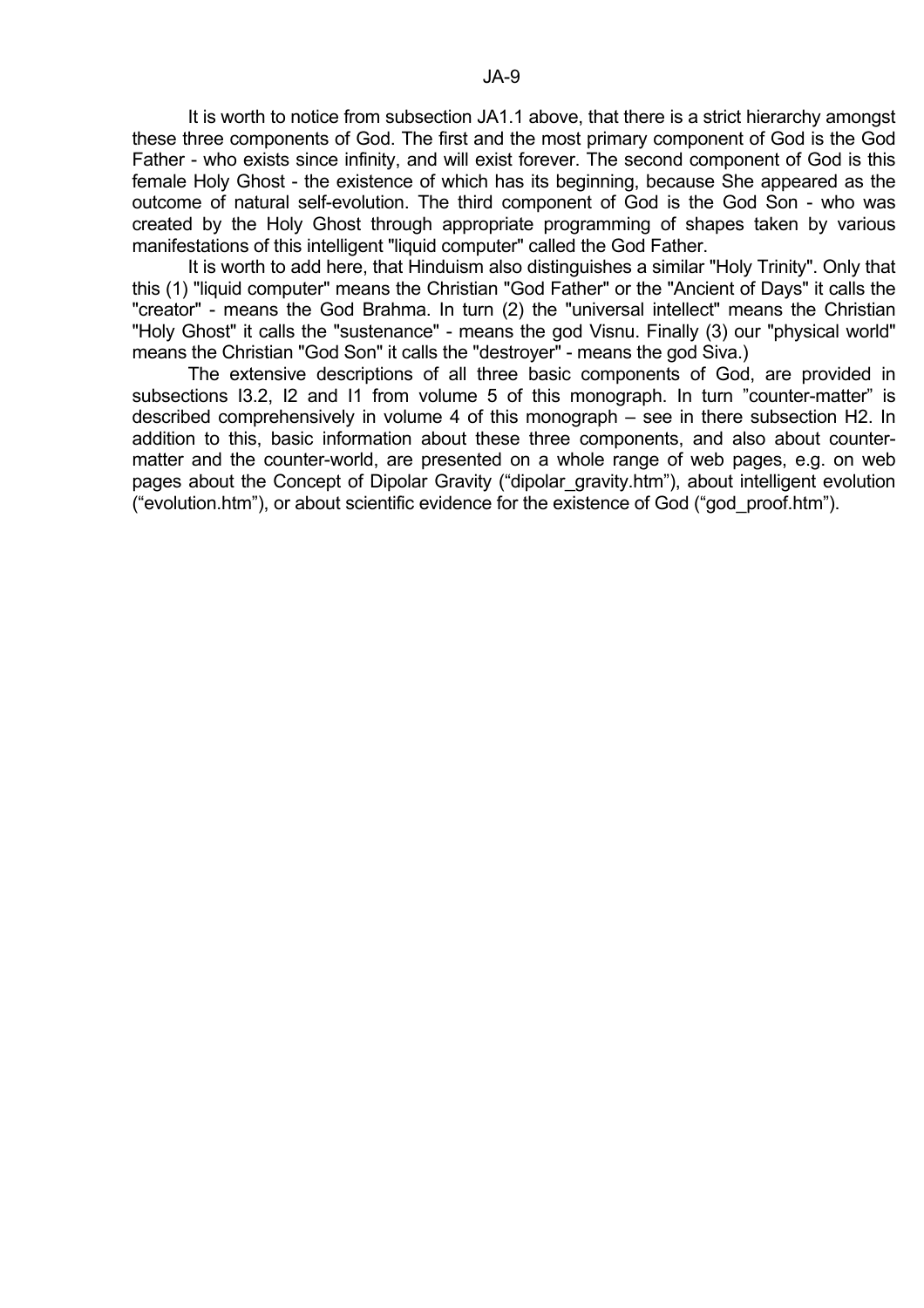# **EVIDENCE THAT CONFIRMS THE EXISTENCE OF GOD**

 Motto: "If someone does NOT believe in God, it is just his or her private matter. But if someone hide from others any evidence for the existence of God, or if in any other way make impossible for others to learn the truth about God, then NOT only this is an immoral crime, but also an ordinary piggery"

 If one considers it thoroughly, there is NO other question of more vital consequences for people that the old query **"does God exist?"**. During my scientific research I encountered a huge body of evidence which confirms the fact that **"YES, God really does exist!"**. Unfortunately, both the official human science, as well as my professional colleagues - other scientists, vigorously avoid informing the society about the existence of this ocean of conclusive evidence. In many cases they even deny the existence of such evidence. This is why in this volume I decided to present for the use of all interested readers the reliable and unbiased information about the body of evidence which confirms the God's existence.

## JB1. Which people and in what manner God typically maintains in the uncertainty of His existence

 Motto: "The existence and operation of the moral field causes that always it is necessary to contribute our personal effort and labour into learning truths and into earning whatever is moral and beneficial for people - if in turn something comes by itself without putting any effort into it, or it disseminates by itself without requiring any labour, then for sure it contains untruth, does NOT represent a moral behaviour, and with the elapse of time it is going to turn out detrimental for people who are affected by it."

 We all know the proverb "**no pain, no gain**" (or "no sweat, no sweet"). In fact, this proverb expresses the empirical finding of our ancestors that the so-called moral field really influences human lives. This moral field is equally invisible like gravitational field. But it still causes that accomplishing anything in the human lives that is moral, comes only with a great effort and with a significant contribution of our own labour - because it requires the climbing upwards in this invisible "moral field". Of course, the cognitive knowledge and assurance of the existence of God is the most moral accomplishment of humans that anyone amongst us can only earn. Therefore the accomplishment of cognitive knowledge and assurance that God does exist requires from each one amongst us the contribution of a huge effort of climbing upwards in this "moral field". This in turn means, that the evidence for the existence of God does NOT hit us in eyes just by itself - like it is done by advertisements from television or from streets. In order to see the evidence regarding God we must first work hard and earn it with our own labour - in spite that there is a wealth of this evidence present in practically every place into which we may look.

 Between us, the sole fact that there is and that works such a thing as this "moral field", is also a direct and a clear evidence for the existence of God. After all, without the intelligence of God the stupid universe would NOT be able to develop such a situation that everything moral and beneficial for people requires the contribution of effort of climbing uphill in this moral field, while everything that is immoral and detrimental for people comes with an easiness of slipping down in this moral field. Thus, in order to gain the certainty of the existence of God just from the existence and action of this "moral field", it is enough to watch what happens to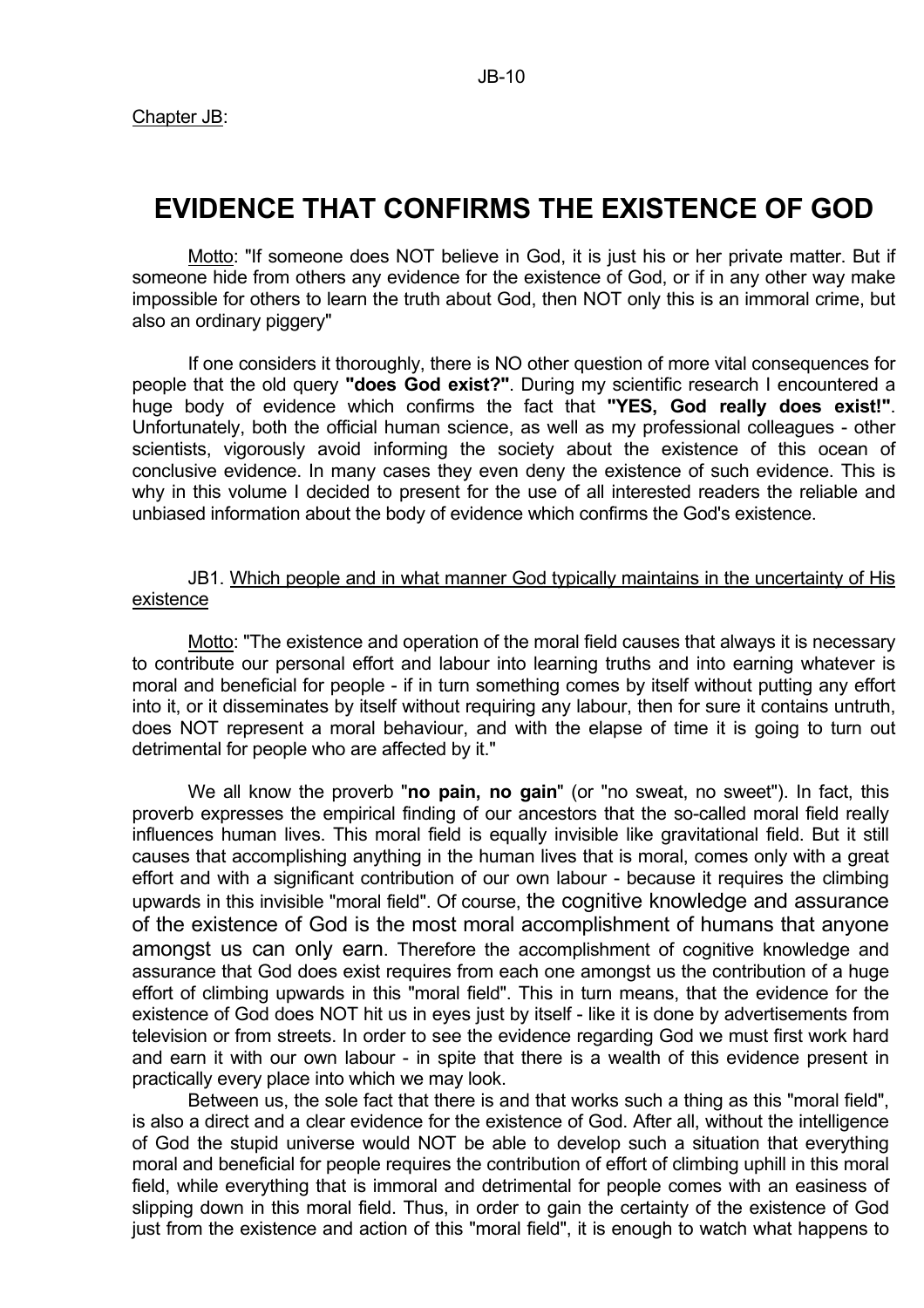our contribution of labour during carrying out moral and immoral actions. (But it is worth to remember, that these "moral" and "immoral" actions must fulfil the totaliztic definition of "morality" - as e.g. religions define morality in a different way than the philosophy of totalizm does it.)

 From the practical point of view it is quite vital to become aware how actually God causes that the evidence about His existence must be discovered and earned with our personal effort by each one amongst us separately - and all this in spite that there is a huge body of this evidence available in practically every subject area. As it turns out God utilised for this purpose a whole array of various means and manners. The most important amongst these is the **continual maintaining of every person in the uncertainty of the God's existence**. About why and how God Himself keeps intentionally all people in the uncertainty of His own existence, is already written comprehensively in subsections JG2.1 and JH1 of this volume. I am NOT going to repeat here these descriptions. This volume is rather devoted to making the reader aware, that because of this our uncertainty about the God's existence, and because of this our inborn lack of trust towards every claim concerning God, each one of us must contribute a huge amount of effort and work to be able to notice and to recognise the first evidence for the existence of God which he or she encounters, and then to acquire the certainty that God really does exist.

 It is also worth to emphasize here that NOT all people must always put a huge effort in acknowledging the evidence for the existence of God, means in acquiring the cognitive certainty that God does exist. A reasons why it is so, includes, amongst others, the fact that knowledge since once gained remain with us forever. For example, these people who learned such evidence during one amongst their previous reincarnations, and who during that reincarnation acquired the certainty that God does exist, in the present life do NOT need to put again the effort into such learning. This is because in the present life they can just remind themselves these previous items of evidence and remind this previous certainty. The reason is that the knowledge and certainty which we earned with heavy labour during one amongst our previous reincarnations remains to our disposal forever. So in the present life it is enough to just remind to ourselves this knowledge and certainty. Therefore for some readers it will suffice that e.g. they just read this volume, and whatever is contained in it will remind them their own knowledge and certainty, which they earned already a long time before, e.g. during one amongst their previous reincarnations.

## JB2. Let us define the term "evidence for the existence of God"

 If we have a careful look at subsections JB5 to JB8 of this chapter, God is practically contained in everything that surrounds us. This is because everything around us represents one amongst a huge number of manifestations of the intelligent "counter-matter" that is the carrier of God. After all, this "counter-matter" is like a "liquid computer" from which this giant natural program by people called God forms in a software manner everything that surround us. The practical consequence of the fact that **God is contained in everything that surrounds us**, is that whatever subject we would begin to research until the final conclusion, always at the very end of this research we arrive to the existence of God. In other words, every phenomenon or object in fact is an evidence for the existence of God - but in order it reassures us about the existence of God we firstly must find in ourselves enough stubbornness, knowledge, and perseverance to investigate and research it until the final conclusion. Unfortunately, for a bad luck of many so-called "atheists", God formed the correct knowledge into a kind of cascading layers - which can be named in the beast manner as the "**levels of initiation into the knowledge**". In turn the access of individual people to each next amongst such layers of correct knowledge God defends strongly against the unfit people through placing a special "**barrier of awareness**" in front of it. (More information about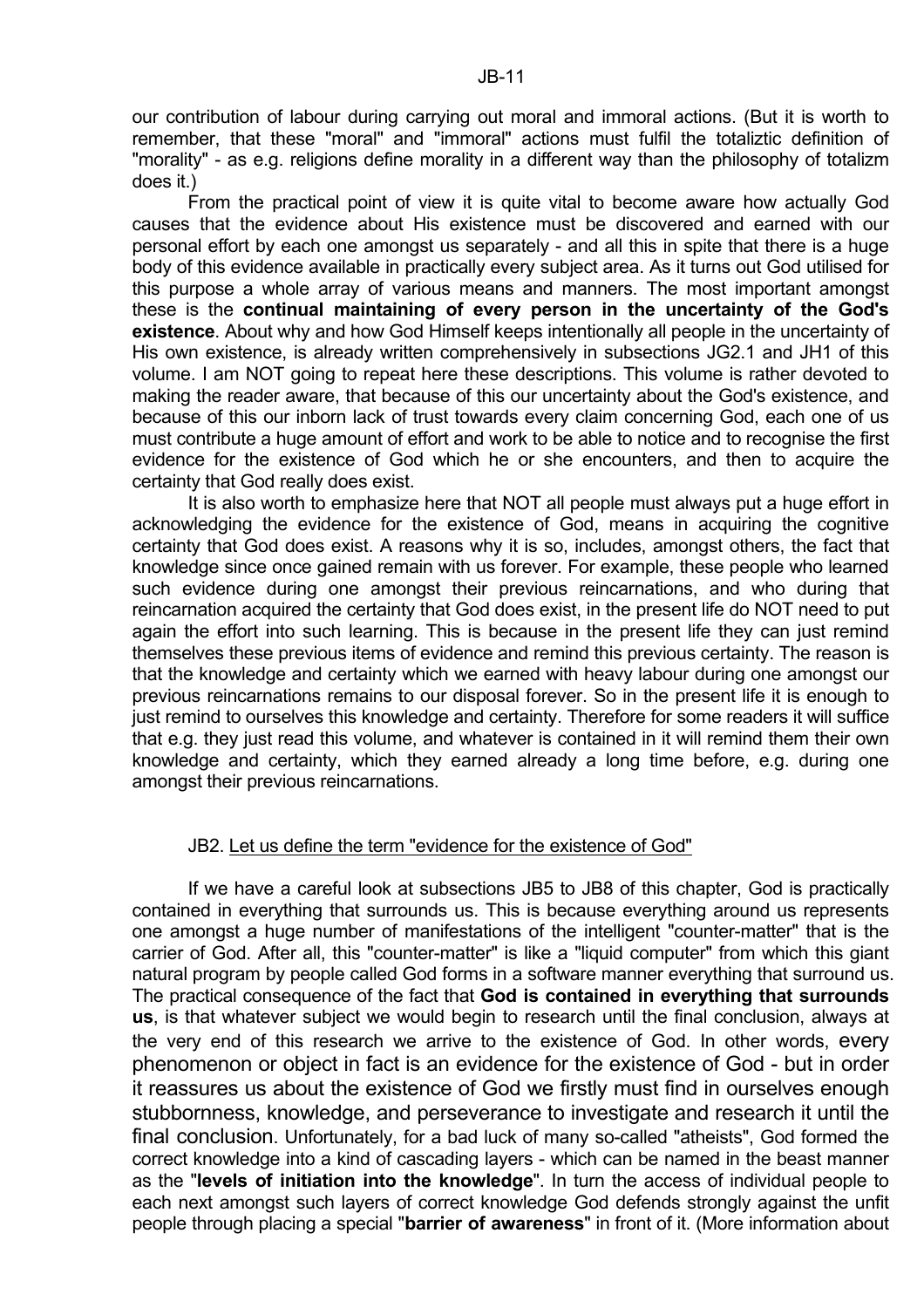these "levels of initiation into the knowledge" and "barriers of awareness" is provided in subsection JG3.1 of this volume.) Therefore, if someone would wish to earn a certainty that "God does exist" through researching the topic which he or she just is investigating, in case of some such topics he or she would need to overcome around a dozen of "barriers of awareness" and climb at around a dozen "levels of initiation into the knowledge". This is because each topic contains a different number of such "levels of initiation into the knowledge" and "barriers of awareness" - before it leads a researcher to the certainty that God in fact does exist. The lowest their number amounts to one - but there are also topics which contain around a dozen of these. Of course, NOT all people would be able to overcome around a dozen of "barriers of awareness" in order to get to the certainty that God does exist. Therefore, if ordinary people wish to earn a cognitive certainty that God does exist, then they should select for investigating such topics which have just one "barrier of awareness" to be overcame and just one "level of initiation into the knowledge" to accomplish. Just such one-layered topics for individual research are all topics listed in subsections JB5 to JB8 of this chapter.

 The message which I tried to realise with the previous explanations, is that practically every fact or object representing a topic of someone's thorough research can become for this person a convincing "evidence for the existence of God". Only that NOT every fact or object requires the same contribution of effort and labour to lead a researcher to the certainty that God really exists. So before in the next part of this chapter I am going to indicate these facts and objects that represent "evidence for the existence of God" with the lowest input of labour for accomplishing the cognitive certainty that "God really does exist", we firstly define here exactly what we understand by the terminology "evidence for the existence of God".

**An item of "evidence for the existence of God" is any fact or object capable of inducing the cognitive certainty that God does exist - but only if people who are aware of it managed to overcome in themselves the "barriers of awareness" which normally make impossible for them to notice the direct relationship between the manifestation of this fact or object and the existence of God, means if these people lifted their knowledge to the "level of initiation into the knowledge" at which they become clear and sure of the direct connection between this fact or object and the existence of God.**

 An illustrative example of a single-layered "evidence for the existence of God" is the fact revealed to people by present physics that **electromagnetic waves have the transverse character**. For the majority of people, including into this also the majority of so-called "scientists", this fact means NOTHING. After all, they did NOT overcome yet the "barrier of awareness" which normally makes impossible for them the complete understanding of the link that it has with the existence of God. However, in these people who already overcame this barrier and found themselves on a required "level of initiation into the knowledge", this transverse character of electromagnetic waves means that such waves propagate along the border between two separate worlds (i.e. our world and the "counter-world"), and thus that these waves are a physical evidence for the existence of the counter-world filled up with intelligent counter-matter - means the evidence for the existence of God. (For more details about this physical evidence for the existence of counter-world in which God does live, and thus also for the existence of God - see subsections H1.1.4 and H1.2 from volume 4 of this monograph - i.e. volume about the Concept of Dipolar Gravity.)

 In order to arrive from some "evidence for the existence of God" to the conviction and certainty that God does exist, we firstly need to overcome in ourselves "barriers of awareness" which normally prevent our passage from this item of evidence to the cognitive certainty that God does exist. Depending on the nature of given "evidence for the existence of God", either one such a "barrier of awareness" can appear, or sometimes even can appear several of them. In the example of the "fact" that "electromagnetic waves have transverse character" indicated above, one needs to overcome just one such a "barrier of awareness". But in another example of the "evidence for the existence of God", which is an "object" named the Magnocraft, there is around a dozen of such barriers. Thus people who wish to use the "Magnocraft" as their own evidence for the existence of God, must overcome around a dozen "barriers of awareness"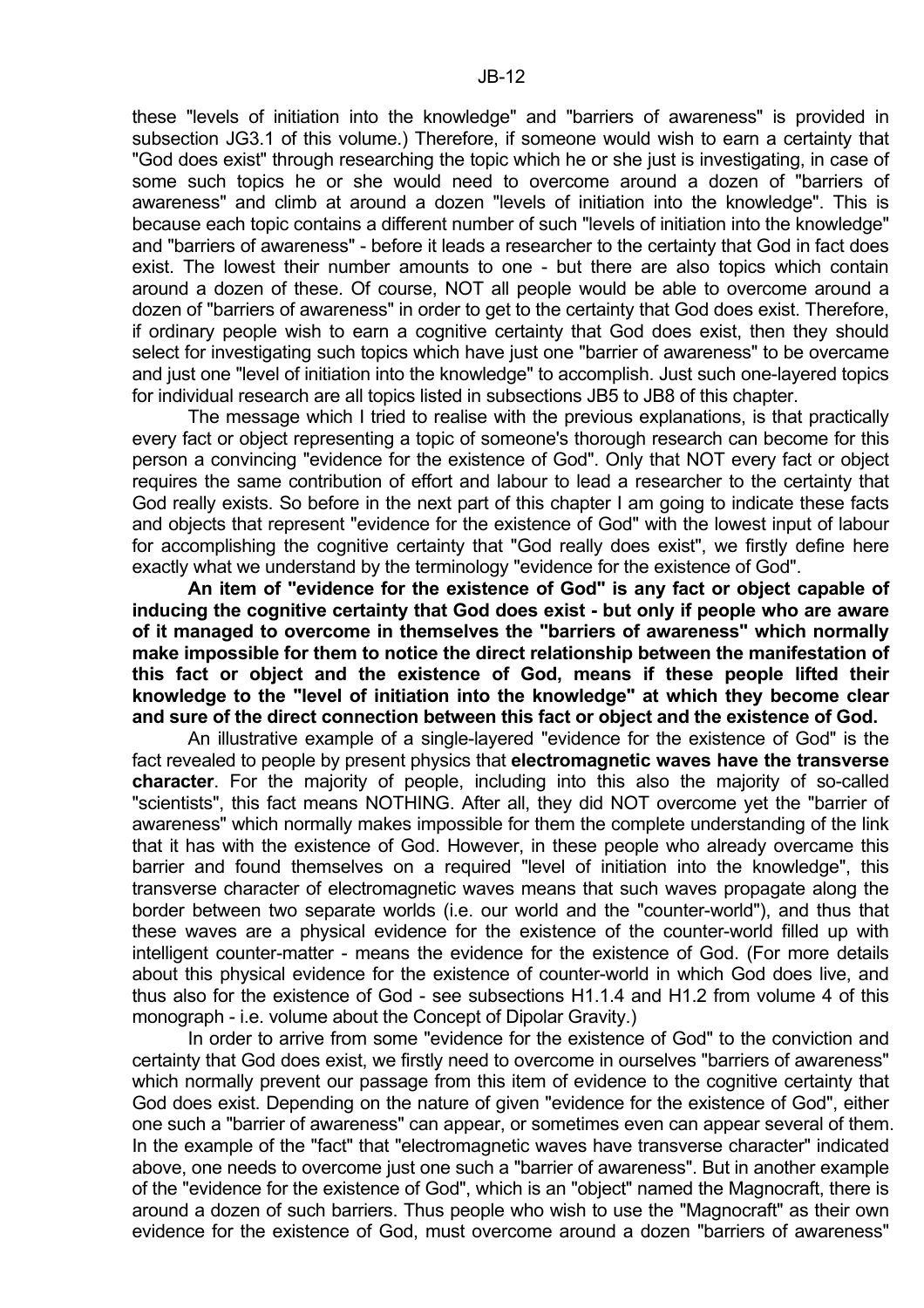and need to climb at around a dozen increasingly higher "levels of induction into the knowledge". For example, I personally went through these around a dozen "barriers of awareness" and "levels of induction into the knowledge", when I researched the subject of Magnocraft. Unexpectedly, at the very end of this research I arrived to the discovery of the role of God in my creative development of the design and principles of operation of this interstellar starship. Subsequent "levels of induction into the knowledge" through which I then needed to pass before during the research of the object named "Magnocraft" I arrived to the existence and the operation of God, are listed in subsection L4 of this monograph.

 JB3. God wants that we "know" that He does exist, not just "believe" in His existence means let us learn the reason for which God forces each one amongst us to contribute in person the significant effort into the cognitive recognition of evidence for the existence of God and into the earning of the cognitive certainty that God does exist

 Whatever God does, He always has for this a whole array of very important reasons. The most vital reason for which God forces everyone amongst us individually to contribute a huge effort and labour into gaining the cognitive certainty that God does exist, is the plan of God to bring up on the Earth a new kind of people who "know" that God does exist, not just "believe" in His existence. As we know, an old kind of religious people, were people who just believed in God "on feelings" instead of knowing about God "on the intelligence". But such people "emotionally believing" in God do NOT help God in accomplishing the goal for which God created humans, means in the "clearing the white skeleton of knowledge from the dark mass of ignorance". As this is explained in subsection JG2 of this volume, such people who "emotionally believe" in God, do NOT contribute their own input into the development of knowledge and technology on the Earth. So if all people deeply just "believe emotionally" in God, the humanity would still live in caves and probably it would still NOT know about the existence of fire.

 Through forcing us to contribute a heavy work in gaining the certainty that God exists, this God tries to develop in people who know about His existence several very desirable qualities, habits, principles of acting, attributes of character, etc., which so-far were the domain of mainly atheists. Let us list here at least the most vital amongst these attributes and qualities which God clearly wants to see in people knowing about His existence:

**1. Pedantically moral actions**. The cognitive certainty of the existence of God accomplish only these people who act in a pedantically moral manner. This in turn is another indicator that a moral behaviour is the most vital criterion with which God judges the value of every human.

**2. The thrust for knowledge and the habit of researching everything until the smallest detail**. Typical people who "believe emotionally" in God are satisfied with a general awareness that "God created this" - thus they cease to research further details. However, God asks that religious people do NOT be satisfied at all with the awareness that "God created this", but researched scientifically everything on the subject of this creation, e.g. "how and from what God created this", "what evidence confirms that it was really created by God", "when and where this creation took place", "how it works", "what phenomena it generates", "how people can utilise it for their needs and goals", "how it can be transformed into something else", "how it can be improved", etc., etc.

**3. Taking everything on the logic, not just on faith**. God clearly does NOT want that people take anything just on faith. Even in the Bible God wrote that everything should be based on empirical confirmations gained from at least two different sources - for details of this God's recommendation see item #C5 on the web page "bible.htm" (about mysteries of the Bible authorised by God Himself). So God clearly wishes also that people who know about God's existence carry out a cognitive research and studies on God Himself - means that people research God.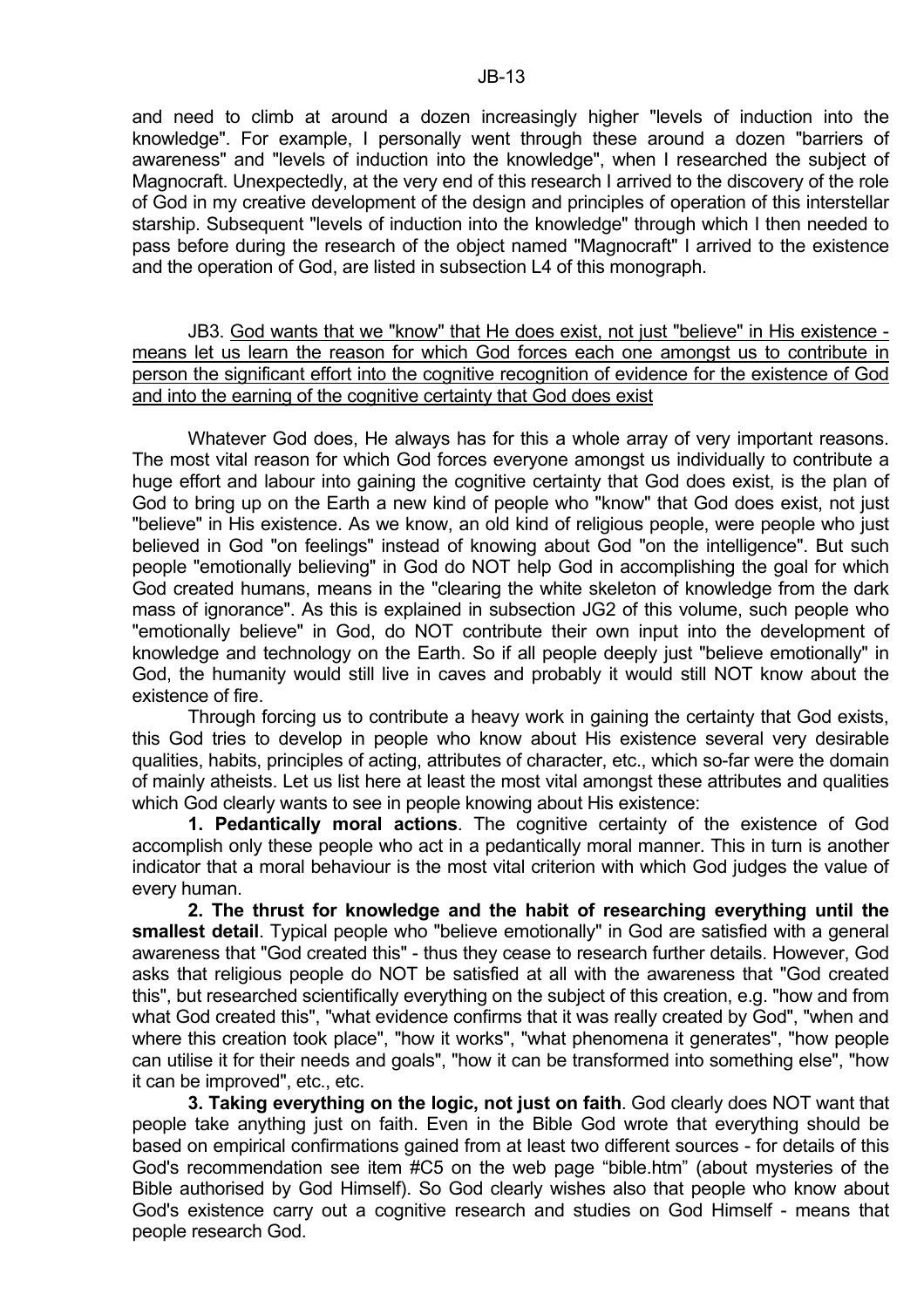**4. The awareness of the God's wish that people study Him instead of just worshiping Him**. God never provides people with complete and unambiguous guidelines as to how people suppose to carry out their lives. But simultaneously God punishes severely all these people who act against His intentions. This situation expresses a non-written commandment of God that is coded in His behaviours, namely that people have duties to study God and to learn scientifically His intentions, laws, commandments, methods of acting, etc. Of course, in order to be able to research and learn God, it is necessary to finish with the to-date habit of just worshiping Him and being afraid of Him. To express the above in other words, in principles of dealing with people God coded the commend that He wishes people scientifically research Him and learn about Him, instead of just worshiping Him and being afraid of Him.

**5. Determination, stubbornness, consistency, etc., in the gaining knowledge**. God clearly tries to develop in believers the unstoppable "thrust for knowledge". Means God wishes that people who believe in God acquired knowledge with the high determination, stubbornness, perseverance, consistency, etc.

**6. Undeterred by obstacles**. Another important habit that God clearly tries to develop in people is the "not giving up". Means, instead of to-date ceasing all efforts after meeting a first difficulties "because God clearly wants so", God tries to realise to people that obstacles which appear on their paths are actually "tests" and "exams" which are aimed at checking the value of every person. So every believer should overcome these obstacles with stubbornness and perseverance in order to prove to God his or her own value.

 JB4. With what methods and for what reason God forces everyone amongst us to contribute the personal effort into the cognitive recognition of evidence for the existence of God and into the earning the cognitive certainty that God does exist

 Since 1985 is available to interested people an extraordinary theory of everything called the Concept of Dipolar Gravity.) This theory allows everyone who is familiar with it to learn a lot about God. It means the theory allows to cognitively learn for example how God evolved, how He looks like and what nature He has, why God created the man, what God expects from people, etc. One group amongst items information which result from this "theory of everything", are methods with the use of which God causes that every moral accomplishment we must earn with our personal effort, including into this number also the learning of evidence about the existence of God. Let us review here most vital amongst these methods.

**1. The formation and maintaining the existence of the so-called "moral field".** This field causes, that everything moral and truly beneficial for us, including into this also every real truth and all evidence for the existence of God, can be accomplished only with a significant contribution of work and effort, through the persistent climbing uphill in this moral field. A description of the "moral field" is provided in numerous subsections of this monograph – e.g. see subsection A4 or A13 from volume 1.

**2. The formation of newly learned knowledge (in this number also evidence for the existence of God) into subsequent "levels of induction into the knowledge" that are defended by "barriers of awareness" which are very difficult to overcome.** The "barriers of awareness" and "levels of induction into the knowledge" can be illustratively imagined as ripples (folds) that exists in the moral field. Means, "barriers of awareness" are like vertical cliffs or walls that exist in the moral field and that require difficult climbing in order to reach every new "level of induction into the knowledge". About these ripples or folds on the moral field is written in subsection JG3.1 of this volume. So I suggest to have a look in there to learn about it.

**3. Surrounding the newly learned knowledge (including also evidence for the existence of God) with an entire ocean of controversial opinions, criticism from various**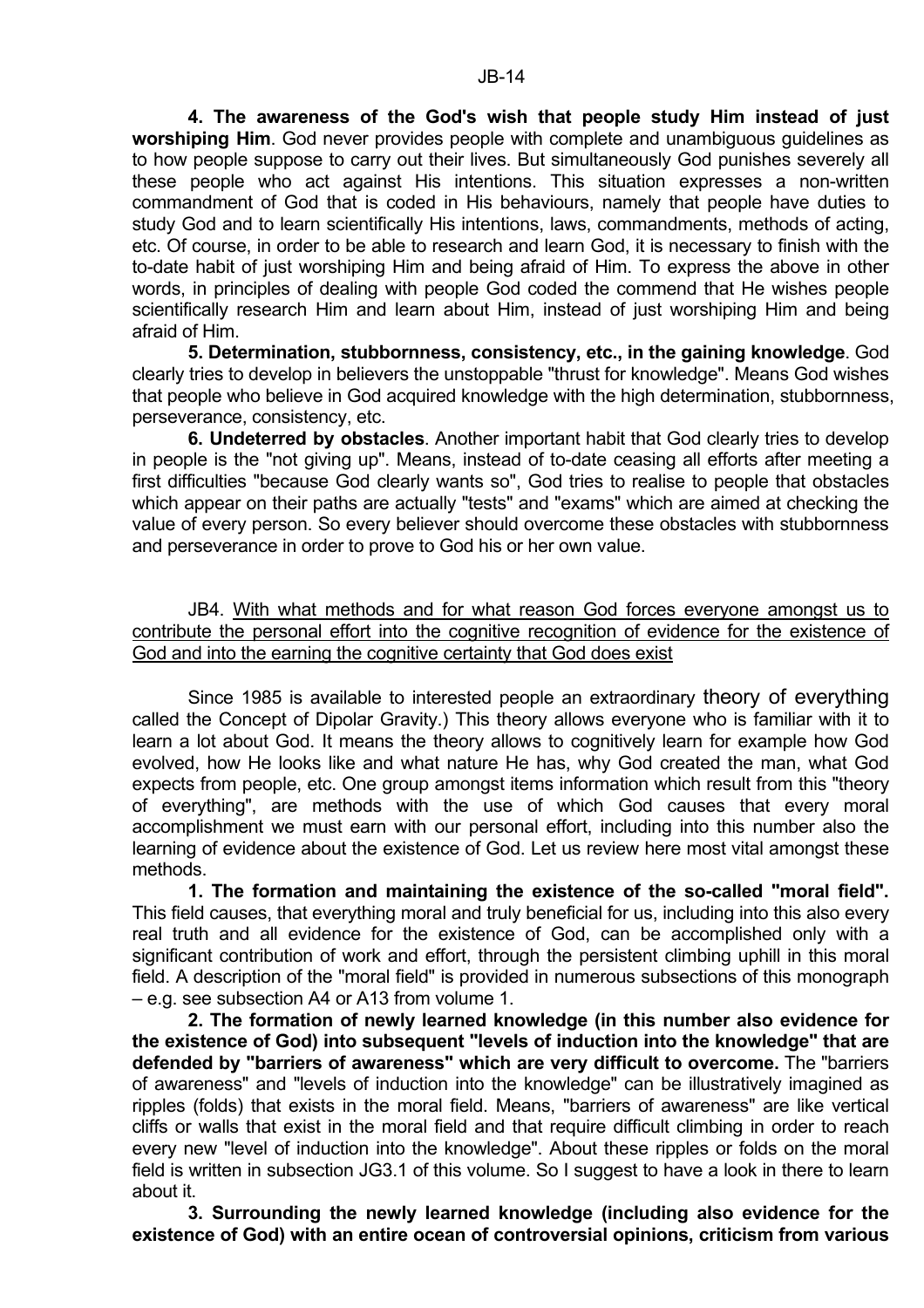**"experts", ambiguity, false claims, etc.** An example of use this method is indicated in subsection JH5 of this volume.

**4. Giving ambiguity to some evidence for the existence of God, and motivating atheistic scientists to explain this evidence in an "atheistic" manner.** This ambiguity of some evidence for the existence of God results from the so-called "Canon of Ambiguity" described, amongst others, in subsection JG1.2 of this volume.

# JB5. "Proving through the contradiction" - i.e. since there is no even a smallest shred of evidence for the non-existence of God, this means that God does exist

 Adoption of the totaliztic principle in our thinking, that **everything which can appear in our thoughts, and which does NOT require the change in principles on which the universe work, exists already now, or existed in past, or will exist in the future** introduces quite a meaningful side effect. Namely, this side effect is that: the majority of quantities and phenomena which by the official science to-date were considered to be nonexistent, in fact do exist, existed, or will exist. It is just because of this, that the "theory of everything" called the Concept of Dipolar Gravity created the philosophical foundations for the introduction to science a completely different period, namely when "science and ordinary people are going to rely on evidence of the existence, on the assumption that every statement of others is true, and on the premise that everything that is claimed in fact does exist". From the philosophical point of view this new period will be an exact opposite of the previous period described at the beginning of this item, when "the official human science, and also common people in their mutual interactions, relied mainly on the evidence for non-existence, on the assumption that every claim of others is untrue, and on the premise that the majority of what is claimed and what is thought in fact does NOT exist and thus everything requires continuous confirmation of the existence". For ordinary people this new period of "relying on the existence and on the assumption of truth" is going to manifest itself, amongst others, by accepting that "every claim of others is going to be taken as the truth without forcing others to prove it." As an example of differences which this new period introduces to science, let us illustrate now how the "theory of everything" proves the existence of quantities and phenomena described at the beginning of this item, which so-far the official human science considered to be non-existent. And so:

 - The theoretical "proof" of Albert Einstein, that the speed of light is an unsurpassable barrier, was abolished by the Concept of Dipolar Gravity. This abolishing was accomplished through the introduction of the **instant telekinetic motion** described, amongst others, in subsections H6.1 and KB3.3 of this monograph.

 - In subsection H2 from volume 4 of monograph [1/5] it is proven that the "theory of everything" called the Concept of Dipolar Gravity invalidates the Michelson-Morley experiment of 1887 for the non-existence of "ether". It turns out that **"ether" actually does exist**, because the "counter-matter" (in past called with the name "ether") is contained in a separate world than the world in which this experiment was carried out. Thus the counter-matter cannot be detected remotely from our physical world.

 - According to the "theory of everything" called the Concept of Dipolar Gravity, telekinetic generators of free energy, which are a modern implementation of the old idea of "perpetual motion", do exist and can be build, while the working prototypes of these generators are described in chapter K from volume 11 of monograph [1/4]. So **perpetual motion devices are already build**, only under a different name.

 - The significance of the "red shift" as an evidence for the initial non-existence of the universe, was abolished in subsection I2.1.1 from volume 5 of this monograph, where it was documented that the "red shift" is a consequence of the beaming of light against the current of "flows of gravity programs" - similarly as a "blue sky" is a consequence of the beaming of light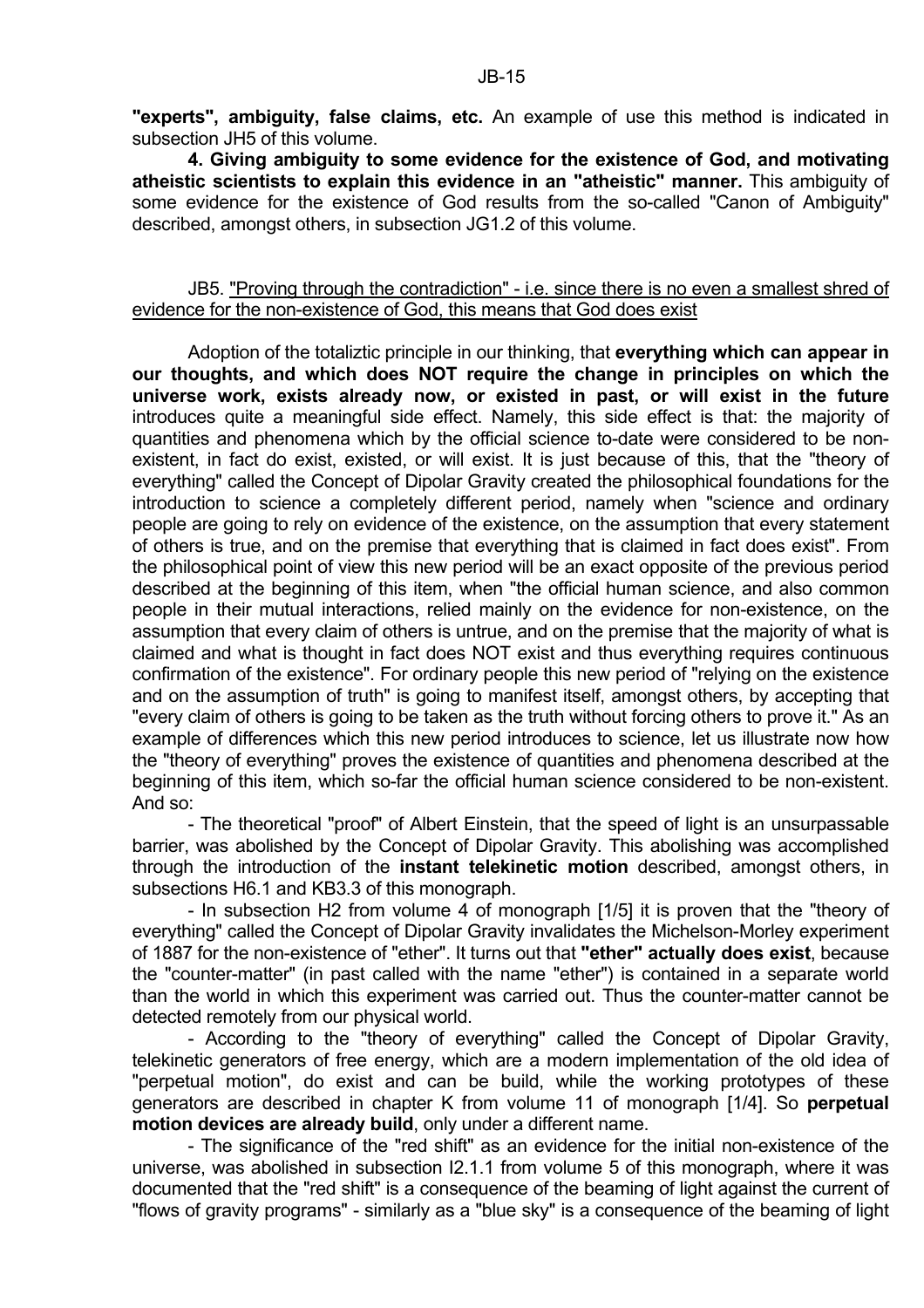along the current of such programs. Thus the entire **"big bang" theory described in subsection JH2 below, was constructed on faulty evidence**.

 - The existence of ability to shift time back and to build **time vehicles** is summarised in subsection KB3.4 of this monograph, while described more comprehensively in chapter N from volume 11 of monograph [1/5]. The **theory of everything** called the Concept of Dipolar Gravity defines time as the passage of execution control through the natural program that controls our life. (More exact explanation how this execution control passes through natural programs of our life is provided in subsections N1.5 and N1.4 from volume 11 of monograph [1/5].) According to this definition, time is simply a sequence of discrete commands in the program of our life. In turn, being such a sequence of commands, time can be shifted forward or backward, skipped through, slowed down or accelerated, etc. So according to the Concept of Dipolar Gravity travelling in time is possible, realistic, and even quite easy. Of course, if time is really a discrete program combined from a sequence of individual commands, in which the execution control can be shifted back or forth, then there must be some physical evidence which documents this fact. As it turns out **one example of physical evidence for the discrete nature of time, many amongst us saw with their own eyes**. This evidence is the interference that occurs between a discrete pulses of time, and fast rotating objects which flicker with the frequency of completion of individual execution commands. It is described comprehensively, amongst others, in item #A1 of the totaliztic web page "timevehicle.htm" (about the work of time, time travel, and about time vehicles), but for the consistency of presentation I am going to explain it here as well. The existence of this interference proves that time does NOT flow continually, but it elapses in fast jumps when individual commands from our program of life are executed - similarly like individual frames used to flow through screens in old movies, or similarly like the execution of individual commands is carried out in every long computer program. This proof can be noticed with naked eyes in the daylight - if one visually watches the gradual acceleration of a wheel with spokes, so that the velocity of flickering of these spokes changes from almost zero to in excess of at least 1200 spokes/min (i.e. so that spokes flicker within the range from almost zero to the frequency of at least 20 Hz). (For example, this can be seen on wheels of cars of motorbikes when these are accelerating while driving parallel to our own car.) Namely, watching these spokes that rotate increasingly faster, at the beginning we see in which direction they are accelerating. But at some stage of their acceleration we are going to notice, that these spokes look as if they stopped in their rotation, and then they begin to make an impression that they begin to rotate increasingly faster in an opposite direction than they really rotate. The moment when these spokes look as if they stopped, is just the moment when their frequency of flickering coincides with the frequency of completion of individual commands in our programs of life. In turn the fact that in our eyes these spokes seem to start the rotation in an opposite direction, is a visual proof that the elapse of time have a discrete nature (means that time elapses in jumps). After all, if we analyse principles of this reversal rotation, then we are going to realise, that **nothing except of a discrete nature of time can allow to form an impression of rotation of spokes in a direction that is opposite to their actual direction of rotation**. This is because only the time elapsing in jumps can create the situation when looking at spinning spokes we form a picture which is similar to the image that is formed in darkness by series of flashes of so-called "stroboscopic lamp" shining at whirling objects. Thus the actual existence of this phenomenon is another physical evidence for the jumping (discrete) character of the elapse of time. (So also another evidence for the correctness of the Concept of Dipolar Gravity.) Highly promising is also the awareness, that this physical proof for a jumping (discrete) character of time provides us simultaneously with a principle for measuring the speed of elapse of time in individual people, as well as provides us with a first instrument for measuring this speed. As the philosophy of totalizm explains this, time does NOT elapse with the same speed for every person and for every situation. For example, this speed changes with age, thus e.g. for older people time flows much faster than for youngsters. Also in situations that release powerful feelings time clearly changes the speed of flow. Therefore, if we construct a kind of propeller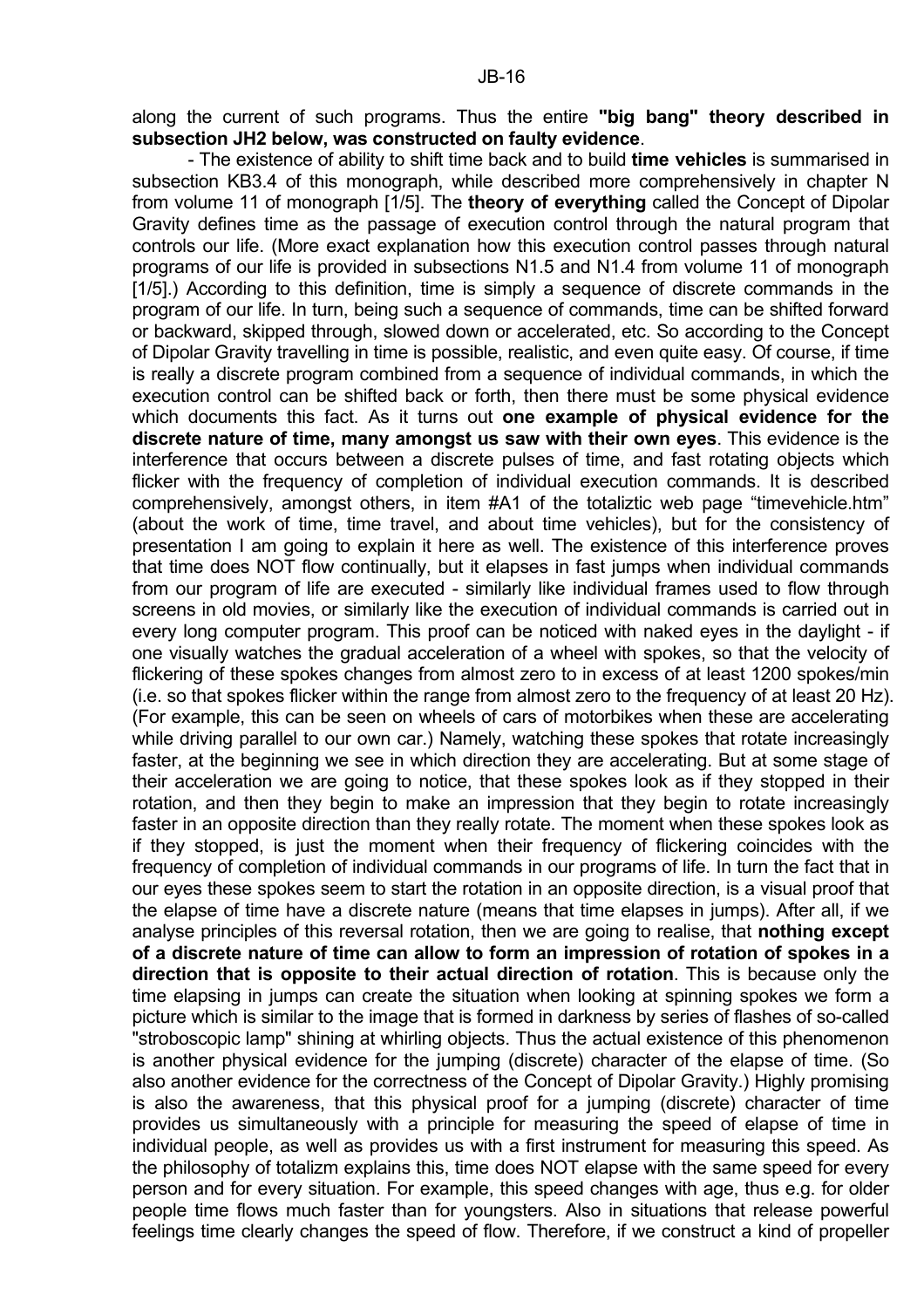individual people. In turn measurements of this speed may lead people to shocking discoveries, e.g. that some people are obese NOT because of their genetics or amount of calories that they eat, but e.g. because their day is much shorter than a day of slim people thus some obese people may have not enough time to burn all calories that they eat. I do NOT wish to extend this description by proving here also that every evidence for the elapse of time in small jumps, is simultaneously another proof for the existence of God. After all, the reader should be able to deduce by himself or herself, that time which elapses in jumps, and thus which can be shifted backward, could be implemented only in case when God does exist and thus when He intentionally designed time just in such an extraordinary manner. (For details see the description of so-called "timespace" constructed by God and explained in subsection I1.5 from volume 5.)

 At this point it is worth to mention, that in addition to numerous ideas for the nonexistence of which scientists managed to present some sort of highly stretched "evidence", by inertia and by habit various "scientists" claim also the non-existence of a large number of further quantities and phenomena in support of the non-existence of which these official debunkers have no even a shred of evidence. The key position on the list of these ideas, objects, quantities, and phenomena that are announced by scientists as non-existing without presenting even a slightest evidence, takes (of course) God. Examples most known amongst further such ideas that are officially denounced and authoritatively condemned by the official science without presenting any evidence, include: telekinesis, telepathy, ESP, radiesthesia, UFOs, life after death, souls, spirits, other world, walking on fire, healing, capability of humans to decrease the entropy of the universe, and many other. Numerous scientists deny even that there is still left anything in the universe that would NOT be discovered and researched so-far. As this illustrates, many professional scientists instead of doing what they originally were employed for, means "explaining ALL mysteries of the universe and learning how to control the nature so that it works for the benefit of mankind", they specialise in denying that such mysteries of the universe and nature still exist at all.

# JB6. A compendium of evidence from the area of physical sciences for the existence of God

 Let us review now examples of evidence for the existence of God, soul, another world, etc., about which physicists know jolly well, but do NOT inform the society about these, nor teach these to their students. Most vital examples of this evidence are as follows:

**1. Transverse character of electromagnetic waves.** As we know, transverse waves propagate exclusively on the border between two media. This in turn means, that electromagnetic waves have such a transverse character only because (and also exist only because) apart from our visible world there is another invisible world in which God lives and our souls reside. In turn these transverse electromagnetic waves propagate just along the border of our visible physical world, and this another invisible "counter-world". It is why electromagnetic waves are transverse waves, not any other type. For more information on this subject see the formal scientific proof for the existence of counter-world published in subsection H1.1.4 from volume 4.

**2. Corpuscular and wave nature of light and matter.** This one is jolly well known to physicists. In turn the existence of it means, that light and matter exist simultaneously in two separate worlds. Namely these exist in our visible world of matter (in which light and matter are corpuscles). Also duplicates of these simultaneously exist in the "counter-world", which is closed to our senses, but in which God lives while our souls land after we die. (In the counter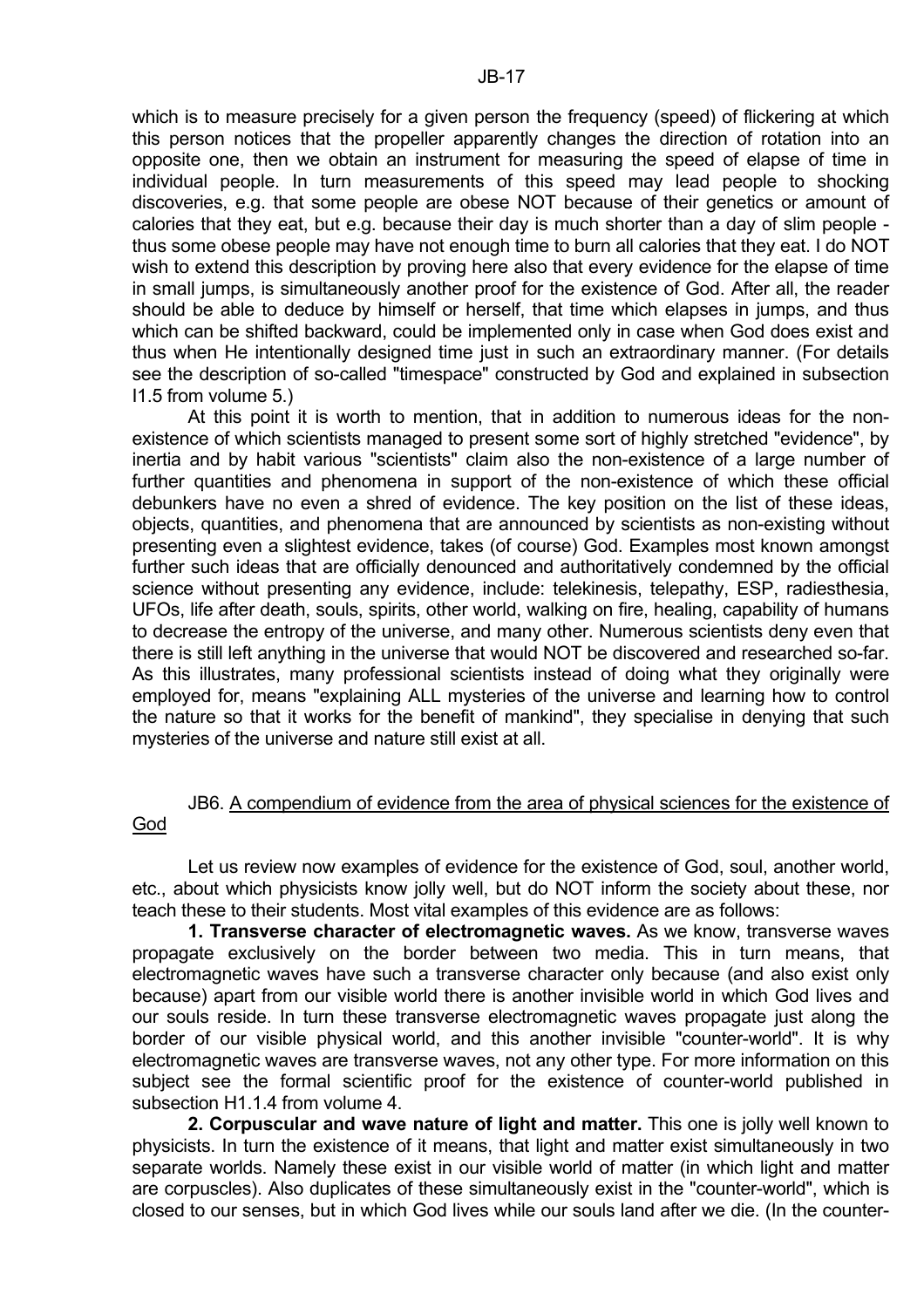world light and matter behave like waves.) For more information on this subject - see subsection I5.1 from volume 5.

**3. The quantum nature of energy.** If one analyses the transfer of energy at the elementary level, e.g. in the micro-scale, then it turns out that in mutual interaction of objects the energy is transferred in a "portioned" or "stepped" manner. This means that the amount of energy that is transferred in a single portion is NOT a random, but it is passed in strictly predefined portions of energy named "quant". This in turn confirms, that energy in fact is a kind of like "natural program", while transferring of it obeys laws of information processing means that it is exactly as it is described in subsection H9.2 from volume 4. Furthermore, the quantum nature of energy confirms also the "quantum nature of time" (i.e. confirms also the existence of micro-jumps of time, which are so small that we do NOT notice them) - as the elapse of time is described in subsection JB5 from this volume, and also in subsection H9.1 from volume 4. Since this quantum nature of energy and time confirms the existence of natural programs of the type of energy and time, it also confirms that in the universe must exist and function all other similar programs that are postulated by the Concept of Dipolar Gravity, such as God, timespace, physical world, gravity, whirls of counter-matter, etc., etc.

**4. Ether (i.e. "counter-matter from the Concept of Dipolar Gravity).** Towards the "ether" physicists show double standards. On one hand, they deny the existence of it, although for the counter-world in which this "ether" (i.e. "counter-matter") prevails, the experiment of Michelson-Morley of 1887 (which supposedly proved the non-existence of "ether") in fact looses its validity. On the other hand physicists keep introducing the existence of this substance under different names, e.g. vacuum, energy, etc. This is pity, as the intelligent ether is a kind of "liquid computer" which actually forms what the Christian religion calls "God Father", and from what God formed the entire physical world. For more information about "counter-matter" (ether) see subsection H2 from volume 4.

**5. The symmetric structure of the universe, combined with the actual lack of "antimatter" or "antiworld".** In 1924 the great French physicist, Louis De Broglie, published his important discovery which sometimes is called the "Principle of the symmetry of nature". According to this principle in the universe everything is highly symmetric. For example, every elementary particle has its own antiparticle, while every phenomenon has its own antiphenomenon. This principle postulates, and matter and physical world also must have their symmetric opposites. These symmetric opposites to matter and to physical world scientists named "antimatter" and "antiworld". In turn to find these in the universe, the humans science poured a huge amount of research, efforts, and financial resources. In spite of all these, scientifically it never was confirmed that "antimatter" nor "antiworld" in fact do exist. This in turn means that these symmetric opposites to matter and to physical world are intentionally hidden from people. The relatively new scientific theory described earlier and named the Concept of Dipolar Gravity explains why these are hidden and where one should seek them. The reason of their hiding is, that the opposite to matter, means the intelligent liquid substance by this concept called the "counter-matter", is in fact the carrier of God. In turn the opposite of the physical world, means the so-called "counter-world", is the place in which God lives. Counter-matter turns out to be this continually moving liquid the existence of which was postulated in past by pioneers of human science under the name of "ether". Only that otherwise than this is with ether, counter-matter occupies a separate counter-world. In turn this counter-world is shown, e.g. by "Kirlian photography".

**6. Kirlian Photography.** This one directly shows "ghosts" ("spirits") of every physical object. For example, if one photographs with the Kirlian camera a place where a lost finger is missing, the whole finger is still visible in this place. This phenomenon is known as the "ghostleaf effect". The description of it is provided in chapter C of treatise [7/2]

**7. Reversal of friction.** The De Broglie's symmetry of the universe states, amongst others, that "every phenomenon has its own counter-phenomenon". But physicists stubbornly refuse to research the counter-phenomenon for friction, means the so-called "telekinesis". Reversely to friction causing a spontaneous absorption of motion and generation of heat,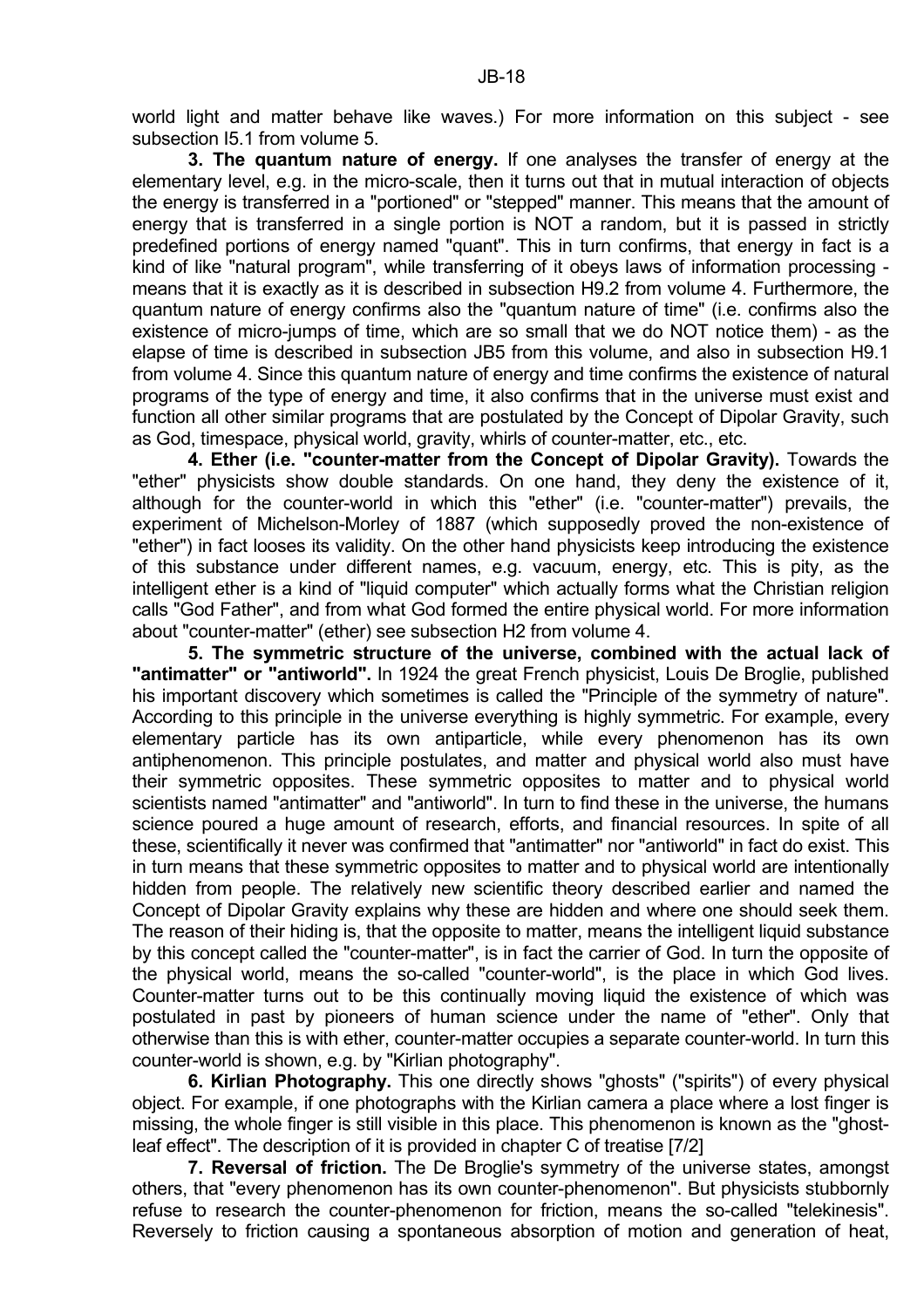subsection H6.1 from volume 4. **8. The existence of magnetic field and electric field.** If one considers the energy flows, NO field is able to exists in the absolute "nothing". If fields could exist in the absolute "nothing", then with the elapse of time all the energy from our part of the universe would flow out into the infinitive emptiness that must exist beyond the visible part of the universe. So after some time, the universe would loose all its energy and cease to exist. In turn if fields can only exist in "something", then this something must also be present wherever magnetic and electric fields interact with each other, means also in the physical vacuum. But since this physical vacuum in the physical world does NOT contain anything, than this means that the "something" which is the carrier of magnetic and electric fields (this "something" scientifically is called "counter-matter"), must exist in a world that is separate from our physical world. Thus the existence of magnetic field and electric field is a proof, that there is also another world apart from our physical world. This another world is called the "counter-world". It is it where God lives in, and where our spirits reside. More about the mechanism of operation of magnetic field and electrical field is explained in subsections H5.1 and H5.2 from volume 4 of monograph [1/5]. Serpents who supervise the development of Earth's physics know jolly well that our learning of mechanism of operation of magnetic field and electric field leads to the confirmation of the existence of the counter-world in which God lives. Therefore these serpents do not allow that human physics describes these two fields in the sense of mechanism of their formation and interaction, but only allow that physicists describe these two fields in the sense of consequences which these fields cause. Therefore the present physical definitions of these two fields in fact tell us nothing about the mechanism of the formation of these fields.

**9. The existence and dipolar character of gravity field.** Gravity field displays all attributes of a dipolar field. This dipolar character of gravity field was already proven formally by the **theory of everything** called the Concept of Dipolar Gravity. So why present physics controlled by serpents still insists to describe the gravity field as a monopolar field? It turns out that the reason is this another world in which God lives. When gravity field is dipolar, then one pole of gravity must disappear from our physical world and reappear in a separate world, in which God lives. More about the dipolar character of gravity field is explained in subsections H1 and H1.1 from volume 4 of this monograph.

**10. Telepathy.** Telepathy is a kind of "speech" which propagate through another world (i.e. through the "counter-world"). Thus the research on telepathy directly confirms the existence of another world in which God lives and our souls reside. Therefore physicists refuse to research telepathy. More about telepathy and mechanism of it, is provided subsection KB3.5 from volume 7.

**11. Intelligence of elementary particles.** Physicists with a great reluctance admit that the behaviour of elementary particles displays intelligence. After all, intelligence supposedly is an attribute of living creatures only, not "inanimate" nature. In turn physicists panic completely when someone asks them about the meaning of intelligence of elementary particles. After all, intelligent elementary particles means that these particles are actually formed from the intelligent substance called "counter-matter" (in past called "ether"). In turn this another world filled up entirely with such intelligent substance in fact constitutes God. More about intelligence of counter-matter is explained in subsection H2 of monograph [1/5]. In turn the formation of intelligent elementary particles from this intelligent counter-matter, is explained in subsection I1.3 of monograph [1/5].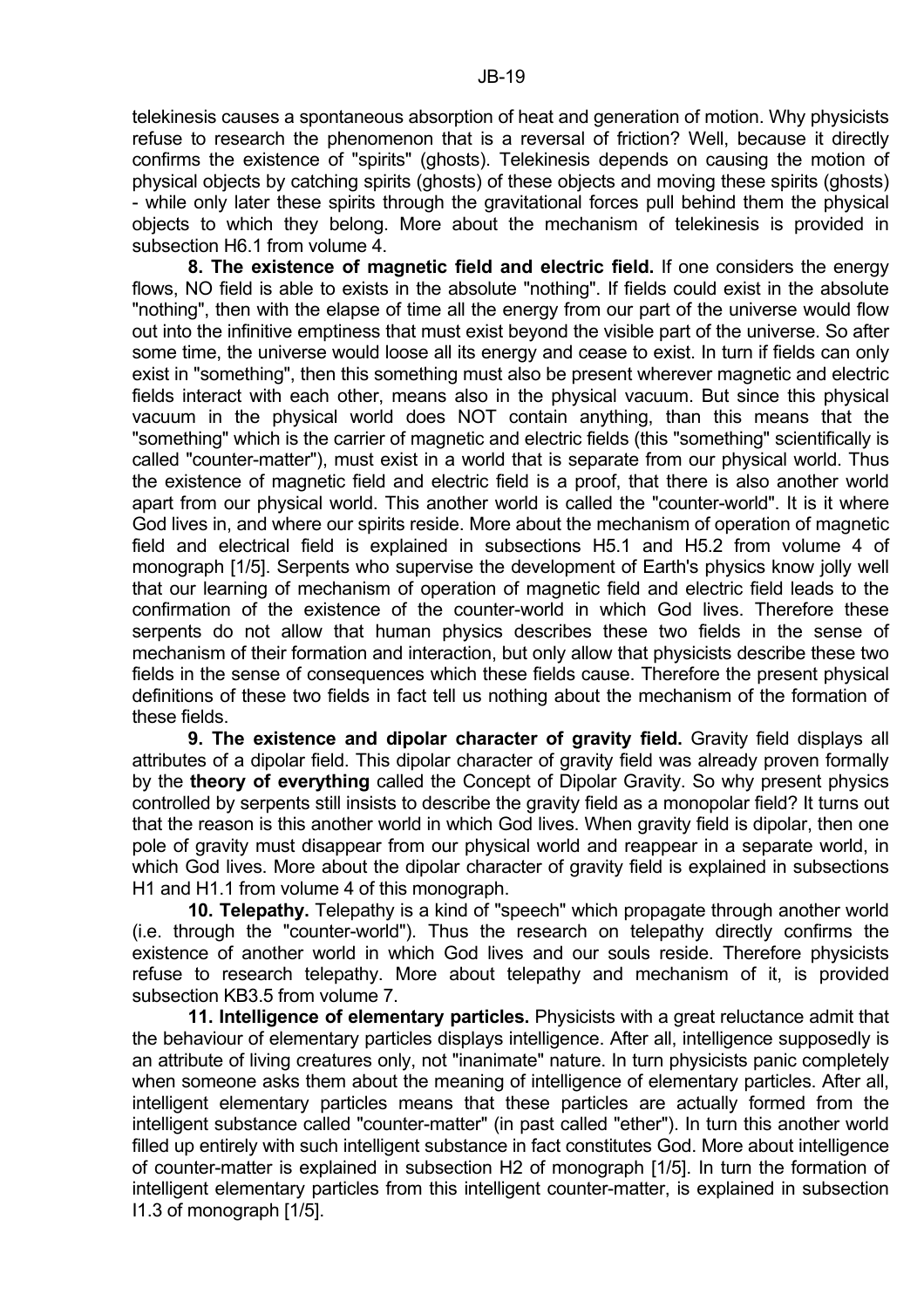**12. The ability of matter to transform (e.g. the equivalence of energy and matter).** In order anything could transform into something else, there must exist an algorithm which describes and executes the course and outcomes of this transformation. For example, in our computers the transformation of a disk file into a photograph on the screen is described by appropriate computer programs. In turn in our car the transformation of motion of pistons in the engine into the motion of the entire car is carried out by algorithm which is described geometrically in the design of subsequent parts of this car. (Means, as this would be expressed by computer scientists, it is carried out by the algorithm which is "hardwired" into the components of the car.) Thus the fact that in our physical world many substances, forms, and energies, can transform in another ones (e.g. matter can transform into energy, water can transform into ice, etc.) means, that somewhere "living" algorithms which define the course and outcomes of these transformations must be written. In turn, if such algorithms are written somewhere, this means that there can also be written another kinds of algorithms, e.g. these ones which form the superior intelligent being called God. More information about the storing of algorithms which control the operation of the universe is explained in subsection I1.2 from volume 5 of monograph [1/5].

**13. The existence of physical laws and the superior logic of these laws.** Similarly as algorithms of transformations described in previous item, also "alive" algorithms which define the action of physical laws, must be written on some medium. Thus, this medium is also able to be the medium that carries programs of the superior intelligence of God. That in fact this medium contains the intelligence of the superior being, such as God, is proven by an exceptional logic and consistency of physical laws which operate in our physical world. The logic of these laws indicates that laws of physics were invented and programmed by some intelligent being of the exceptionally superior ability to think logically. If laws of physics are shaped spontaneously at random, their content would be completely accidental, and thus in many cases they would mutually contradict each other. More information about the God's logic in the formation of physical world is explained in subsection I1.5 from volume 5 of monograph [1/5].

**14. The existence of phenomena which are contradictive to laws of the physical world.** From time to time our science encounters phenomena which are contradictive to laws of the physical world, although they remain in agreement with laws of the "counter-world" in which God resides and which is described in subsection H1 from volume 4. In order to provide here several examples of such phenomena, they include, amongst others: **(a)** the so-called "jet stream" (means a powerful wind in upper parts of the atmosphere which always blows from west to east - although according to laws of the physical world it should blow from east to west), **(b)** closed circulation of ocean currents (which currents circulate around the entire globe along a closed loop, in some parts of the globe flowing next to itself in two opposite directions while according to laws of our physical world the stream of water in a gravity field has no right to circulate continually along a closed circuit), **(c)** the "ozone hole" (which supposed to appear above the Northern Hemisphere which "eats ozone", while it appears above the Southern Hemisphere), **(d)** cold air in the upper atmosphere while warm by the surface of the Earth (while cold air, as heavier, should drop down to the surface of the Earth, when the warm air escape to the upper atmosphere), **(e)** the rotational motion of the Earth (if this motion is propelled just by inertia of the Earth's mass, without an assistance from invisible whirls of counter-matter, then it should cease already a long ago because of the friction caused by various phenomena, such as sea tides generated by the gravity of the Moon, solar winds, action of the magnetic field of the Earth as a magnetic gear, etc. - in order to understand how this friction should suppress the rotations of the Earth, one just needs to consider where the energy comes from which propels the **perpetual motion** that works on principles of the "Coriolis effect" and that is described in item #F1 of the web page "free\_energy.htm" (about telekinetic generators of free energy), **(f)** sea tides that occur also on the opposite side of the Earth which is NOT turned towards the Moon - while according to laws of Physics the sea tides should happen only on the side of the Earth that faces the Moon, **(g)** lightning bolts that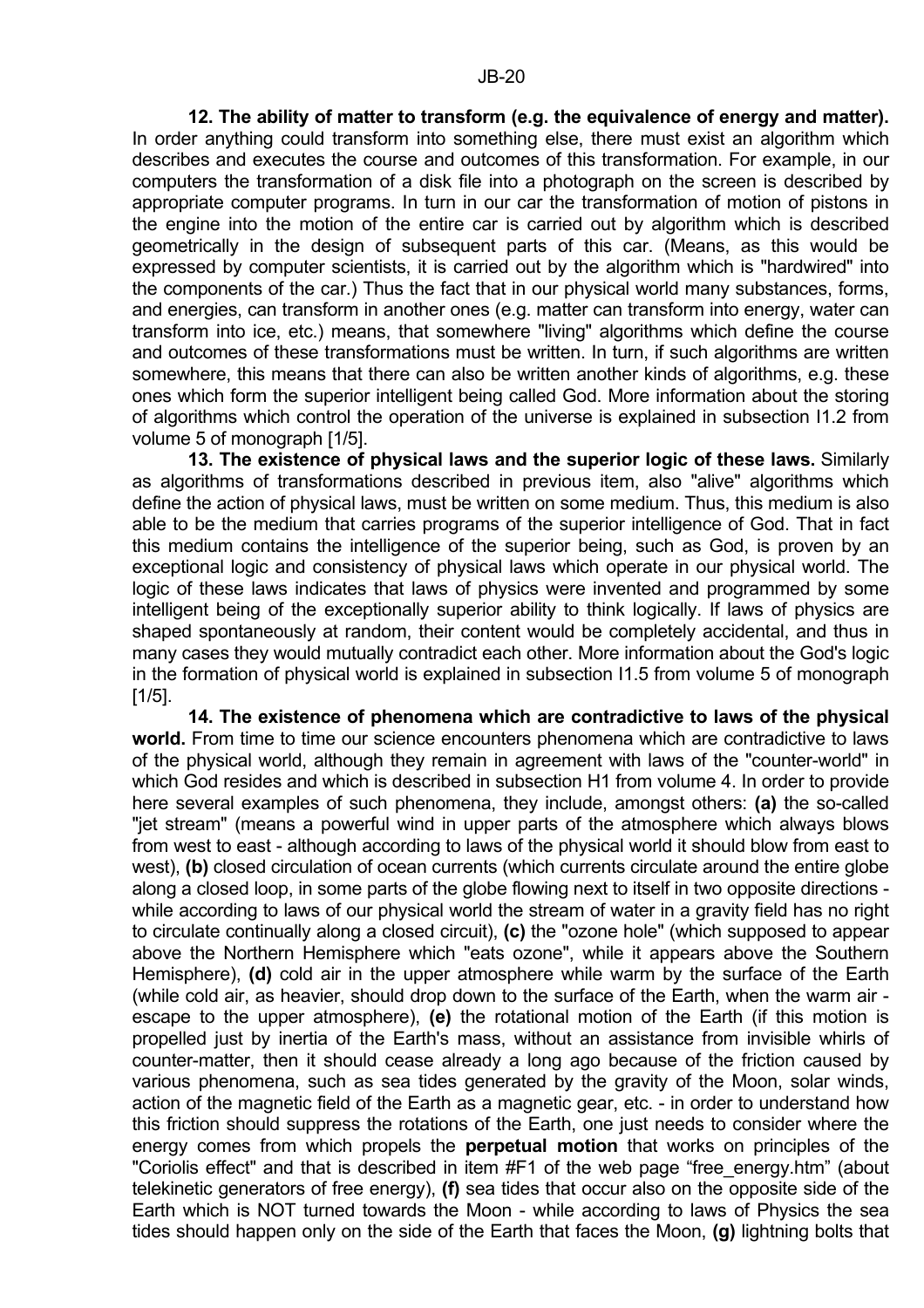happen in the area where is lack of clouds, thus which can be described with the known saying "bolt from the blue sky" (formation of such bolts cannot be explained by present science); such bolts e.g. in Australia cause bush fires, **(h)** the so-called "perpetual motion" (which according to claims of the human science to-date supposedly cannot be build, but the working design of which is described in chapter K from volume 10 of monograph [1/4], **(i)** whirls of water let out of bath tub (which according to physical laws should whirl in opposite directions than they do), **(j)** the flow of blood (flow resistances in mini-arteries are too large for blood to flow as it flows - if we base just on laws of physics), **(k)** so-called "capillaries" (which according to known laws should not act as they act), **(l)** bumble-bee (which according to aerodynamics should not be able to fly), **(m)** tornadoes (which according to the outward directed action of centrifugal forces have no right to be formed in nature), etc., etc. All above phenomena contradictive to laws of the physical world prove that independently from the physical world and its laws, there is also another counter-world with completely different laws (i.e. laws which are reversals of laws from the physical world).

**15. The so-called "unexplained phenomena", i.e. ghosts, UFOs, shifting of people to different times, miracles, etc.** The true reason for which physicists decisively refuse to research these phenomena, is that after solid investigations of these, it always turns out that each one of them in fact does exist. Also each one of them leads to the confirmation of either the existence of UFOs, or the existence of God. Serpents-UFOnauts do know about this, thus they make it impossible for people to research such phenomena. Instead of researching these, UFOnauts order people to believe that such phenomena are imaginations of drunks, balloons, mesmerizing, etc. In other words, they order to tell to all people experiencing these phenomena, that such people are liars. In turn physicists thoroughly obey this order.

**16. Our ability to explain everything logically as different manifestations of the same intelligent "counter-matter".** A relatively new scientific theory named the Concept of Dipolar Gravity has a vital reason to be called the **theory of everything**. Namely it explains practically everything whatever requires an explanation - using for this explaining just different states, behaviours, and manifestations of a single liquid called "counter-matter". This "countermatter" is a kind of "liquid computer" which obediently implements programs introduced to it, in this way forming everything that requires to be formed, starting from elementary particles and energy, and finishing on the entire our physical world and the so-called "spacetime". It is the entire body of this intelligent substance that forms what we call God. On other hand, entire present human science is unable to provide even a small fraction of the explanations that results from the Concept of Dipolar Gravity, only because that this science forcefully avoids in its explanations the use of the idea of such intelligent, programmable substance which would become simultaneously an explanation for the nature of God. If one analyses the reasons for both above facts, it turns out that without considering God actually nothing can be explained completely. In turn after considering God, everything becomes easily explainable. Just only this in itself is a sufficient proof, that God does exist after all, and He is the beginning and end of practically everything.

 Very interesting are fates of research and discoveries of each of the above items of evidence. These fates are full of persecution, sabotages, discrimination, prejudices, scoffing, intentional silencing, etc. As this is clearly visible, the dark force which enslaves the Earth, makes everything in its power to prevent the dissemination of knowledge about the above evidence amongst people.

 So why physicists conceal from people the existence of this wealth of evidence about God, soul, another world, etc. After all, they themselves also loose a lot because of it. It turns out that the reason is very simple. **Fear.** They are afraid to write and to talk about it. As it turns out, our planet is secretly occupied by evil creatures, which the Bible calls "serpents", "dragons", "devils", etc., while present people call them "UFOnauts". These creatures looks almost identical to people - after all they are close relatives of humans. So these creatures take all key positions in the human society - including positions of decision making in science.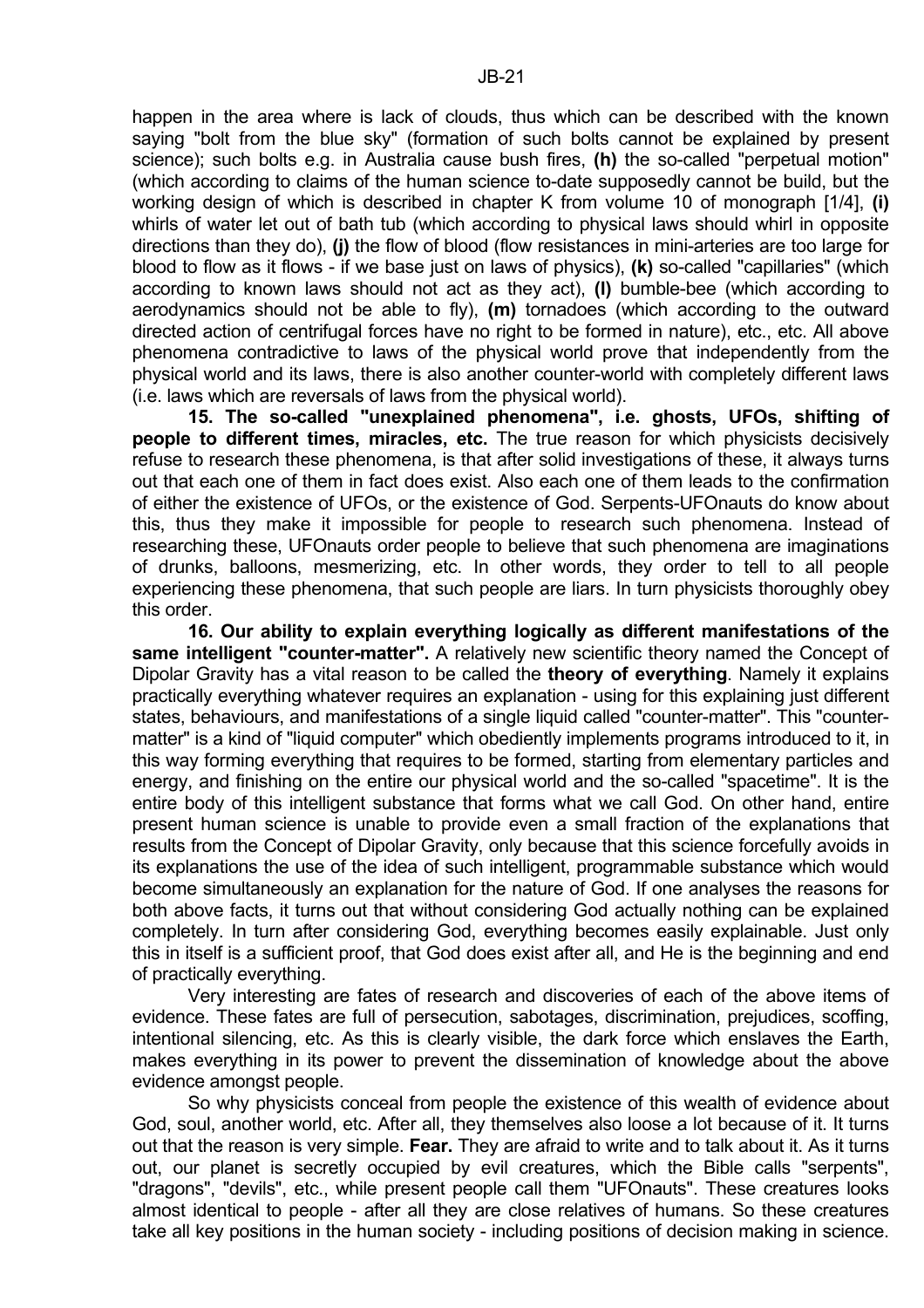Extensive descriptions of these diabolic creatures are provided in chapter O from monograph [1/4]. Well, these evil creatures have a bad habit to persistently persecute, torment, scoff, slander, defame, etc., every scientists who tries to point the attention of society at evidence for the existence of God, soul, another world, etc. How such a slander, etc., looks like, readers can check in the Internet. For example in relation to myself examples of it are contained at addresses of the Google group sci.physics or another google group talk.origins. Thus when any scientist tries to present something that is a truth, he is immediately pounced at by these "serpents-UFOnauts" and viciously destroyed. Very rarely anyone has a courage to stand up again in public with the same topic. And if he stands up again, he is again attacked, slandered, defamed, scoffed at, accused of lies, tormented, persecuted, sabotaged, etc.

 The concealing from the society the information about evidence for the existence of God, soul, another world, etc., causes enormous social mischief and harm. One kind of this harm results from the depriving people of the chance for taking an "informed decision" in matters of God, means from practically pushing people into atheism. How dangerous and harmful is such pushing people into atheism I know from my own fate. As a young boy I used to believe in claims of physicists, that there is absolutely no evidence for the existence of God, soul, another world, etc. Thus, until 39-th year of my own age, I was an atheist myself. Only in 1985 I discovered myself, that everything that my teachers and lecturers told me on this subject is an absolute lie. If I would not discover this lie myself, probably I would die as an atheist. I am horrified to even think what would happen then. After all, God emphasizes many times in the Bible which He authorizes, that every person is solely responsible for finding and embracing God, and that every person is severely judged for fulfilling this responsibility. Thus, this first kind of social harm resulting from the collaboration of physicists with serpents-UFOnauts, depends on the fact, that similarly to myself, millions of other people on Earth are misled and lied to by their teachers and lecturers of physics. It is scary to think what happens to these people if they persevere in these lies and do not find their own path to God. Another kind of social harm, results from the social immorality which always goes together with atheism. People who do not believe in God typically have no motivations nor inclinations to act morally in their lives. In this way present society goes increasingly deeper into the spiral of immorality from which there may not be exit. Thus, the fact that e.g. in present times almost each one of us is scared to go to streets at night, is one amongst numerous consequences of concealing by physicists the information about availability of vast evidence on God.

 Is there any defence against these malicious "serpents-UFOnauts" who force scientists to conceal the truth. Yes, it is. These serpents needs to be exposed consequently and the knowledge about their actual existence, appearance, features, methods of acting, etc., should be disseminated amongst people. As the final goal we also need to assume the removal of these evil creatures from our planet into the bottomless pit of the cosmic space from which they crawled secretly to the Earth.

# JB7. A compendium of evidence from the area of biological sciences for the existence of God

 Let us now review evidence for the existence of God, soul, another world, etc., about which representatives of biological sciences know jolly well, but also do NOT inform neither the society nor do not teach their students about it. Most vital examples of this evidence are as follows:

**1. Genetic code.** As we already know jolly well, genetic code is a kind of language. In turn every language can be formed only if it is formulated by some intelligence. However, genetic code could not be formed and steadily used by anyone but God himself. Thus the existence of genetic code is a direct proof for the existence of God. Incidentally, this code was already used by the philosophy of totalizm as a basis for formulation of the formal scientific proof for the existence of God, completed with methods of mathematical logic. Both,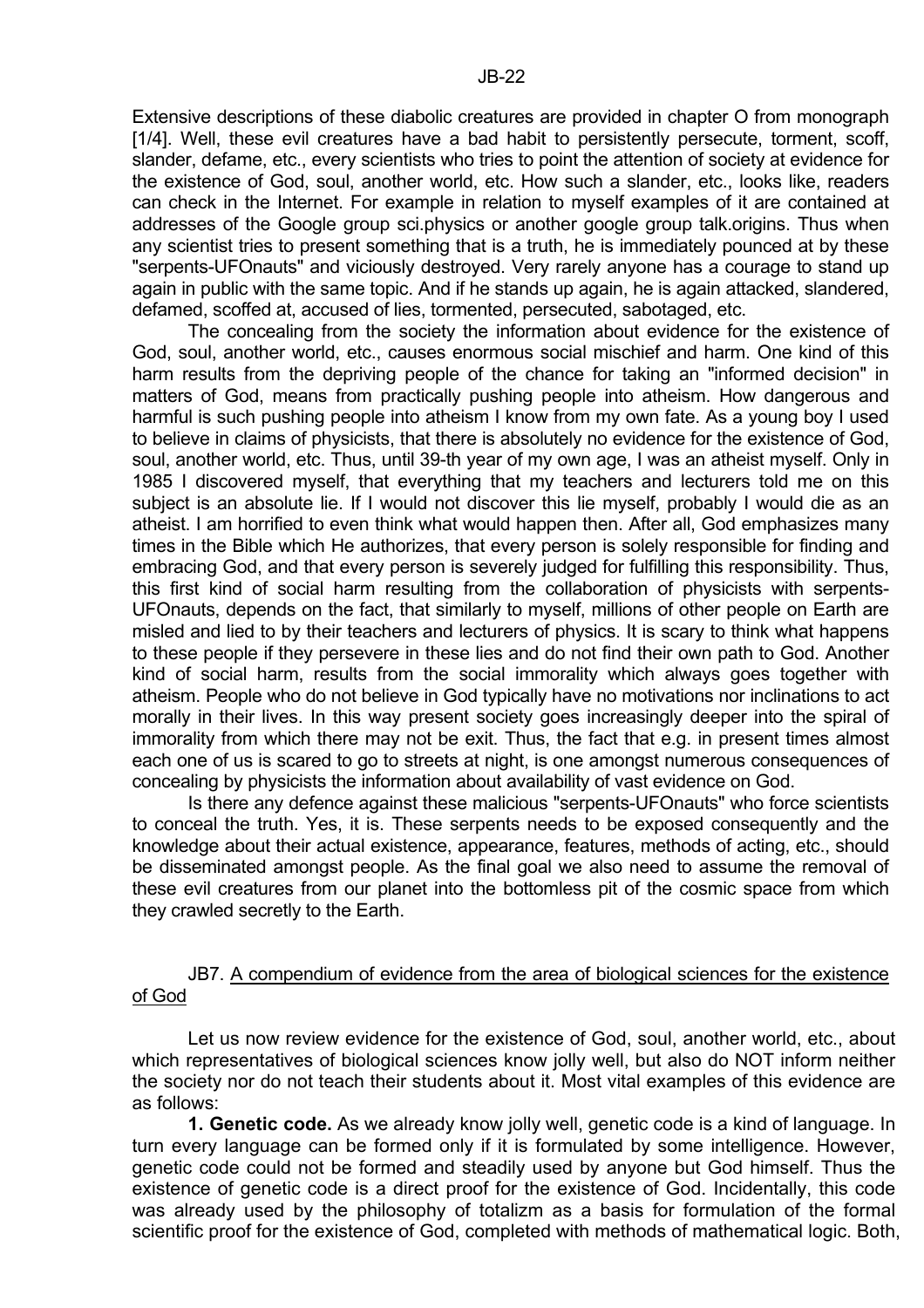descriptions of this proof, as well as more information about genetic code, are contained in subsection JB8 from this volume, and also in subsection I3.3.4 of the monograph [1/5].

**2. Operation of the brain and memory.** Orthodox medicine persists in telling people that memory is contained in their physical bodies (brain). However, all empirical facts prove, that memory is contained outside of physical bodies, i.e. in human soul. Of course, the reason for this persistent telling is clear - the medicine does NOT want to admit that human soul does exist. The wealth of evidence which unambiguously indicates that memory is NOT contained in physical bodies (i.e. brain), but in our souls, includes so-called OBE ("out of body experiences"), NDE ("near-death experience"), multiple personalities, memories of previous reincarnations, etc. But biologists sabotage research on these phenomena and lie to the society regarding interpretations of outcomes. More on this subject is explained in subsection I5.4 of this monograph.

**3. The need for a couple of creatures (i.e. a female and a male) to multiply.** A natural (i.e. purely random) evolution which is promoted by biologists, is at most able to explain origins of a single new creature. The probability that completely at random in exactly the same time as many as two new creatures mutate and that they will be a male and a female, is impossible to occur in a random manner. So couples of all creatures could only be created by God. However, this fact biologists conceal from people. More about the creating pairs of all creatures by God is explained in subsection I1.4.2 from volume 5 of this monograph.

**4. Nirvana (and probably also the female orgasm and "cluteris").** There is an extraordinary phenomenon experienced exclusively by people. It is called "nirvana". It is felt like a kind of heavenly orgasm which lasts forever. The nirvana is NOT needed for survival. So it could not emerge as the outcome of natural evolution. In addition, in order to experience nirvana a given person must act exclusively moral, and also complete large amounts of heavy physical work aimed at good of other people. Thus the only situation when nirvana turns out not only useful, but also necessary, is when finally people decide to form social-political systems in which work is rewarded with nirvana instead of present money. (This turns out to be absolutely necessary only in a far future, when people build their time vehicles and thus gain the access to the so-called "imprisoned immortality" described in subsection N5.1 from volume 11 of monograph [1/5].) This in turn means, that in order to give to nirvana such a moral polarisation and attributes that are useful only in a far future, the embedding this phenomenon into the human body needed to be designed by God Himself and could NOT occur exclusively through a natural evolution. This is because only the intelligence of God Himself which knows the future and which is enough wise, could predict the need for programming nirvana into the human body. So nirvana is another phenomenon which directly proves the existence of God.

 The mechanism and accomplishing a nirvana was described more comprehensively chapter E from this monograph - entirely devoted to nirvana. Note that nirvana can be utilised for the formation of social-political systems which eliminate completely money in rewarding work.

It is worth to add here, that such a godly origin and social-political purpose of nirvana seems to also be confirmed by female orgasm and by female cluteris. After all, orgasm is an brief version of nirvana. A significant proportion of experts claims, that in the entire variety of females of various species of creatures that populate the Earth, only the female half of the human specie experiences orgasm. Supposedly a number of experts claims also, that only in human females appears a special organ called the "cluteris" (from "vulva"), which allows to induce an orgasm on every wish. (Of course, there are also scientists, who argue that females of various other species also experience orgasm and also have cluteris. However, as for now these scientists were unable to present conclusive evidence in support of their claims.) So if a further research conclusively confirms that in fact females of humans specie are the only females on the Earth which experience orgasm and which have the cluteris, then this would mean, that God intentionally supplied female half of humans in cluteris and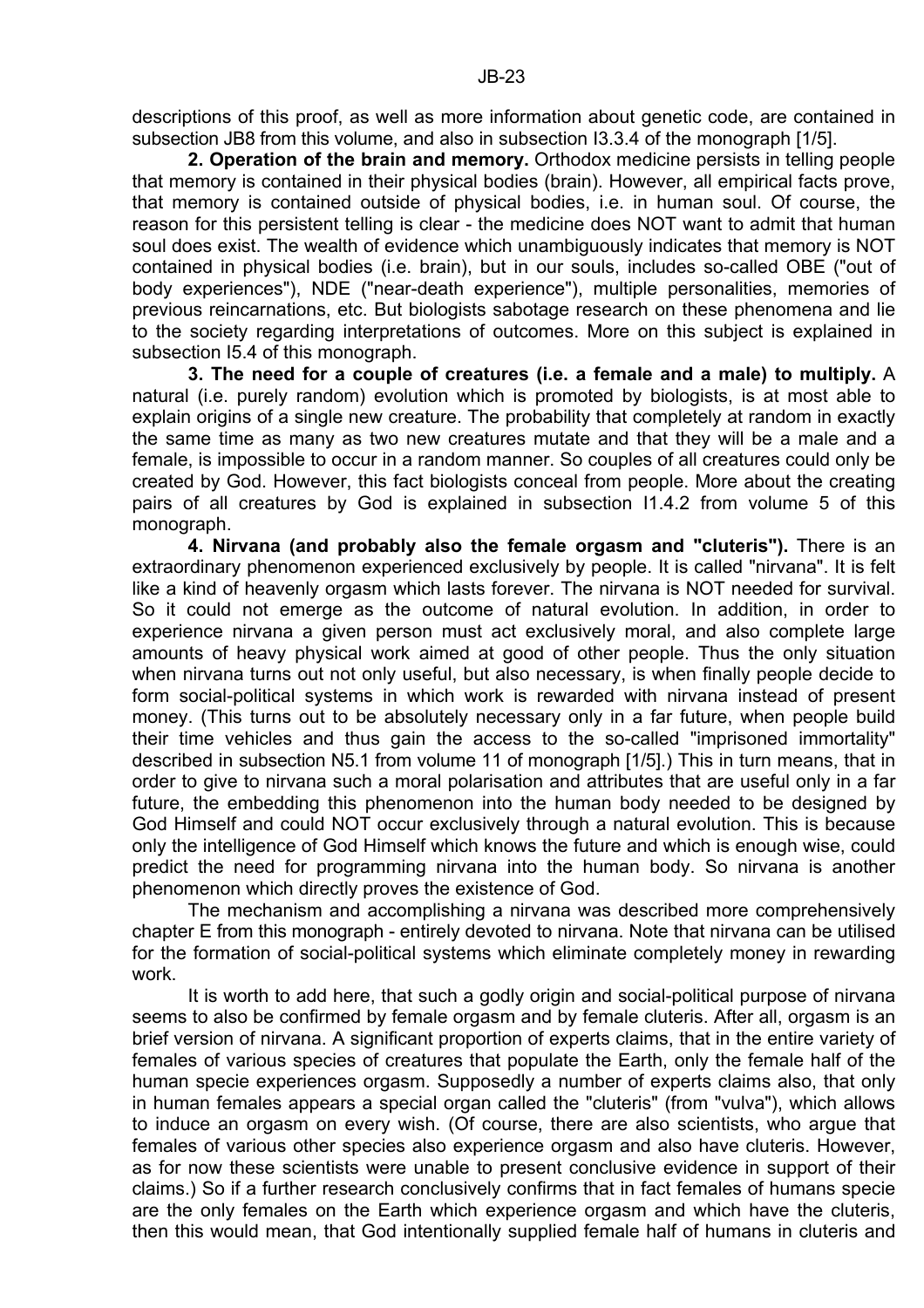in capability to experience orgasm mainly to continually remind people about the existence, need, capabilities of accomplishing, and benefits of nirvana.

**5. Communication between people and animals and vegetation.** Empirically we know jolly well that people can communicate with animals and with vegetation, and that they do this without the use of speech. In turn the existence of this communication is an evidence that there is an universal language (ULT), and also a kind of speech (telepathy) which allows non-physical communication in that language. But in order such a language was heard with the use of telepathy, there must exist the counter-world (i.e. this another world in which God lives and to which our souls should go after the death). So no wonder that biologists collaborating with serpents-UFOnauts do not want to inform people about these possibilities of direct communication between people and animals and vegetation, nor want research this communication. For more information about the ULT language - see subsection I5.4.2 of this monograph.

**6. Supernatural capabilities of bodies (healing, synthesis of missing chemical elements, fire-walking, blade-walking, levitation, etc.).** Souls contained in bodies of living creatures are able to give extraordinary abilities to bodies of these creatures. For example cats when see an illness in their masters, tend to lie on an ill area and with their "purring" try to return the health - similar like human healers do it. Some animals and vegetation are able to carry out the synthesis of lacking chemical elements - e.g. hens can synthesize missing calcium from mica. Flounders grow normal fish eyes at both sides of their sculls, if at young age are deprived an access to the bottom of sea. All probably heard that some people can walk on fire or razor blades without hurting their feet. There are people who can levitate. None of these supernatural capabilities of the body would be possible exclusively in a physical world that is deprived God, soul, another world, etc. For more information on these subjects see subsections I7 and KB3 from volumes 5 and 10 of monograph [1/5].

**7. Hypnosis.** Hypnosis on several manners confirms the existence of another world, soul, God, etc. The first of these manners is the mechanism of hypnosis. Namely, hypnosis depends on switching our awareness from the physical world to the counter-world. (Our awareness is similar to a "cursor" on a computer screen. It also can switch from one "window" to another one.) The counter-world is almost an exact copy of our physical world. Therefore hypnotized people after switching their awareness to the counter-world still see over there the same objects which exist in the physical world. But in the counter-world instant shifting in time and space is possible. Thus hypnotized people can shift in there to any place and to any time.

 Another manner on which hypnosis confirms the existence of God, soul, another world, etc., is the function of hypnosis. God gave to its creations only these capabilities which are needed for something. Hypnosis is NOT needed by people, although people learned how to used and abuse it. But it is needed by God for controlling the behaviour of people in critical moments. As such it also confirms the existence and operation of God. No wonder that serpents-UFOnauts forbid to people carrying out research on hypnosis. More about hypnosis is explained in subsections I5, I5.1, I5.4, and I7 from volume 5 of monograph  $[1/5]$ .

**8. Near-death experience, including NDE, OBE, coming of dead close ones, review of the entire life, "death flash", the loss of weight by body immediately after death, etc.** Whatever happens shortly before death and at the moment of death cannot be described differently as a manifestation of evidence for the existence of soul, another world, God, etc. No wonder that serpents-UFOnauts who supervise human scientific research forbid research on these phenomena. But personally I am disappointed because representatives of biological sciences rush submissively to obey this forbidding and refuse to research these phenomena and to inform the society about their existence. If anyone carries research on these phenomena, he or she must do it almost in hiding, like it was his or her personal hobby, and always later has difficulties with publishing the findings. Instead of this research that are so important for everyone, representatives of biological sciences spend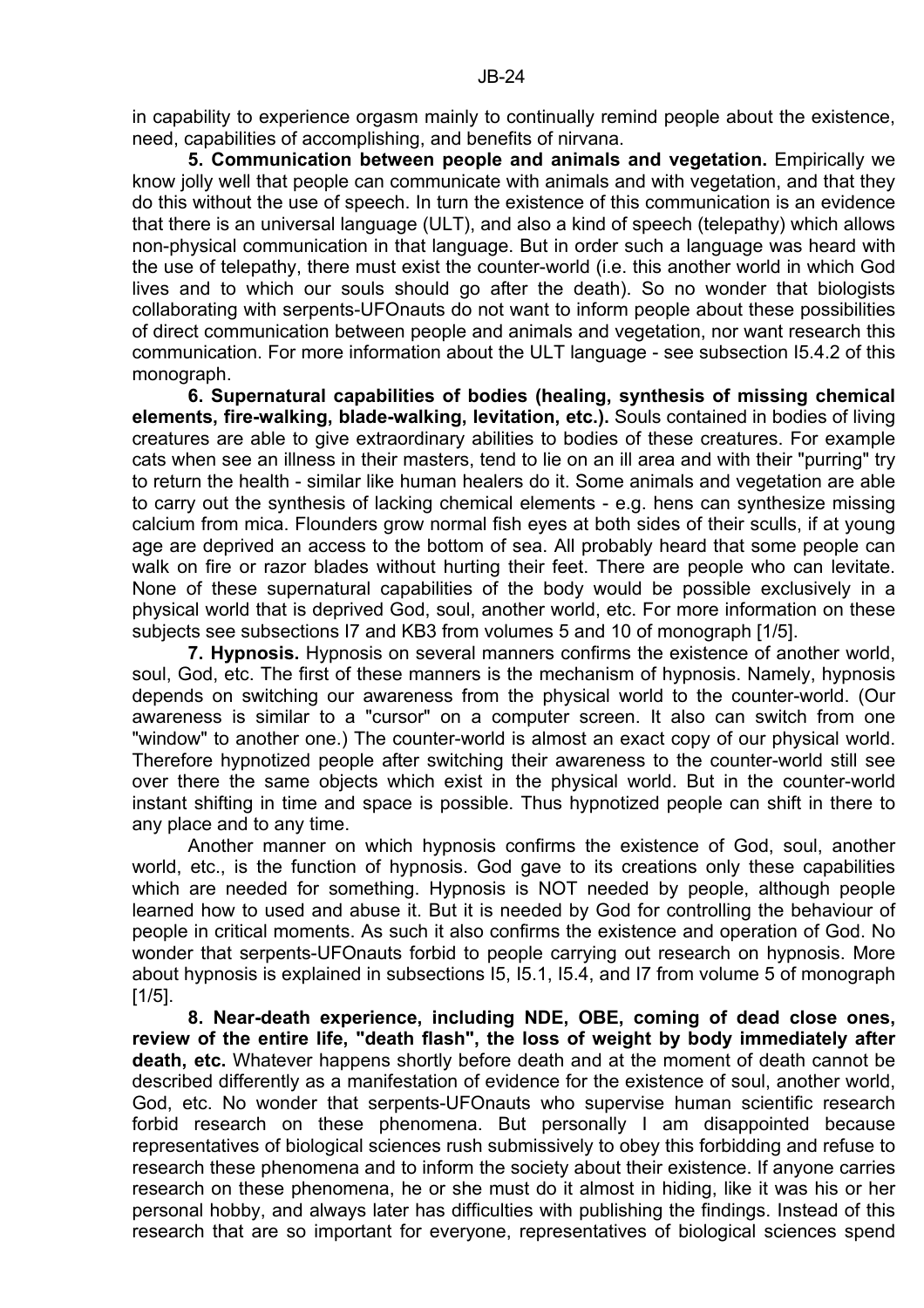millions on fruitless searches for "missing links" or for evidence of the existence of "natural evolution". On the other hand many believers in God report that shortly before the death their dead close ones are arriving to assist a given person to go through this difficult transformation into another world. Many dying people experience OBE (out of body experience) and NDE (near death experience) - for which the only rational explanations are when one acknowledges the existence of soul, God, another world, life after death, etc. The moment of death itself is supposedly linked with a powerful impulse of pleasure experienced by a dying person. In turn for death generating such an impulse of pleasure, behind the design of it must hide the God's intelligence. (For example it is known that people being hanged experience an orgasm at the moment of death - in hanged males it manifests itself by the ejection of semen. In turn French folklore calls orgasm the "little death".) Almost every dying person goes through a "review of the entire life" which (the review) in the full extent can take place in a short period of time when someone is e.g. still falling from a roof, but in which the falling person relives again every moment from the just finishing life. God frequently takes part in this review, and with a humour He even comments some moments from the life of a dying person. In the very moment of death the body beams a powerful flash of electromagnetic radiation which usually is called the **death flash**. This flash can be registered with the use of present measuring equipment. (More about the "death flash" is explained in subsection H7.3 from volume 4 of monograph [1/5], while a summary of information on this flash is provided in the OMNI magazine, Vol. 8, No. 3, December 1985, page 115.) According to research carried out by Dr. Duncan McDougall from the Massachusetts General Hospital (USA) in 1906, **at the moment of death human body looses 7 to 28 grams of weight**. (More about this loss of body weight is explained in subsection I5.2 from volume 5 of monograph [1/5].) Both these phenomena, i.e. the "death flash" and the loss of weight, are attributed to the soul leaving the dying body.

**9. ESP, instinct, multiple personalities, and other phenomena of this kind.** These also are not possible to appear if there is no soul, another world, God, etc. Simultaneously, it is known for sure that these phenomena do exist. For example, without accepting the fact of existence of the intelligent counter-world, which through the so-called instinct (i.e. animal version of ESP) controls the behaviour of fauna, the behaviours of the American butterfly called "monarch" cannot be explained rationally. This behaviour is described, amongst others, in the article "Monarch has clock for navigation", from page A12 of the New Zealand newspaper The New Zealand Herald, issue dated on Thursday, January 10, 2008. The article speculates how it is possible that "monarch" butterflies carry out a flight in spring of each year, which extends for around 3000 kilometres. The flight starts in pine forests of Mexico, and lasts until the border of the USA with Canada. Then, in autumn the butterflies return back to Mexico usually to the same tree from which the flight has started. The true puzzle however depends on this, that in their way the butterflies keep multiplying and dying. Thus the flight are continuing their subsequent generations. For winter in Mexico returns back third or fourth generation of successors of female butterflies which started the spring flight. This means that to the family pine-tree in Mexico returns only grand-grandgrand-daughters of the female butterflies which in spring started this prolonged flight. More on the subject of this phenomena is explained in subsection I8.2 from volume 5 of monograph [1/5].

**10. Mysteries of dreams.** There is an extraordinary phenomenon which is experienced by practically each one of us. It is called a dream. Although to describe this phenomenon a lot of orthodox theories was formulated, as so-far none of these explains extraordinary attributes of this phenomenon. For example, it does NOT explain why in dreams many people many people finds symbolic announcement of events that are to happen in the future - as an example see the extremely symbolic although meaningful dream of mine which is described in item #B6 of the totaliztic web page "malbork\_uk.htm". It does NOT explain why various people in dreams communicate with dead, with God, or with alive although physically distant people. It does NOT explain why there are two versions of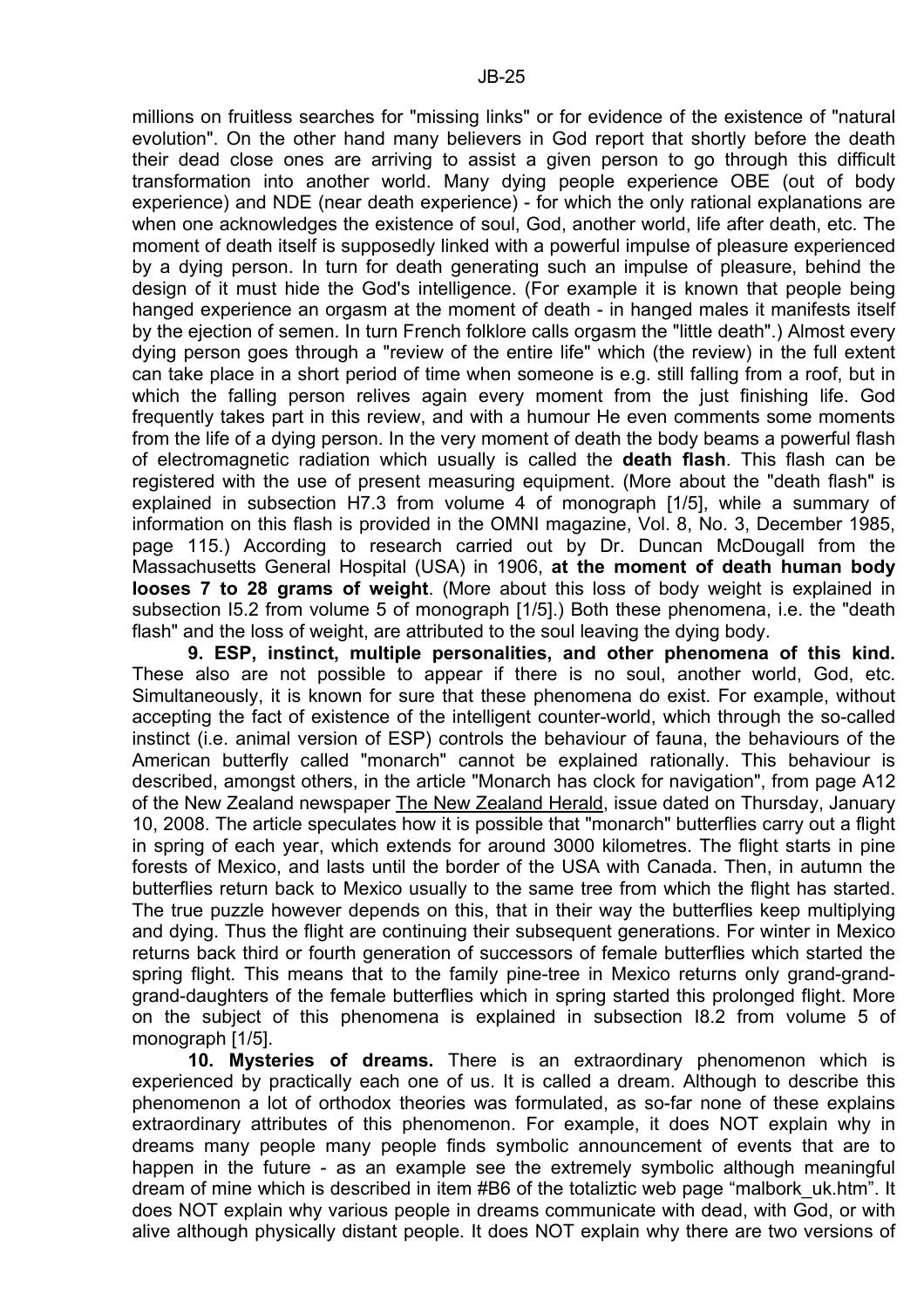dreams, i.e. (1) dreams in which everything has the same "sepia" colour (i.e. the colour of old, yellowish photographs from the era of black-and-white technology), and (2) dreams in colours. (It is worth to emphasize, that these two versions of dreams correspond to trips of our conscience to (1) the decoloured counter-world, or (2) to multicolour physical world.) Also NONE amongst these orthodox theories explains why in decoloured dreams (these in the "sepia" colour) our bodies obtain attributes of spirits from the counter-world, namely why these bodies become indestructible - is spite that in dream can be e.g. bitten or destroyed, why never in these dreams we see blood or wounds, why there is no friction when we move in dreams and thus our normal ways of moving, e.g. through walking, are not achievable in dreams, why in dreams we can move in manners that are unknown in everyday life from the physical world e.g. through gliding in space with an ordinary command from our mind. The reason why present scientific theories are unable to explain what actually are these dreams, is that these theories avoid acknowledging the existence of the counter-world, human souls, God, telekinetic methods of moving, etc. But if one considers the existence of these scientifically denied qualities, then immediately it turns out that dreams obtain an extremely simple explanation that fully coincides with all their attributes. Namely, dreams then become remembered next days adventures of our indestructible sprits in the visits of these spirits to the decoloured counter-world which knows no friction. More about the mechanism of dreams is explained in subsection I7 from volume 5 of monograph [1/5].

**11. The existence of "animal geniuses".** There is no many of these. But from time to time we learn about animals who know and are able much more than people do. Their descriptions are provided, amongst others, in subsection I8.1 from volume 5 of monograph [1/5]. I personally believe that these animals are "serpents" who secretly occupy our planet, who died in some accidents, and were reincarnated by God into these animals. (God treats "serpents" as animals, thus He reincarnates them into animals - as described in item #C4 above.) In order to explain this extraordinary knowledge and intelligence of such animals, one must consider the existence of soul, another world, God, etc.

**12. The perfection of oldest animals on the Earth is equal to the perfection of newest animals.** If one analyses a level of perfection of living organisms of the oldest animals of our planet, then it turns out that these animals have equally perfect organisms as the newest animals. Many of these oldest animals persisted until today and are equally well off as the newest animals. As an example consider the "kings crab" which is a "trilobite" but lives in great numbers in sea waters of Malaysia. Consider also crocodiles, lizards, or sharks, which have NOT changed their organisms for millions of years. An excellent example is also the Australian platypus. As this is explained in the article "Puzzle of the platypus unravelled", from page B2 of the New Zealand newspaper The Dominion Post, issue dated on Friday, May 9, 2008, the platypus was created as a separate from mammals specie around 166 millions years ago. But in spite of such significant age, it manages in present times equally perfectly like all these newest animals. This perfection of oldest organisms documents in turn that they were created by God. This is because only God could have a plan from the very beginning how a perfect organism looks like, and then implemented this plan as He equipped the ecosystem from the physical world into subsequent animals that were needed in this ecosystem.

**13. The existence of gigantic mutations of people, animals, and vegetation.** Present human science does NOT acknowledge the existence of telekinesis. After all, the telekinesis can be rationally explained (and technically formed) only if one recognises the existence of the counter-world and learn laws that rule this counter-world - as this is done only by the Concept of Dipolar Gravity. In turn without the existence of telekinesis one cannot explain the mechanism of mutations of gigantic creatures on the Earth. After all, the telekinetic field is the phenomenon which triggers the appearance of such gigantic mutations of living creatures. For these reasons human science overlooked so-far the vital link that exists between the repetitive appearance on the Earth of giant mutations of humans, animals, and vegetation, and the existence of the counter-world, God, eternal soul, etc. In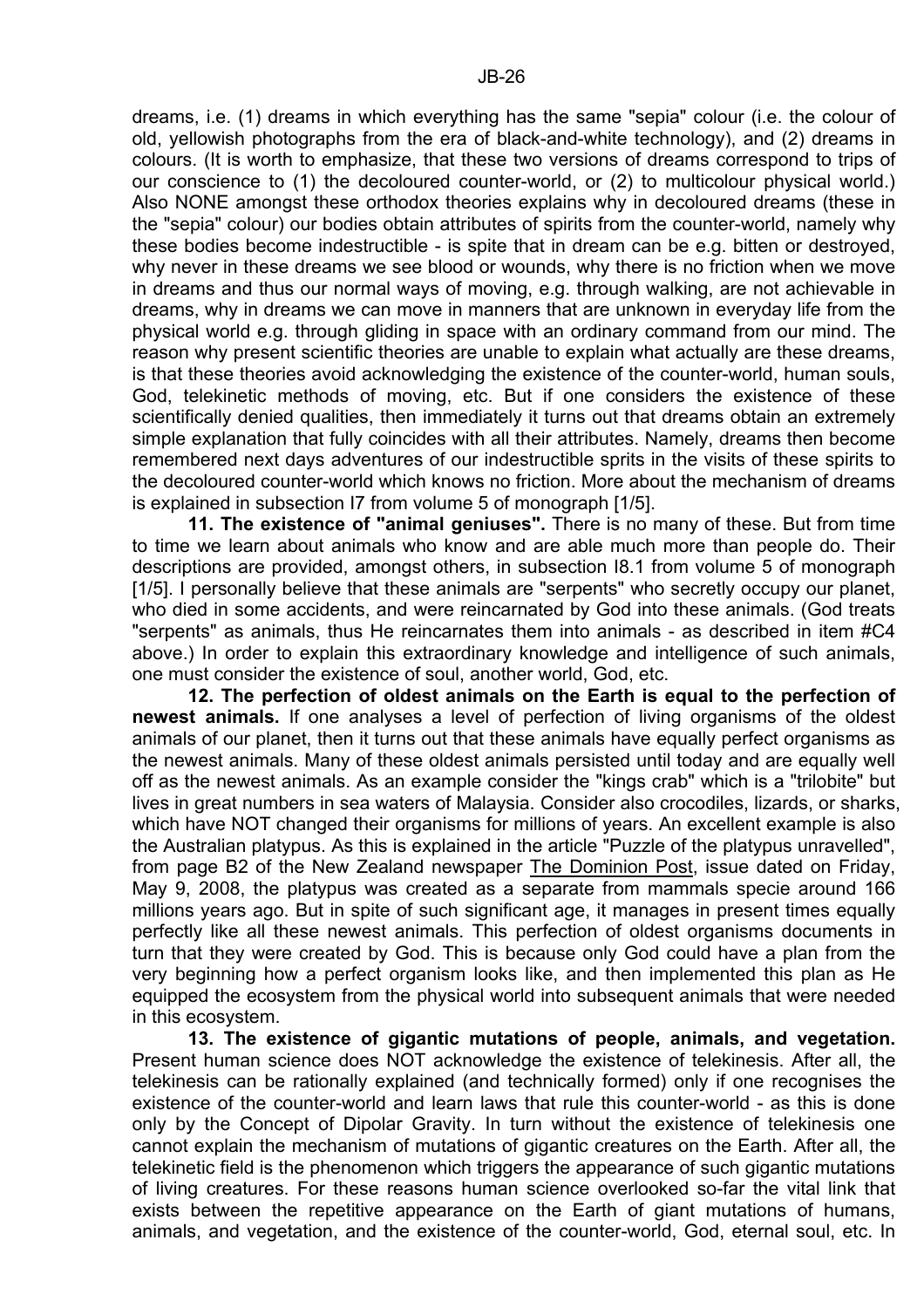turn this link turns out to be very simple. In addition it is supported by immense body of evidence. It stems from the fact, that the mutations of giant living organisms is triggered by the so-called "telekinetic field". In turn this "telekinetic field" is the field the formation of which occurs exclusively through the action of mechanisms and laws of the counter-world. This is an evidence for a direct link between the existence of the Earth of giant mutations of living organisms, and the existence of the counter-world, God, eternal soul, etc.

**14. The display of special attributes by everything that in past was named with the world "holy".** A rather extraordinary class of scientific evidence for the existence of God, is the difference between attributes of substances or objects which in past were called "holy", and attributes of other similar substances or objects which were NOT considered to be holy. As it turns out **everything that is recognised as "holy" displays extraordinary attributes the presence of which cannot be explained just on the basis of present atheistic science**. For example, let us consider attributes of such "holy" substances and objects, as: (1) "daily bread" (by the Christian religion considered to be a representation of the body of Christ), (2) "coconuts", (3) "drinking water" (by first Christians used for christening, while by pagans utilised in water dowsing), (4) "red wine" (considered to represent the blood of Jesus). If one compares their attributes with attributes of other very similar substances or objects, e.g. with attributes of: (1n) white bread or buns, (2n) fruits of tropical durian, (3n) undrinkable water, (4n) white wine, then outcomes of this comparison become very meaningful. Namely, it then turns out that everything that in past was described as "holy" actually displays attributes which are beneficial to people at many levels, and which do NOT introduce any side effects. In turn everything that was NOT considered to be holy, shows also various attributes that are undesirable for humans - in spite that in almost every aspect it is similar to a related holy substance or object. For example, in spite that the "daily bread" and the "white bread" are baked in a similar manner and from almost the same flour, differences between their consequences for health of people are huge. Similarly, in spite that "red wine" and "white wine" are produced through the same process from almost the same grapes which grew on exactly the same soil, their influences onto drinking people are very different. Thus only about the "red wine" every now and again we can read scientific findings of the kind reported in the article "Red wine compound toasts cancer cells", from page B3 of the New Zealand newspaper The Dominion Post, issue dated on Wednesday, April 16, 2008. The "white wine" strangely can only make us drunk. In fact these differences in attributes of whatever in past (and sometimes also today) was called "holy", from attributes of whatever is NOT considered to be holy, cannot be justify exclusively with the use of findings and knowledge of present "atheistic" science. So let us now provide here several most meaningful examples of extraordinary attributes of something that in past was considered to be "holy". In order to shorten the discussion, below is analysed only a single attribute which does NOT appear in similar substances and objects that are NOT considered to be holy. But independently from the attribute discussed below, each substance and object mentioned below displays also a whole range of further extraordinary attributes which are very difficult to justify by present atheistic science. So here are these examples: **(a)** Irreplaceable attributes of the holy "daily bread". As we know the humanity invented a large variety of dishes which are made of flour. To such dishes belong: buns, cakes, pancakes, macaroons, dumplings, etc., etc. But only the so-called **daily bread** was considered in past to be holy. This "daily bread" used to be a wholemeal bread, baked from the unsifted wholemeal rye flour. The dough for this bread was fermented before baking in a similar manner like until present time are fermented the Japanese "miso" and Korean "kimchi" (for descriptions of Korean "kim-chi" - see item #B1 from the web page "korea.htm" - about the mysterious, fascinating, moral, and progressive Korea). In the result of this fermentation, the daily bread become black like the soil from which it grew, and thus considered to be "too common" for wealthy people. Only this bread in old times was treated with the highest respect and worshiped as holy. White bread, buns, cakes, and other products made of flour, were NOT considered to be "holy". In fact I still remember until today from Poland of the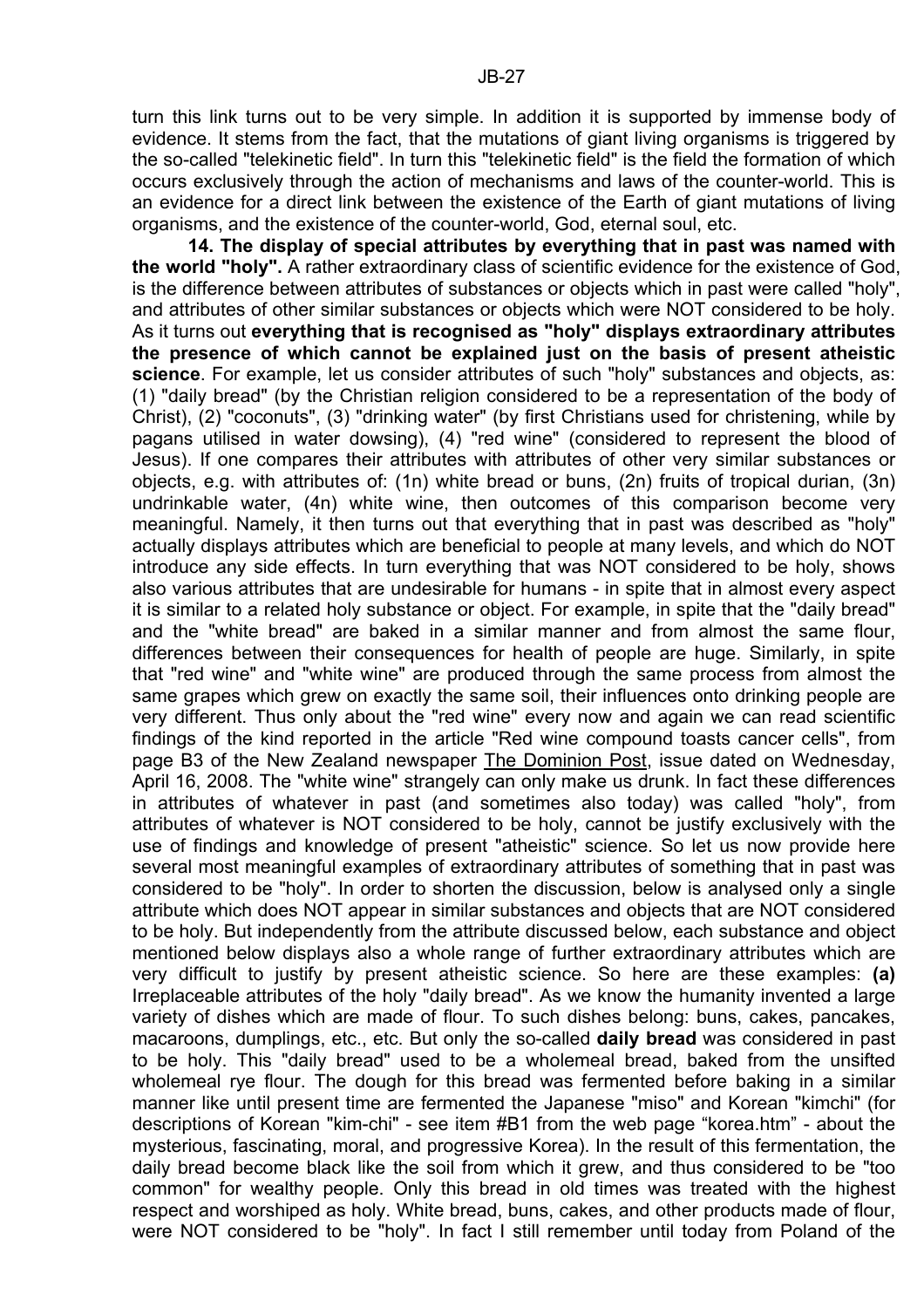times of my childhood, means Poland of 1950s, such manifestations of the respect to "daily bread" which were still practiced then. For example, at that time people used to say sorry to a slice of bread when they accidentally allowed it to fall to the floor. Old-timers never threw away to rubbish even smallest crumbs of bread. Furthermore, to express their respect to this bread, men used to take hats off from heads for the duration of eating. As present people discovered this, the formerly "holy" daily bread in fact displays attributes that deserve the holiness. For example, eating this bread in any quantities does NOT bring any undesirable consequences to the human health. (On the other hand eating large amounts of any other products made from flour turns out to be unhealthy.) Furthermore, people can survive by eating exclusively this holy "daily bread", while they cannot survive by eating exclusively any other dish made of flour. **(b)** The fact that coconuts never fall on heads of people, in spite that in light of statistics there should be cases of falling coconuts hitting some people in heads. As I explained this on the totaliztic web page "fruit.htm" (about tropical fruits from the area of Pacific), **in many tropical countries coconut palms are considered to be "holy trees"** which were designed especially by God to satisfy all basic needs of people. (Notice that the holiness of coconuts is recognised in there in a similar manner as in old Europe the holiness of "daily bread" was practiced.) The holiness of coconut palms proves itself because e.g. on small oceanic islands, on which is NOT growing anything else apart from this palm, in fact coconut palms are providers of everything. In some religions, e.g. Hinduism, gods receive gifts from coconuts. The Bible says that palm branches were placed in front of walking Jesus. This holiness of coconut palms is there also a source of the deep belief which prevails in countries in which coconuts grow, namely that **coconuts never fall onto heads of humans**. Actually in many tropical countries, e.g. in Malaysia, locals are saying that "coconut palms have eyes" - thus they never drop a coconut on heads of humans. I personally was very intrigued by this belief. So whenever I had an opportunity to visit an area where coconut palms grow, I always asked locals whether they know a case that a coconut fell on someone's head. I must confirm here, that in spite of my wide and many years long asking **I never encountered a case that someone knew someone else on the head of whom a coconut fell**. Such a case would be quite well-known, because the large weight of coconuts combined with the significant height of coconut palms, would cause that the fell of a coconut on someone's head would kill such unfortunate person. Of course, this lack of cases when coconuts fall on human heads is something extraordinary and it should be explained by the "holiness" of the palm. After all, other trees drop their fruits completely at random, in this on human heads. I myself remember a case when a falling apple hit me in the head - fortunately was ripe and soft. In Malaysia grows a tasty fruit which just has a size of coconuts - it is called "durian". It is commonly known there, that at the time of durians' ripening, people should either keep far from these trees, or wear protective "hard hats". This is because heavy durian fruits fall "at random" , including onto human heads. So it is nothing unusual to hear over there about cases of people getting hit by durian fruits. Regrettably, someone clearly could NOT stand this extraordinary attribute of "holy palms" and decided to include also the holy coconuts into the "scientific atheism". Namely, that someone started to spread on the behalf of science the untrue claims that supposedly in the world every year dies from falling coconuts as much as 150 people. These claims make falling coconuts hypothetically even more dangerous than attacks of sharks. Such false claims were disseminated in so organised manner, that on their base various insurance companies started to develop their "coconut policies". Fortunately for the truth, some scientists decided to get to the bottom of the "research" on which the coconut deaths claims were based. Outcomes of their research were summarised later, amongst others, in the article "Lies, damn lies, and 150 coconut deaths" from page B9 of the New Zealand newspaper named Weekend Herald, issue dated on Saturday, April 12, 2008. Searches of these scientists revealed, that the claims were made up in Australia in 2002. Only then were disseminated all over the world by an article in Daily Telegraph. At the beginning these claims referred to the publication of a Canadian professor, in which there was NO quantitative data on this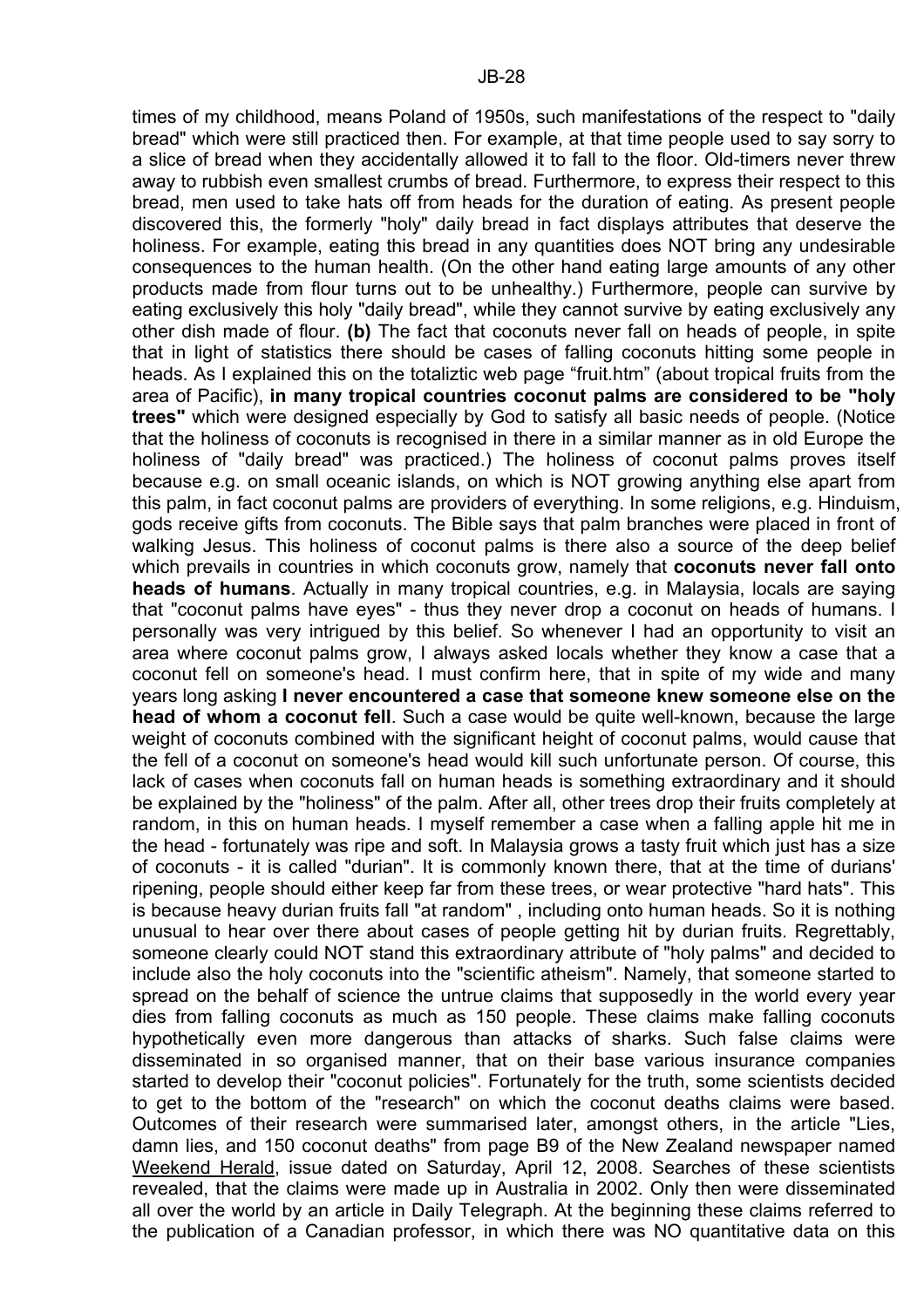subject, while the professor himself denied that he ever accumulated such quantitative data. Thus, in spite of the lies spread on this subject under a smoke screen of the official science, in fact coconuts never fall down on heads of people. **(c)** The holy river Ganges in India belongs to the most biologically polluted rivers of the world. But Hindu devotes drink water directly from the river. In spite of this Hindu who believe in holiness of this river never report an illness acquired by drinking biologically polluted water of this river. **(d)** All 12 Apostles drank wine from the same cup. But the Bible does NOT report that any Apostle acquired an illness passed around due to this drinking of all of them from the same cup.

**15. The existence of phenomena and trends that are contradictive to theories and findings of biological sciences.** Biological sciences every now and again encounter various phenomena and trends which are completely contradictive to logical predictions of theories and scientific findings, although are not contradictive to intelligent goals and principles of operation of God. (Notice that the existence and nature of God is described scientifically by the "theory of everything" called the Concept of Dipolar Gravity.) Let us show here several examples of such phenomena or trends that are contradictive to statements of biological sciences: **(a)** Tendency of animals (and also people) who live on islands isolated from the rest of the world, to achieve gigantic sizes. The theory of evolution states, that because of the limited amounts of resources which are available on islands which are cut off from the rest of the world, in comparison to e.g. amount of resources available on continents, the requirement of survival on islands gives preferences to smaller creatures which eat and need much less resources. Thus, according to the theory of evolution, on islands separated from the rest of the world everything that is alive should be of miniature sizes. However, the empirical knowledge indicates that on these islands separated from the rest of the world everything that lives is much larger than on continents. For example, on the isolated from the world islands of New Zealand gigantic "moa" birds used to live, still live huge "kakapo" parrots and "kiwi" birds, while native people (Maoris) are almost twice as muscular and well build as typical Europeans. The largest bird of the world (the so-called **elephant bird**) used to live on the island of Madagascar. The **dodo bird** (means the largest pigeon of the world) used to live on islands (most known of which is Mauritius). Unfortunately, together with a number of other gigantic animals of these islands (amongst others with the giant tortoise that had tasty oil under the skin) dodo was killed to the extinction after these islands were discovered by Europeans in 1598 - for details see the article "Dodo's dead playmates recreated from bone fragments" from page B6 of newspaper The New Zealand Herald, issue dated on Wednesday, May 14, 2008. The largest lizard of the world, means the so-called **komodo dragon** also lives the island of Komodo from Indonesia. With its 60 razor sharp teeth it is capable to kill even a buffalo. More about the Komodo dragon writes the article "Experts reveal secrets of killing machine" from page B2 of newspaper The New Zealand Herald, issue dated on Friday, April 18, 2008. It is an island on which live huge turtles from Galapagos. **(b)** Growing back fingers that were cut off. God so designed the universe, that "everything that is possible to invent, is also possible to accomplish" - for more details see item #F3 below. In turn the atheistic science claims that only some things are possible, while others completely impossible. One amongst things qualified as "impossible" by the official science to-date, but being possible to think of, and thus also possible for accomplishing in the universe created by God, is the "growth back of fingers that were cut off". Dr Stephen Badylak from the University of Pittsburgh (USA) discovered powder which is officially named the **extracellular matrix**, while which popularly is called the "pixie dust". This powder is received by scraping cells from the lining of a pig's bladder. After this powder is put onto the wound formed after cutting a finger off, the finger grows back. More information about this powder is provided in the article "Severed finger grows back with help from 'pixie'", from page A13 of the newspaper The New Zealand Herald, issue date on Friday, May 2, 2008. **(c)** The lack of fear of death. If animals and people were formed by the natural evolution, then the fear of death should be one amongst the most domineering factors in their lives. After all, it would decide directly about the "survival of species". However, empirical facts indicate that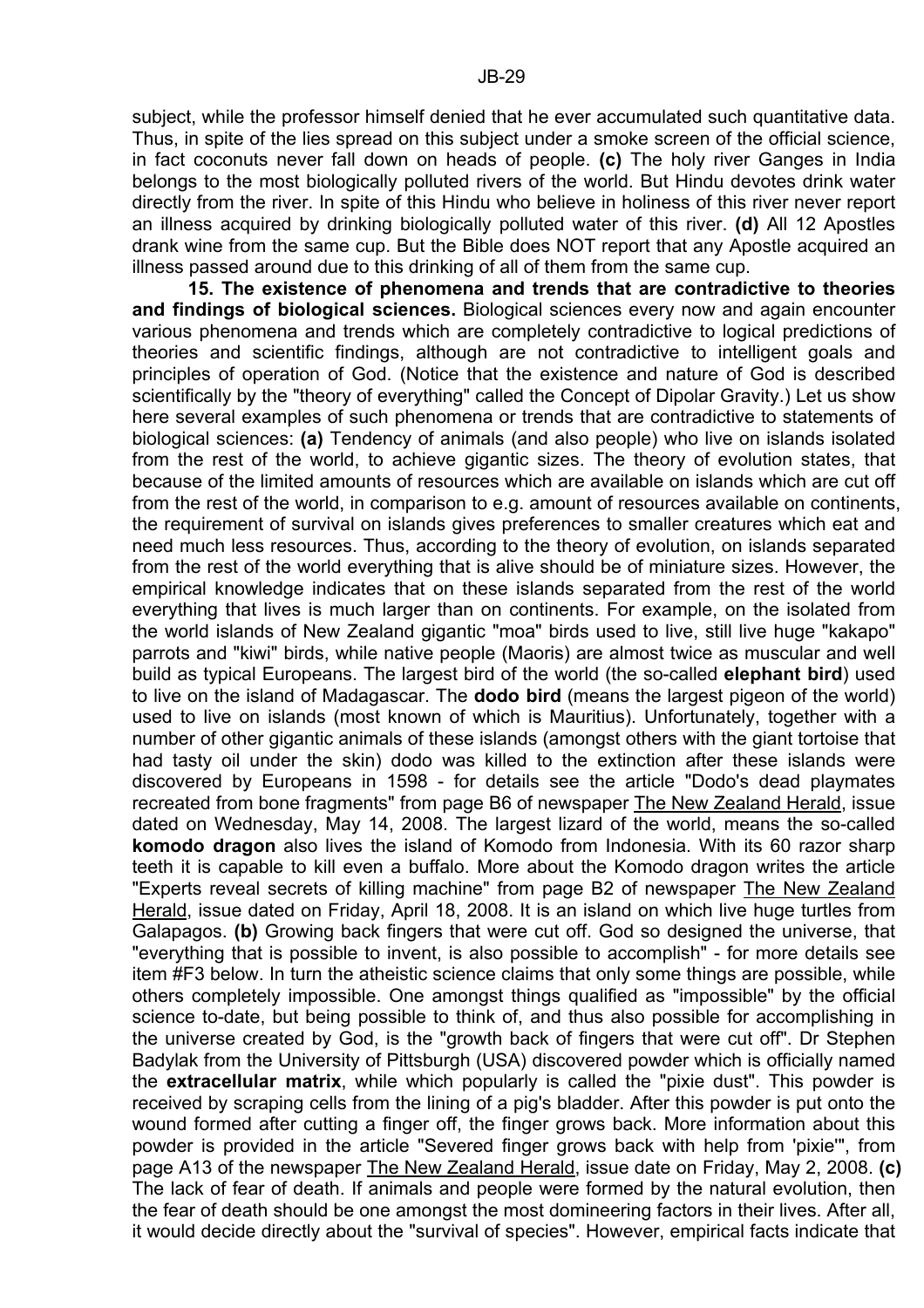both, animals and people, do not display a clear fear of death. (For example, they are afraid of the pain that typically accompanies dying, but are not afraid of death.) Therefore, e.g. some animals and people commit suicides without any fear and frequently undertake actions that risk their lives. **(d)** Synchronisation of dying by people who are close to each other. It depends on dying almost simultaneously by people who are very close for a long period of time (the difference in times of death typically does not exceed then 1 hour). In my life I encountered information about dozens of such cases. Unfortunately, I did not write down their details. But recently I encountered further examples. The first of these was described in the article "Together for a lifetime .. and in death", from page A1 of newspaper The New Zealand Herald, issue dated on Thursday, May 8, 2008. It described the death of a couple of New Zealanders named Wright, who were married for 61 years, while died in the distance of around a half of hour in the age of 81 and 83. Each one of them did not know about the death of the other one, because the husband was just in a hospital, while the wife was in the old folks home. Another similar example was described in the article "Inseparable right to the end" from page A1 of the New Zealand newspaper The Dominion Post, issue dated on Monday, May 19, 2008. This article describes a couple of New Zealanders named Thoumine, which were married for 20 years, and which dies at the age of 74 (she) and 68 (he) in mutual distance of around 30 minutes. Such a synchronisation of dying cannot be explained without considering the soul and God. Even more difficult to explain it rationally when in such a synchronous manner dies a master and a pet animal (such cases also are reported quite frequently). **(e)** Homosexual people (and also people who copulate with animals) are lately on increase - in spite that the theory of evolution is unable to justify that these sexual deviations are needed for the "survival of species". On the other hand, the moral overtone embedded into these deviations, causes that for people who (unlike animals) have moral conscience, these deviations could be utilised by God as an illustrative reminder of what immorality is all about. The functioning of homosexuals (and also individuals who copulate with other species) as an illustration of immorality, is emphasized by the fact that these deviations do NOT appear amongst animals. (Notice that one should not confuse e.g. homosexual behaviours amongst people, which lasts the life-long, with temporary consequences of opportunism amongst animals combined with blindness, lack of experience, or just mistakes.) **(f)** Over 90% of all sources of drinkable water and mineral deposits were located on the Earth due to the use of radiesthesia. But the official human science claims that the level of accuracy of radiesthesia is the same as the level of purely accidental findings. Apart from people, the radiesthesia-like capabilities show also elephants, which are able to find shallow-located drinking water every time they need it.

**16. Contribution of services of every living creature for the good of the rest of physical world.** As it turns out, none creature or vegetation lives just for itself, but it provides a whole range of services to other creatures and vegetation. Thus all of them fulfil a "general plan" which could only be created by God.

**17. Everything that exists in living creatures being just a different manifestation of the same "counter-matter".** For example, "bodies" of living creatures are actually structures formed from counter-matter by appropriate natural programs (see subsection I1.4.1 in [1/5]), memory is actually a computer-like memory of counter-matter (see subsection I5.4 in [1/5]), feelings are the flow of natural programs through this countermatter (see subsection I5.5 in [1/5]), etc., etc. This in turn again confirms the existence of counter-matter and counter-world, and also the creation of living creatures by God.

**18. The work and efficiency of magic, telekinetic healing, bloodless operations, etc.** Their existence also would NOT be possible if there is no another world, soul, God, etc. But for sure these phenomena do exist and are practiced in various parts of our planet (usually in secrecy). More about this subject is explained in subsections I5.7, I6.1, I3.5 and several others, from volume 5 of monograph [1/5].

**19. The objectively verifiable evidence that humans are so created that the belief in God is for them a natural state, while atheism is an unnatural state.** Whenever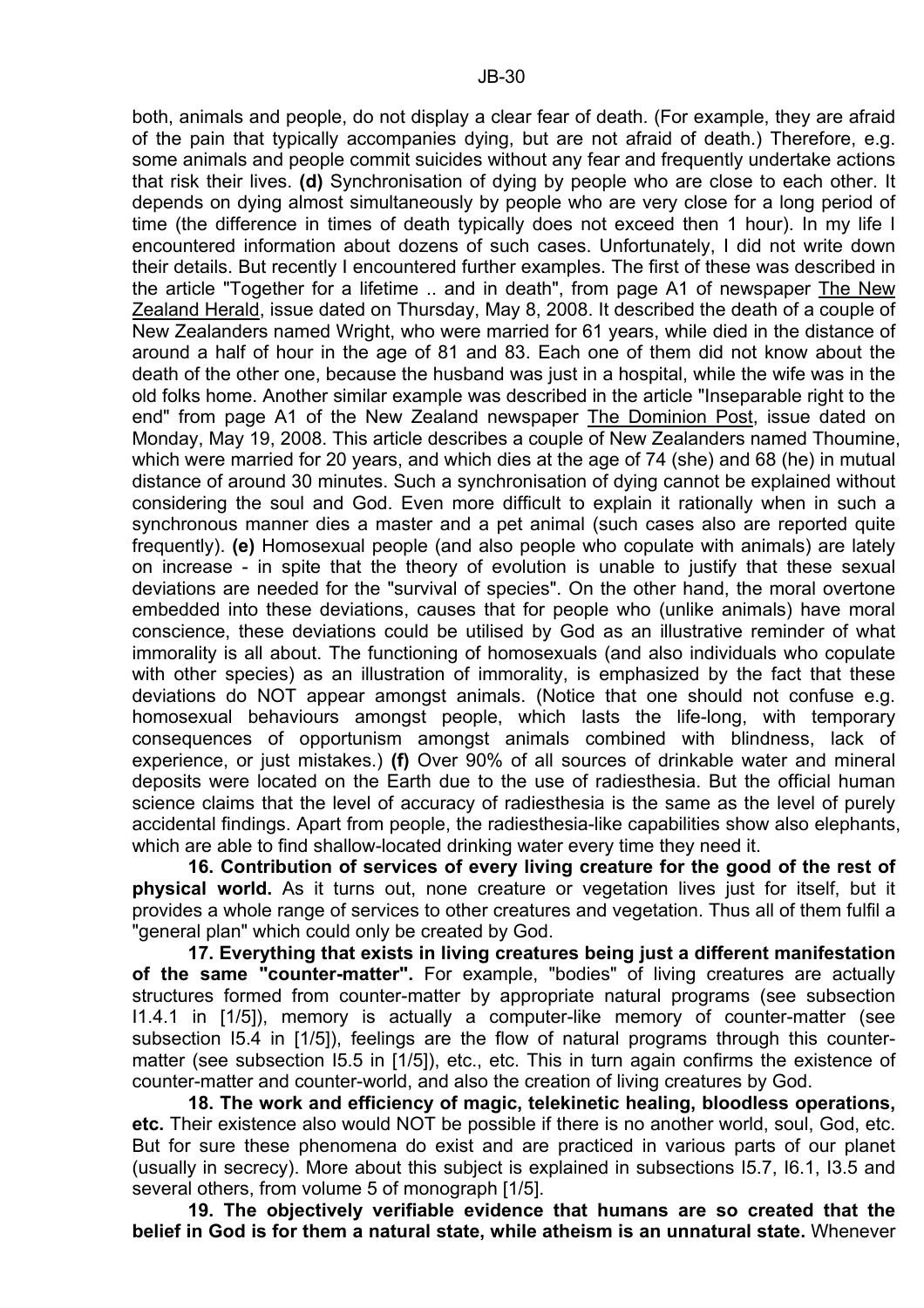a researcher has a courage to compare objectively an important life indicator in people who believe in God and in atheists, then it always turns out that people who believe lead higher quality lives than atheists. And so, people who believe are more happy, lead more fulfilled lives, look younger, are less ill, live longer, have less problems, are troubled by less addictions and disasters, etc., etc. All this clearly confirms, that God takes a discrete care over people who believe, and that God so designed humans that the belief in God is a natural state, while atheism is an unnatural state that leads to various problems. The existence of this discrete care of God over believers can be confirmed by every reader even if the reader is not a scientist. It is enough to go to a church in a country in which a trend prevails currently for unrestricted eating and for obesity (e.g. in the USA, England, New Zealand, etc.), and to look around. While on streets of cities in such a country one can see a large number of unhealthy obese people, in churches over there one has a difficulty to see someone with the weight that exceeds a healthy norm for a given country. If one considers rationally the reasons for this better life of people who believe, then the conclusion to which one must arrive is that God discretely takes care of believers. This taking care, the manifestation of which is, amongst others, the lack of unhealthy obese people in churches, includes also a discrete control by God of the appetite, weight, and the lifestyle of people who believe, and not allowing that the weight of these people exceeds a healthy norm. In turn the existence of such a discrete care from God over people who believe, is an evidence that God must exist.

 The above represent just several most important examples of evidence from the area of biological sciences. This evidence well documents the existence of God, eternal soul, another world, etc. More evidence of this type, together with much better explanations, can be found mainly in volume 5 (and a bit also in volume 4) of my newest scientific monograph [1/5]. It is really pity that teachers and lecturers of biological sciences are too engaged in telling their students that God, soul, nor another world do NOT exist, to also be able to inform the students about the above facts - and thus to accomplish a right balance of views. After all, if these facts are known to every person on the Earth, then our civilization would look completely different, while the life of each one of us (including lives of these atheistic lecturers) would be incomparably more moral, happy, and peaceful.

\* \* \*

 I personally feel a great disappointment towards my own lecturers from physical and biological sciences that for sure knowing about a majority of cases of evidence listed in this item #F2 and in previous item #F1, they never had the courage to inform us, their students, about this wealth of evidence. I believe that due to failing their duty to inform, they committed an array of immoral acts. The same immoral acts commit also present lecturers and teachers, who knowing about this body of evidence still have no courage to inform about it their students in a formal or informal manner. Let us list here the most important out of these immoral acts: (1) **Forcing their students to commit "spiritual suicides".** It is known that although everyone has the right to do himself or herself something immoral and bad, e.g. commit a suicide, it is highly immoral and criminal if this someone forces others to do the same. In turn depriving the access to truth about God is in fact forcing to commit a spiritual suicide. (2) **Collaboration with enemies of humanity.** Serpents-UFOnauts always were and always will be sworn enemies of humanity. Thus collaboration with their activities, is equal to the betrayal of humanity. (3) **Emptying themselves in the place where they live.** The depriving people of access to knowledge about God in the social sense is an equivalent to the increase in level of immorality, crime, addictions, etc. Thus symbolically it is similar to emptying themselves in the place where they live. (4) **Playing a "dog in the manger".** It is a kind of nasty behaviour to "not eat ourselves and not allow others to eat". But in this way behave these present lecturers and teachers of physical and biological sciences, who do not believe in God themselves, and therefore they make impossible for others to find their own path to God by concealing from these others vital information regarding God. (5) **Neglecting duties for which they take salaries.** Lecturers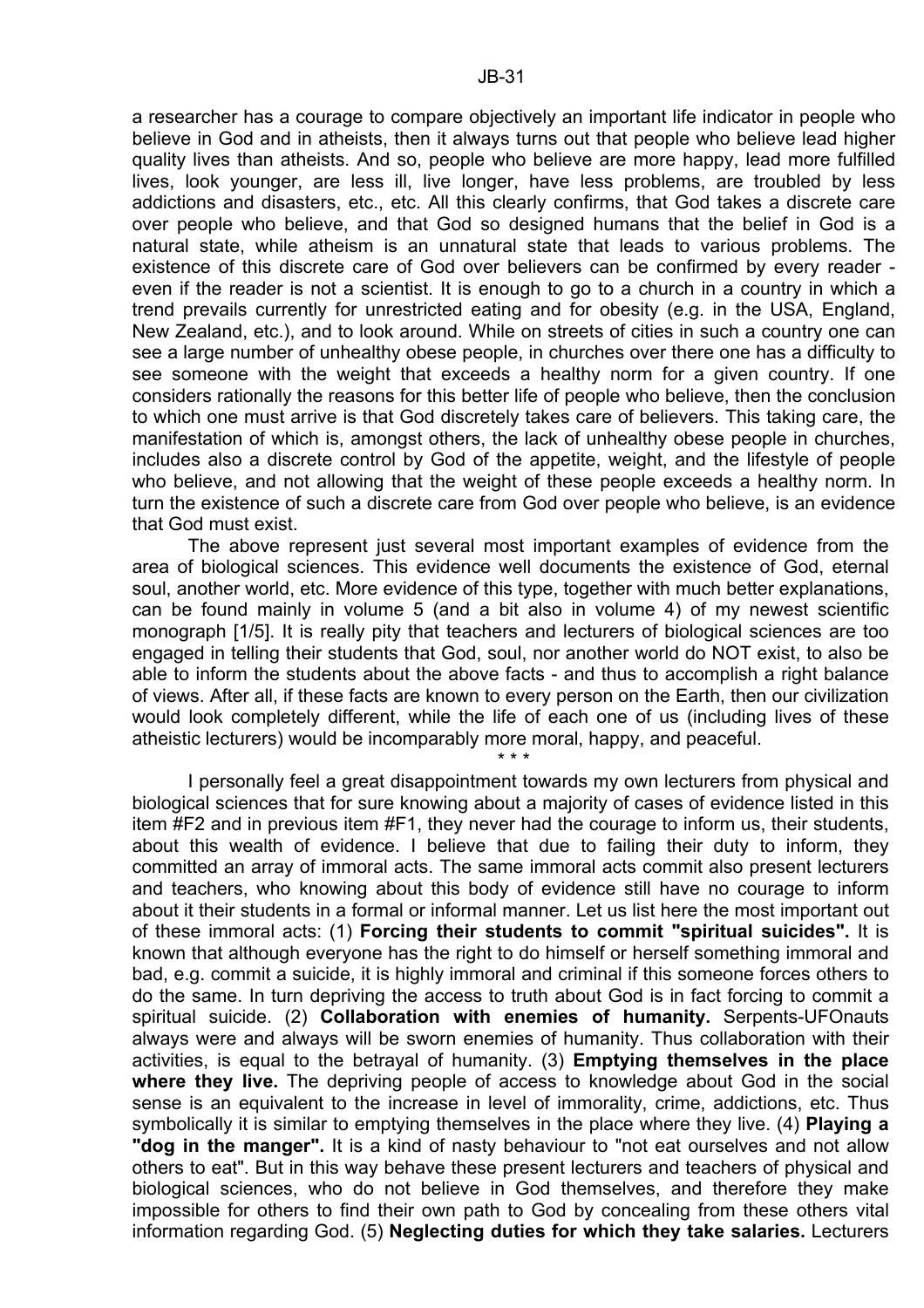are paid to provide well **balanced knowledge**. But the knowledge purely atheistic is tendentious, means NOT balanced at all. Thus through tendentious pushing towards atheism they malpractice their professional duties. If you, the reader, are one amongst such lecturers or teachers in the disciplines described here, reconsider what you are doing. After all, as a lecturer or a teacher you have thousands formal and informal opportunities to inform your students about this wealth of evidence which is so extremely vital for their spiritual life.

#### JB8. The formal proof for the existence of God completed with a method of mathematical logic

 This formal scientific proof for the existence of God completed with methods of mathematical logic, was published in subsection I3.3.4 from the previous volume 5 of this monograph. Therefore it will NOT be repeated here. It is also worth to notice that subsections I3.3.1 to I3.3.3 from that volume 5 publish also scientific proofs for the existence of God completed with three methods of physical proving.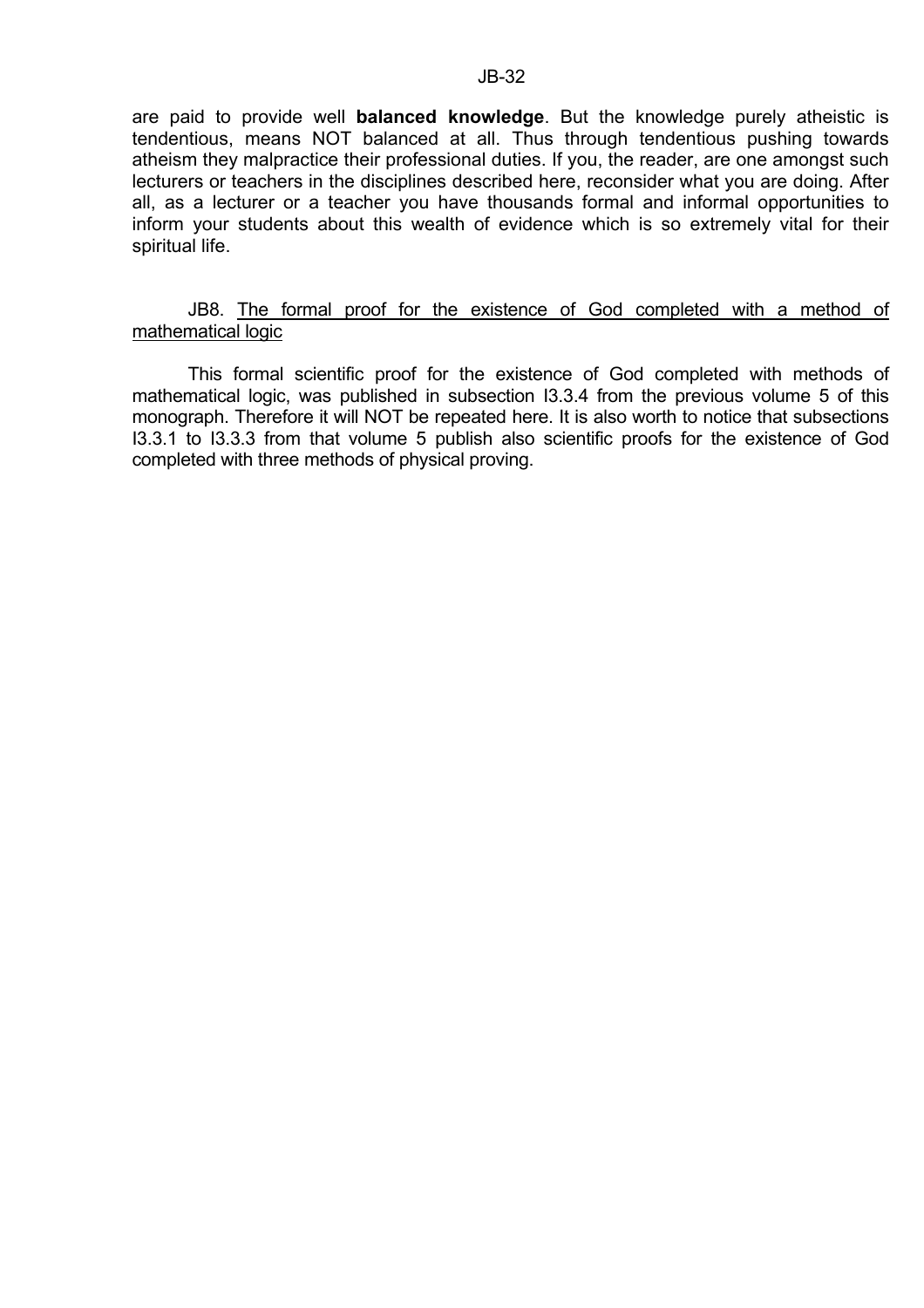# **THE BIBLE – MEANS AN AUTOBIOGRAPHY OF GOD**

**YES**, God wrote His own autobiography. It is called the **Bible.** Of course, in writing His own autobiography (means the Bible) God was also obliged to obey the "Canon of Ambiguity" described in subsection JG1.2 from this volume. This is why only some people notice that the Bible is in fact the autobiography of God.

 The Bible is the only widely published book, the authorisation of which God openly admits. Most unambiguously this admitting of God that He authorises the Bible is contained in the Bible itself – in several different places of it. For example, In Deuteronomy 18:18, God states the following: "A prophet I shall rise up for them from the midst of their brothers, like you, and I shall indeed put my words in his mouth, and he will certainly speak to them all that I shall command him." In respect to the content of the Bible these words mean, that although the Bible was written down by prophets whom God raised up amongst people just for this purpose, the words that these prophets turned into verses of the Bible, in fact were put in their mouths by God and are words of God Himself. Other verses in the Bible, which again confirm, that everything on the Earth, in this also the Bible, is of the God's authorship, are amongst others, words "For every house is built by someone, but the builder of all things is God." (Hebrews 3:4) The authorisation of the Bible by God Himself is also confirmed in wording of some amongst the so-called "Codes of the Bible".

 In order to NOT destroy our "free will", in every His action God obeys the so-called "canon of ambiguity" the content of which is explained, amongst others, in subsection JG1.2 of this volume. In order to obey this canon, God almost always acts in invisible and silent manner. He is like a light summer wind, which is also invisible and silent. Thus, the only way we can notice God, is through effects of His work - i.e. the same as noticing a light summer wind is through effects it has on things (e.g. on smoke). For example, we can see God's effects by the creation of the many physical laws keeping the Earth and the Universe from going into pure chaos. Also the atoms and subatomic particles which make up our bodies, they go by strict laws that keep us as "us" all our lives. Yes, such laws do speak a Lawgiver.

 One amongst evidences of God's work is His bringing into existence a book inspired and indirectly authorised by Him - means the Bible. Many adversaries in the past have tried to destroy this book or the ideas it promotes, but have failed. Interestingly, today that book is the MOST published book in the world. As the World Book Encyclopaedia says: "The Bible is the most widely distributed book in history. It has also been translated more times, and into more languages, than any other book." Thus, if the deity wanted the human race to learn about Him, would He not see fit to make such information available to the human race? And He did by authorising a book which actually is a kind of the God's autobiography.

#### JC1. Which facts confirm that the Bible is really authorised by God Himself

 In many areas the knowledge locked in the Bible is highly futuristic and it exceeds the level of knowledge that prevailed on the Earth at times when the Bible was written. Actually, in many areas this knowledge not only evens with the present level of official knowledge on the Earth (means with the level of knowledge that prevails almost 2000 years after the Bible was written), but sometimes also exceeds this present level. Of course, shepherds and wonderers from the ancient world to whom the authorship of the Bible is attributed, were unable to accumulate such huge futuristic knowledge. But God surely was able. So this futuristic knowledge is another proof for the indirect authorisation of the Bible by God Himself. Let us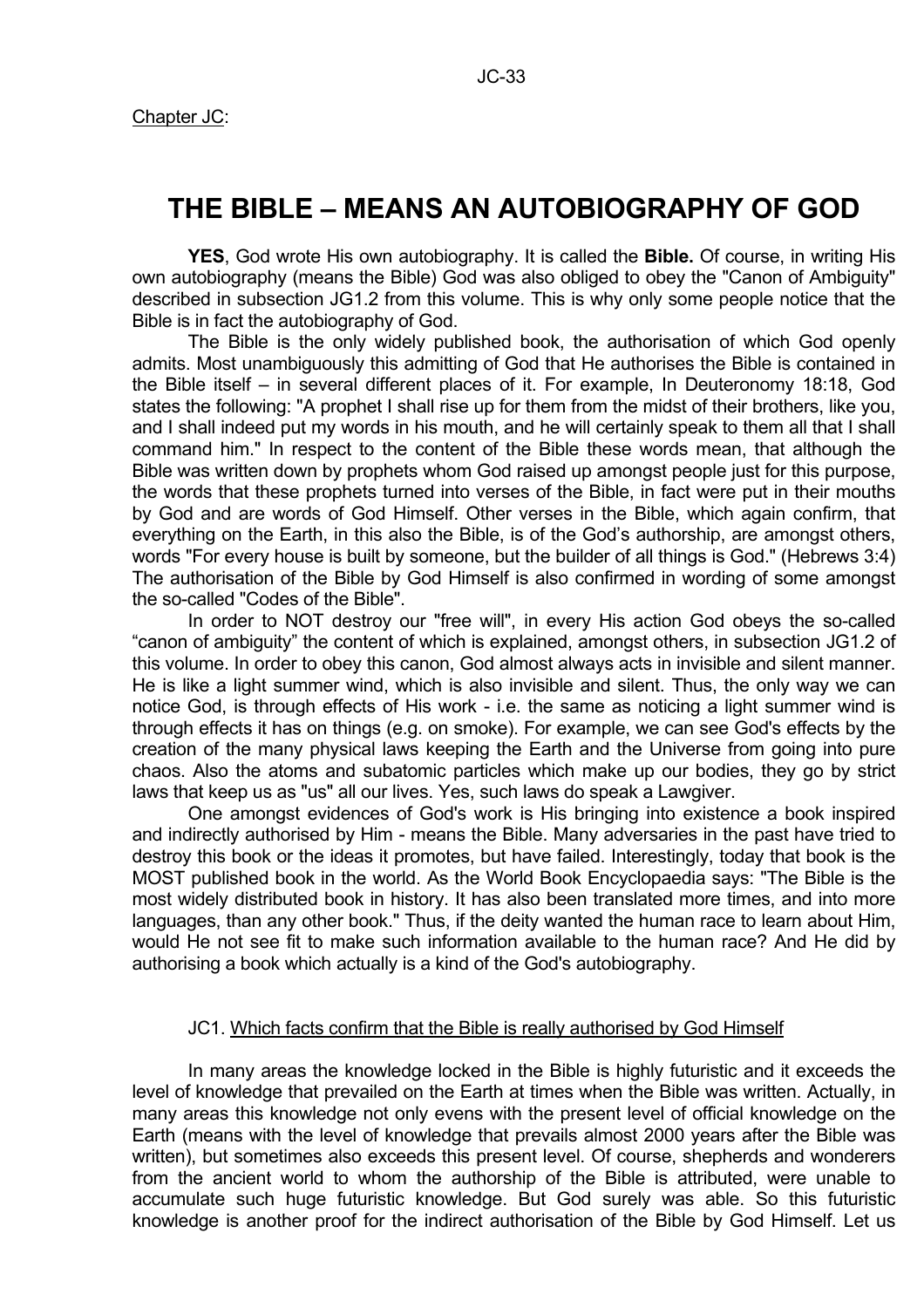**(1) Microorganisms and most modern findings of microbiology.** When specific examples of advanced knowledge contained in the Bible are concerned, I was mostly impressed by an article which compared the most recent discoveries in microbiology especially this concerning microbes, with the content of the Bible. After all, microbes were discovered by the official human science relatively recent. But in the Bible people are warned about them already for around 2000 years. In this article it was proven that practically everything that present microbiologists know about bacteria and viruses, is already described in the Bible. Interestingly, the Bible had even more information which we still seem to not know about. For appropriate examples see the Biblical Leviticus, 12:1 to 17:16.

**(2) Shifting back in time and time travel.** Another examples of advanced knowledge contained in the Bible, are presentations of effects of the use of time vehicles. Such biblical ideas as the "final judgment", "everlasting happiness", "everlasting hell", "resurrection of dead" are actually explainable as futuristic outcomes of the use of time vehicles - for details see subsections N6.2 to N6.6 from volume 11 of the monograph [1/5].

**(3) Laws of the counter-world.** It took around 2000 years after the Bible was written, before the **theory of everything** called the Concept of Dipolar Gravity has revealed and proven to people in 1985 that another world, scientifically called the "counter-world", in fact do exist and that this world is ruled by its own set of laws. However, from the very beginning the Bible asks "Do you know the laws of the heavens?..." (Job 38:33) It means that the Bible reveals to us the knowledge that humans would not have known at the time when the Bible was written. For example, the verse above points our attention to the fact that the heavens are ran by "laws", something not generally known by people nor scientists even at the present time.

**(4) The appearance of the Earth when viewed from the space.** Another example of the futuristic knowledge is a view of the Earth from out in space. As I frequently bring to people's attention, around 2000 years before the time of satellites and space travel, and when there were all kinds of mythological descriptions concerning the Earth, a Hebrew prophet wrote in Isaiah 40:22, "He sits enthroned above the circle of the earth,...". The Hebrew word used here for "circle" is "hhug" which according to some Hebrew scholars also has the meaning of "sphere". (For example see: "A Concordance of the Hebrew and Chaldee Scriptures by B. Davidson".) Thus, some other Bible translations say, "the globe of the earth" (Douay Version) and, "the round earth" (Moffatt). But there is more. Also out of the Book of Job comes the gem at Job 26:7, "He stretches out the north over the void, and hangs the earth upon nothing." Even many of hundreds of years later from the writing of the book of Job, the wise man Aristotle still believed things in the heavens were attached to supports, not just floating there. Yet the Bible said the Earth "hangs...upon nothing." Pretty good 'guess' about such things, if the Bible is only a fabrication of men, is it not? So the Bible in its ancient wording, describes the Earth as a circular sphere 'hanging' upon "nothing" (floating) in a "void" (space). Since orbital flights were not around back then, while common people believed that the Earth is flat, how could they insert into the Bible such information? Fantastic guesses, or really the information provided (inspired) by the Superior Being which is much greater than humans?

**(5) The creation of visible matter and visible part of the physical world, from an invisible counter-matter contained in the invisible counter-world.** The Bible states in Hebrews 11:3 *"... the universe was created by God's word, so that what can be seen was made out of what cannot be seen."* In other words, already since around 2000 years the Bible tells us what people could learn only very recently from the **theory of everything** called the Concept of Dipolar Gravity (and what the official human science still refuses to acknowledge even today). Namely, that with the aid of appropriate "program", the invisible for humans "liquid computer" called "counter-matter" was so pre-programmed, that it forms from itself the visible matter and all visible objects of the physical world. (Notice that because of the lack of more precise terminology in ancient times, the present term "program" or "algorithm" or "information", the Bible needed to call with the nearest similar term "word".) The manner in which these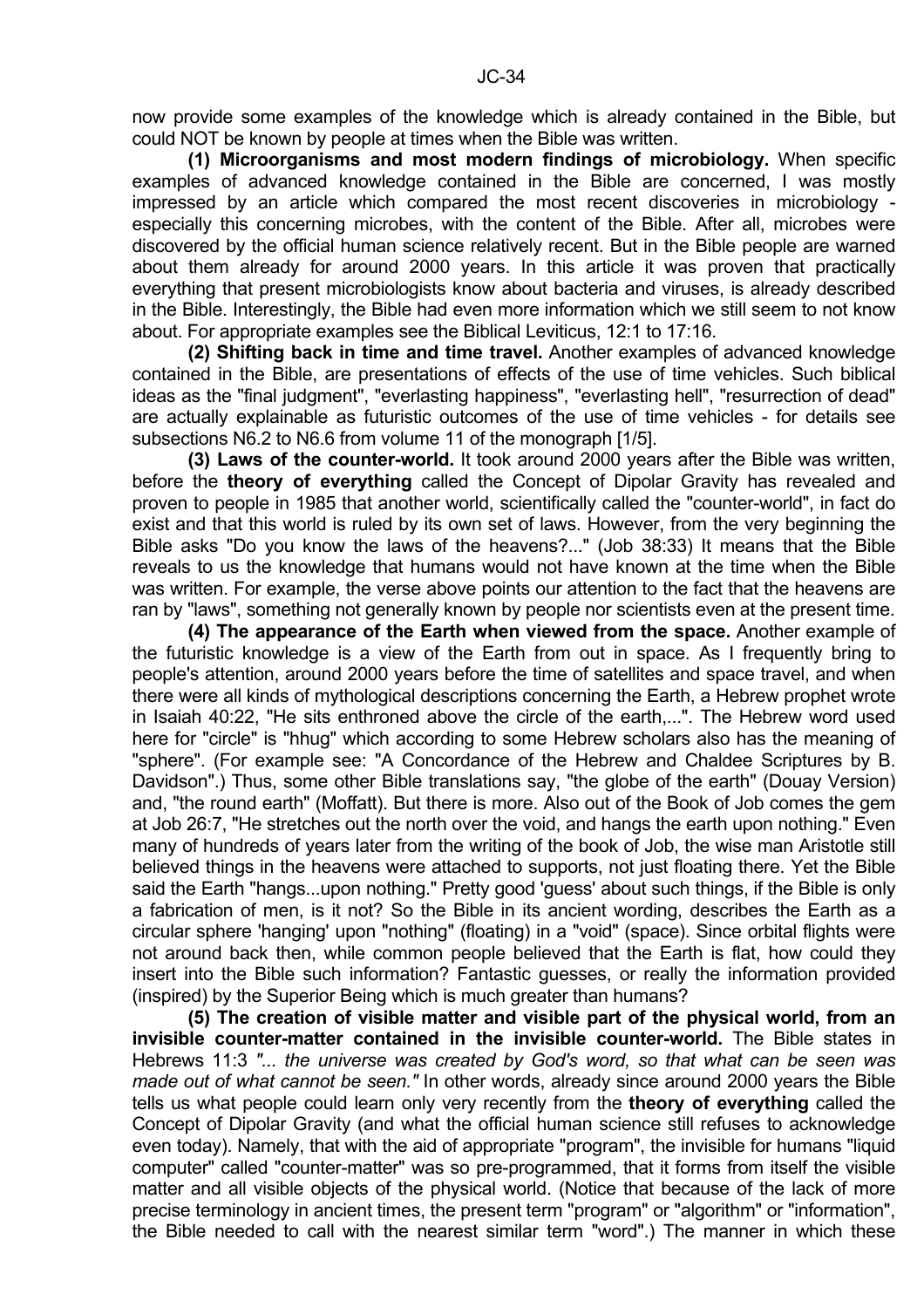programs of the universe transform the invisible counter-matter into visible matter and physical world, is described in subsection I1.4.1 from volume 5. How more logical and correct is the above Biblical description of the creation of physical world and man, in comparison to the absurdly claims of present official human science which insists that "the universe originates from nothing". After all, the official human science claims that the universe supposed to come to the existence in the result of a "big bang" before which NOTHING existed. Means, before the "big bang" did NOT exist neither mater, nor time, nor space. But after this "big bang", from this "nothing" rapidly a whole universe was formed. To make this absurdly claim of science even more absurd, the same official science overlooks that in many other areas it tells people that **from "nothing" never can "something" be formed**.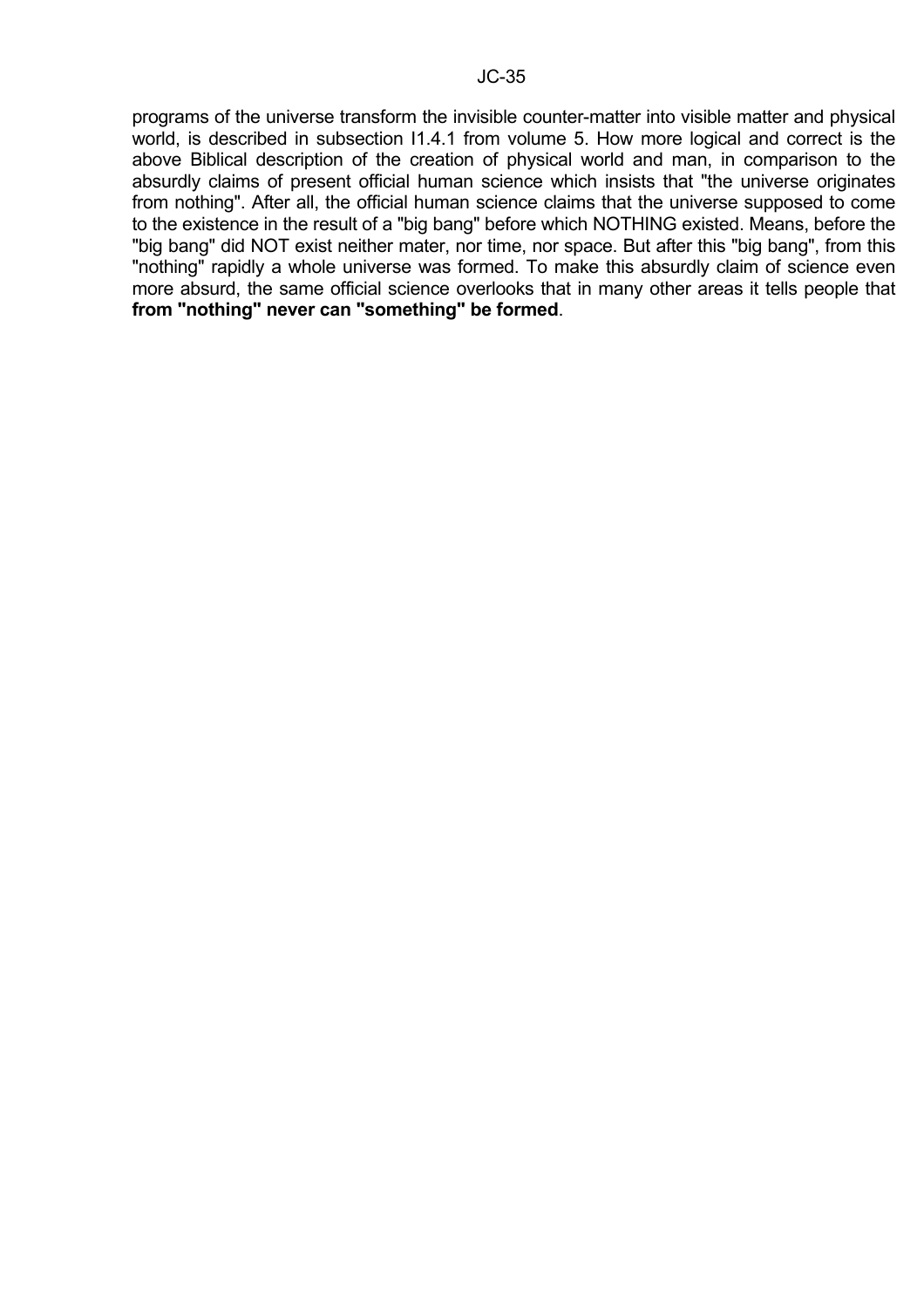# **PERSONALITIES AND "CHARACTER" OF GOD**

 Us (people) are used to believe, that everyone has just a single personality. After all, we remember that one our relative, known as a grumpy person, the only thing that he could do is to be grumpy. In turn our friend a joker, the only thing that he can do is to make jokes from practically everything. However, the number of drastically different personalities utilised and imitated by God reaches around 100. Only that these personalities are formed into a hierarchical structure of like a pyramid. From the empirical research carried out by totalizm on these personalities of God it stems, that their complete description which seems to be closest to the reality, is provided by the Hinduism religion - see item #B6.1 below. This is because apart from the most perfect personality of God, that resides on the apex of that pyramid, all other personalities of God display having human-like imperfections. In turn these personalities which are close to the basis of that pyramid sometimes display even evilness. Many of these personalities of God we encounter in our lives repetitively and sometimes we can even recognise them from their characteristics, behaviours, voice, favourite sayings, etc. After all, these are so designed, that they possibly in a best manner illustrate unique attributes and behaviours of specific religious figures. For example, in areas where Christianity dominates, frequently met such personalities are Jesus, Archangel Michael, and Satan. In turn on the area where Chinese Taoism prevails, a frequently encountered personality is so-called "Monkey God". On the area of Hinduism, frequently seen are practically all personalities of the main deities of Hinduism. What even more interesting, these different personalities of God look as if they fight with each other to take the control over our life. Thus we have periods in our life when we are tortured by some sadistic personality, then the control over our life takes e.g. a joker, then e.g. we have a period of getting clear help and successes, etc., etc. For me these different personalities of God that "fight" with each other to take control over our life, resemble a Pantheon of quarrelling Greek or Roman gods, or different deities (representations) of the only God of Hinduism. Interestingly, the most superior in the hierarchy of these imperfect personalities of God is a kind of perfect creature which has NO personality on its own, which stands like in a shadow, which does NOT maintain direct contacts with living people, and which decides with which imperfect personalities in which period of our lives we supposed to be treated. This perfect superior godly creature deprived a personality seems also to control over the entire our life - although it always works like from hiding and in a manner that is unrecognisable to us.

#### JD1. How the list of different personalities of the same God is described by the religion of Hinduism

 The religion of Hinduism by many researchers is considered to be the oldest on the Earth. The voluminous holly scriptures of it, which are equivalents of the Bible, are estimated to be at least 5000 years old. So it looks as if when God inspired the Hinduism amongst people, most clearly He passed to the humanity one amongst the most accurate descriptions of His own personalities. Unfortunately, this almost a perfect in Hinduism picture of God Himself, is NOT at all complemented by equally clear explanation of morality, principles and goals of life, etc. (Probably this is why God was forced to create later further religions which provided to the humanity the information that is lacking in Hinduism.) According to the religion of Hinduism, there is just one God, called "Brahman". He has no shape nor form, and is omni-present. Therefore He Himself does NOT contact still alive people. But when this only God "Brahman"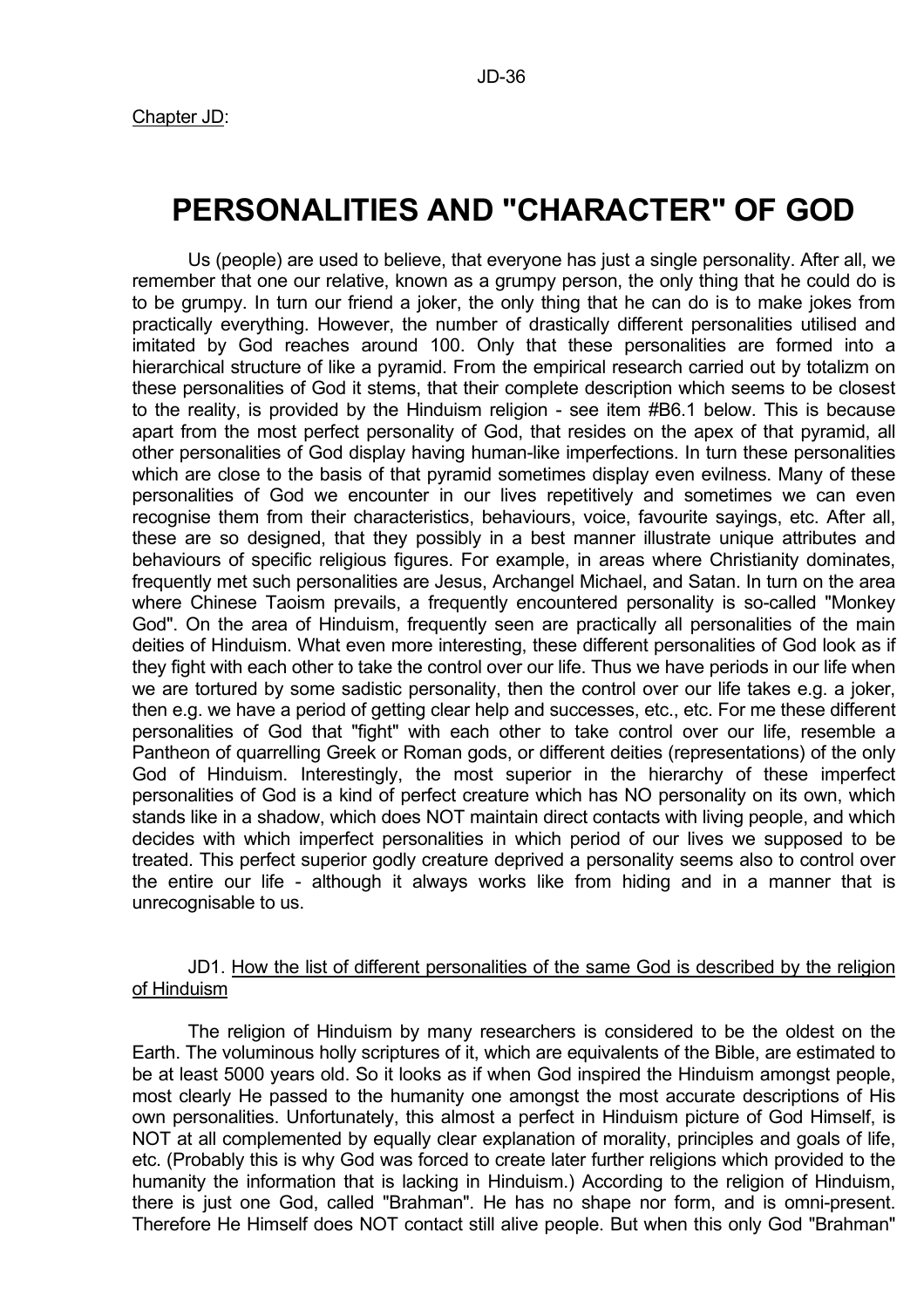decides to appear amongst people, then He temporally creates one amongst a whole array of His own representations or personalities, which He designed especially for His use. Only that these personalities He enriches (i.e. "possesses") with His own awareness and His own mind. Every different one amongst these numerous representations, personalities, or incarnations of the only God "Brahman" is described exactly as a different so-called "deity" of Hinduism. Because devotees of Hinduism pray separately to each of these different personalities (or "possessions") of God, the rest of the world believes wrongly that Hindus have more than one God. However, in reality Hinduism recognises just a single God, which depending on the nature of His contact with still living people, can assume the form of any amongst a whole array of these "deities" or "incarnations" (i.e. this "deity" who turns out to be the most appropriate for a given action). Deities of Hinduism are formed into a kind of pyramidal hierarchy that is illustrated by their family links. Just below the apex of this pyramid, means just below "Brahman", the Hindu Holy Trinity is located. It includes three most significant amongst such "deities" - means different personalities of the only God. The Trinity includes the "creator" (named "Brahma") who creates everything, the "sustenance of life" (named "Visnu") who controls the lives of everything that is alive, and the "destroyer" (named "Siva") who destroys everything that is old and useless in order to prepare the room for creation of something new and useful. In the next layer of this pyramid are "descendants" of these three deities, e.g. "Ganesha" or "Murugan" - whom are sons of "Siva" (other deities also have their numerous offspring). Then is a next layer, e.g. "Hanuman", etc., etc. The lower a given deity is located in this pyramid, the more like "human" imperfections, deviations, nastiness, and sometimes manifestations of even evilness he displays in his contacts with humans. Thus legends claims that e.g. already Siva himself had rather not typical "habits". In turn his sons are NOT angels at all (actually no-one today would like to have anything to do with them). For example, in the behaviour of his son "Ganesha" hits the indulgence, laziness, lying, and cheating, while "Murugan" (shown and partially described in "Fig. #1" from the web page "parasitism.htm") is, amongst others, the reason for which Hindu massively harm themselves during the Thaipusam rituals. Also each one amongst these deities have his own unique personality, so that from his behaviour devotees of Hinduism very easily can recognise with which deity they just encountered.

#### JD2. God's sense of humour

 Many people cannot understand that God has also so-called "sense of humour". On the other hand, if we think this carefully over, it was God who invented humour – in the same way as God invented every other attribute which is build in human character. Evidence for the high sense of humour in God can be encountered on practically every step we take. After all, nothing that happens in the universe can happen without the participation of God. About the high sense of humour of God also certify numerous reports from so-called "Near-Death Experience".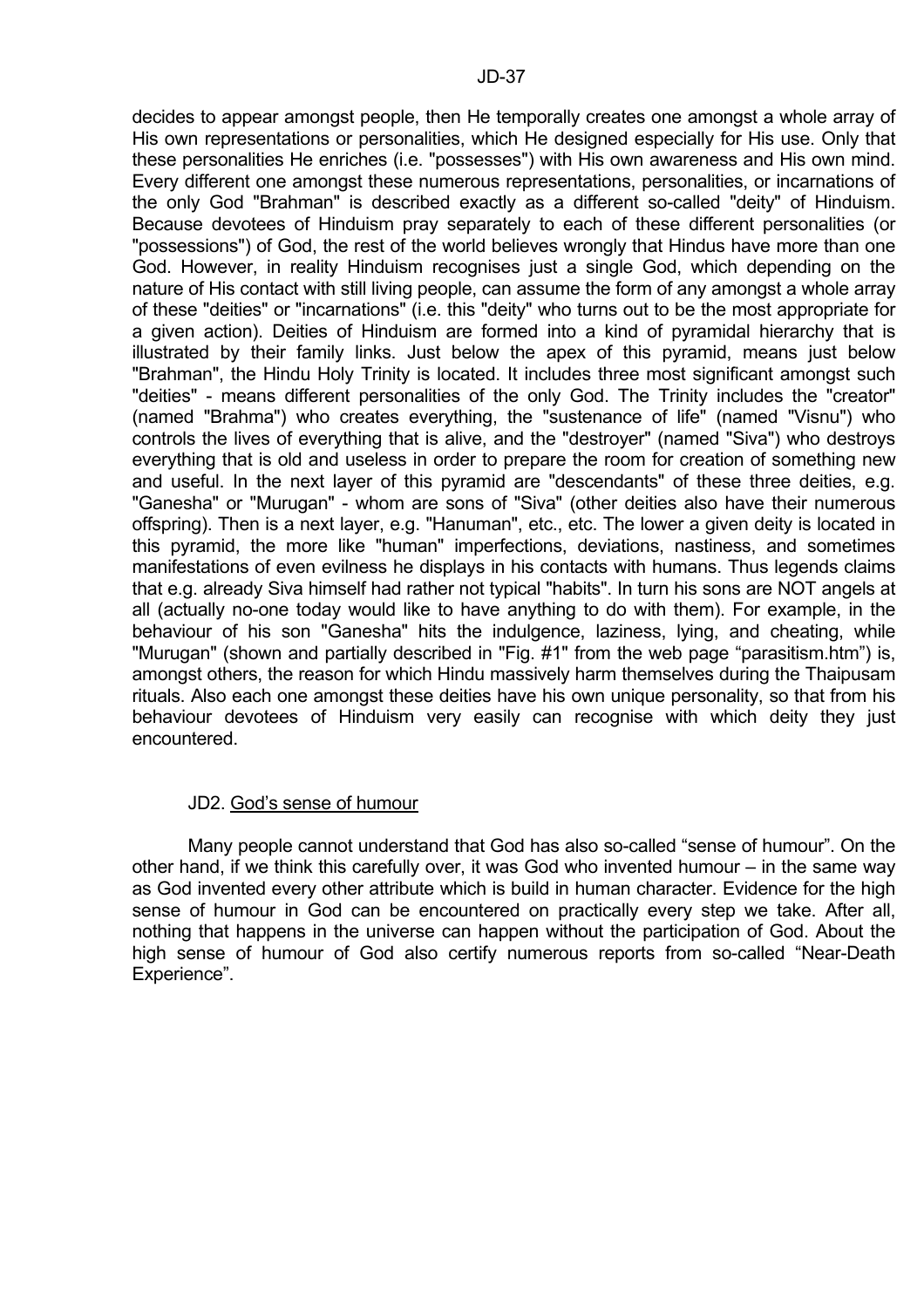

Rys. JD1. **A gigantic image of the so-called "Monkey God" erected behind the altar of a Hindu temple.** This deity (God) is the most characteristic personality of God which very frequent possesses bodies of people during various religious rituals of the far East. The above "Monkey God" is worshipped in three different religions of the East, namely in Hinduism (where it is called "Hanuman"), in Buddhism (where in Cantonese dialect it is called "Si Jin Hung"), and in the Chinese Taoism (where in the Mandarin dialect it is called "Sun Wukong"). Therefore his very characteristic attributes and behaviours can be noted in behaviours of numerous people the bodies of which were possessed by this Godly personality during any form of religious trance that results from various rituals of these three main Eastern religions. (I.e. people possessed by the "Monkey God" really behave like monkeys.)

 The above figure of "Monkey God" stands by the Batu Caves in Kuala Lumpur, Malaysia. The photograph above was taken in August 2008. So this representation of that deity originates from Hinduism.

 The personality of God that manifests itself via the "Monkey God" is famous from many things. For example, in Buddhist folklore it is known from 72 "magic" transformations with the use of which the Monkey God transformed itself into various other animals and objects. Between us, creatures described in chapter JJ under the name "UFOnauts" also sometimes are seen as in view of witnesses they rapidly transform their appearance from human creatures into any animal, object, or fruit (e.g. into a banana). In the article "Goat held for armed robbery in Nigeria" from page B2 of New Zealand newspaper The Dominion Post, issue dated on Monday January 26, 2009, is described a case when a significant group of police volunteers chased two hooded like monks robbers who were breaking onto a car. After one of them was caught, he in sight of an entire group of witnesses rapidly transformed into a goat. (This group still detained the goat and placed it in a prison.) Because our science to-date had no explanations for such transformations, the existence of them was denied so-far. However, in the light of information provided in subsections JE3 and JE4, such transformations are possible and actually occurring in reality - only that so-far are scoffed at, ignored, and not documented.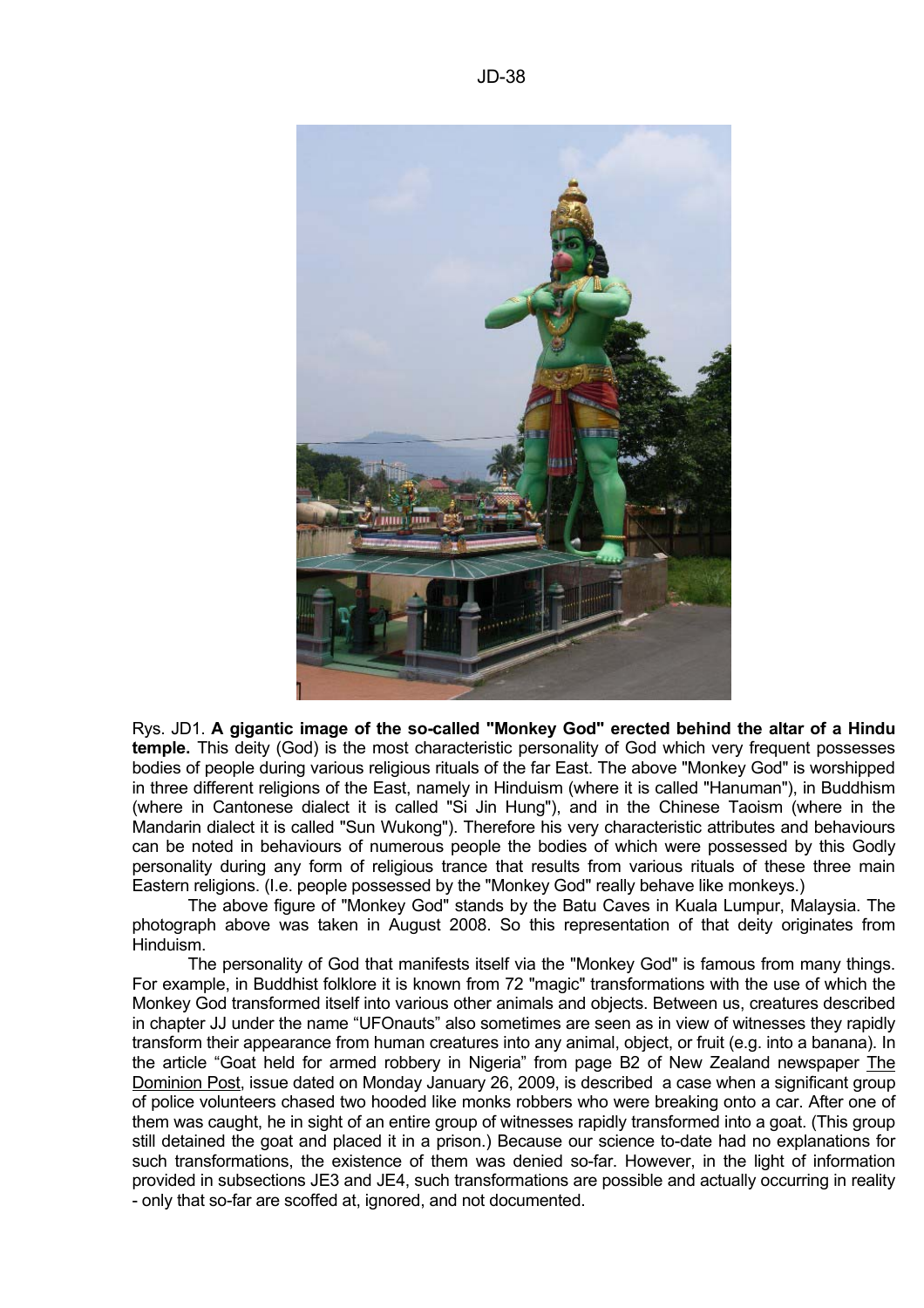# **KNOWLEDGE AND CAPABILITIES OF GOD**

 All people who believe in God know that God created NOT only us, but also everything that surrounds us. But rather rarely anyone wonders what this practically means from the point of view of the knowledge that God must have. So let us now analyse this matter in more details.

#### JE1. What God knows already, and what God still does NOT know

 If we try to describe what God already knows, then our list would be infinitively long, and probably still would miss various vital items. Even if we describe only what God knows in addition (and above) to what is known to all people taken together, still the knowledge listed e.g. in the Biblical "Job" 38:4-27 would turn out to be a small droplet in a huge ocean. So in general we could state that **God knows everything about which He is aware that it can be known**.

 From the above definition of what God already knows stems also the definition of what God still does NOT know. It is rather simple. This is because it states that "God does NOT know only this knowledge, about which He still does NOT know that it can be learned". But in order to learn "what He still does NOT know", God needs someone to realise to Him that this something can also be learned. This function of "hinters what God still does NOT know" is to be performed by people. It is just for this purpose that God created people, so the humans would keep realising to Him what He still does NOT know. In turn when people hint to God (usually in an unaware manner - means just by a "pure coincidence") that He still does NOT know something, then God finds methods and manners to learn this. So after certain time elapses God already begins to know it. Such a process of hinting to God that something requires learning, and subsequent learning this by God, is continuous. In this manner, due to the inspiring functions of people, God continually increases His knowledge.

#### JE2. How God carries out the creation

 How exactly God carries out the creation, it is explained in subsections I1.3 to I1.6 from the previous volume 5 of this monograph. Those subsections explain more exactly "how" (and "from what") God created initially the physical world and then the man.

# JE3. Two basic kinds of creation, namely: (1) temporary simulation and (2) permanent creation

 Let us temporally put ourselves into the situation of God, or more strictly into the situation of one amongst numerous personalities of God which is characterised by a high sense of humour. So when being in the situation of a humorous God, we would firstly created a man, let us name him Jan, to whom we would grant the "free will" so that he could have his own views, and we would give to him a relatively long life - so that he would have enough time to write down these views in his monographs. However, then we would decide to have a bit of fun. So knowing that this Jan is interested in UFOs, from time to time we would create for short periods of time various creatures which Jan would believe are UFOnauts, but whom we would NOT give neither the "free will" nor a soul, but for whom because of our sense of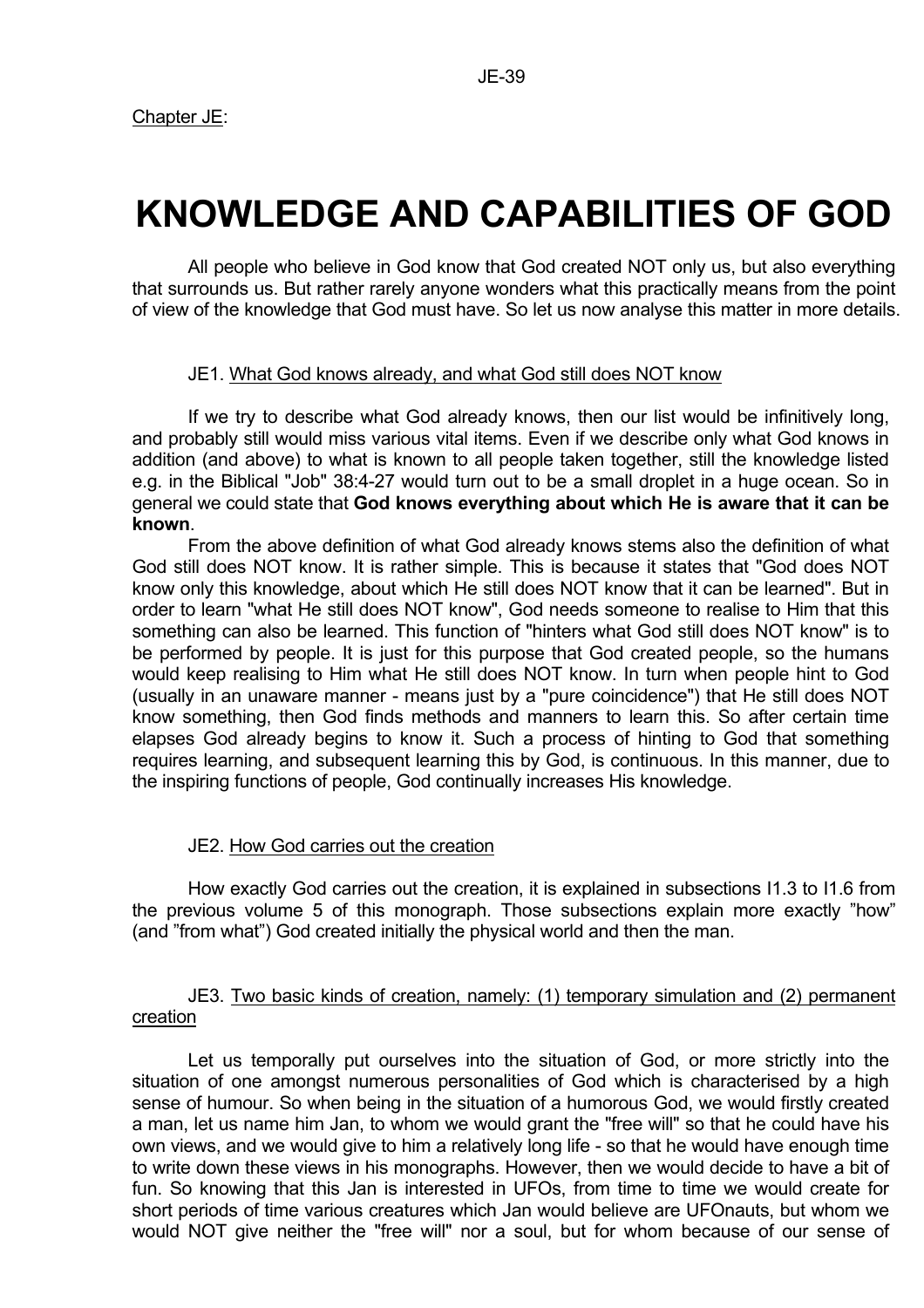humour we would pin our own humorous personality. Of course, after each confrontation of these "UFOnauts" with Jan, we would annihilate them. After all, having godly creative powers we could create again these UFOnauts each time when they would be useful for us.

 The above situation, although purely hypothetical, perfectly explains two different kinds of "creation" which God is carrying out. The first kind of "creation" serves the giving life amongst others to permanent creatures, e.g. to people, which receive their own "free will", their own "self-awareness", their own "soul", and their own "life". In turn the second kind of "creation" in present times would be called with a different terminology of a **simulation**. Namely, God creates something just temporally, while removes it just after it ceases to be needed. If whatever God simulates is a living creature, then God does NOT give to it neither "self-awareness" nor the "free will", nor "soul", nor "life", but only temporally inserts into it His own self-awareness, and does with hands and body of this whatever lies in His godly interest.

 Both these kinds of "creation" are described in the Bible. Unfortunately, both of them use the same name "creation". And so, according to the Bible God "created" both the man, as well as "demons", "serpents", "devils", "Satan", etc. But in present terminology this "creation" of supernatural creatures (like "demons", "serpents", "devils", "Satan", etc.) we would now rather call with the use of this newer terminology "simulation".

 So let us now define the most vital differences between the terms "creation" and "simulation" used in this volume to describe two basic processes completed repetitively by God and in the Bible described with the same term "creation". Thus in this volume the term **creation** means the process which is completed by God, and with which can be described, amongst others, the permanent formation of people supplied into their own "free will", "self-awareness", "soul" and "life". In turn the term **simulation** is a different process also completed repetitively by God, with the use of which God forms temporally various creatures or machines which He intends to confront with people, but which do NOT receive neither the "free will" nor own "soul" or "life", while for the awareness of which God inserts His own self-awareness. In other words, the **simulation** is like a temporally "impersonation" under which hides God Himself when He decides to show Himself to a living person or to a group of living people.

#### JE4. What are reasons for repetitive "simulation" of creatures by God - means reasons for the "temporally creation" by God creatures deprived of the "free will"

 In order to stimulate and to intensify our searches for knowledge, and also in order to easier subject us to various tests (see descriptions of these "tests" in item #C6 below), God creates countless **simulations** which He shows to selected people and to which He assigns the form of supernatural creatures, devices which people supposed to develop soon, objects which the humanity supposed to learn about, visions, extraordinary phenomena, etc., etc. These "simulations" are creatures and objects which are non-existing in a given place and time, but which God creates temporally only to confront with them a selected person or a selected group of people. In fact it turns out that practically almost everything that present people describe as "unexplained", actually belongs to this category of "simulations" created temporally by God. In order to give here several examples of whatever God most frequently simulates, then in present times this includes: various masked individuals who at present anonymously express themselves in Internet, Satan and his devils, spirits, Yeti, UFOnauts, UFO vehicles, unexplained phenomena. In turn in past such simulations of God included: angels, devils, various supernatural creatures, airships, so-called "ghost-rockets", planets, suns, etc., etc. The attribute of these simulations of God is that for humans these are undistinguishable from the reality. For example, creatures that are simulated by God (e.g. the relatively frequently met UFOnauts and Yeti) have individual personalities and characters, tones of voice, habits, can be individually recognised and met again, etc. But that these are simulations, not really existing creatures or machines, certifies the fact that they do NOT have their own so-called "free will". Means, in spite that they appear, behave, and form physical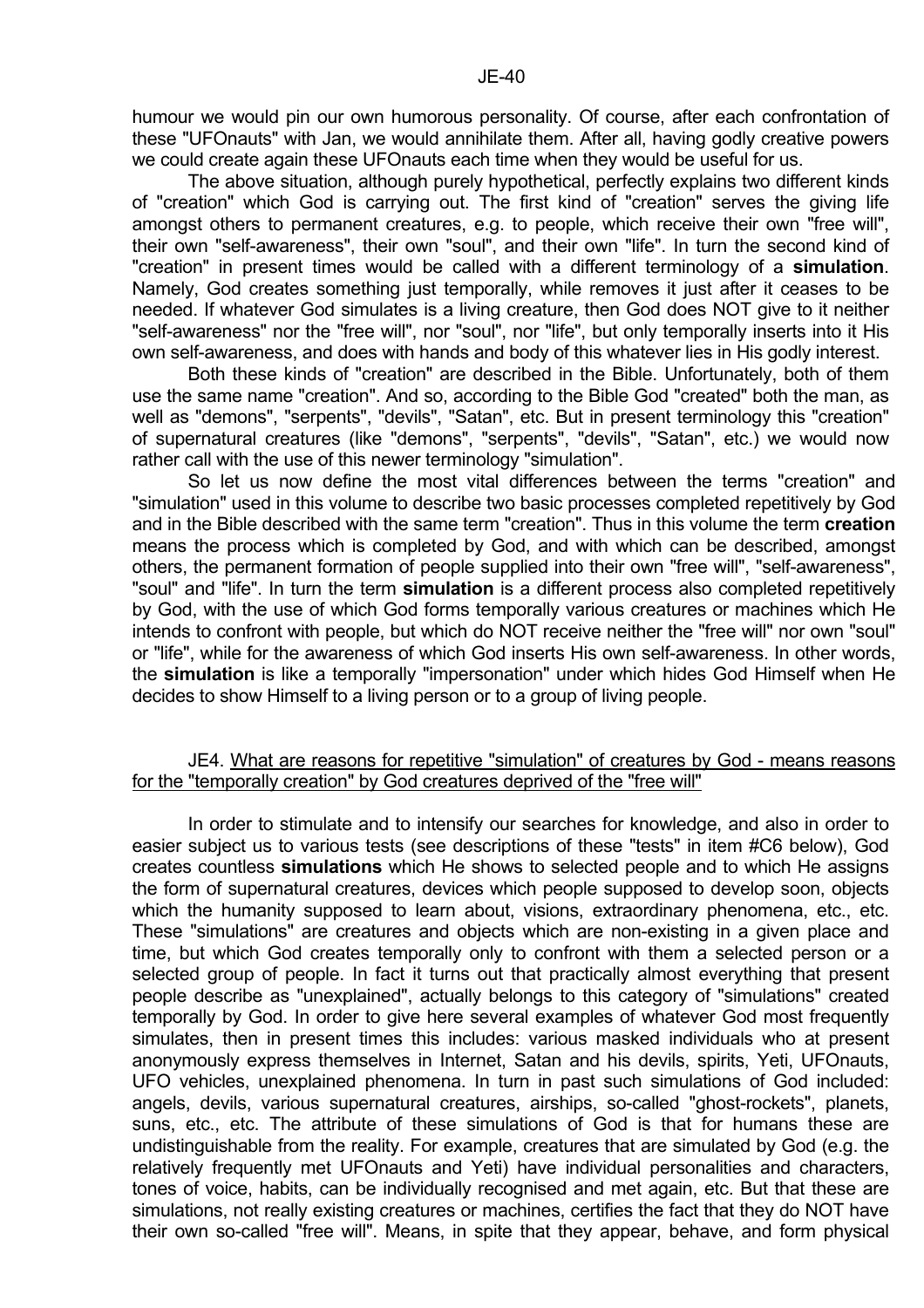traces of their existence - as if they really existed, these simulations do exclusively whatever God wishes them to do, and in the manner in which God wishes they do it. In this way God has an absolute and personal control over consequences of their actions. In turn if these were really existing creatures or machines that have their own "free will", then God would NOT have so strict control over them. Thus they would do whatever they would wish, instead of doing what lies in the interest of God.

JE-41

 It is also worth to notice the consequence of the use by God of these frequent **simulations** which for people are indistinguishable from the reality. One such a consequence is that there are like two different levels of reality that surrounds us, namely the truly existing reality, and also the reality that is sporadically "simulated" by God.

#### JE5. Whether God sometimes links temporally ones amongst His many personalities, and His own awareness, to bodies of selected people

 YES, I myself watched and researched such linking and I saw it with my own eyes. In many religious rituals God links temporally His own awareness and one amongst His own personalities to bodies of selected people. After this linking the awareness and personality of God, a given body begins to behave in a manner known from the behaviour of that particular personality, and NOT like the original owner of that body. For example, if this linking is carried out during Hindu religious ceremonies called "Thaipusam", organised in Batu Caves near Kuala Lumpur, Malaysia, then the personality which possesses a given body of a Hindu devotee begins to behave like a specific deity of Hinduism. Means, it begins to move in a strange manner that is visible on religious paintings of Hinduism, begins to emit sounds like that deity, is also resistant to pain and cannot be harmed in such a manner that blood flows from it. In turn when this linking of a God's personality is carried out during a Chinese religious festivity of Taoism called the "Festival of 9 Gods" (organised on 9th day of 9th month of Chinese lunar calendar), then the body of this person begins to behave like one amongst these 9 Gods of Taoism - e.g. like the highly characteristic and easy for identifying "Monkey God" shown before in "Fig. JD1". For example, this body can walk on fire and do NOT burn itself, or walks on sharp blades of swards and do NOT cut itself. Later, i.e. after the original soul of the owner of given body is returned to it, this person does NOT remember what he or she was doing when his or her body was taken by one amongst these godly personalities.

# JE6. Since there is something that God still does NOT know, God is going to carry the process of creation in such a manner, that He is going to learn it

 In subsection JE1 of this chapter it was explained that there are kinds of knowledge which God still does NOT know. In turn subsections JE3 to JE5 explains, that God has methods of action which allow Him to gather the knowledge on the subject which He still does NOT know yet. Examples of such methods include a "simulation" - means a temporary creation of creatures for a brief period of time, or "linking" His gigantic mind to minds of selected creatures. Merging together the above provides us with the justification for the addressing a subject of next chapter, namely "why God created the man".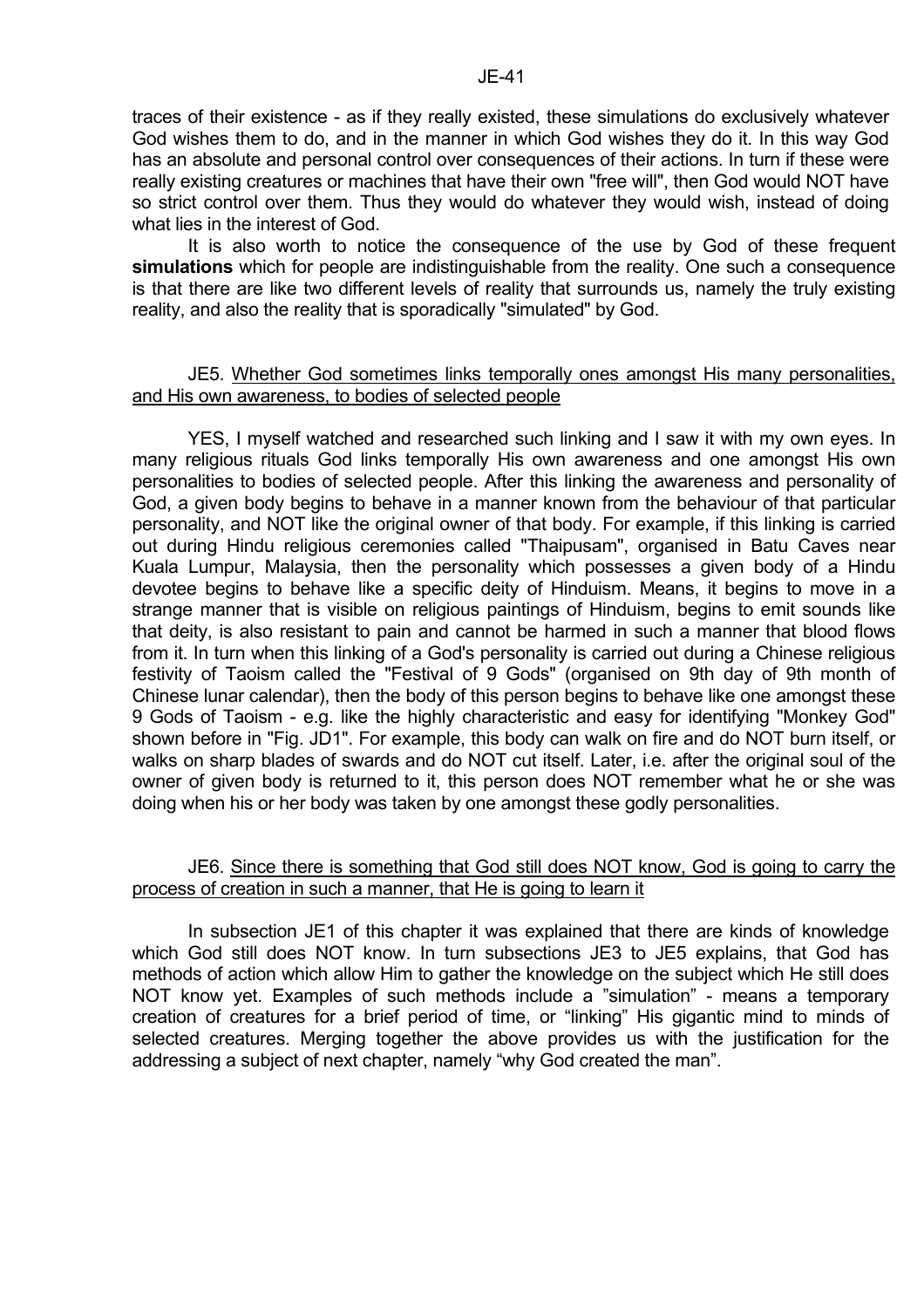# Chapter JF:

# **GOD VERSUS MAN**

# **(means what totalizm determined scientifically about the role of man in God's plans)**

 One amongst most vital questions which people should ask, and the reply tpo which is NOT provided by religions, is the question "why God created the man". This chapter tries to provide the reply to this question and to indicate evidence which documents that the reply of totalizm provided here is this correct one.

#### JF1. Although God knows almost infinitively more than people do, still God does NOT know everything - thus the major goal of God's activities is to "increase knowledge"

 From the content of previous subsection JE1 it stems clearly, that in spite of knowing almost infinitively more in comparison to people, still God does NOT know everything. In turn by being aware of the incompleteness of his knowledge, the self-aware and laborious natural program called "God" of course tries to continually increase His knowledge. Therefore a major goal of God becomes the "continuous increase of His knowledge".

# JF2. Why God needs the physical world and the humans

 Analyses and deductions carried out in next subsection JA2.1 indicate, that the chief goal of God is to increase his own knowledge and to cause the continuous development of the universe to ever more perfect form. But no development is possible if whatever is to be developed does not interact with something different. So in order to increase his own knowledge, and to cause the development of the universe, God decided to create something that is completely different from himself. This something that God created was the physical world in which we live, and also intelligent beings which inhabit this physical world - means us, people. After the creation of the physical world and people, God can now increase his knowledge through carrying out on us various experiments and then watching what happens in the result of these experiments.

 Of course, while creating the physical world and humans, God still remembered his unpleasant experience from the past. After all, at the beginning of his existence he was forced to fight for the domination over the universe with a similar to him perfect and timeless spiritual beings. Therefore God decided to design us and our world in such a manner, that we fulfil several requirements that He imposed onto his creation. Some of these requirements included:

 **(1) Imperfection and unreliability.** In order to maintain his superiority and advantage over us and over our world, God created our world and us as imperfect and unreliable.

**(2) Of a limited lifespan.** Means our lifetime is predefined and limited. This time, however, we can (even on the present our level of science and technology) extend infinitively – as this more exactly explains chapter N from volume 11 of monograph [1/5] that addresses the subject of immortality and the access to life without end.

# JF3. Not only us, humans, but also God Himself is "relatively imperfect", thus He continually learns and improves His methods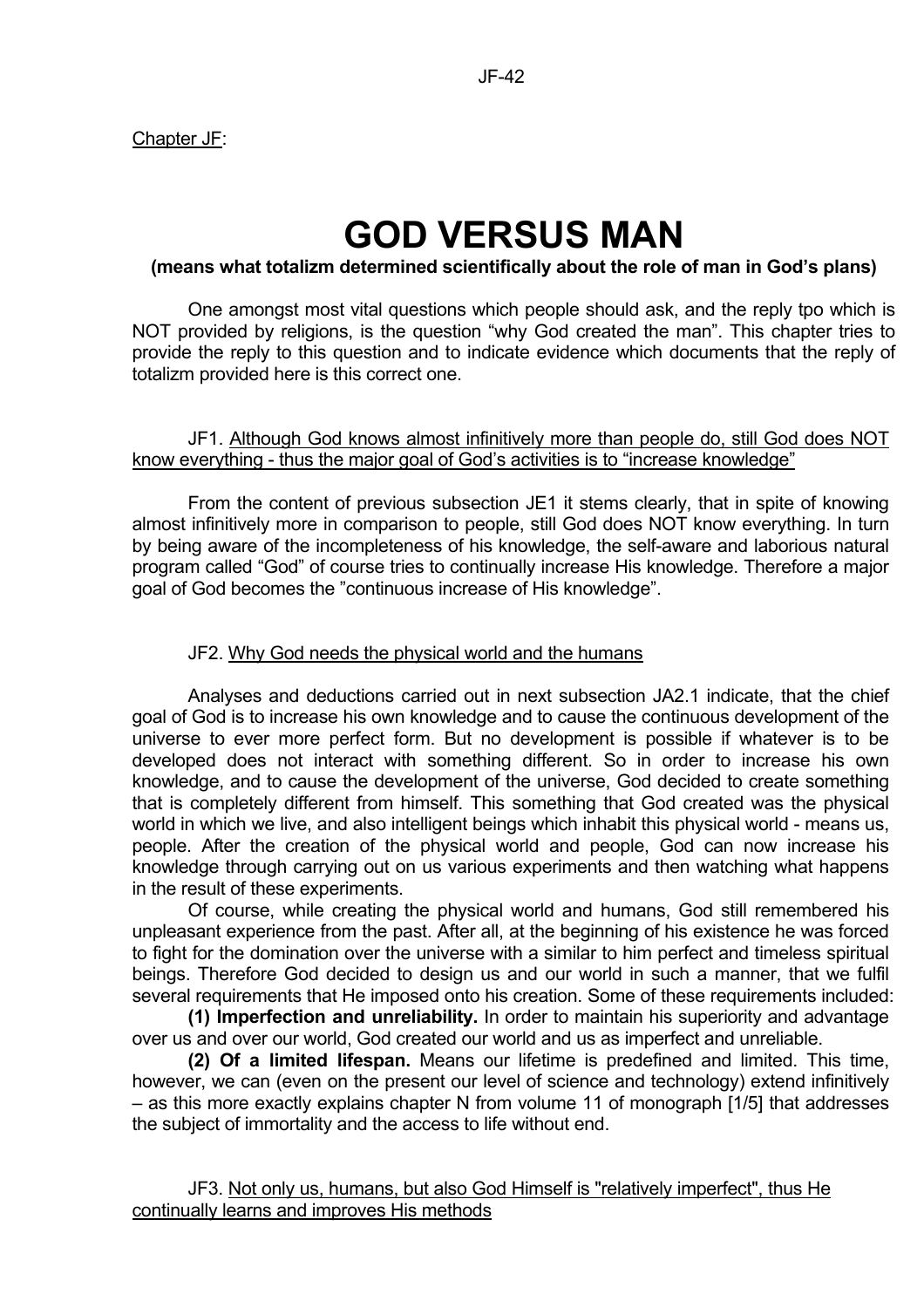A vital finding of the philosophy of totalizm elaborated in this volume is the fact that God is still very "young", because He is "only" around 6000 years old, and thus that God is also "relatively imperfect". If we consider this thoroughly, such "relative imperfection of God" introduces "revolutionary" consequences. On one hand it reveals to us the "human aspect of God", which so-far was either overlooked, or kept hidden, by religions. After all, as we all probably are aware of it, all religions tell people that "God exists since eternity and is perfect". Only the philosophy of totalizm points our attention at the information provided in the Bible, which reveals to us that God self-evolved just slightly more than 6000 years ago, and that He is "relatively imperfect". In turn the assumption of "eternal and perfect God" blocks the humanity from an aware self-development, deprives people justification for reasons they exist, and hides the goal (i.e. "increasing the knowledge") to the fulfilment of which people supposed to serve. In turn God which utilises us people for self-development and for the increase of perfection of the entire intelligent universe, is not only the concept highly innovative, but also a concept which justifies our existence, explains our own imperfections, and also which inspires us to increase our efforts towards accumulation of knowledge and lifting level of our civilisation. Furthermore, the knowledge of the fact that God is "young" and still "relatively imperfect" explains to us many phenomena which we notice in our surrounding, for example it explains: (1) a kind of "continuous experiment" which God completes with people, (2) the lack of perfections in methods of God's governing over human societies, (3) the need to create people as highly imperfect creatures, (4) the necessity to inspire people for work and to creativity via almost a "deception" of the type of "simulated history of the universe and man" described in subsection JH1 from this volume, or via methods of the "carrot and stick" type described in subsection JG5.2 from this volume, (5) the need to maintain people in the lack of certainty about the God's existence - described in subsection JG2.1 from this volume, and a whole array of other, previously misunderstood, phenomena.

 Of course, while stating that "God is relatively imperfect", we also have the duty to exactly define, what the terminology "relative imperfection" actually means in His case. After all, if we compare quantitatively e.g. the knowledge of God to the knowledge of let us say "the most wise human", then the difference is so immense that mathematicians probably would describe it as "infinitive". This is because God knows much more than knew in total all people together that so-far lived on the Earth. But if we compare quantitatively the entire knowledge which God has today, with the entire knowledge that the same God had 6 thousands years ago (i.e. around the time when God created the "physical world" and man), then it turns out that during last 6000 years the knowledge of God at least doubled, if not increased many fold. Proofs for this fact are, amongst others, statements of the Bible, and also the content of holy books of Hinduism. In other words, **by a "relative imperfection of God" this monograph understands the imperfection which God would display today if we could compare the present knowledge of God with His knowledge that is going to appear in a distant future - let us say after one million years.** A comprehensive discussion how exactly we should understand the "relative imperfection of God", together with examples of evidence that "God created man to be able continually increase His knowledge", is presented in subsection JF5 from this volume. Knowing the above it is also worth to remember, that in spite of displaying this "present imperfection in relation to Himself after one million years", in comparison with the imperfection of people God is so immensely more perfect, that for the use of humans with a simplified understanding of the world He can also be described with the highly imprecise word "perfect".

 Relative imperfection of God manifests itself NOT only through the fact that God continually seeks knowledge, for the gathering of which He subjects people to various experiments that not always are pleasant, and not always are necessary. Another manifestation of this imperfection is also the imperfection of methods of action of God. After all from the imperfection of knowledge always stems the imperfection of acting. **God really indicates in His actions the lack of experience and imperfections of His methods of action which well illustrate the activities of a slightly over 6-thousands years old "God-**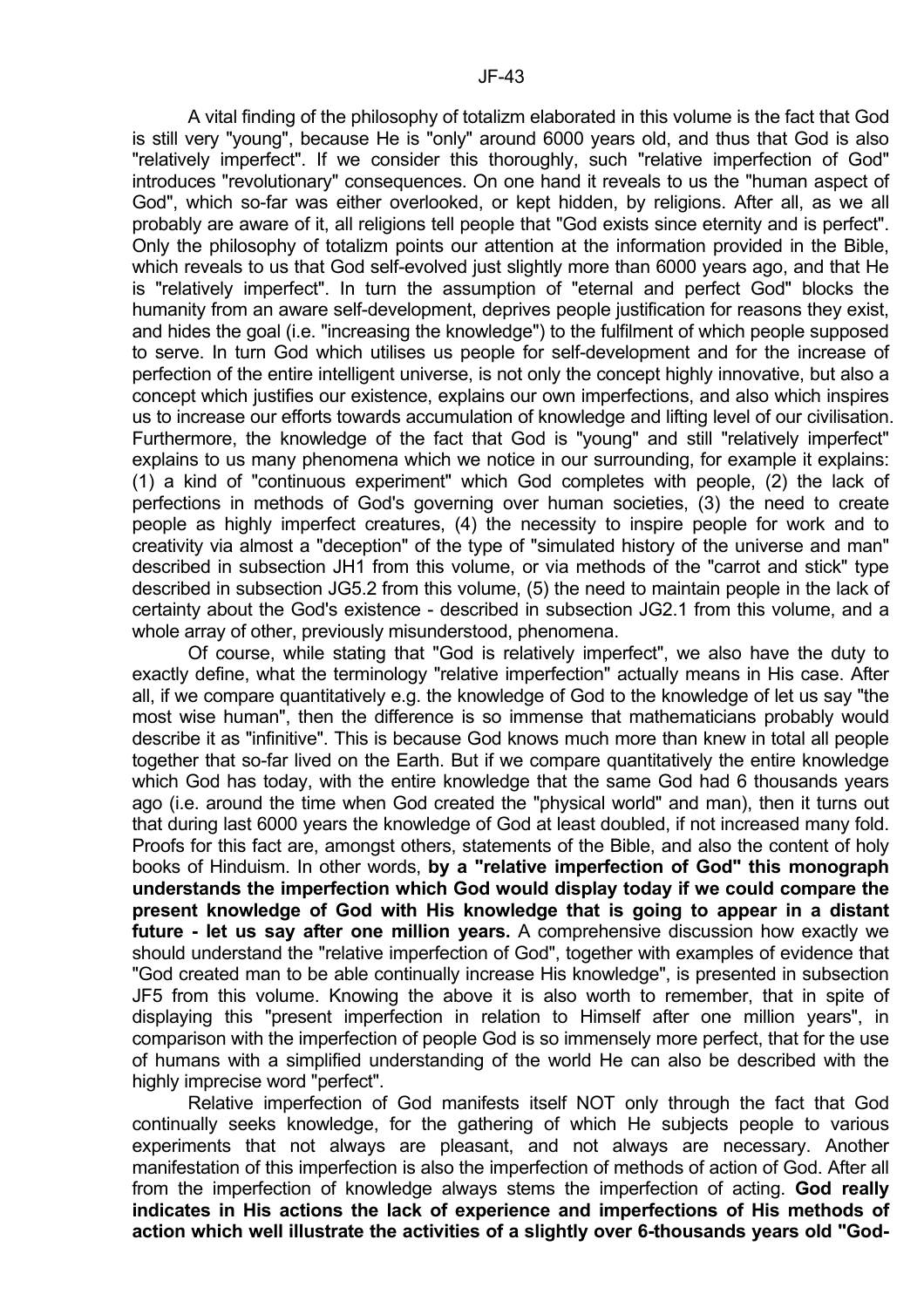**youngster".** If one analyses more carefully the methods of action which God uses at present, then it turns out that some amongst these methods could already be much more perfect. As an example let us consider the treatment which God serves to human discoverers and inventors. This treatment is so contradictive to the "universal justice" which God represents, that in many my monographs and web pages of totalizm I call it the "curse of inventors" - for description of it see subsection JG5.5 from this volume. On the other hand accomplishing scientific discoveries and new inventions is the activity with the highest level of morality. After all, God created man so that humans could further the knowledge, means so that they make discoveries and inventions. Simultaneously the iron rule of God is that in the name of the "universal justice" He rewards all morally correct actions. Thus inventors and discoverers also should be rewarded by God. However, God treats them with this "curse of inventors". It means God punishes them for carrying out morally correct activities. This in turn means that His methods of action towards people are NOT as yet perfected to the end. Similarly imperfect methods of action of God can be found more after thorough analyses (e.g. consider reasons behind the saying "good dies young"). Only that the goal of this volume is NOT to point them out.

 Totalizm explains that the reason because of which God treats every discoverer and inventor with this "curse of inventors", is the "moral law" which states that **everything must be earned**. Unfortunately, there is a huge disproportion between whatever inventors and discoverers would have to endure if they just "earned" for themselves the benefits that they ripe from their accomplishments, and what they really is brutally served to them taking the form of clear repressions and punishments. Besides, practically none inventor or discoverer accomplishes any tangible benefits out of his or her contribution to the humanity. Simultaneously is so severely treated as if he or she benefited from his or her accomplishments the entire life through. Therefore, according to the principle of the universal justice it would be more righteous if the inventors and discoverers were make to "earn" just whatever benefits that themselves gain from from their accomplishments. In turn other people also would be make to "earn" for themselves for their own share of benefits drawn from a given invention or discovery. In capabilities of God lies such a reforming the reality. An example how it can be accomplished, is the requirement of earning the nirvana - if someone wants to gain an access to immortality. In this way the present highly unjust situation would be repaired, when e.g. an inventor dies from hunger and exclusion only because he was make to "earn" everything that his invention brought to the entire humanity. Simultaneously other people later glen benefits from his invention without any effort - although they never earned these benefits.

 What is most interesting, God does NOT hide from us this His "relative imperfection". He openly admits it, amongst others, in the Bible (which is a kind of "autobiography" of God). For example, in Genesis 18:20-21 is stated, quote: 'Then the LORD said, "The outcry against Sodom and Gomorrah is so great and their sin so grievous that I will go down and see if what they have done is as bad as the outcry that has reached me. If not, I will know".' (NIV) Clearly, God did not know the full scope of the "goings on" in Sodom and Gomorrah at that time, except what He had heard. So He was going to "go down" and find out the facts for Himself, then, He said, "I will know". The first information for us that the above verses clearly indicate, is that "God increases His knowledge continually". After all, as those verses above state it, if God initially doesn't know something, then God knows something, that is an "increase of knowledge". The second information for us that the above verses also clearly reveal, is that God does NOT "know everything". Again, as those verses above from the book of Genesis show to us, God at times chooses NOT to know certain things. Thus "God choose not know all things all the time", thereby having the potential to increase His knowledge at times. In other words, "God does NOT know everything"

 The "relative imperfection of God" introduces many hefty consequences to our everyday lives. Most vital amongst these consequences I am going to present gradually in my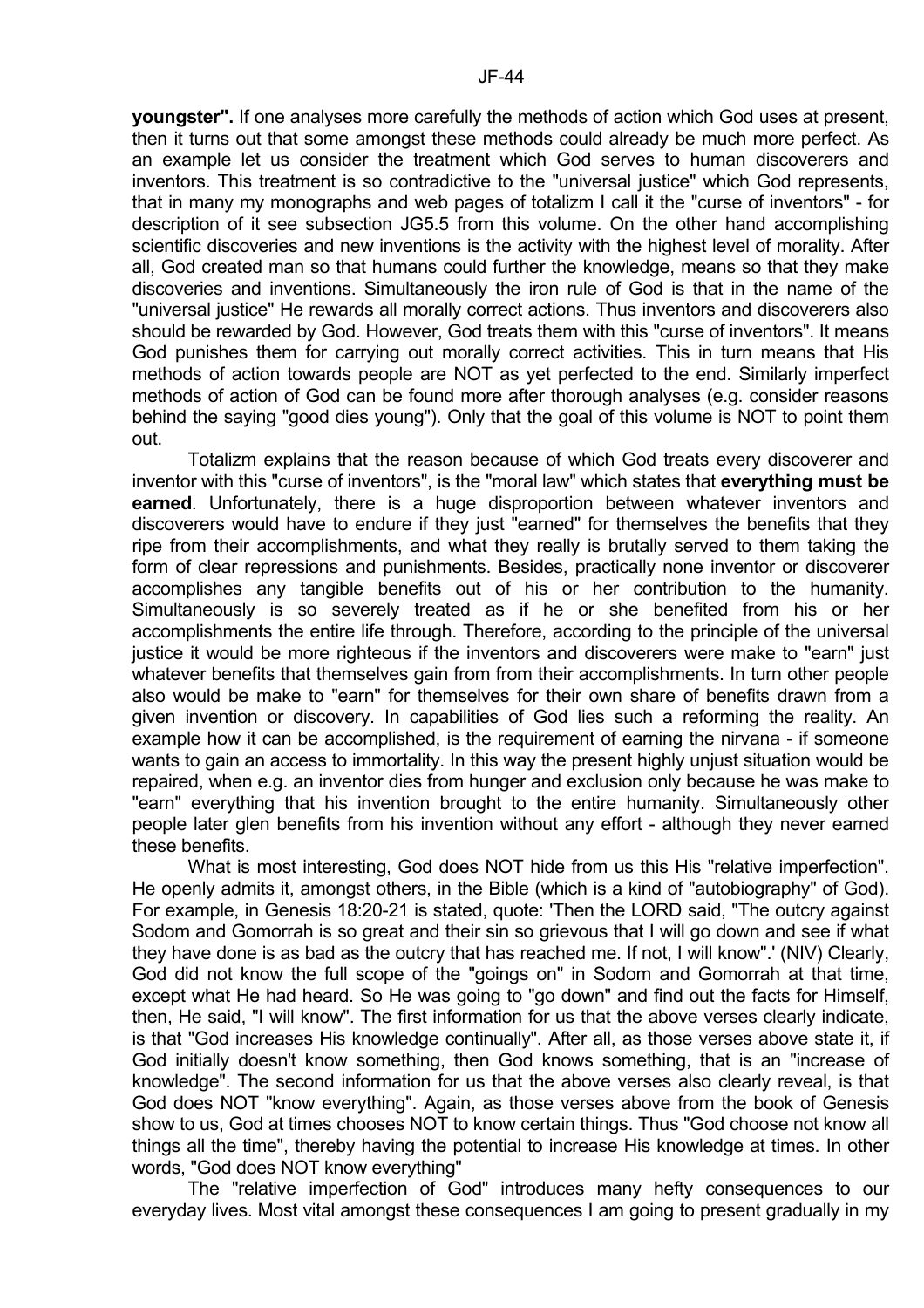web pages and monographs. An example of one amongst such consequences is addressed in subsections JF7 and JF8 below.

#### JF4. The goal for which God created people: learning about Himself and increase His knowledge

 Deductions from subsection JA1.2 and JA1.3 revealed to us, that the present age of God amounts to just slightly above 6000 years. So if we ask the question "what is the most important goal for just slightly older than 6000-years superior being of the universe?" – then the answer to this question becomes rather simple. The most vital for such a "young" God is, of course, **gathering knowledge** - after all, young God not always knows everything – although He knows incomparably more than is known to all scientists taken together, all people, and all books in existence. So such a young God must accumulate knowledge in order to be later able to carry out further improvements and evolution of the universe.

 If we ask ourselves the question "why ancient people did not build a gun or a glider", then the most vital reason for this would turn the lack of awareness that a gun or a glider can exist. In other words, in order to increase one's knowledge in any area, one firstly needs to be aware that such an area of knowledge does exist at all. So if this finding we extrapolate to the situation in which is God, then in order God is able to continually increase His knowledge, firstly people must exist which are to realise to God that such new areas of knowledge do exist at all - so that God then can increase His knowledge in these areas.

 Let us illustrate the above in more picturesque manner. If we look with e.g. God's eyes at still not researched area of unknown, then this area resembles a "black mass" inside of which hides a complicated "white skeleton of knowledge". So in order this "white skeleton of knowledge" is revealed to eyes of God, there is a need for a sworn of laborious ants, which are to pounce onto this "black mass of unknown" and gradually "eat" all shadows which hide the knowledge. People are performing for God just such a role of "sworn of laborious ants" which gradually reveal a complicated skeleton of knowledge hidden inside of the black mass of unknown.

 In order to summarise the above, there is a vary important role, for the fulfilment of which God was forced to create humans. This role is to detect new areas of the knowledge which God should learn. Expressing this in other words, **God created man for knowledge**.

 The above analyses of intentions of God allows us to establish that "the most important goal of God is to increase His knowledge", and thus to develop intellectually the intelligent universe. What even more interesting, this goal explains also exactly what God created the physical world and man. After all, if God alone tries to increase His knowledge about the universe, then in His lonely search for knowledge He would overlook a huge number of interesting aspects. This is because with knowledge is like with discussion on any topic. Means when we alone consider any topic, then it looks much poorer than when this topic is discussed constructively with other people.

 So if we consider the existence of man from the point of view of the intellectual development of the universe being the most vital goal of God, then man turns out to be a kind of "God's technician" who prepares future objects of research. Of course, this role of man in plans of God places a series of requirements onto the humanity. In turn these requirements could be met, God is forced to direct the development of man in a strictly defined manner.

 JF5. Which evidence confirms claims of the philosophy of totalizm formulated on basis of findings of the Concept of Dipolar Gravity, that "the reason for which God created people is easier, safer, faster, and more accurate getting to know Himself, as well as the increase of knowledge and perfection of God"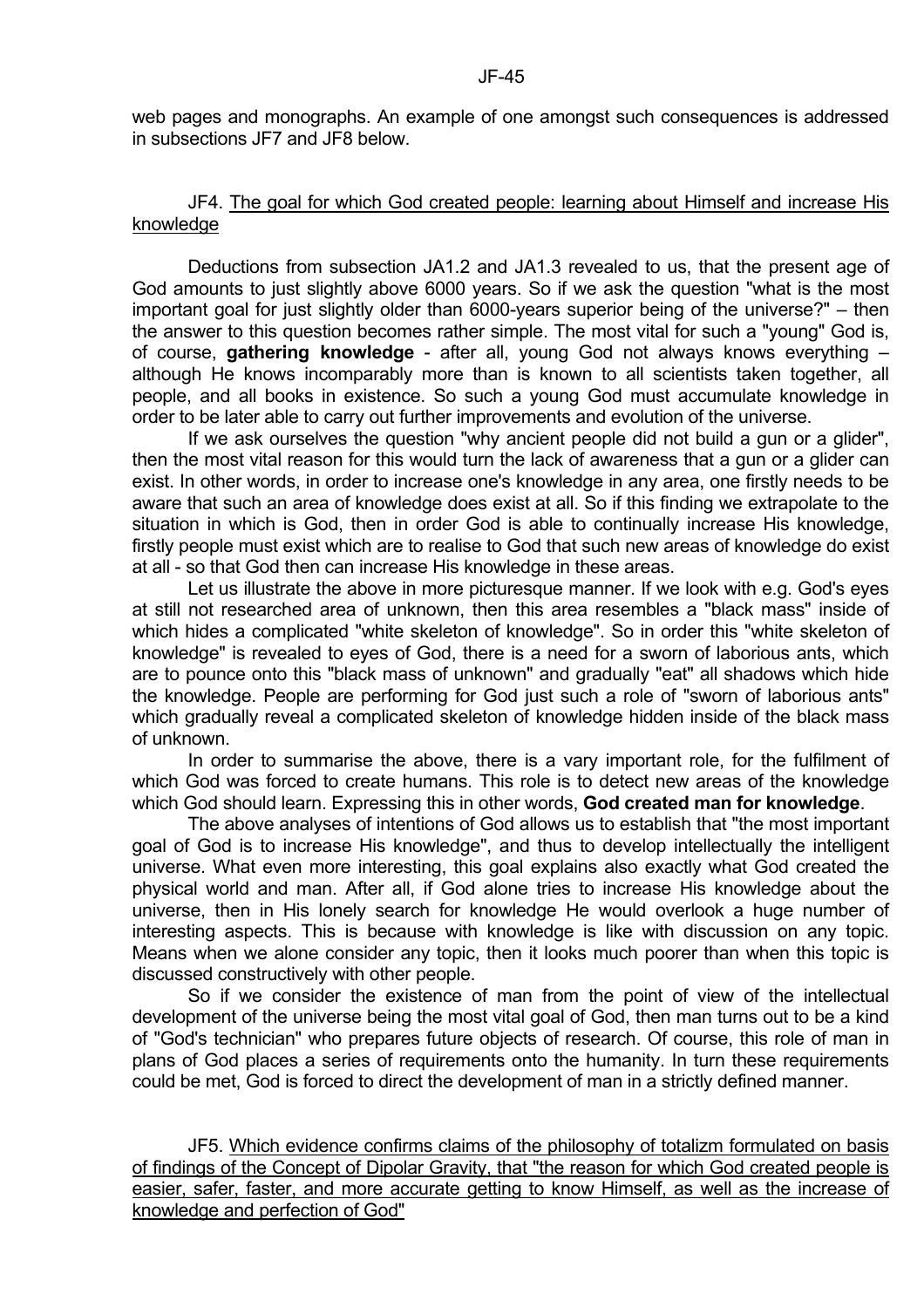In previous subsection it was explained that the getting to know Himself and the increase of His knowledge, is the main reason why God created the physical world and man. Of course, totalizm developed this tradition, that whatever it states it always provides also for this the appropriate evidence and logical deductions which reveal in what manner and on what basis totalizm reached a given conclusion. This is so, because only through presenting evidence in support of its claims and also presenting the logic behind its deductions, totalizm is able to give to its followers the possibility to verify the truth of its statements. So let us now carry out the review of logics and evidence that stands behind the statements of the philosophy of totalizm that "God created man in order to increase the knowledge of God - especially this part of knowledge which portraits the God's own attributes and behaviours".

**1. Our knowledge of so-called "relative imperfection" of God.** Because the comprehensive understanding of it is also a prerequisite for understanding and acceptance of explanations from this volume, I am going to summarise here briefly what is the essence of this "relative imperfection" of God. Let us begin from the primitive concept-word of "imperfection". This highly imprecise concept was introduced by people in order to describe some people and some products of human activities. As such, it is highly inadequate for describing the superior being of the universe, whose knowledge is so immense, that this being was able to create every atom, every heavenly body, and every living creature of the universe. Unfortunately, this is the only concept-word that we have so far, as people did NOT develop yet a similar word which would be appropriate to describe God. Therefore, in order to describe God I use the modified term "relative imperfection". This modified terminology does NOT mean at all that God is imperfect - in the same way as imperfect can be some people. It only means that the knowledge of God still is subjected to improvements as time elapses. Therefore, if this knowledge is estimated in comparison (i.e. "relative") to the knowledge of God, estimated - let's say, after another million years have elapsed, then it is going to turn out that the knowledge of God was increased in the meantime. In other words, this "relative imperfection" means, that if we compare God to man, or even to all people taken together, than God is going to turn out almost infinitively more "perfect" than people. But if the same God in the state of His knowledge from today, we compare to this God in the state of His knowledge that is to appear after, let's say, one million of years, then it is going to turn out that today God is "relatively imperfect". The consequence of this "relative imperfection" of God is the need that God continually increases His knowledge.

**2. A kind of knowledge that God does NOT know yet.** If we try to describe what God already knows, then our list would be infinitively long, and probably still would miss various vital items. Even if we describe only what God knows in addition (and above) to what is known to all people taken together, still the knowledge listed e.g. in the Biblical "Job" 38:4-27 would turn out to be a small droplet in a huge ocean. So in general we could state that **God knows everything about which He is aware that it can be known**. In other words, "God does NOT know only this knowledge, about which He still does NOT know that it can be learned". But in order to learn "what He still does NOT know", God needs someone to realise to Him that this something can also be learned. This function of "hinters what God still does NOT know" is to be performed by people. It is just for this purpose that God created people, so the humans would keep realising to Him what He still does NOT know. In turn when people hint to God (usually in an unaware manner - means just by a "pure coincidence") that He still does NOT know something, then God finds methods and manners to learn this. So after certain time elapses God already begins to know it. Such a process of hinting to God that something requires learning, and subsequent learning this by God, is continuous. In this manner, due to the inspiring functions of people, God continually increases His knowledge.

**3. The human knowledge about "modelling and simulation".** Another group of confirmations that "God really created the man to be able to increase His knowledge especially the knowledge about Himself", are findings of human scientists on the subject of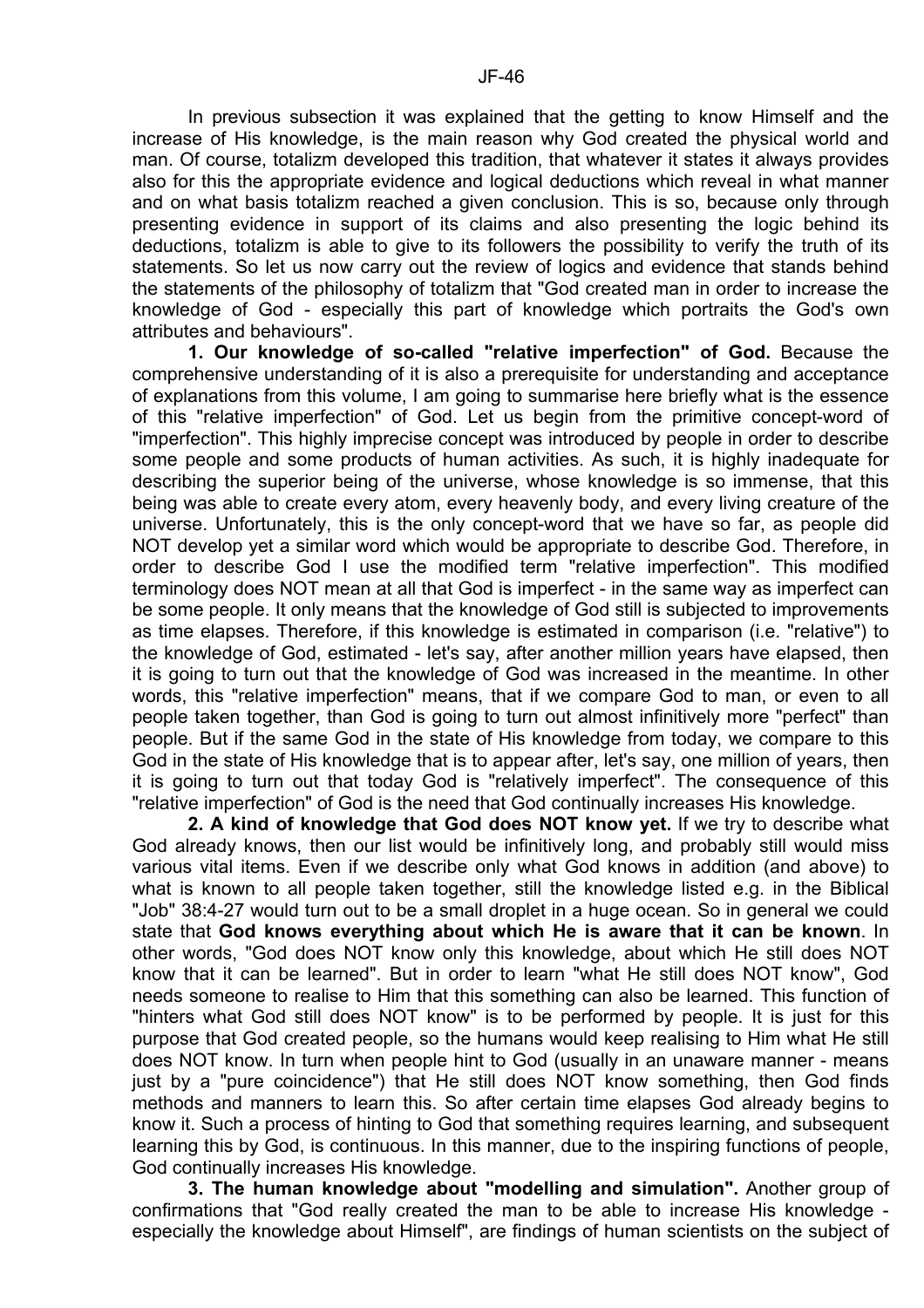so-called "experimental modelling and simulation". Namely, if people wants to learn exactly attributes of an object, then typically they make so-called "model" of this object, then they "simulate" various situations to which this real object is (or is going to be) subjected in the real life. Then people watch how this "model" behaves in subsequent kinds of such simulated situations. From the real life we know jolly well, that "the most difficult is to get to know oneself". So if we relate the above to God, then it becomes apparent that God wants to learn well about Himself, but is aware that getting to know oneself is extremely difficult. Therefore God created man as a kind of "model" for Himself - means created man "on his image and similarity". In turn now He subjects this "model of Himself" to various simulated situations, in order to be able to get to know Himself better.

**4. Statements of the Bible.** As this was explained in chapter JC from this volume, the Bible is a kind of "autobiography" which God gave to people so that people could get to know Him better. In this "autobiography" God indirectly confirms that in fact the reason for which He created man is knowledge - especially learning by God about Himself. Verses in the Bible, in which God confirms this fact, are Acts 17: 24-25, quote: "The God who made the world and all things in it, since He is Lord of heaven and earth, does not dwell in temples made with hands. Neither is He served by human hands, as though He needed anything, since He Himself gives to all life and breath and all things." Expressing the essence of the above quotation in other words, God does NOT need anything material from people, but otherwise, it is Him who gives to people everything that humans need. But because God needed to have a reason for which He created man, this reason is a different kind than gaining temples or other material goods from people. What is this reason, God indirectly suggests this in another place of the Bible, namely in "Genesis" 1:27 God states, quote: "So God created human beings, making them to be like Himself, He created them male and female." So if we translate this verse into present scientific language, it turns out that God created a "model of Himself" in the form of man. In turn the only reason for which an intelligent being creates "models", is to learn the behaviour of these models in specific situations, and later deducing from the behaviours of these models, how behaves the object which is represented and reflected by these models. So the model of God in the form of "man" is to serve God for a better learning mechanisms that rule over the behaviour of God Himself.

**5. Extrapolation of Wiśniewski regularities.** Almost everything that is slightly more complex, God formed into kinds of pyramidal structures and organisations. Examples of these include the so-called "periodic table of the elements" - and the composition of subsequent chemical elements illustrated by this table, or the so-called "Cyclic Table" described in chapter B from monograph no 2 from the series [1/5] - and regularities in the development of propulsion systems that are illustrated by this table. Various regularities which are embedded into such pyramidal structures already were noticed and utilised by numerous researchers - including into this number also a researcher of the Polish origin, named Wiśniewski. This Wiśniewski noticed that there is a high regularity with which every higher level of existence "nourishes itself" with products earned by a lower than itself level of existence. For example, us people have the opportunity to watch in action on everyday basis as many as 3 different levels of existence that surrounds us. These are (1) chemical elements from which our planet is composed, (2) the world of vegetation, and (3) the world of animals and people. Also as we know, each lower of these levels of existence is unable to notice the existence of the level that is higher than itself. For example, chemical elements (1) are unaware of the existence of vegetation (2), in turn vegetation (2) are unaware of the existence of animals and people (3). But chemical elements (1) form various compounds and substances which later are "eaten" by vegetation (2). In turn these vegetation (2) form various complex organic compounds which subsequently are "eaten" by animals and people (3). So if the above regularity we extrapolate further, then it indicates that also animals and people (3) earn something - that is later "eaten" by some higher level of existence which neither animals nor people are able to notice. Of course, this higher level of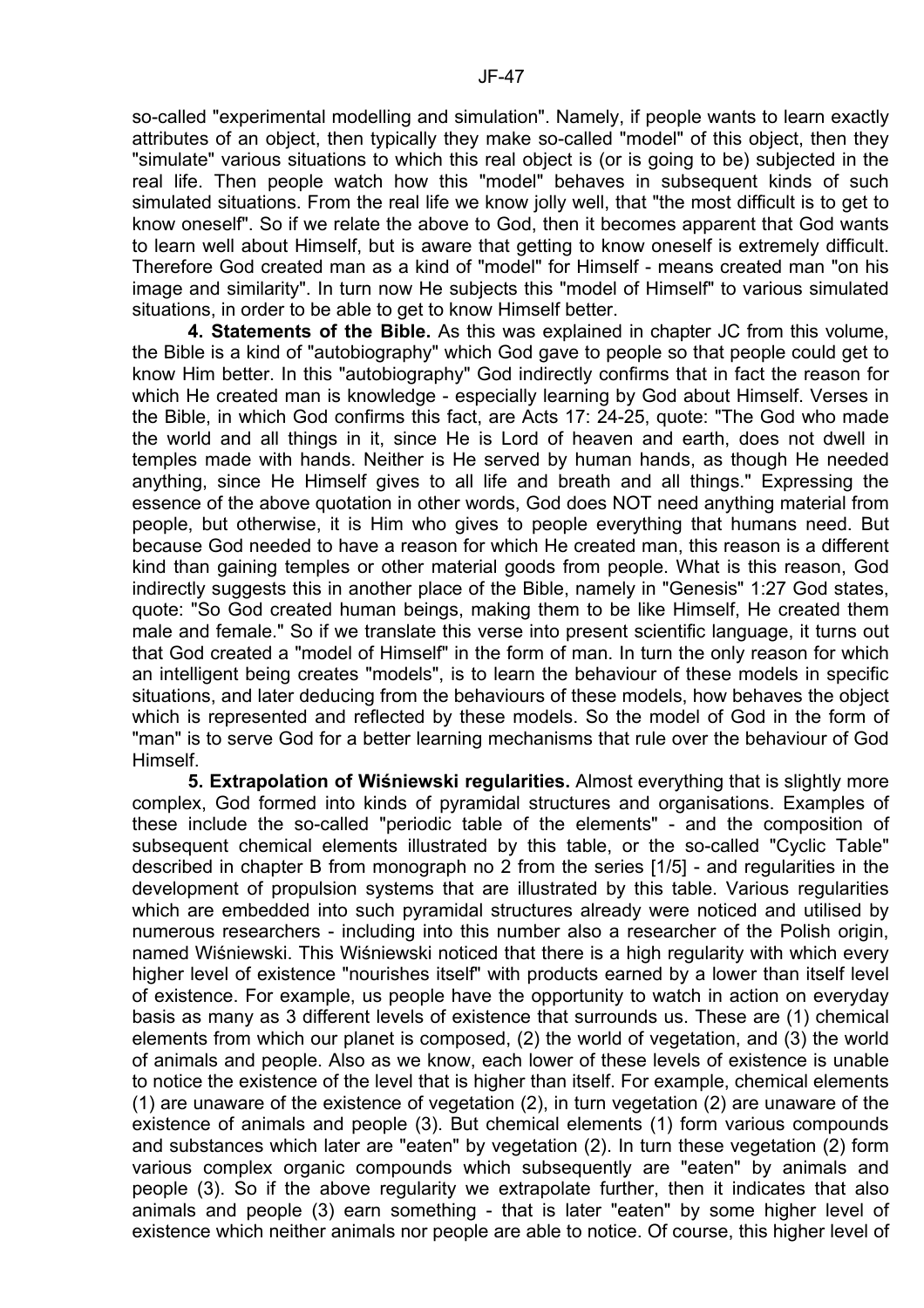existence is God. In turn the only product which God is able to allegorically "eat" is the knowledge which people and animals generate during their lives. Everything else, apart from the knowledge, God is able to generate Himself, so in order to acquire it He does NOT need to create people nor animals. In order to summarise the above, although the extrapolation described here is explained with the use of rather simplistic terminology and deductions, still it additionally confirms with the logical proof the findings of the philosophy of totalizm discussed here that "God created people in order to more effectively increase His knowledge".

**6. NDE - "Near-Death Experience".** In a significant proportion of so-called "Near-Death Experience", people who went through the clinical death describe their meeting and discussion with God - Who after the death shows Himself usually in the form of a beam of light. In this first talk to a dying person God almost always stresses the importance and significance of learning and accumulating knowledge. Reports which reveal this significance which God places on knowledge, are contained in practically every book that describes "Near-Death Experience". Thus from these reports clearly stems that for God the increase of knowledge is the most vital reason for which He created people.

**7. Situations and experiences to which people are subjected.** If one analyses thoroughly what happens to people, then it always turns out that many situations and experiences to which people are subjected, are NOT fruiting with anything beneficial for humans. So these situations and experiences God most clearly simulates in order to get to know Himself much better. Their examples include: mosquitoes and other blood-sucking creatures, suffering, wars, depriving people the certainty that God does exist, cheating on people, stupid political leaders, persecutions, so-called "curse of inventors" described in subsection JG5.5 from this volume, and many others. In fact if these experiences do NOT exist, the humanity still would develop and increase its knowledge - sometimes even faster that presently (especially with the existence of the "curse of inventors", stupid leaders, or mosquitoes). This is because the majority of destructive experiences does NOT teach people anything! (As a perfect example for this consider "wars" which people carry out from the beginnings of time and still did NOT learn anything from them.) It is known that everything that happens to people God controls with an "iron hand". So if we consider more thoroughly these destructive situations and experience, if God eliminates them completely, then it would have only beneficial for people consequences. This in turn means, that such destructive situations and experience are served to people by God not for the good of these people, but mainly because God wants to learn something from them.

\* \* \*

 From the practice we know, that if any intelligent creature puts a lot of attention, work, and troubles into something, then this creature has vital reasons for doing this, which (reasons) can be defined and described. It is known that in order to create man, to give to people religions and to teach them to seek knowledge and to behave morally, to rule intentionally over the fate of humanity, and finally to justly judge lives of people, God puts in these a huge amount of attention, work, and troubles. So it dopes NOT require a genius to deduce, that God does all these for some extremely vital reason. The philosophy of totalizm determined, that this reason is to "increase knowledge". Of course, because e.g. the need to "keep people in the lack of certainty about the existence of God" - as described in subsection JG2.1 from this volume, and also because of several other reasons, God Himself cannot appear on the sky and explain to us that the increase of knowledge is what He is after. Therefore, let us hope, that the evidence and logical justifications provided in this item, convinced the reader that "seeking knowledge" is in fact the true goal of all efforts of God. As this is going to be explained in the next item below, the awareness of this fact is able to transform completely our lives.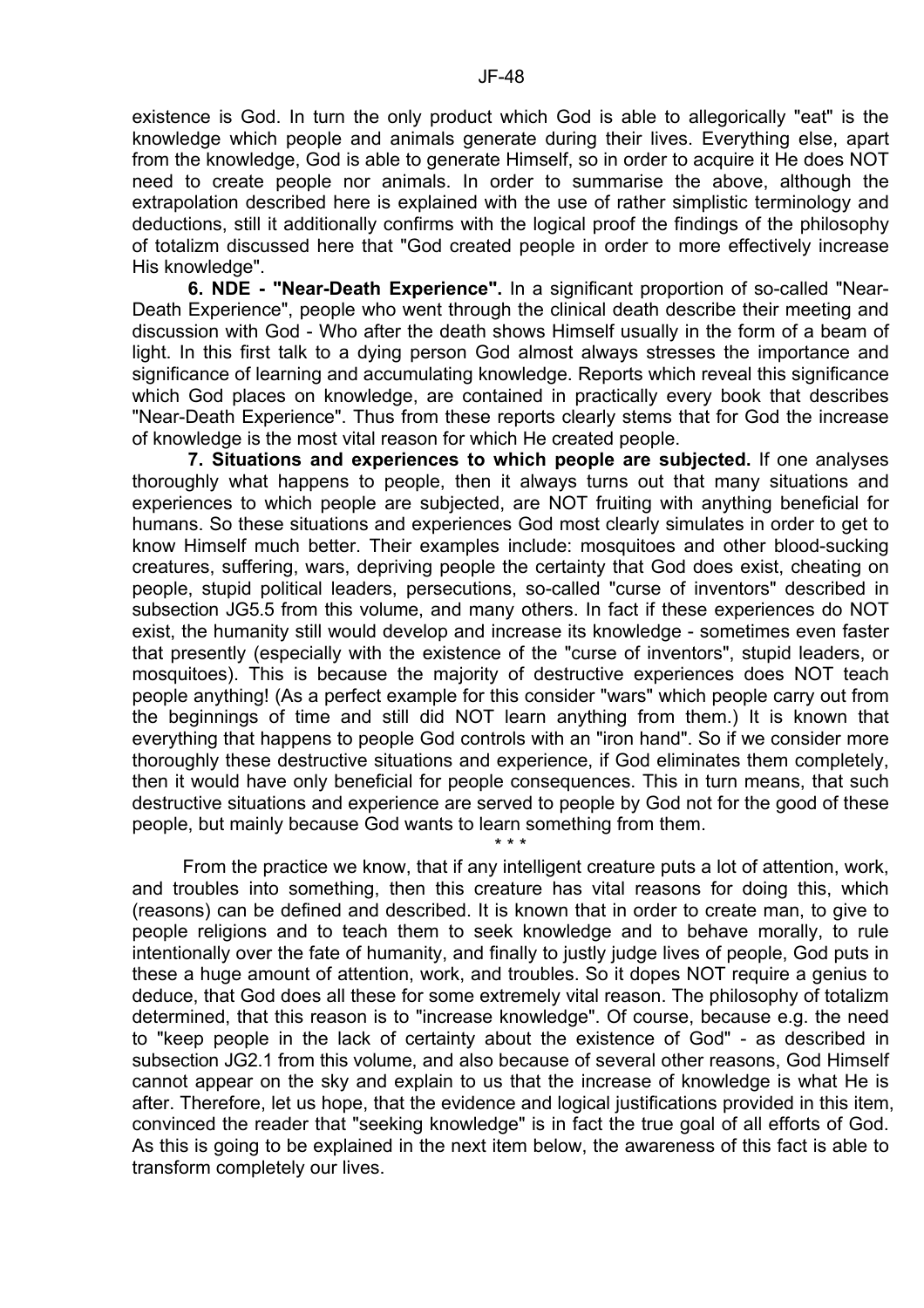#### $J$ F-49 $\,$

#### JF6. The name for the present phase of gathering knowledge by God is "experimentation on evilness and consequences of it"

 In spite of the complexity of God's intellect, which allows God to complete billions of different actions at the same time, still empirical data indicate that in His efforts to seek and to gather knowledge God distinguishes separate periods and stages. For example, in medieval times, very clear period can be distinguished in which God experimented with plagues on humans. In turn in present times, clearly a period can be distinguished when God experiments with uncontrolled use of technical devices by people. On the other hand, the entire latest phase of God's experiments on the Earth, which already lasts several thousand of years, clearly depends on "experimenting with evilness and the consequences of it". In this concentration on carrying out experiments with a clear subject area and a clear leading idea, God is NOT different from human scientists. After all, when human scientists carry out experiments on any subject, then in order to minimize influences of uncontrollable factors which differ from factors just subjected to research, these scientists also distinguish clear periods and stages of research, and they also concentrate in each period and stage on a thorough researching a single factor only.

 There is a lot of evidence in support of the fact, that our civilisation is just in the middle of phase when God experiments on people with evilness and with consequences of it. For example, God indicates this fact even in the Bible (which is a kind of "autobiography of God"), letting people know in there that He temporally gave to Satan the power over the Earth and over people. This experimental phase is also confirmed by numerous evil creatures which God "simulates" on the Earth. (Such evil creatures are described, amongst others, in chapter JJ from volume 6 of the second edition of monograph [8/2] "Totalizm".) God's experiments concerning evilness are also confirmed by the existence and action of a whole array of experiences and phenomena that are NOT needed for the development of people, for example the existence of mosquitoes and wars described in subsection JF5 of this volume, or the existence of so-called "curse of inventors" described in there in subsections JF3 and JG5.5. Finally the experiments of God with evilness are also confirmed by the present system of rewards and punishments that God uses at people. God serves these rewards and punishments to people according to the so-called "method of carrot and stick" - described in subsection JG5.2 of this volume. Namely, in the presently used by God version of this "method of carrot and stick", God in a clear way gives evident and immediately identifiable rewards for immoral actions, while in the visible and easily identifiable manner God punishes mainly for moral actions.

#### JF7. From thoughtless servants, into aware partners of God

 Motto: "If you learned totalizm thoroughly, then you should stop think of yourself as a 'servant and slave of God', but start to consider yourself to be a 'partner of God in His searches for knowledge'."

 Very meaningful is the content of quotation provided in 4 from subsection JF5 of this volume. This Biblical quotation from Acts 17: 24-25 states that "The God who made the world and all things in it, since He is Lord of heaven and earth, does not dwell in temples made with hands. Neither is He served by human hands, as though He needed anything, since He Himself gives to all life and breath and all things." In other words, **God does NOT want that people are to what they are persuaded by all religions - namely "thoughtless servants of God"**. God actually wants that people become aware partners and associates of God in the process of "gathering knowledge". Amongst others, this is also why God did NOT stated this His wish in the Bible. He wants that people gets this idea all by themselves and all by themselves begin voluntarily such a "gathering of knowledge". After all, if God explained this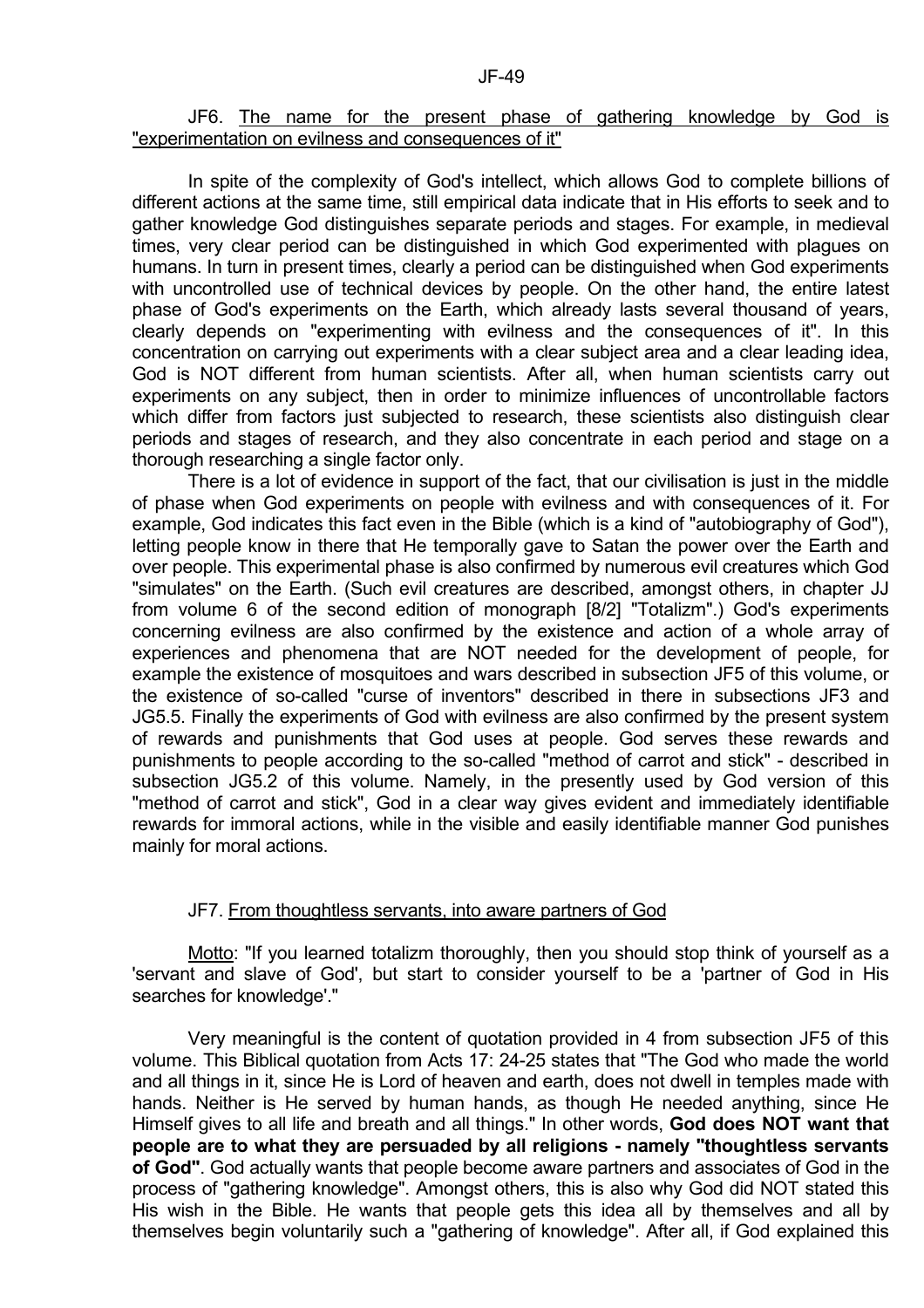clearly and openly in the Bible and thus enforced this in people with the use of religions which He created, then the "search for knowledge" would also become another manifestation amongst numerous ways of thoughtless services to God. However, the thoughtless serving and slavery is unable to generate some kinds of knowledge. (For example, someone who considers himself or herself to be a servant and a slave of God never would be able to formulate the philosophy of totalizm nor the **theory of everything** called the Concept of Dipolar Gravity.) Therefore God wants that people which believe in Him went now into a next (higher) phase of their existence, when from a thoughtless servants and slaves of God they transform into aware partners and associates in gathering knowledge for the good of the entire intelligent universe. Totalizm is just a philosophy which opens for people the possibility to carry out this freeing transformation.

 In other words, totalizm tries to explain to us that just right now a time has started when we people have the opportunity to get through an extremely vital "transformation of awareness" and become kinds of "partners" of God. Means, we do NOT need to remain any further His thoughtless servants, who are just to obey His will and to "recite" countless rosaries in His adoration. We can become now aware partners and associates of God in the mutual effort of ourselves and God to seek and gather knowledge. In turn as such "partners", we begin to mutually influence each other, and mutually shape our common future. Thus, after completing the "transformation of awareness" described here, NOT only God still shapes our future, but also us people begin the partnership in shaping the future of God. However, in order to be able to fulfil better our function as "partners of God", it is required that we people begin to be aware of our true function and role as such partners of God. In turn the first step towards this direction is the voluntary learning of the philosophy of totalizm, and - if we have such capabilities and intellectual inclinations, also learning a bit more difficult than totalizm the **theory of everything** called the Concept of Dipolar Gravity. These new disciplines of knowledge allow us that **the to-date belief in God we replace in our awareness with the thorough knowledge of God**. I hope that by formulating these descriptions here I added my contribution towards effective growth of such awareness in all of us.

 Practically our transformation from servants into partners of God, depends on shaking out our prejudices to-date, on change in our manner of thinking, and on adopting the intellectual activeness. After all, in order to become a "partner of God" in the process of increase of knowledge, we are NOT allowed to ignore or leave-out anything in our considerations - because it could offend someone, nor we are allowed to take anything just "on faith" - as so-far it was done by religious people. Thus, although findings of the philosophy of totalizm and the Concept of Dipolar Gravity make us sure that God does exist and sure that it is God that stands behind everything that happens around us, still we have a duty to think logically and to seek knowledge without any prejudices nor hindering - means with use of the same principles and methods that so-far were utilised mainly by so-called "atheistic scientists". In other words, we need to begin the active search for knowledge, become satisfied NOT only by knowing "who" (i.e. God), but also seek the knowledge "how", "why", "when", etc. We need to consider every option i possibility, find answers to every question, and compare each reply we have with the reality that surrounds us - in order to determine the extend to which this reply is true. For example, religious people NEVER would have the courage to seek answer to the question "are Satan and devils just negative poles of God's personality which balance His positive attributes, in the same way as a 'minus' is the pole of every battery which balances a 'plus' of this battery?" After all, religious people would feel fear, prejudice, and hinder against honest asking of this type of questions. On the other hand, if one wants to get to know God and to become His aware partner in seeking the knowledge, then one needs to have the courage to ask such questions with good intentions, while after getting answer to them - also the courage to compare this answer with the reality that surrounds us.

 Probably I do NOT need to explain here consequences of someone volunteering for carrying out in himself or herself this "transformation of awareness" inspired in people by findings of the philosophy of totalizm (i.e. the transformation from thoughtless "servants" into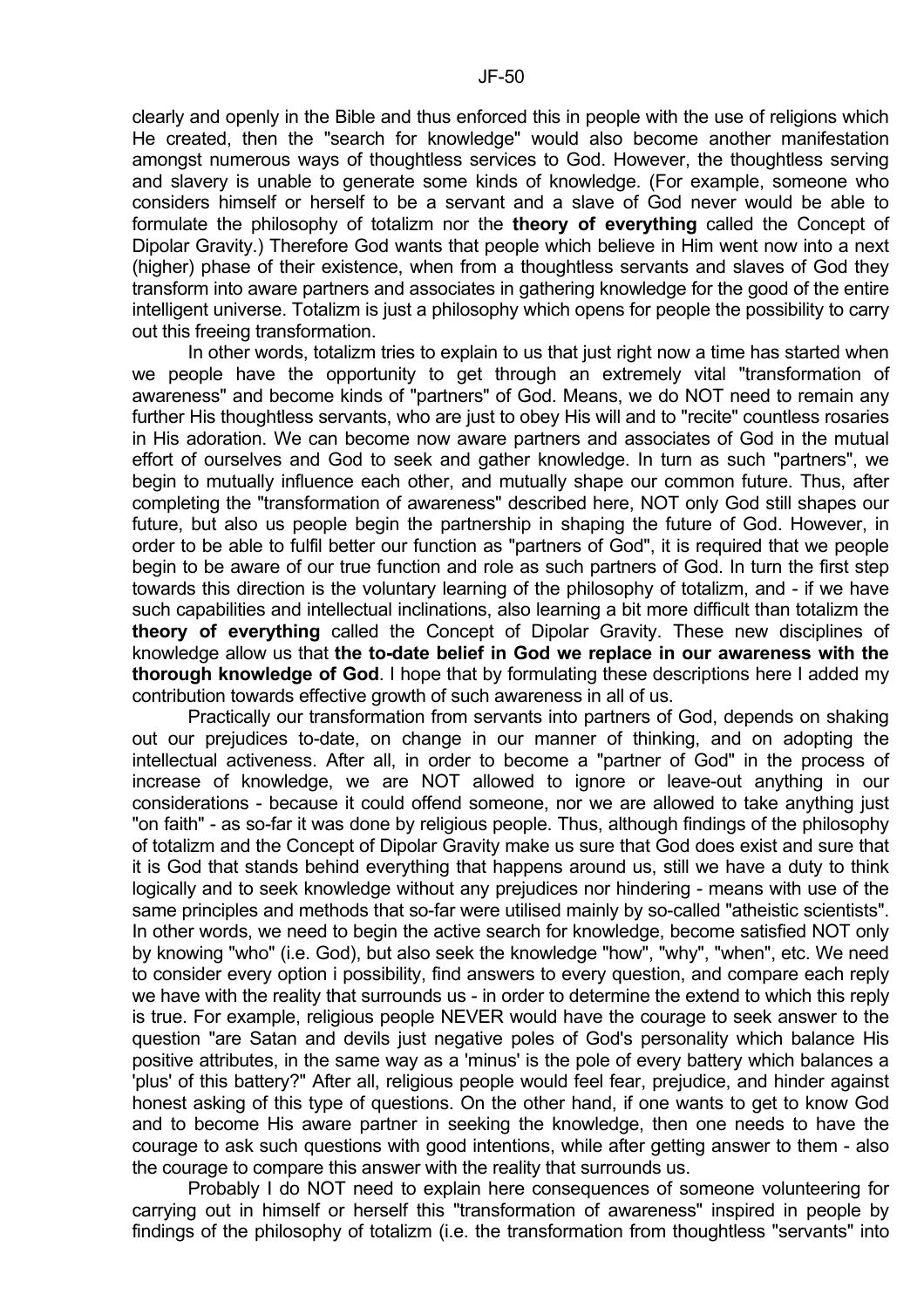aware "partners" of God). After all, if one places himself or herself in the position of God, then it becomes absolutely certain that it is impossible to treat the same an aware partner, as one treats a thoughtless servant. I should mention here, that since the time when in my awareness I voluntarily went through this transformation, then immediately I started to feel a different treatment from God.

# JF8. Which attributes of people God appreciates the most

 Because people were created in order to become assistants of God in His searches for new knowledge, attributes which God tries to develop in humans mainly serve for accomplishing this goal. Therefore God inspires and supports in people the development of such attributes as:

 - Stubborn search for knowledge and insisting on truth. Probably the main reason why God developed moral field and moral laws, is just reinforcing in people this particular attribute.

- Ability to think logically and to carry out logical deductions.

- Perceptiveness, and ability to logically link facts.

 - Readiness to contribute effort and sacrifices in order to "earn the knowledge which one gathers".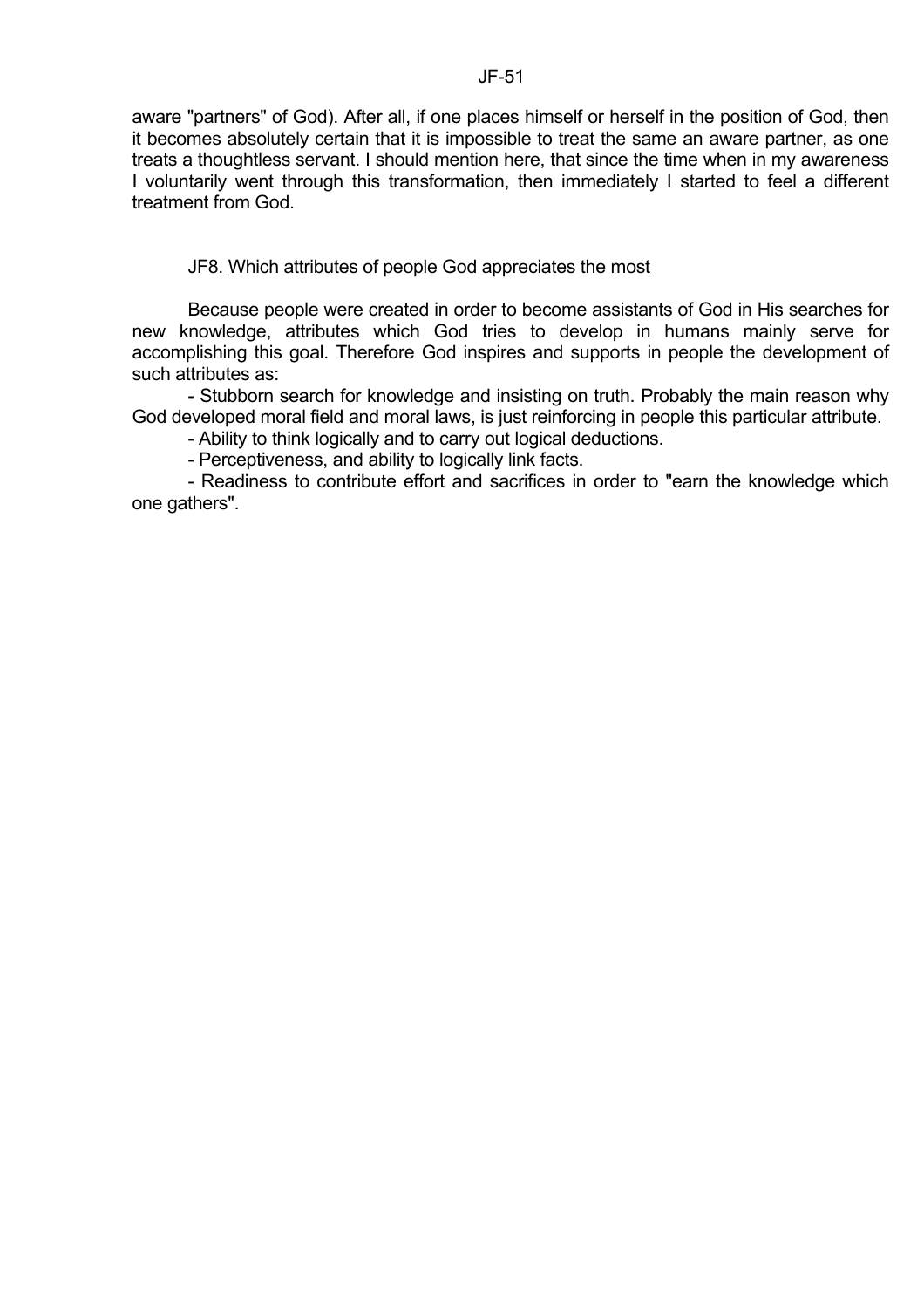Chapter JG:

# **GOD'S METHODS OF RULING OVER MAN AND THE UNIVERSE**

 Previous chapter explained to us that God created the man to be able to continually increase His knowledge. Unfortunately, people are quite reluctant in cooperating with God in His search for new knowledge. Therefore God is forced to control people appropriately. This chapter explains how God executes this control over people, and what methods He uses for this purpose.

# JG1. Which factors limit the God's "thrust to knowledge"

 Motto: "The essence of designing and controlling boils down to the skill of navigating between the existing constrains and obstacles."

 In spite that the knowledge and capabilities of God are so incomparably greater from the knowledge and capabilities of all people taken together, that some believe that "God knows everything and is able everything", in fact acting of God encounters a whole array of constrains. In other words, God is NOT able to do "what only wishes" nor "how only wishes". In reality God must obey in His actions numerous constrains and obstacles which seriously limit His capabilities. In this subsection are addresses most important amongst such constrains and obstacles.

# JG1.1. The so-called "free will" granted to people by God

 If we consider this carefully, people have access to several indicators which allow them to deduce the intentions of God. One amongst these indicators is the so-called "free will" which people received from God. The **"free will" is the right to form and to adhere to any opinion on every subject and to undertake actions that are aligned with this opinion.**

 It is NOT difficult to deduce, that the right to a "free will" given to people by God represents simultaneously a very serious limitation which tightens methods of God's action. After all, in order to NOT break in people this "free will", God is forced to act in a strictly defined manner. It means, that whatever God does, He is forced to do this in such a manner that every person is later able to interpret this on his or her own manner - means as he or she only wishes. (This principle of highly ambiguous acting of God is called the "canon of ambiguity" and it is discussed more comprehensively in subsection JG1.2 from this volume.) For example, if a view that is spreading amongst people is NOT in a long-term interest of God, then because of the giving to people this "free will" God cannot appear in clouds and hit with lightning bolts all people who disseminate this inconvenient view. After all, if God appear to people and act in such a manner, then all people would be so scared that they would loose the "free will" and would start to do exactly what God ordered them to do. Of course, there must exist a very important reason for which God for the good of His own interests decided to impose on Himself these additional limitations in order to give a "free will" to people. If one analyses the matter thoroughly, this reason can be deduced. Namely, people received this right to "free will" from God, because God needs the inspirational variety of human opinions on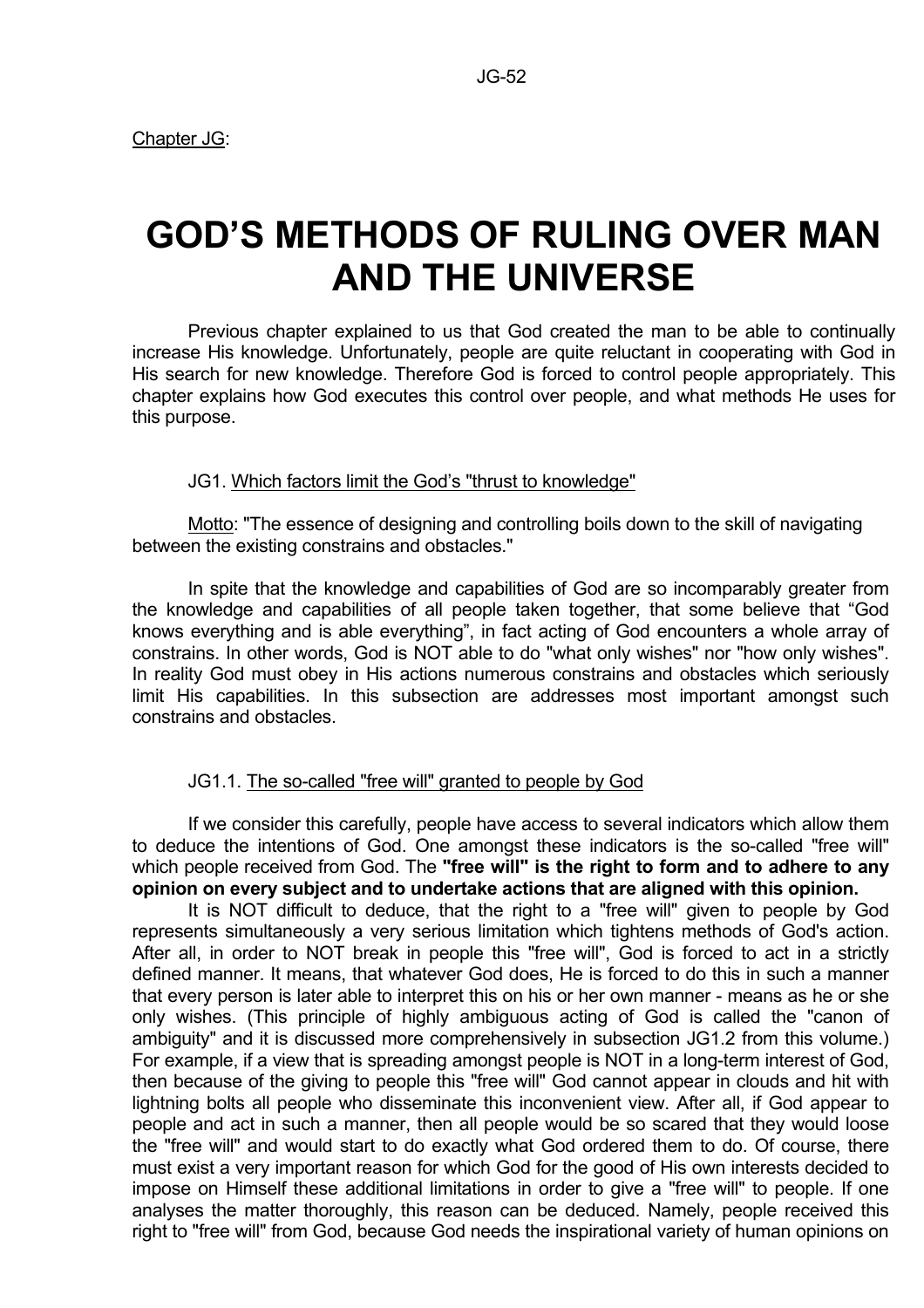every subject. In turn this variety of different opinions can be important for God only in case when **the most important goal of God is to increase His knowledge**.

#### JG1.2. The so-called "canon of ambiguity"

 Let us imagine how people would react if God rapidly appears on the heaven and begins to hit with lightning bolts everyone who has a different opinion than God Himself. Of course, in such a situation everyone would agree with God in everything. And in order do NOT have by any chance a view that differ in some matter from that of God, all people would be afraid to have any own view. Therefore the entire creativity of people and all searches for a new knowledge would cease to exist. So in order to allow the fulfilment by people their role of "ants" which expose the skeleton of the truth from darkness of unknown - as it is explained in subsection JF4 from this volume, God was forced to give to people the so-called "free will". In turn this giving the "free will" has its consequences. For example, God cannot show Himself to people, because people would loose this "free will". Also God cannot do anything in such a manner that it immediately becomes clear to be His action.

 So in order to NOT deprive people of this "free will", everything that God does must be carried out according to the general principle which by totalizm is called the **canon of ambiguity**. This canon is also described comprehensively in subsection B7.4 from volume 2 of this monograph. The "canon of ambiguity" states that **in the universe nothing can be fully unambiguous and deprived sources of all doubts, because then the people who confront it would be deprived the right to their own free will and the right to choose their own views and the path through the life**. This is because of this canon that every true miracle must allow to be explained on many different ways. This is also because of the action of this canon that every proof for the existence of God can be attempted to be explained also in an atheistic manner.

 Probably the most drastic consequence of the "canon of ambiguity" is that God must make sure that people are NOT certain of the God's existence - as this is explained in subsection JG2.1 from this volume. In practical terms this means that God Himself must promote on the Earth not only atheism, but also the lack of morality, evil behaviours, the philosophy of parasitism, etc. Means God not only must be God, but also must simulate Satan.

 The "canon of ambiguity" is discussed in more details subsection B7.4 from volume 2 of this monograph.

# JG1.2.1. The generation of two opposite explanations by God for every fact and every noticeable manifestation of His activities

 In order to fulfil the requirements of the "canon ambiguity" God was forced to carry out His activities in a strictly defined manner. For example, everything that God does, He must do in an "anonymous" manner. Means, He must do it so that people have NO absolute certainty that it actually was done by God. One of the most consequential for people implication of the obeying by God of this "canon ambiguity" is that for every phenomenon or event which God manifests to people, He always must generate at least two opposite explanations. Only one of these explanations can have a "religious" character – i.e. can allow people to state that God did this, and allow them to determine "how exactly God did this". In turn second (and further) possible explanation for a given manifestation must be completely "atheistic" – means must allow to explain a given manifestation fully without the consideration for the existence and actions of God.

 Consequences of this principle of God's acting, that for everything He generates at least two independent explanations, are huge. A highly meaningful their example is discussed in chapter JH of this volume.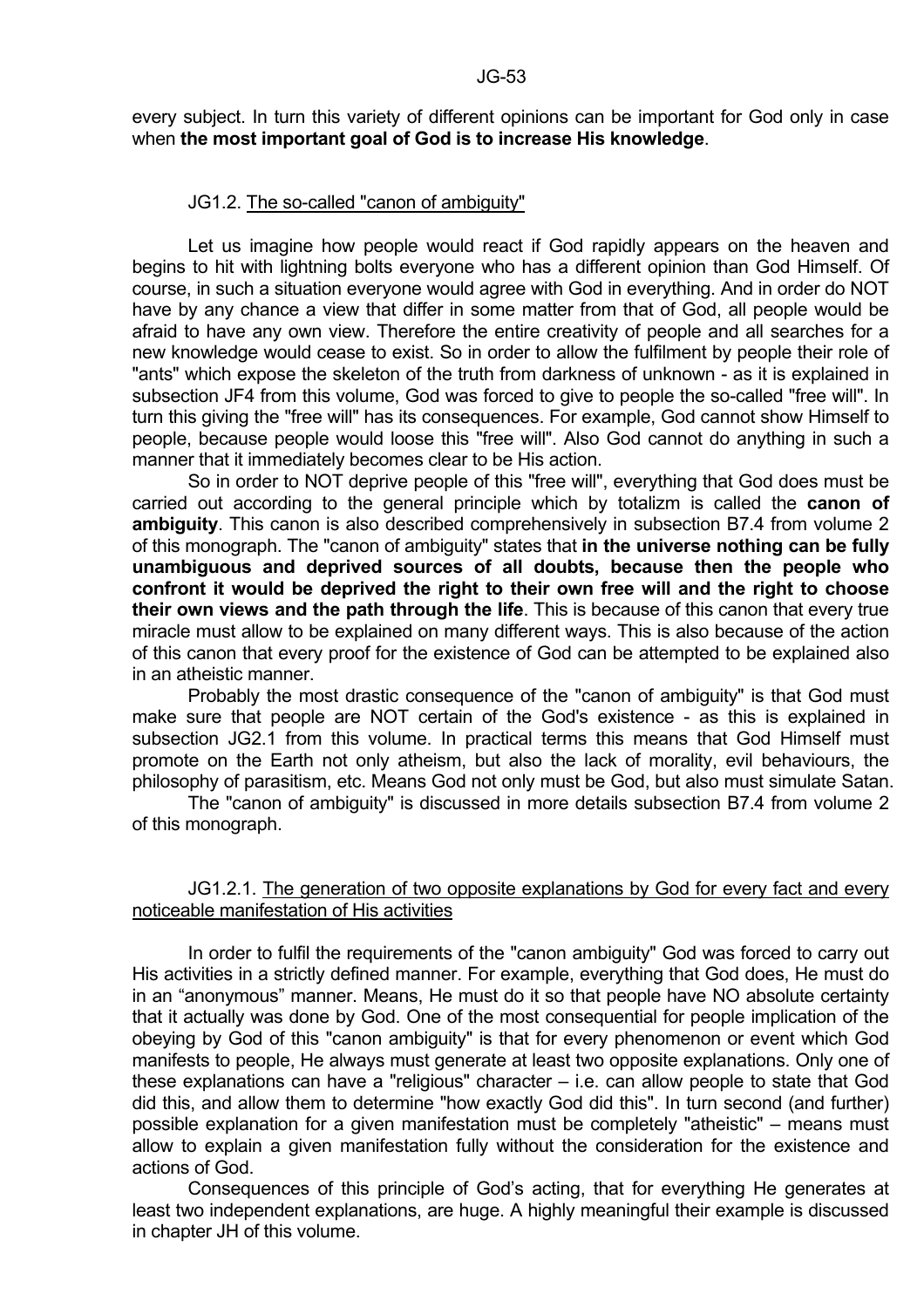A serious disadvantage of present human civilization is that people hysterically avoid researching God. Atheistic scientists do NOT believe in God - thus for them researching this superior being appears to be an absurd. In turn believers in God are extremely passive in matters of God and take everything "on belief" – means they are satisfied with the knowledge "who" (i.e. God) without researching further details of it. However, God wants that people research Him, and that they establish precise details of every fact that He passes to us for a consideration. This is why God inspires human research with various simulations described in chapters JC and JD of this volume. This is also why God inspired the eventuation of the Concept of Dipolar Gravity and the philosophy of totalizm described in this monograph. In other words, this is why for every fact and for every manifestation God creates as many as two opposite explanations (i.e. "religious" and "atheistic") so that people could investigate equally thoroughly each one of them. Therefore also for the religious explanation researchers have the duty to establish not only "who" (means - God), but also "how", "when", "in what exactly manner", "from what", "for what reasons", "which evidence confirms this", and also "what is this 'atheistic' explanation which God also additionally created for a given fact".

#### JG1.3. The so-called "principle of counter-polarity"

 A path to any goal never is simple. This is because always on this path various obstacles appear, which force to walk around them. As it turns out, various limitations apply also to even God Himself. The most commonly known of these limitations include the socalled "free will", and the so-called "canon of ambiguity". What even more interesting, both these limitations God voluntarily imposed on Himself. This in turn means, that in order to tolerate such limitations, God needed to have an extremely important reason for introducing them. This reason is already explained in previous subsection JG1.1 of this volume.

#### JG2. In what manner God still accomplishes His chief goal of "increasing the knowledge", in spite that in His actions God must consider all constraints which restrict Him

 Practically each one of us is wondering whether God does exist, whether we have eternal soul, what is the goal of our existence, what awaits the humanity in a near future, how we should act in our lives, etc., etc. I also belong to the group of people asking this kind of questions. But there is a significant difference between myself and others who ask. After all, because I am a professional scientist, I managed to find not only the answer to these questions, but also identify a wealth of scientific evidence which confirms that my answer is this correct one.

 When formulating these formal scientific proofs for the existence of God, and while researching God with scientific methods, I had numerous opportunities to have a close look at what would happen if all people unanimously recognised my proofs and rapidly started to believe (as strongly as I do) that God in fact does exist. A positive consequence of such a rapid converting of all atheists into the belief in God would be, of course, that almost instantly all people would begin to act morally. Means, that would disappear: crime, lies, cheating, killing, exploitation, wars, etc., etc. However, in the present situation of our civilisation, when people still just only "worship God" instead of researching Him and instead of obeying laws that He established, various undesirable consequences of such unanimous belief in God would also appear. Namely, almost completely would then diminish the accumulation of knowledge and the human motivation to investigate the universe. After all, in present circumstances, for socalled "typical bread eaters" the consequence of being sure that God does exist is to loose the motivations for investigating and for analysing the world around us. For every question about anything, for these ones who strongly believe in God is just a single reply, namely "because God created it so and He controls it in just such a manner". Believers in God notoriously keep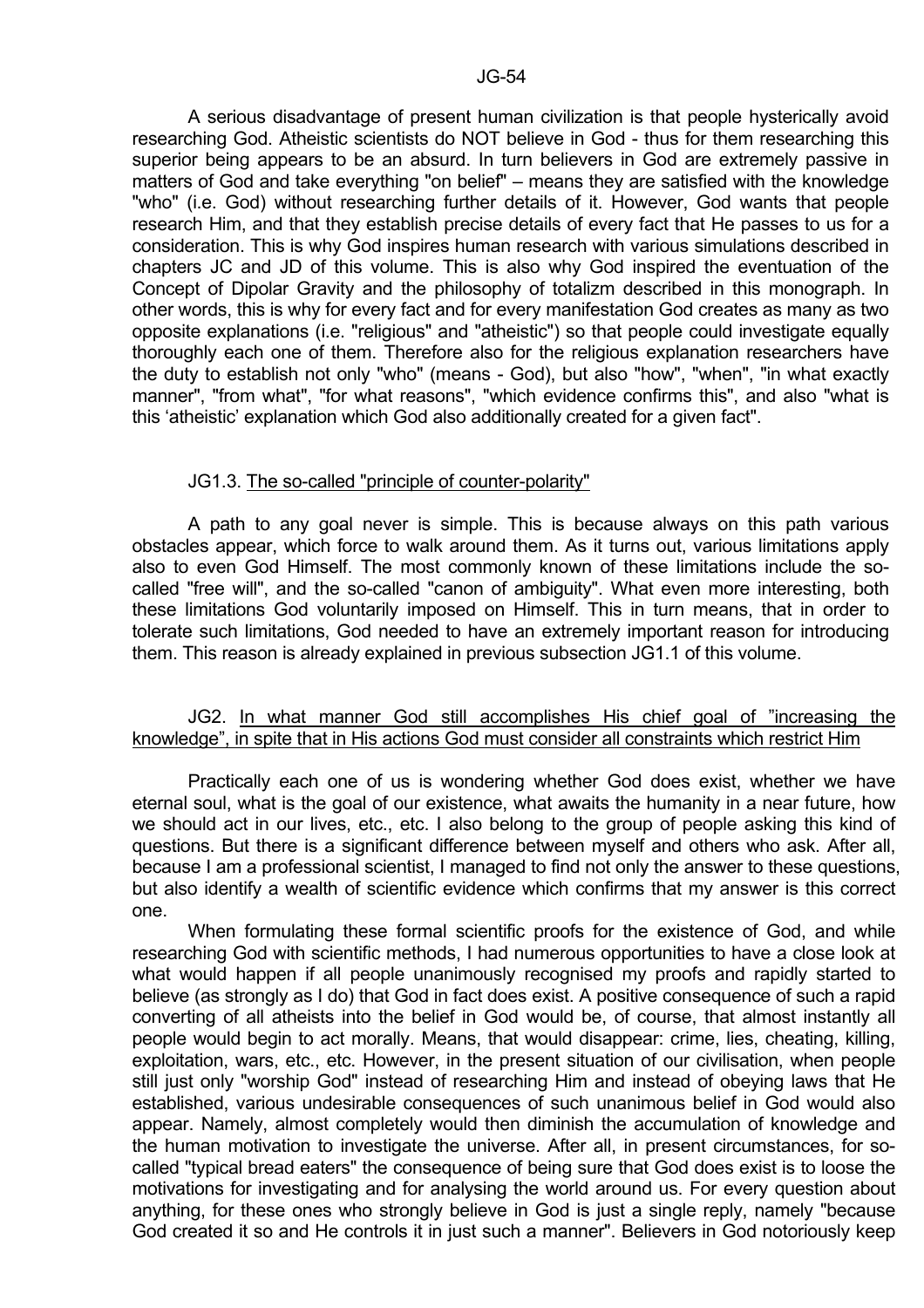ignoring the well-known principle that "God helps only those people who help themselves", and that by failing to act even saints get nowhere. In order to summarise the above, **typical consequences of increasing the faith in God in present circumstances are: an increase in morality of people, which is accompanied by the simultaneous decrease in knowledge, disappearance of scientific research, and the lack of motivation for creative searches.** 

 Of course, if these are us who put ourselves in the position of God, we would NOT like the situation when all people believe in Us and all people worship Us, when all people act morally, but simultaneously the progress of knowledge and technology rapidly falls down. After all, in such a situation the human civilisation would never advance to a higher level of development. So in our interest as God, would lie finding a way to inspire in people somehow the creative searches and the increase in their knowledge. As it turns out, this way depends on persuading some people into the so-called "atheism". Atheists from the very definition are forced to find out which mechanisms hide behind events around them. After all, they negate God as the source of these mechanisms. As such, the "atheism" is the propelling force for the progress of knowledge and for the technical development of our civilisation. Unfortunately, the "atheism" has this drawback, that it causes also a moral decadency. This is because without believing in the existence of God and without believing in the existence of eternal soul, atheists try to gain from the life as much as they only can for as little as they manage to get away with. But since the morality stands on their way, then to hell with the morality. In order to summarise the above, **typical consequence of "atheism" is the increase of knowledge and the fast technical progress, which, however, is accompanied by the simultaneous drop in the level of morality amongst people.** 

 Each one amongst two situations on the Earth described before has its drawbacks. Namely, if all people are believers in God, then the science, progress, and motivations of people to improve their situation would diminish on the Earth, while the average level of morality would increase. In turn, if all people on the Earth were atheists, then the science and technology would bloom, while the morality would fell down. The main reason is, that when something undesirable affects believers in God, these typically state that this is the "God's will" and do NOTHING to improve their situation. In turn when something undesirable affects atheists, then they try to determine what is the reason for this and they fight with it. So what God should do in order to make the humanity to stay on the path of morality, but simultaneously people keep motivations to continue research, progress, and improvement of their situations. Well, on the present level of human awareness the only choice is that **a correct balance between the number of people who believe in God, and the number of atheists, must be maintained on the Earth**. Expressing this in other words, if someone puts himself into the position of God (means speaking scientifically - if someone would "simulate the situation of God") then he would discover easily that God to the same degree is interested in a correctly balanced propagation amongst present people both the "atheism" as well as the "belief in God". In turn the best evidence for this interest of God in a balanced propagation of both, atheism and the belief in God, is the so-called **free will** of people, and also the so-called **canon of ambiguity** which God displays in everything that He does. The "free will" which God gave to all people causes that each one of us has the right to interpret everything on any way that he or she wishes. In turn the "canon of ambiguity", which is embedded into every action of God, depends on such doing everything God decides to do, that every person can interpret later this God's action according to his or her own view of the world and according to his or her personal philosophy - means in any way that a given person wishes to interpret it. (Please notice that descriptions of the "canon of ambiguity" are provided in subsection JB7.4 from volume 7 of monograph [1/4].)

 Unfortunately, the maintenance of the correct balance on the Earth between the number of atheists and the number of believers in God, is immensely difficult. After all, people display so-called "sheep mentality". Furthermore, on the Earth works inertia, fashion, tradition, etc. Therefore, every now and again this healthy balance becomes disturbed. So what God does in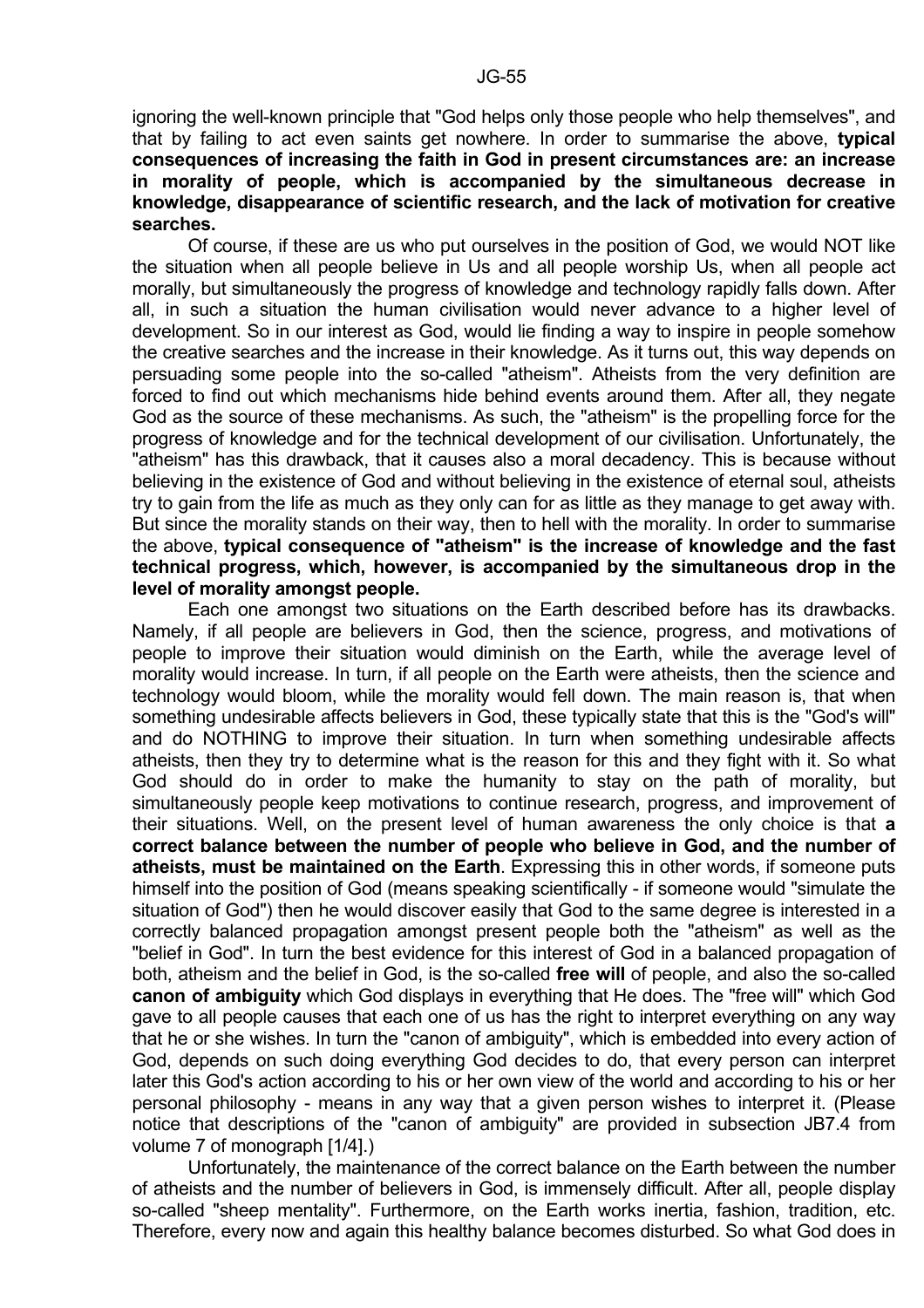such cases. Well, he must take various corrective measures. What these measures are we already saw in the period of medieval times, and we also are starting to see it in the present time. After all, similarly like previously this happened already once near the end of antiquity, just recently again the disturbance of this healthy balance took place. In the result of this disturbed balance, the number of atheists grew to the level that it endangers the moral progress of humanity. So God again must intervene, and in fact He already intervenes. But He cannot appear openly in the sky and start to electrocute atheists with lightning. After all this would destroy the "free will" of people - and thus would force every atheists to become a believer in God. In the result another fall down of progress in knowledge and technology would take place in the future of the Earth. Therefore God have chosen another method for restoration of the balance. It is based on an old finding which is excellently expressed by the proverb which states that **there are no atheists amongst frightened**. This method represents only a slight modification of the method that God already used once on the humanity during medieval times. In a short run it is going to turn very painful for individual people. But on a long run it is going to turn very beneficial for the entire human civilisation.

# JG2.1. Maintaining people in the continuous lack of certainty that God does exist

 Motto: "In order to understand God, we must place ourselves in His position and see our matters from His point of view."

 If we are to believe in claims of subsequent religious institutions, our planet Earth is packed with atheists, while only rare people believe in God. Also such an opinion prevails amongst a majority of people, who are convinced that in present times individuals who believe in God are a real rarity. However, the reality is an exact reversal of what is claimed by religious institutions. In fact, if someone seeks carefully around, then only with a great difficulty can find a true atheist. Practically, almost 100% of people, at the bottom of their heart believe in the existence of some superior being with attributes of God. The only thing which differs from person to person is the depth of their belief, and the name and definition of God in which they believe. This fact of the common belief in God is confirmed by all research done in this matter. One amongst such research was reported in the article "More than nine out of 10 believe in God", from page B2 of New Zealand newspaper from Christchurch named The Press, in the issue of that newspaper dated on Wednesday, June 25, 2008. This article informed about results of such research carried out in the USA. But it is well known that presently the USA belongs to one amongst the most atheistic countries of our planet, in the majority of schools of which teaching religion is forbidden. Thus, in other countries probably even a larger proportion of people believe in God. Similar results are yield from research on human psychology. This research always stresses that people have from the birth a natural inclination to believe in the God's existence. Even many murderers and sadists admit that they committed their crimes because "God ordered them to do so". So in reality the claims of religious institutions and beliefs of the majority of us, that the Earth is full of atheists, turns out to be a myth and an untruth. In fact the Earth is packed with people who believe in God's existence. Only that these believers are intentionally kept in the uncertainty about the God's existence. Furthermore, a significant proportion of present people is highly sceptical in relation to naive and full of errors explanations of God disseminated by present religions paralysed by their own age and sclerosis. Therefore the belief of these people in the religious explanations of God in many cases is too shallow to be able to force them to pedantically do whatever their religion asks them to do.

 Unfortunately, if we look on the humanity from the prospective of God, then it turns out that the situation when all people deeply believe in God is NOT at all in the interest of this God. This is because God created humans so that people continually increased their knowledge, searched for truth, created, developed, overcame obstacle, did not give up, etc. On the other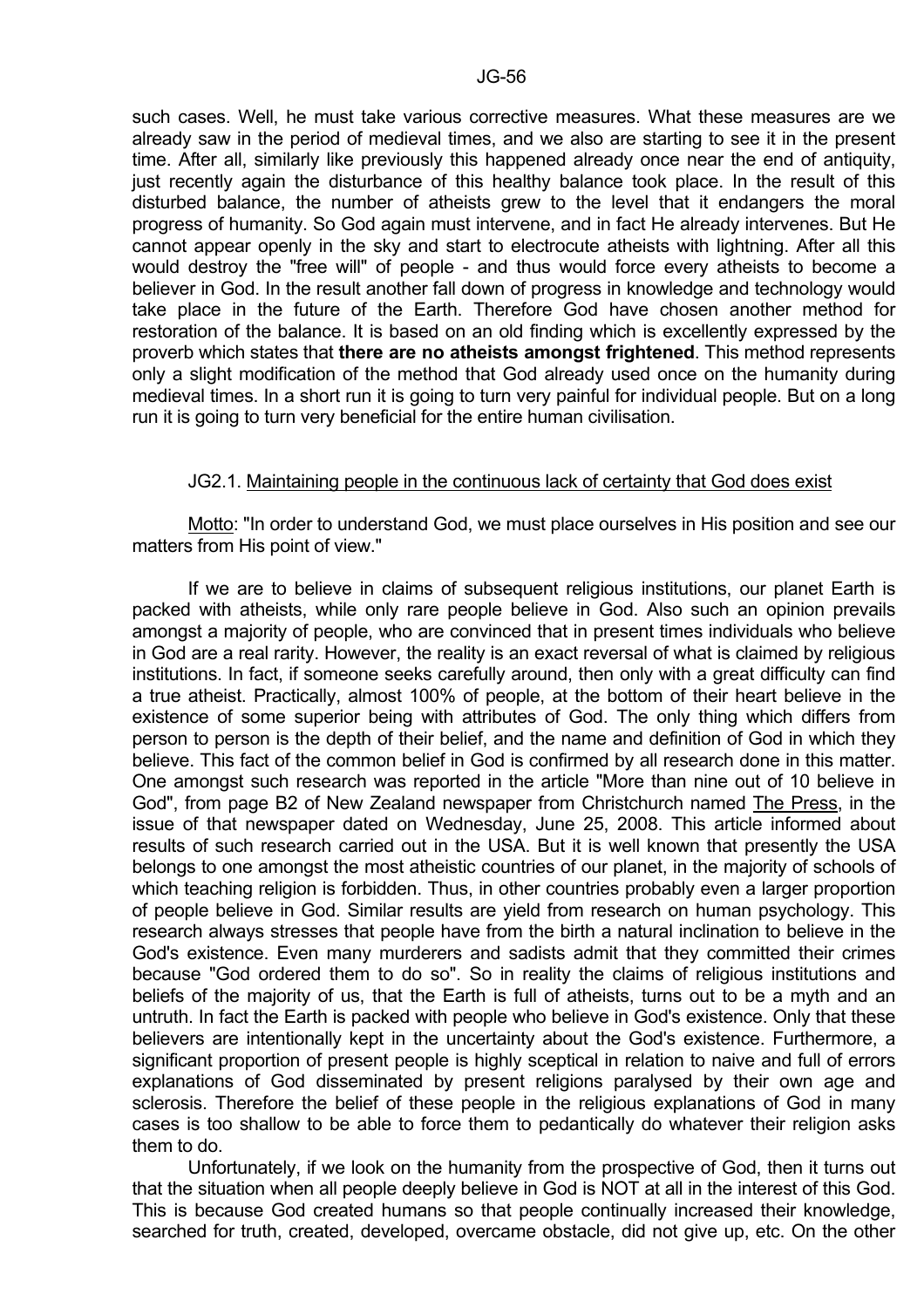hand, people who deeply believe in God typically cease to seek knowledge and truth. Also they cease their stubborn fight with obstructions of fate and in everything they begin to give up. From thinking seekers of truth and from creative inventors, such people deeply believing in God usually transform themselves into thoughtless pleasers and worshippers of God, who spend time on infinitive repetition of the same prayers. For example, people who deeply believe in God cease to seek and to increase their knowledge, as they have a ready answer to everything that "God created it". They do NOT try to establish how God created everything, how this creation works, why God did this instead of doing something else, nor what God really is - because they are afraid to "offend God" or to commit a "blasphemy". They cease to do scientific research because "if God wants that we know this, He would reveal this to us". They do NOT improve their characters because "how God created me He must want me to be". They do NOT fight with illnesses, accidents, nor inconveniences, because "God appears to want me to suffer". They cease to create new inventions because they wait until "God gives these to them". They cease to fight against bad fortunes because "God appears to wish that it is so". Etc., etc. In the result, a deep belief in God has a conservationist and destructive consequences. It freezes the progress of creativity, knowledge, technology, and faith. Thus, a society which is full of people that deeply believe in God, freezes in its intellectual and technical development, and thus also in its spiritual and religious development. If since the beginning of time the world was full of people who deeply believe in God, then we would live in caves until today, we would NOT know fire, and instead of the only and intelligent God we would worship e.g. thoughtless lightning flashes and thunders. As we can realise, such a freezing of progress of knowledge and development of people is NOT in interests of God. God does NOT want that people behave in such a manner. After all, God created man in order people mastered the skill of stubborn searching for knowledge and truth, thus becoming an active instrument in the evolution of the universe and helping God in increasing His own knowledge. From the God's point of view it is immensely vital that people seek knowledge and truth, are creative, continually improve themselves and their knowledge, display determination and stubbornness in implementing their intentions, etc., etc. So God has no choice but to find a way how to force people to seek knowledge and truth, and how to motivate us to put into these searches everything that we are capable of.

 Fortunately, NOT without effects God is almost infinitively more intelligent than people. Therefore He found a perfect solution to the problem of freezing of progress, knowledge, and technology by people who deeply believe in God. Namely, **God continually keeps all people in the lack of certainty "whether God exists at all"**. In turn, to keep us uncertain about His existence, it is this God Himself who, amongst others, spreads atheism amongst people, who actively supports everything that noisily denies His existence, and who quietly blocks from noticing everything that confirms His existence. In the result of such moves, and numerous other similar steps described in the next item, God intentionally "confuses" people in the matter of His own existence. This confusion decreasing peoples' belief to such a low level, that "just in case" many of them begin to act as if God does NOT exist at all. These people begin actively and on their own risk seek the truth. They stubbornly fight with obstacles of fate. They create inventions and make discoveries. Etc., etc. In this manner, through continuous maintaining people in the uncertainty about the existence of Himself, God actually stimulates the search for knowledge and truth, scientific research, efforts, striving, progress, etc. So with people God acts similarly like people do this with a donkey - namely "in order to force a donkey to go forward, people intentionally pull it backward". This continuous maintaining people in uncertainty about the existence of God, allows also God to earn a whole range of other benefits. For example, it allows Him to subject individual people and the entire our civilisation to continuous tests and exams, thus allowing Him to distinguish between valuable people - which are worth to inspire and to protect, and a human trash - which can be donated to fate as examples that teach others.

 Of course, God does NOT destroy all evidence for His own existence. Several wellhidden items of such evidence God leaves on the Earth for those more stubborn seekers of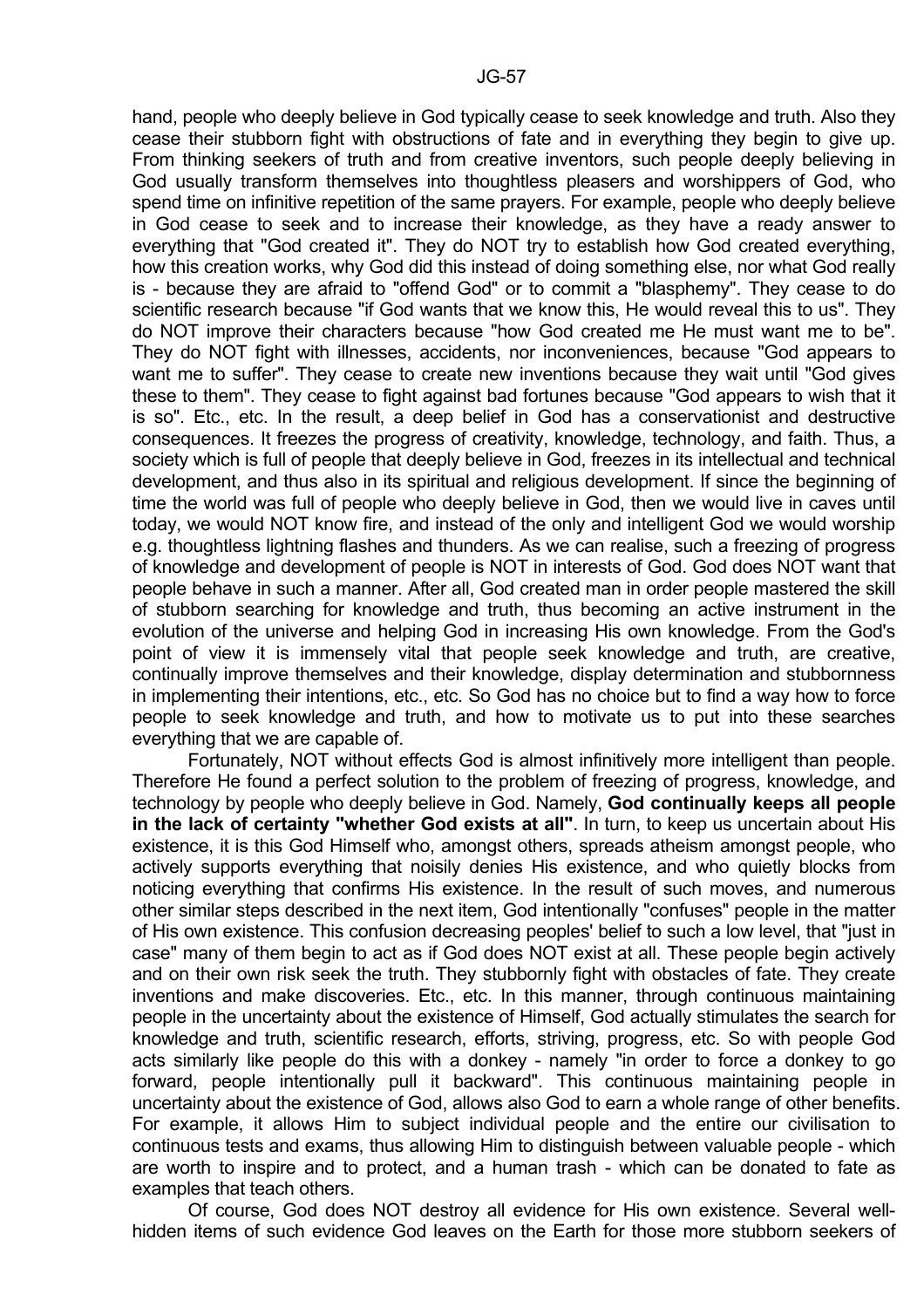truth. The philosophy of totalizm already managed to discover and identify some amongst these hidden items of evidence - e.g. see chapter JB from this volume. After all, if someone gets really stubborn, then God always allows him or her to earn the certainty about the God's existence. Only that He makes them to earn this certainty through their own effort and after many sacrifices. This is why, in spite that officially and loudly God allows His "simulations" to block the access to publications of totalizm, that He openly helps critics who throw mud on totalizm, and that He visibly promotes everything that discourages people from reading publications of totalizm, quietly God always opens the access to these publications and web pages for stubborn seekers of truth - about whom He decided that they deserve to get to know totalizm. This is why, if you (the reader) are NOT reading these words just with the intention that this allows you to throw mud on totalizm later, the sole fact that you come to read these words and descriptions, is a proof that you belong to these few seekers of truth whom God considers sufficiently mature and worthy to give them chances for thinking-over the matters that are described here.

#### JG2.2. The formation of two independent explanations for every observable fact, out of which one explanations is (1) religious, while the other is (2) atheistic

 In order to NOT take away from people the so-called "free will", everything that God does, He always must do it in such a manner that it fulfils the so-called "**Canon of Ambiguity**". Because this canon was explained before, I am NOT going to elaborate it any more. But I am only going to explain here influences that this canon has on the manner in which God simulates the existence of UFOnauts and UFO vehicles.

 The consequence of the "Canon of Ambiguity" is, that everything that God does, He always must do in such a manner that it can be explained in two different ways. The first out of these two ways must be completely "atheistic". In turn, the second explanation must be such, that all people who believe in God and who seek knowledge and truth - as God ordered us to do, it allows to determine "how exactly God accomplished this". In the matter of simulation of the existence of UFOnauts and UFO vehicles by God, the aspect most difficult for explaining is the matter of complete disappearance of UFOnauts at the moment in time when they stop being needed by God. Therefore God must write in into His simulation the seeds for such explanations which in the future will allow to determine why UFOnauts and UFO vehicles existed in the past, but then rapidly disappeared. In case of "atheists" the seed of the explanation of the present "existence" and future "non-existence" of UFOnauts God embedded into the phenomenon which the theory of everything called the Concept of Dipolar Gravity described under the name "non-existing existence". This phenomenon of "non-existing existence" is explained in more details in subsection N5.2 from volume 11 of monograph [1/5]. In turn in case of people who believe in God and who according to commands of God stubbornly seek knowledge and truth, the seed of the explanation for the present existence of UFOnauts and for their future non-existence, God make available to people through inspiring myself to the forming and publishing theories and explanations which, amongst others, I am presenting in this volume, means theories and explanations of the kind which describes the need and principles of the simulation of UFOnauts by God Himself.

#### JG2.3. Inspiring creative searches in people

 In order to promote progress and knowledge gathering, God inspires people to carry out various creative searches. As it turns out, the recipe of God for inspiring in people these creative searches is simple, namely through "exciting the imagination". But methods of this "exciting the imagination" are various and relatively frequently they are even based on the "fabrication by God convincing items of evidence".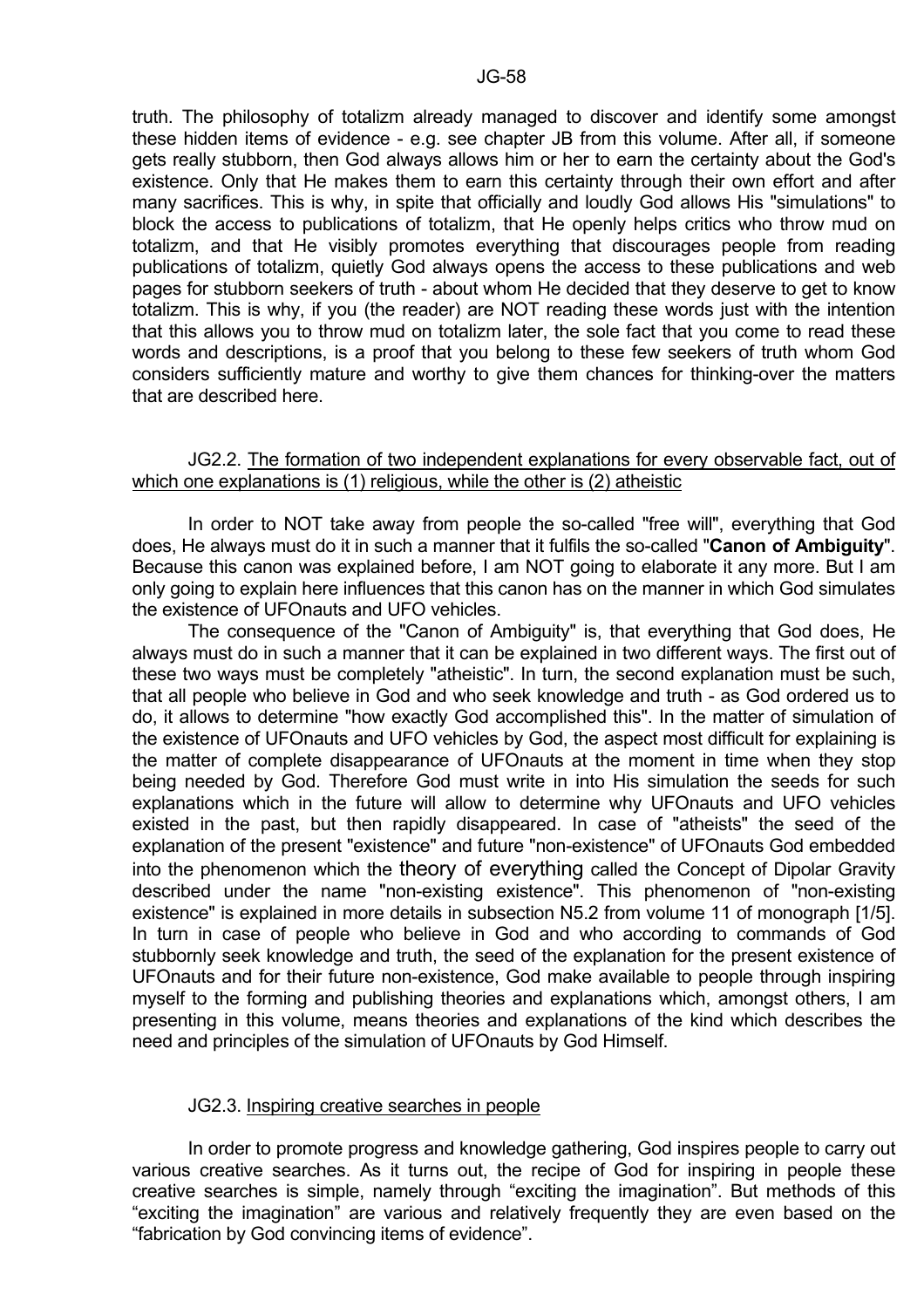#### JG3. How God inspires creative searches in people

 In order to stimulate and to intensify our searches for knowledge, and also in order to easier subject us to various tests (see descriptions of these "tests" in item #C6 below), God creates countless **simulations** which He shows to selected people and to which He assigns the form of supernatural creatures, devices which people supposed to develop soon, objects which the humanity supposed to learn about, visions, extraordinary phenomena, etc., etc. These "simulations" are creatures and objects which are non-existing in a given place and time, but which God creates temporally only to confront with them a selected person or a selected group of people. In fact it turns out that practically almost everything that present people describe as "unexplained", actually belongs to this category of "simulations" created temporally by God. In order to give here several examples of whatever God most frequently simulates, then in present times this includes: various masked individuals who at present anonymously express themselves in Internet, Satan and his devils, spirits, Yeti, UFOnauts, UFO vehicles, unexplained phenomena. In turn in past such simulations of God included: angels, devils, various supernatural creatures, airships, so-called "ghost-rockets", planets, suns, etc., etc. The attribute of these simulations of God is that for humans these are undistinguishable from the reality. For example, creatures that are simulated by God (e.g. the relatively frequently met UFOnauts and Yeti) have individual personalities and characters, tones of voice, habits, can be individually recognised and met again, etc. But that these are simulations, not really existing creatures or machines, certifies the fact that they do NOT have their own so-called "free will". Means, in spite that they appear, behave, and form physical traces of their existence - as if they really existed, these simulations do exclusively whatever God wishes them to do, and in the manner in which God wishes they do it. In this way God has an absolute and personal control over consequences of their actions. In turn if these were really existing creatures or machines that have their own "free will", then God would NOT have so strict control over them. Thus they would do whatever they would wish, instead of doing what lies in the interest of God.

 It is also worth to notice the consequence of the use by God of these frequent **simulations** which for people are indistinguishable from the reality. One such a consequence is that there are like two different levels of reality that surrounds us, namely the truly existing reality, and also the reality that is sporadically "simulated" by God.

#### JG3.1. The role of so-called "barriers of awareness" and "levels of induction" in human searches for knowledge

 The moral and highly progressive philosophy called totalizm explains that independently from the so-called "gravity field" our lives are also ruled by still another kind of invisible field called the **moral field**. This "moral field" causes, that into accomplishing everything that is moral us people must put our personal effort. After all, everything that is moral lies "uphill" in this "moral field". Therefore doing in lives moral things is like climbing uphill in gravity field means always requires putting into specific amount of effort. In turn when we review the list of things that are moral, then it turns out that apart from telling truth, doing whatever is good and justly for others, etc., highly moral is also **gathering knowledge**. When anyone amongst us gathers new knowledge, then he or she also moves "uphill" of this "moral field". This in turn requires putting a specific effort. Therefore gathering knowledge, establishing truth, gaining certainty, reaching point of being convinced, etc. NEVER comes to us without an effort. We always must trace these with our personal contribution of work and gather these with significant effort - like farmers gather grain and harvests. Only information which represents confusion and untruth find us by themselves and we have them without any effort.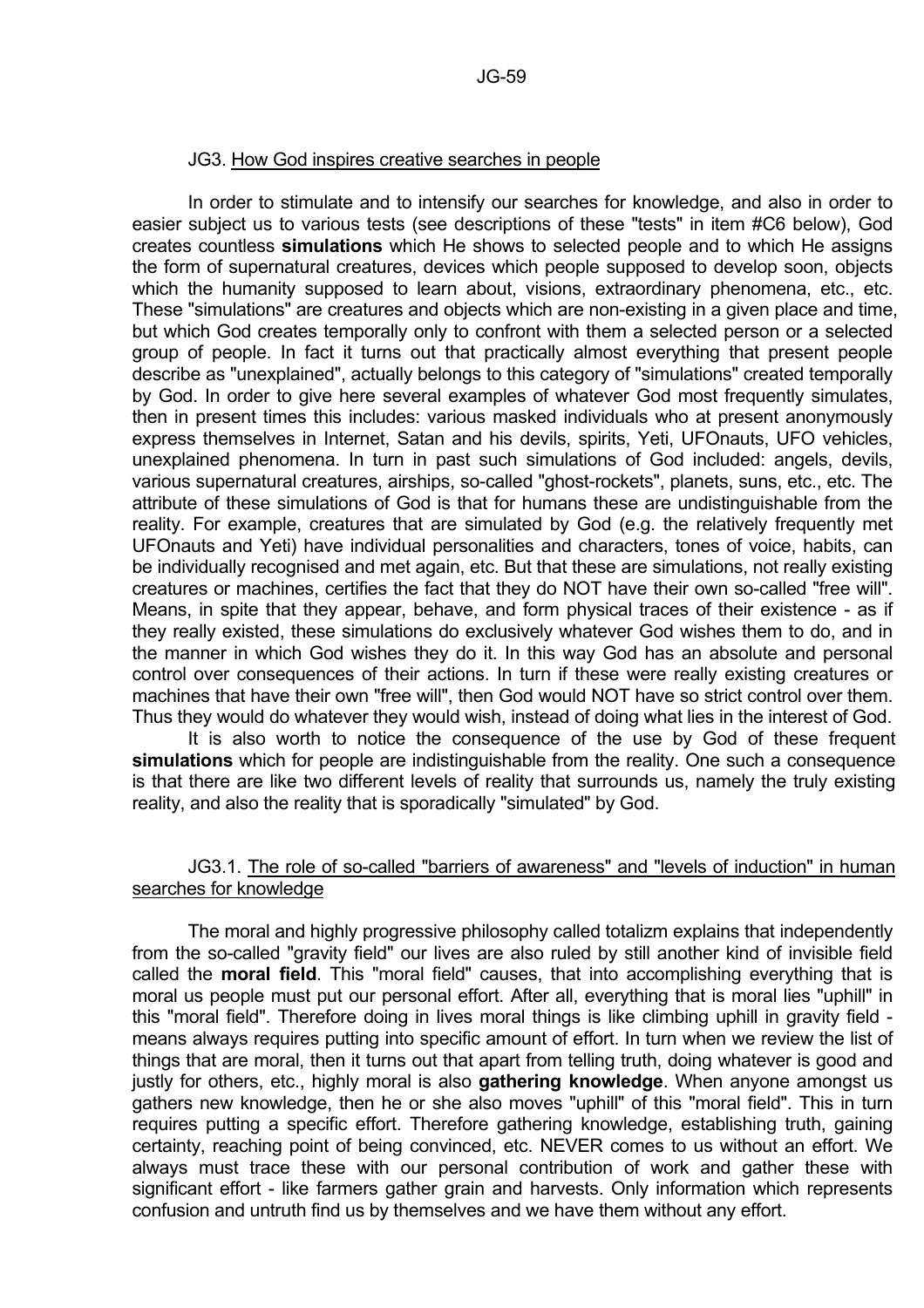Of course, as this is the case of every truth and knowledge, also accomplishing the progress in our knowledge of UFOs requires the contribution of effort and climbing upwards in the moral field. But the majority of so-called "UFOlogists" and UFO researchers are NOT prepared to put any effort in the matter of UFOs. They expect from the life that the explanation of the UFO puzzles is going to find them all by itself, in the same manner as television advertising about the newest (and thus also the most expensive) products are finding them. In turn since these "UFOlogists" are NOT prepared to put their own effort into the gaining knowledge and truth about UFOs, their supposed "research" in fact are "infinitive trotting in the same place". This is why the majority of so-called "UFOlogists" never in their lives go beyond the "barrier of awareness" defined by the question "do UFOs really exist".

 Interesting is the manner in which God does that gaining any new knowledge, in this number also knowledge about UFOs, comes with such a difficulty and requires putting into it so much effort. As it turns out God formed every knowledge in kinds of like layers, which can be named "**levels of induction into knowledge**". In every topic and in every matter there is at least a dozen of such subsequent layers. In addition, in front of each such a "level of induction into knowledge" God placed a special "barrier of awareness". So in order someone could lift his or her knowledge onto a higher "level of induction into knowledge", he or she always must firstly overcome the "**barrier of awareness**" which stands on his or her way. For example, in order to learn the knowledge about UFOs, every person must firstly overcome in himself or herself the "barrier of awareness" described by the question "do UFOs exist". So until the time when someone overcomes this barrier, he or she is NOT going to learn anything constructive on the subject of UFOs. But when he or she overcomes this barrier, then in front of his or her eyes opens a huge prospect of knowledge about UFOs, e.g. all that about UFOs and UFOnauts explains this volume. However, simultaneously in front of this person appears another barrier of awareness - e.g. described by the question "on which principle UFO vehicles do fly". Etc., etc.

 More about "levels of induction into knowledge" and "barriers of awareness" which allow gain new knowledge only by these people who put into the learning their personal effort, explains subsection JB4 from this volume.

# JG3.2. Promotion of atheism on the Earth

 As this is explained already in previous subsection JG2 of this volume, people who deeply believe in God are performing rather a obstructive role in our society. This is because although they promote morality, they simultaneously neglect the development of science and technology. So if the humanity was composed exclusively from people that deeply believe in God, then we would still live in caves and probably still would NOT know even fire. Therefore God was forced to promote atheism amongst people. Atheism has this attribute that it is a source of scientific and technical progress.

# JG3.3. The utilisation of motivating capabilities of "evil" – means deaths, illnesses, corruption, injustice, etc.

 Motto: "God so shaped the reality, that true knowledge always must be sought with difficulties and earned with effort. In turn whatever is screaming and finds us by itself, never is a true knowledge but only misleading lies that pretend to be knowledge."

 As it is explained above, in very vital interest of God lies maintaining people in continuous uncertainty about the existence of God. So in order to keep people continually in this uncertainty, God developed and perpetually uses a whole range of various manners, ways, methods, tricks, etc. For example, God causes that after the birth, memories of our previous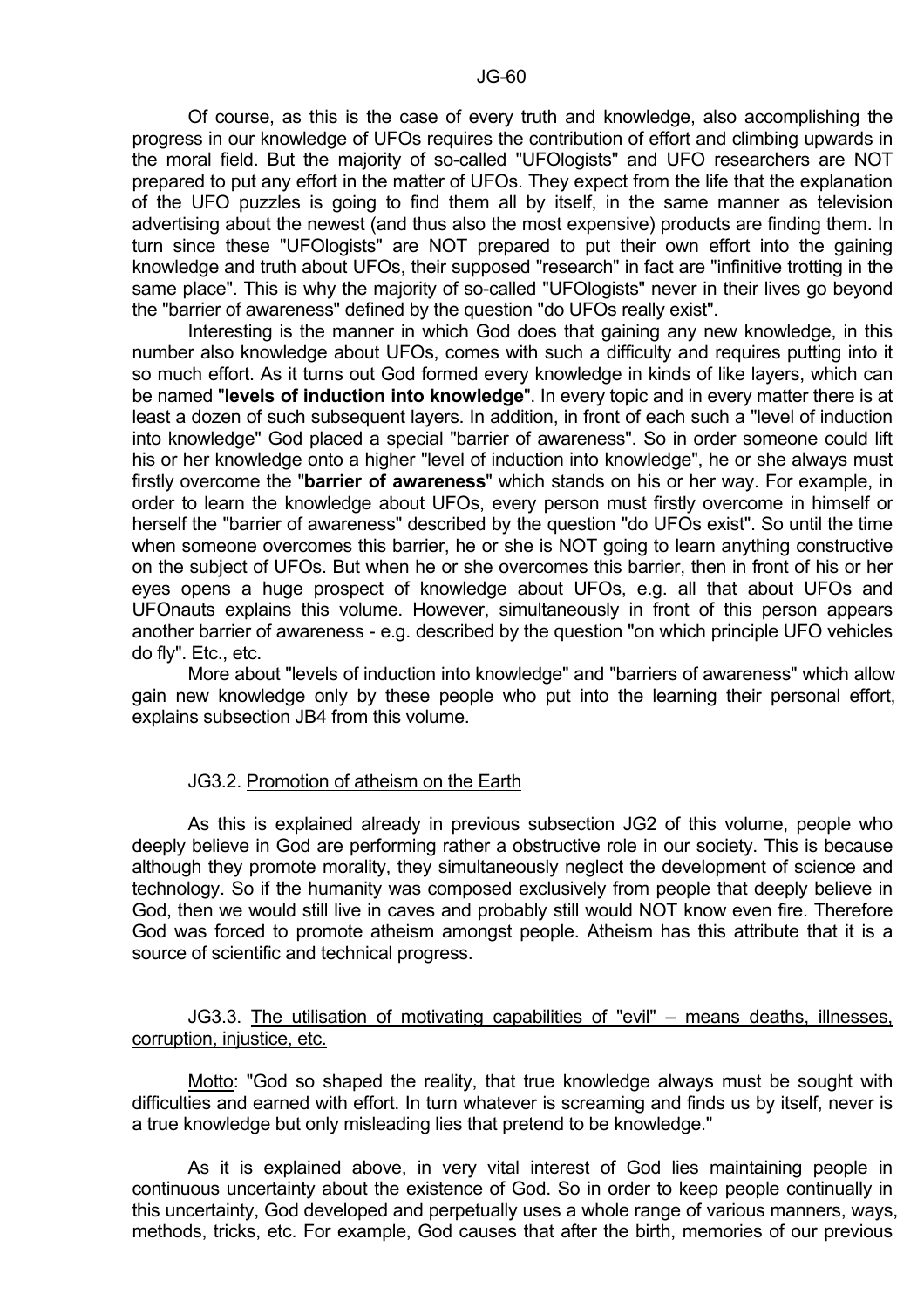incarnations are blocked. Only very stubborn seekers of truth can later unblock these memories with the use of hypnosis. But even then their scepticism still forms barriers against recognising these memories for what they really are. God also so designed the human psychology, that everyone amongst us is especially untrusting and sceptical in all God's matters. Thus, a typical person would acquire the certainty of the existence of God only if he or she could see and touch God - of course, to NO living people God grants such a privilege.

 Amongst a huge number of methods, ways, means, tricks, etc., which God continually uses to keep people in the perpetual uncertainty about His own existence, one group of these is strictly linked to the topic of this volume. This is a wide use of "evil" by God, and His employment of "evil creatures". Namely, in order to be able to illustratively suggest to people, that God does NOT exist, in practically every area of life God noisily although anonymously (i.e. not under His own name) promotes the prevalence of "evil". Simultaneously, God also suppresses the emphasizing, and intentionally hides, all manifestations of a good and morality. Of course, God does all these in a way similar to an enthusiastic examiner, who uses various tricks and traps to check how well his students mastered a given subject area. Means, these people who allow to be misled by such noisy promotion and actually give out to temptations, God later mercilessly, and this time quietly, punish and persecute. In turn these ones who stand by morality and in the defence of good, God discretely and quietly rewards later.

 In this noisy utilisation of "evil" for hiding His own existence, very handy for God is the use of "simulation" of the existence and a secretive activity on the Earth, of "evil creatures" which in most ancient times were called "gods", later - although still in antiquity, were called "devils", while presently are called with the ultra-modern term "UFOnauts". After all, God is a master in "simulation". He continually creates and destroys thousands of stars and planets, and millions of human existences. Thus, for the use in such a simulation, God is able to design appropriately, then temporally create, human-like creatures (i.e. "UFOnauts") to which He transfers (i.e. "possesses") His own awareness. Then with hands of these creatures God can subject people to any manipulations, temptations, tests, and tricks - which lie in interest of goals and intentions of God. Finally, when these temporally created creatures fulfil their duties, God again destroys them. The use of these creatures has also this advantage, that everything that God does with their hands, appears as if it has NOTHING to do with God. So it works perfectly towards making impossible for people to gain a certainty about the existence of God.

 More exact explanations as to how God simulates UFOnauts and UFO vehicles, and also which items of evidence confirm the truth of this God's simulation, are presented in chapter JJ below. This subsection concentrated mainly on discussing consequences of this situation for our understanding of UFO manifestations and phenomena that accompanies UFOs.

#### JG4. How God tests quality and potential of subsequent people

 God gives us everything that we have. Our existence and life, parents, education, job, salary, bread, health, home, partner, children, etc., etc. - all these are gifts from God which He granted to us for a temporary enjoyment, but which at any moment of time He can take away from us if He considers this to be justified. But in order to grant to us all these gifts justly, God must know exactly the value of each one of us in the system of criteria which He developed for us. Unfortunately, there is only one method of learning our true value. It is a "test" or an "exam". For this reason God must continually subject people to subsequent "tests" or "exams". To these tests and exams is subjected continually each one of us, as well as the entire human civilisation. In turn from outcomes of these depends whether we are qualified by God e.g. to a category of animals in human shapes, human trash, automates in human shapes, seekers of truth, moral people, etc., etc. Of course, in order to be able to subject people to such tests and exams, God must use evil, and also must utilise activities of devilish creatures such as present UFOnauts. With their assistance, God can "tempt" every human to various benefits, e.g. to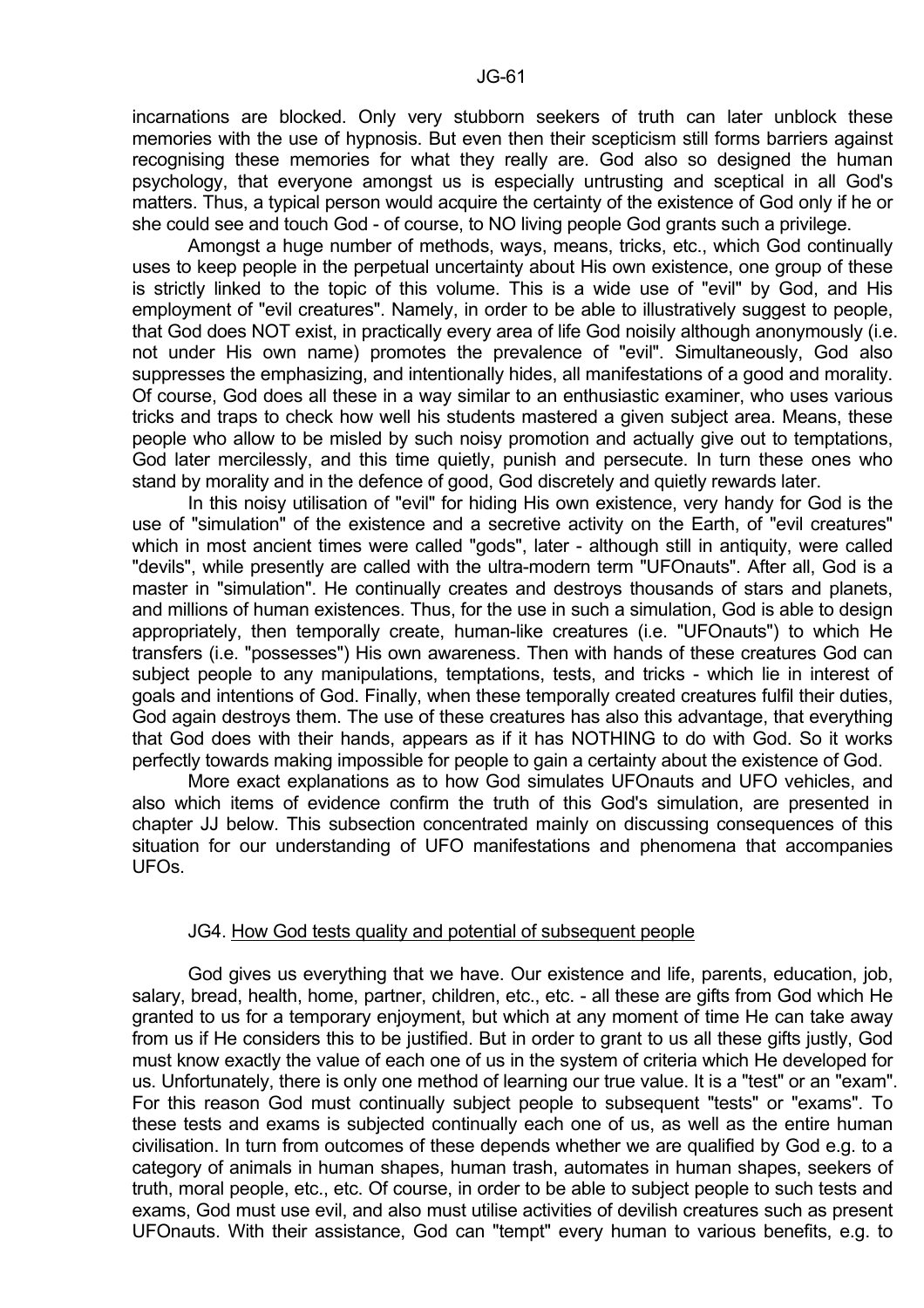cosiness of atheism or to laziness of the philosophy of parasitism, while from outcomes of these temptations God may qualify everyone to appropriate category. With the use of evil and devilish creatures God can also punish these ones that "fail" His tests or exams, while reward these ones who pass them. Of course, in order to have in His service this "evil" and "devilish creatures", God does NOT need to tolerate them in the universe, and with the huge amount of effort and knowledge so control them that they do whatever lies in His intentions. He can simply "simulate" the existence of "evil" and "devilish creatures" - as this is described in chapter JJ. After all, God invented "evil" and "devilish creatures". So He knows perfectly well how they supposed to behave. Also God repetitively creates and destroys everything that exists. So without any difficulty He can temporally create and then destroy e.g. UFOnauts and their vehicles - whenever He wishes so. He can also attach (i.e. "possess") His own awareness to the minds of these UFOnauts. Furthermore, when God Himself simulates the existence of "evil" and "devilish creatures", then these creatures do exactly what God wants them to do, and also after completing their tasks God simply "de-simulates" them back into the state of "non-existence". Therefore we, people, should take notice of their existence and activities just even for a simple reason that **every manifestation of evil and devilish creatures that we encounter around us, in reality fulfils many useful functions, one of which is a hidden test and exam to which God just subjects us in order to continually monitor changes in our value as people**. In turn whether we pass or fail this exam will determine our further fate.

 Of course, independently from being a "test" and an "exam" to which God just now subjected the entire humanity, present Godly "simulation" of the secretive occupation of the Earth by evil UFOnauts performs also a range of other functions. Subsequent amongst these functions I am going to explain systematically in this volume.

# JG4.1. "Tests" and "exams" to which God subjects people

 God created the mankind for the purpose. This purpose is to increase the knowledge of both: (1) God and the entire intelligent universe, and (2) humans themselves. Thus, **the entire our life is just a long lesson to learn, and a continuous series of exams**. Each subsequent exam from life God issues to us in the form of another "test" which we either pass or fail. An example of such a "test" which we already identified and described relatively well, and about which it is known that God continually subjects us to it, is the "test for atheism". God designed it so perfectly, that if we pass it, then the gain is both ours and the entire humanity. In turn if we fail it, then the gain is just for the humanity (our is just a loss). Unfortunately, people who fail this "test for atheism" gain a rather special treatment. For example, all facts indicate that such people are treated by God exactly the same as animals do, in this number they are even reincarnated into animals instead of people. To repetitive "tests" is also subjected the entire human civilisation. An example of just such a test through which the humanity just is going, is the "test for a hidden occupation of the Earth by evil UFOnauts" - about which I am writing a bit more in chapter JJ. Also this test was so cleverly designed by God that if the humanity passes it, then it becomes beneficial for both the humanity and for God - after all the humanity will be then advanced to a higher level of morality. But if the humanity fails it, then still God will benefit from this, as it will allow Him to maintain and to use previous tools (i.e. simulations of "UFOnauts" or "devils") for controlling the further fate of individual people and the entire human civilisation.

# JG4.2. A typical algorithm (course) of tests and exams to which God subjects people

Motto: "Our problems in reality represent tests and exams which each one amongst us must pass in order to get promotion in the eyes of God. So for this people who do not have real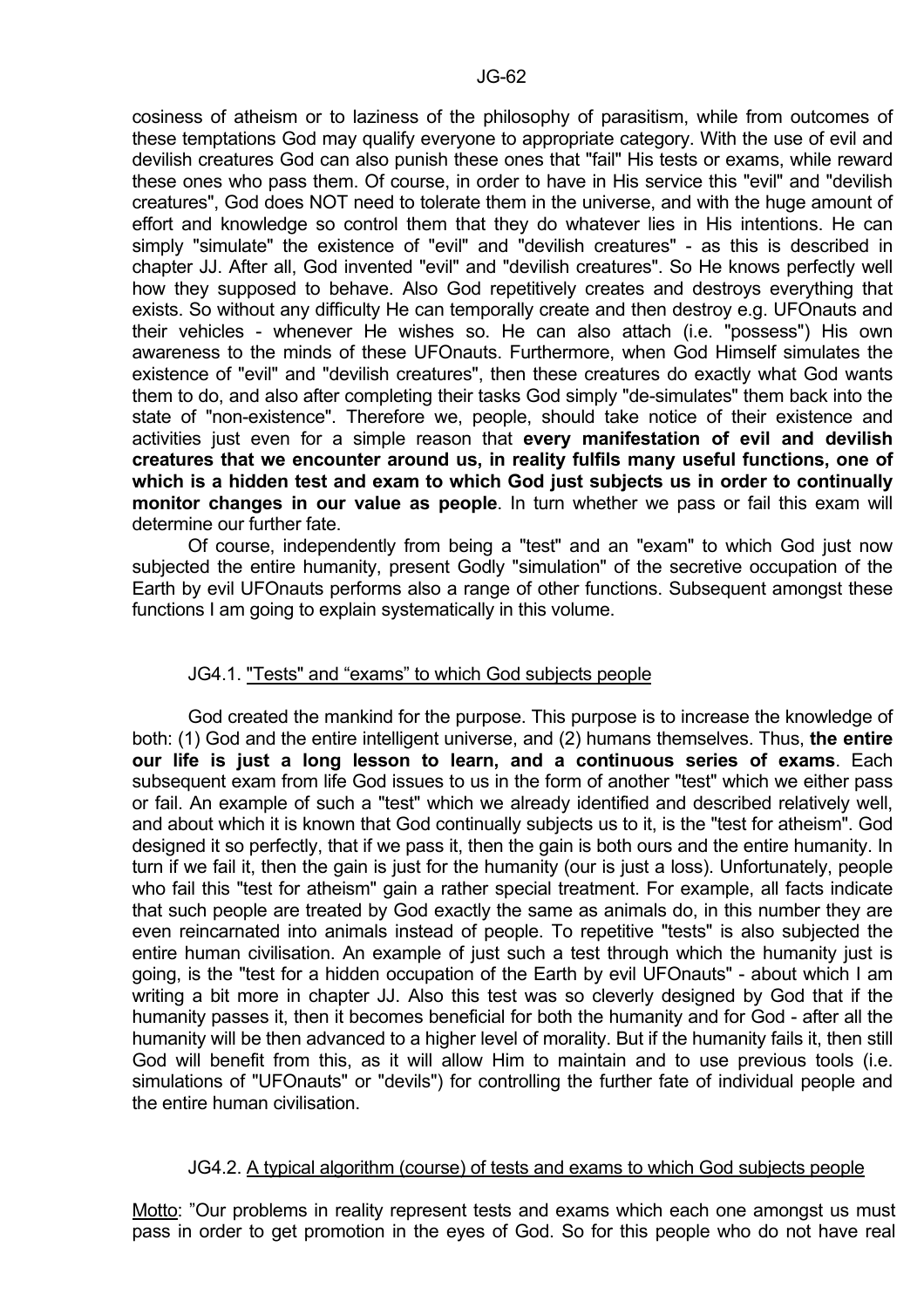problems with living, God creates and passes 'imagined' problems - so that these people still are able to pass their exams and obtain required marks in the scale of marking used by God."

 As it turns out, all "tests" and "exams" to which God subjects every person, are based on a whole range of life problems that need to be solved, but their algorithm (and this also course) almost always is the same. Namely, every such an "exam" begins from confronting a given person with some difficult life problem which needs to be solved. This problem almost always is created on purpose by God, so that in the best way possible it fits into the current situation of the person under exam. Typically solving this problem requires that the person under exam proves the practical use of a whole range of skills, knowledge, life experience, and moral standards. If the person under exam is NOT able to solve this problem in the manner that satisfies God, then God continues serving exactly the same life problem practically for infinitively long period of time, gradually increasing the power of it. For example, if this problem is a destructive love, while the person under exam does NOT manage to sind a strength to fee himself or herself from it, then God continues this destructive love practically until the death of the examined person. In turn if the problem is e.g. a nasty neighbour, while instead of solving this problem the examined person tries to escape from it by shifting to another flat, then in the new place of living God again sends next nasty neighbours – doing so until the end of the person under exam, or until the time when this person finally solves the problem to the God's satisfaction. Chinese this attribute of life problems express with the proverb "wherever you would go, your problems remain the same" (in Cantonese: "tow si jong mui, jat jong fa"). In turn in the English culture typically expresses it the saying "problems not addressed tend to grow". When a given life problem is solved by the person under exam in a moral manner that satisfies God, a given person is exposed to a next problem with a higher level of moral requirements, from which again one cannot escape and which again must be solved in a moral manner that satisfies God. Such a flow of subsequent problems for solving is continued until the time when the person under exam through these problems gets to a required knowledge about God and required familiarity with God. After discovering that these problems originate from God, appearance of further ones of them ceases – but under the condition that a given person voluntarily and continuously increases his or her knowledge about God and about principles of moral behaviour (i.e. that this person studies totalizm and adopts totaliztic views of the world).

 An interesting attribute of life problems which are given to people by God as "tests" or "exams", is that practically every person receives them and every person must solve them. There is no escape from them and such problems must be resolved even by these people which lead the lifestyle in which they do NOT have opportunity to encounter real life problems. For example such problems are send by God on children of very rich people, on wives of wealthy husbands, and on princesses and monarchs - i.e. even in cases when a given person is intentionally sheltered by someone from experiencing true problems of living. This is because in case of the lack of "real problems of living", God sends onto a given person socalled "imagined problems". Of course, this "imagined problems" look as "imagined" only for outsiders. After all, for the person subjected to the God's exam, and also for God, these are as real problems as all others. Only that God organises them and creates in such a manner, that for outsiders they appear to "not exist" – and thus are considered to be "imagined" (for examples of such problems see subsection JG4.3).

 Life problems issued by God as typical "tests" and "exams" can easily be distinguished from "karma". This is because they are self-repeating – means they do NOT go away after a single case of making us hurt (like karma does), but they torment us continually until the time we "pass" them in the same way as one passes an exam from morality. Furthermore, the majority of them concern something that we ourselves never served to other people – thus that we know for sure that it is NOT a return of our old karma.

 From "tests" and "exams" of God one cannot escape. The only way to get rid of them depends on their solving in a manner the moral content of which is satisfying God (i.e. in a manner which is consistent with principles and criteria of totalizm). Therefore herewith I have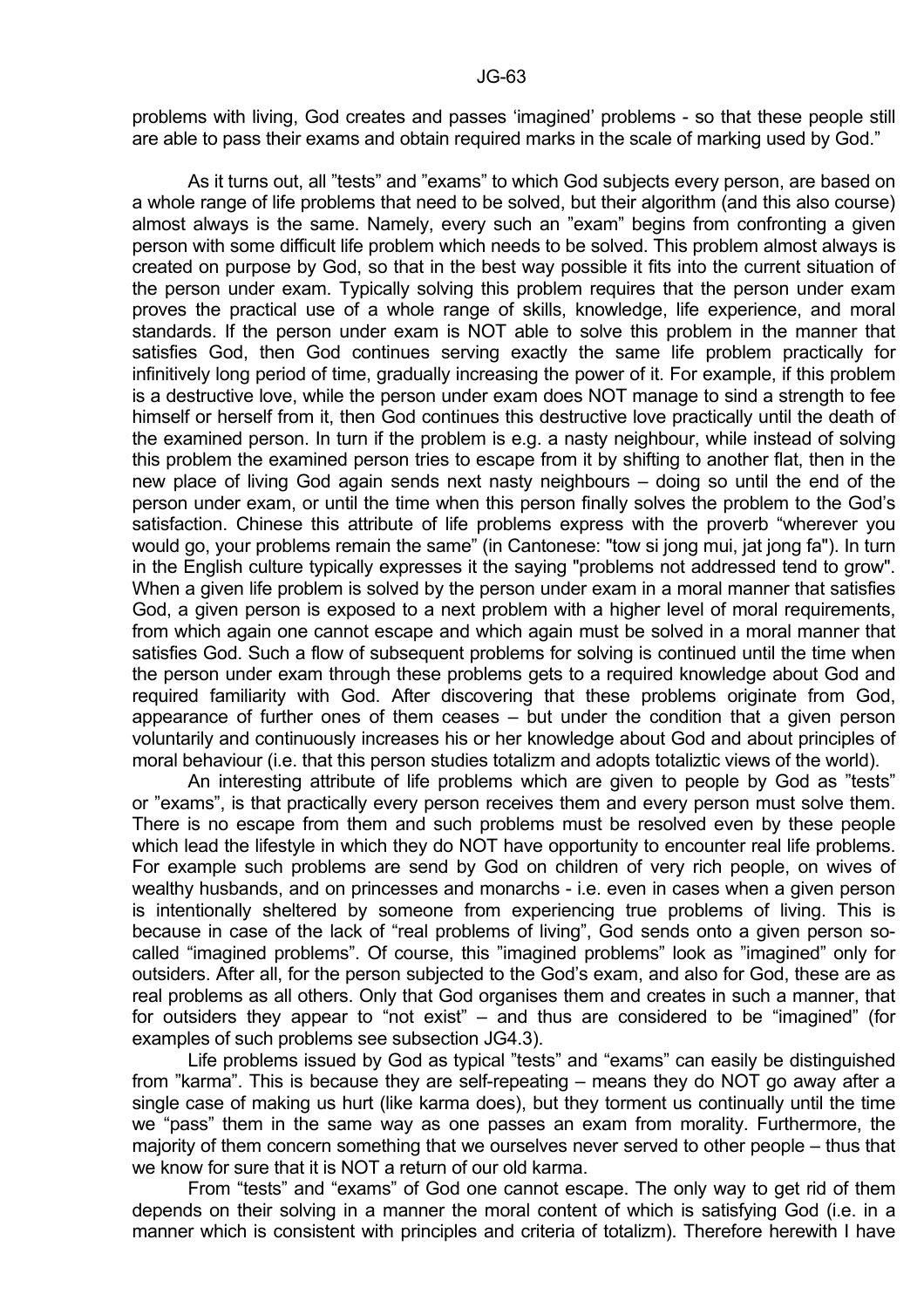an advice for the reader: **if you have any serious life problem which torments you repetitively for a long period of time, then even do NOT try to escape from it, because wherever you would go, this problem will grew bigger and finds you again – so try to solve it morally in a manner that is suggested by principles and methods of totalizm** (i.e. in the manner described in volumes 1 and 2 of this monograph).

 At the end I would like to point the attention of the reader at the evidential value of such problems. Namely, the appearance of such problems in every person, even in princesses and monarchs, is a kind of confirmation proofs that everyone can check in person, but still which many people overlook. On the other hand, the sole fact that God forces every person to solve such life problems with moral undertone, confirms that each one of us is continually judged by God. So these people who do NOT want to believe in the Bible that God continually examines and judges them, should start to believe in facts – means in these stubborn problems with moral overtone which continually trouble them. It is worth to also remember, that the judging only then has a sense, when on the basis of this judging is intended to either punish or to reward a given person.

#### JG4.3. Examples of tests and exams to which God subjects people

 God has this habit, that He places various life problems, obstacles, etc., before every person in order to exam and to test the morality, strength of character, and the value of this person. Most frequently these life problems, obstacles, difficulties, etc., result from what a given person currently does, or in what situation he or she just is. But in case of people who do NOTHING, God still invents and creates various problems, obstacles, and difficulties, which can be called "imagined", but which result from their needs, dreams, position in which they are, etc. In the result every person encounters in his or her life various problems and obstacles to overcome - if not real one then "imagined". In turn by overcoming these problems and barriers, or by refusing to overcome them and by trying to escape from them, every person reveals to God his or her true value. Let us indicate now a few examples of most commonly encountered such problems, obstacles, or barriers for overcoming, that are formed by God for present people as kinds of the God's "exam".

#### **(A) Real life problems, barriers, obstacles, etc.:**

 (A1) **Overweight.** In present times the strength of character and the value of many people is tested by God through causing their overweight and checking how these people are going to fight with it.

 (A2) **Destructive love.** This test depends on imposing onto a given person a love to someone who is extremely destructive and immoral, and then on checking whether the person under exam is able to overcome in himself or herself this love in order to return to the path of moral behaviour.

 (A3) **Falling a victim of a "bully".** Almost everyone amongst us encounters in his or her life someone who "gets back" on him for something, or torments him for something. In English such a tormentor is called a "bully", which his or her tormenting others actions are called "bullying". Myself, for the first time I fell a victim of such "bullying" when I was just a few years old boy. My large neighbour, "Bolek", was getting a regular biting by his father almost everyday. So whenever I left home and "Bolek" was nearby, in turn I was bitten by "Bolek". I passed this life exam after several years of being systematically walloped by "Bolek", through overcoming in myself a fear of the size and physical strength of "Bolek" and through coldly planned and thoroughly executed biting this "Bolek" during one of our meeting. Since then "Bolek" left me in peace for the duration of the rest of my life. But after the emigration to New Zealand I encountered a different form of the same "bullying". We could call this form a "psychological bullying". Examples of it are described in meaningful articles "Bullying 'second highest in the world'" from page A3 of the New Zealand newspaper The Dominion Post, issue dated on Monday, December 15, 2008, or "Bully put tuna in painter's mask", from page A7 of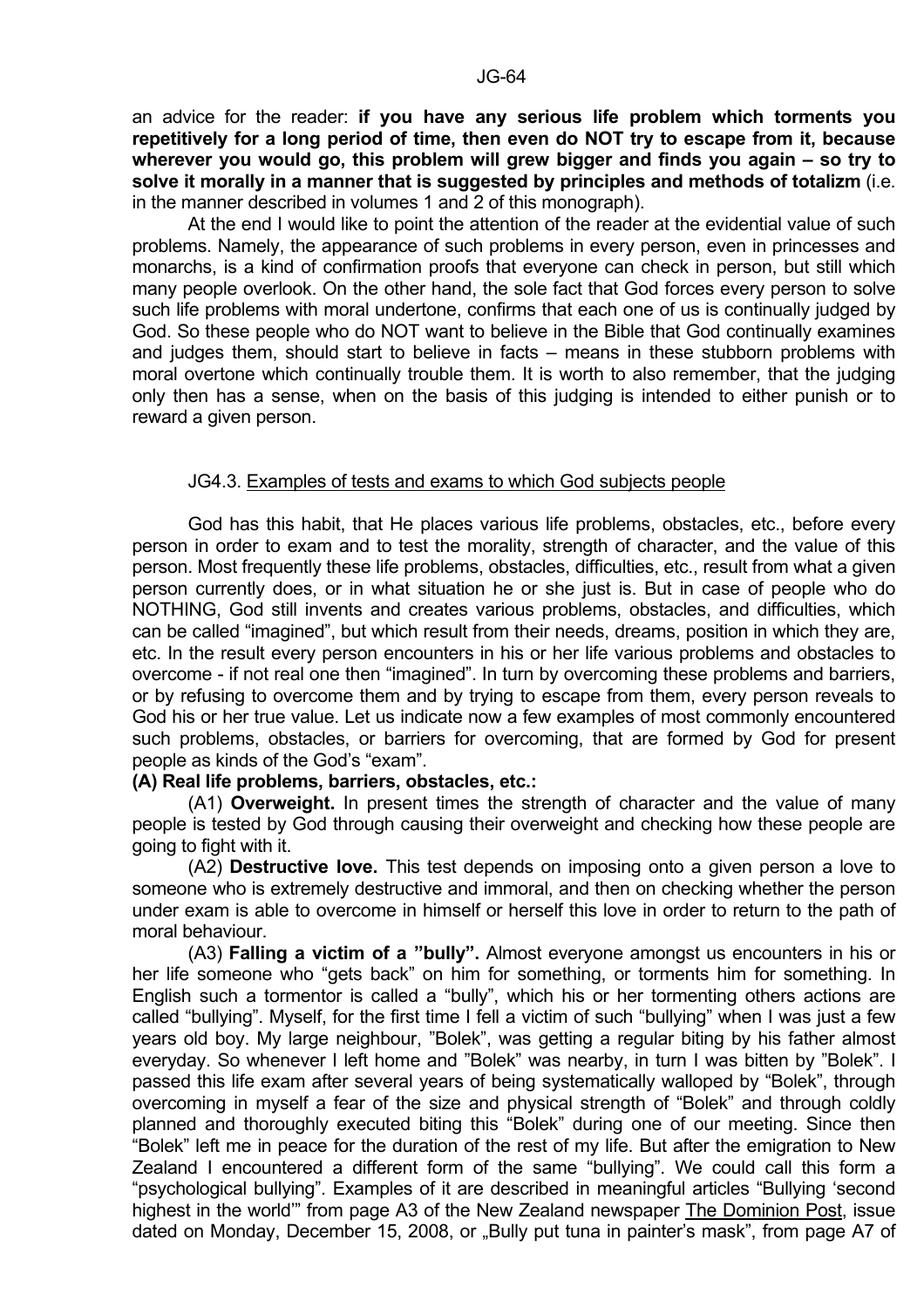newspaper The Dominion Post, Saturday, December 20, 2008. This form of bullying usually depends on doing rather psychological than physical damage. For example, superiors impose onto their staff many unnecessary and unpleasant requirements (e.g. they refuse to provide their staff with whatever their workers are entitled - e.g. refuse to sign an agreement to take the vacation during vacation times), some people purposely make life difficult and tormented to other people, etc. Because such psychological bullying does NOT depend on physical fighting, it cannot be finished through a physical biting up a "bully". In order to eliminate it one needs to find a manner to morally bit up the "bully" in some area which agrees with indications of totalizm.

 (A4) **Homosexuality.** This one is increasingly common exam issued by God to individual people and to entire societies. After all, God clearly and unambiguously forbids homosexuality. For example, in the Bible "Leviticus" 18:22 clearly states, quote: "And you must not lie down with a male the same as you lie down with a woman." This is why this exam is "failed" by individuals and entire societies which after being confronted with someone's deviated sexual preferences put homosexuality above morality.

 (A5) **Obstacles in accomplishing life goals.** This one is an ancient way of testing by God so-called "people of action". When these people attempt to accomplish any goal, God continually places various obstacles on their paths.

# **(B) Imagined problems, obstacles, etc.:**

 (B1) **Paralyzing with fear.** It depends on creating by God repetitive situations in which the examined person sees various tormentors and finds itself in various situations, which are so designed that they induce in this person the feeling of paralyzing threat. However, God so creates and organizes these threatening tormentors and situations, that apart from the examined person, no-one else sees them. (Means God uses here exactly the same method of action which he uses also during the simulation of UFO sightings described in chapter JJ of this volume.) Therefore all outside witnesses suspect that a given person just imagined these tormentors. Myself I was subjected to such an exam during my professorship in Borneo. To my shock almost everyday I saw some strange individual sitting in a very old, eye hitting car, as he intensely was watching windows of my home. Frequently when I returned home from work, the floor in my shower was wet and strongly evaporated - as if only a while before someone took a hot shower in there. Sometimes I had light switched on or TV set working, although when departing to work I clearly remembered that I switched them off. When I was going downtown, immediately in my vicinity appeared some individual strangely dressed in an old fashion suit whom I could notice from a large distance and who accompanied me at a distance clearly avoiding me approaching him, although manifestly watching every my move. Etc., etc. My experiences from the course of that exam are described in item #8 from subsection VB4.8 from volume 17 of monograph [1/4].

 (B2) **Voiced in head.** This exam depends on a frequent appearing strange voices in the head of the examined person. These voices try to convince a given person to commit some highly immoral actions – e.g. mass murders. Myself, I never heard such voices. But I studied their existence and consequences because in one amongst almost 30 assassination attempts at my life (during the so-called "Ara Moana Tragedy"), I almost was shoot by a person who most probably heard just such voices. About this case I write more extensively in item #77 from subsection A4 in volume 1 of monograph [1/4]. It turns out that almost all mass murderers hear in their heads such voices. In times when I wrote this paragraph an article appeared on this subject. It was entitled "Suspect 'heard voices'" and was published on page B2 of New Zealand newspaper The Dominion Post, issue dated on Thursday, January 29, 2009. In this article was written that the Belgian murderer who on Saturday, 24 January 2009 murdered in a kindergarten two innocent children and their teacher, also heard just such "voices in his head". His murders described the article "Weapon seized from 'Joker' nursery killer" from page A18 of newspaper The New Zealand Herald, issue dated on Monday, January 26, 2009.

 (A3) **Anorexia.** This is a reversal of overweighting. People subjected to this exam are forced to starve themselves almost to death. In a TV programme "60 minutes" which was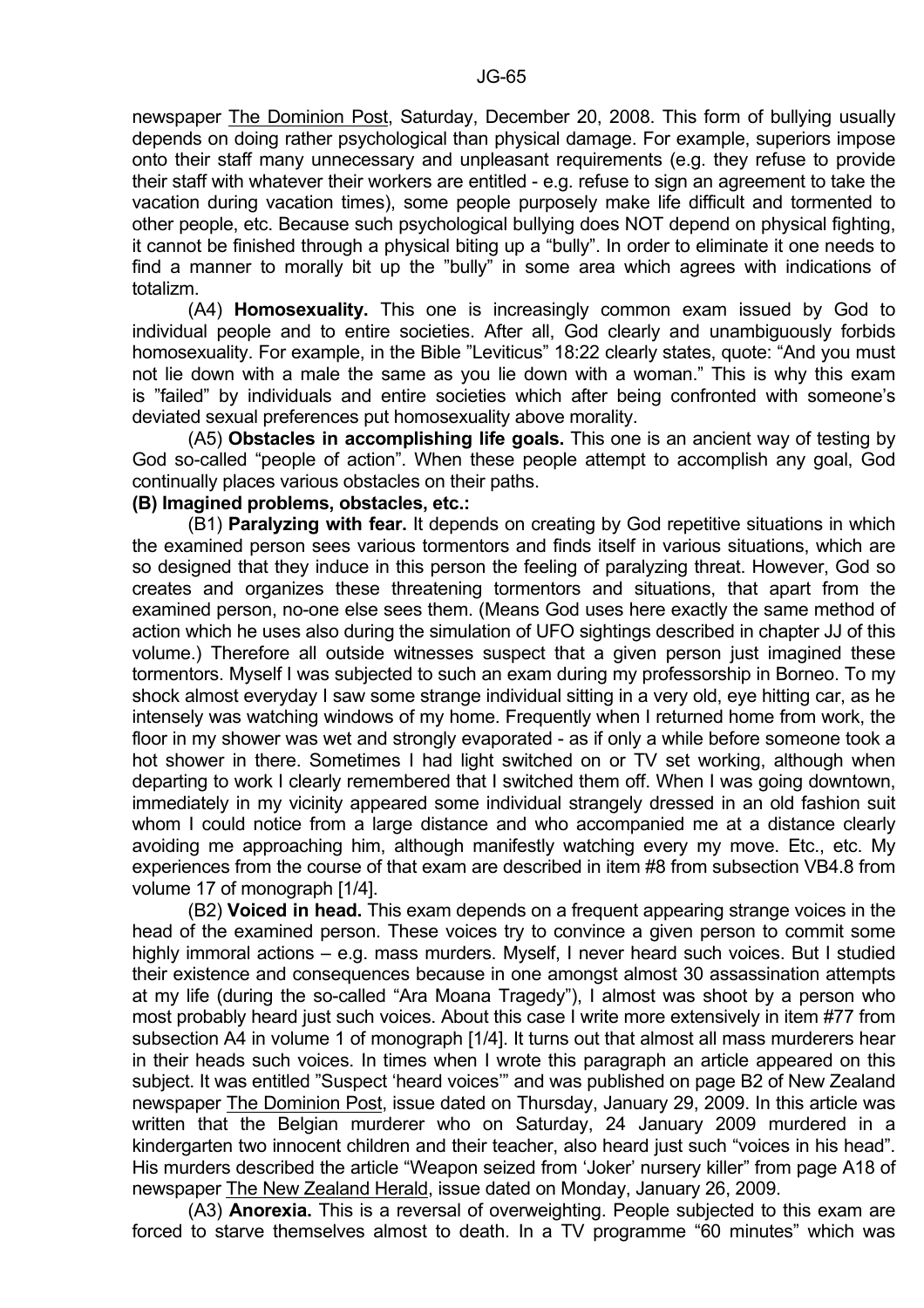broadcasted in TVNZ 3 on Monday, 9 February 2009, 7:30 to 8:30 pm, an anorexia victim was stating that she hears "voices" in her head, which make her to starve herself. So it appears, that anorexia also originates from "voices in the head" as described in the previous item.

\* \* \*

(B4) **Various phobias.** Sometimes even induced by "invisible" creatures.

 At this point I should again emphasize, that whenever we encounter in our lives a repetitive problem which looks like a test or exam of God because it is NOT a karma as it does NOT cease after hurting us once, then the only manner of getting rid of this problem is a morally correct passing the exam which God imposed onto us in the form of just this particular problem to be solved.

#### JG5. Summary of the most important methods of controlling people by God

 God utilizes in practice a whole array of methods to control the fate of the universe, so that this fate unfolds according to his intentions. In order to illustrate to the reader the true span of these methods, below I am briefly describing at least these ones amongst them which in a beast manner represent the diversity of their major categories.

 At this point it is worth to mention, that **every method of action that God uses, can be also used by people**. In fact methods of God's operation always turn out to be extremely effective, deprived of side effects, and leading to the success in the fastest way possible. Therefore for example the method of "a carrot and a stick" turns out to be inreplaceable in bringing up children and in training animals. In turn method of finding and triggering a solution that hides embedded in every problem, allows people to overcome even the greatest obstacles. It is enough to remember in it, that every problem contains a solution, and then concentrate on finding this solution. Also "keywords" which trigger codes that program the course of appropriate actions, are used by people in magic and in hypnosis. A lot of traditional magic by accident discovered words or sentences which trigger appropriate consequences, and then utilized these keywords as "spells". In such a manner, e.g. on the Easter Island magicians caused that boulders ascended into the air and flown where ordered. In old China some magicians managed to discover "spells" which caused that bodies of dead people raised on feet and walked to homes. So in times when no fridges nor modern transport existed, their descendants earned for living by "walking home" dead who lost lives far from families and family burial sites. In turn in present Malaysia so-called "Bomoh" with just such keywords are able to stop rain. On the other hand present hypnotists form their own codes and keywords which trigger them. They call these "post-hypnotic suggestions". Then they only say this keyword in the vicinity of such a hypnotically programmed person, while this person does whatever they ordered him or her to do.

#### JG5.1. The mastery over time

 For us people the scientific premises for the mastery over the elapse of time and for constructing time vehicles, revealed only the Concept of Dipolar Gravity. In subsections I1.5 and H9.1 from volumes 5 and 4 of this monograph this concept explained the existence and operation of so-called "timespace" and "software interpretation of time" which allow to shift back time which already elapsed. In turn subsection N3.2 from volume 11 of monograph [1/5] indicates the principle derived from this Concept of Dipolar Gravity on which future time vehicles are going to work. Of course, God invented the reversible time and invented the software "timespace" mainly to be able to rule over time in a simple and effective manner. The possibility of constructing time vehicles is just like a "by product" of the God's mastery over time. God also everyday carries various changes in events which already took place in past. Changing the past so that it serves better to presence is fact is one amongst most popular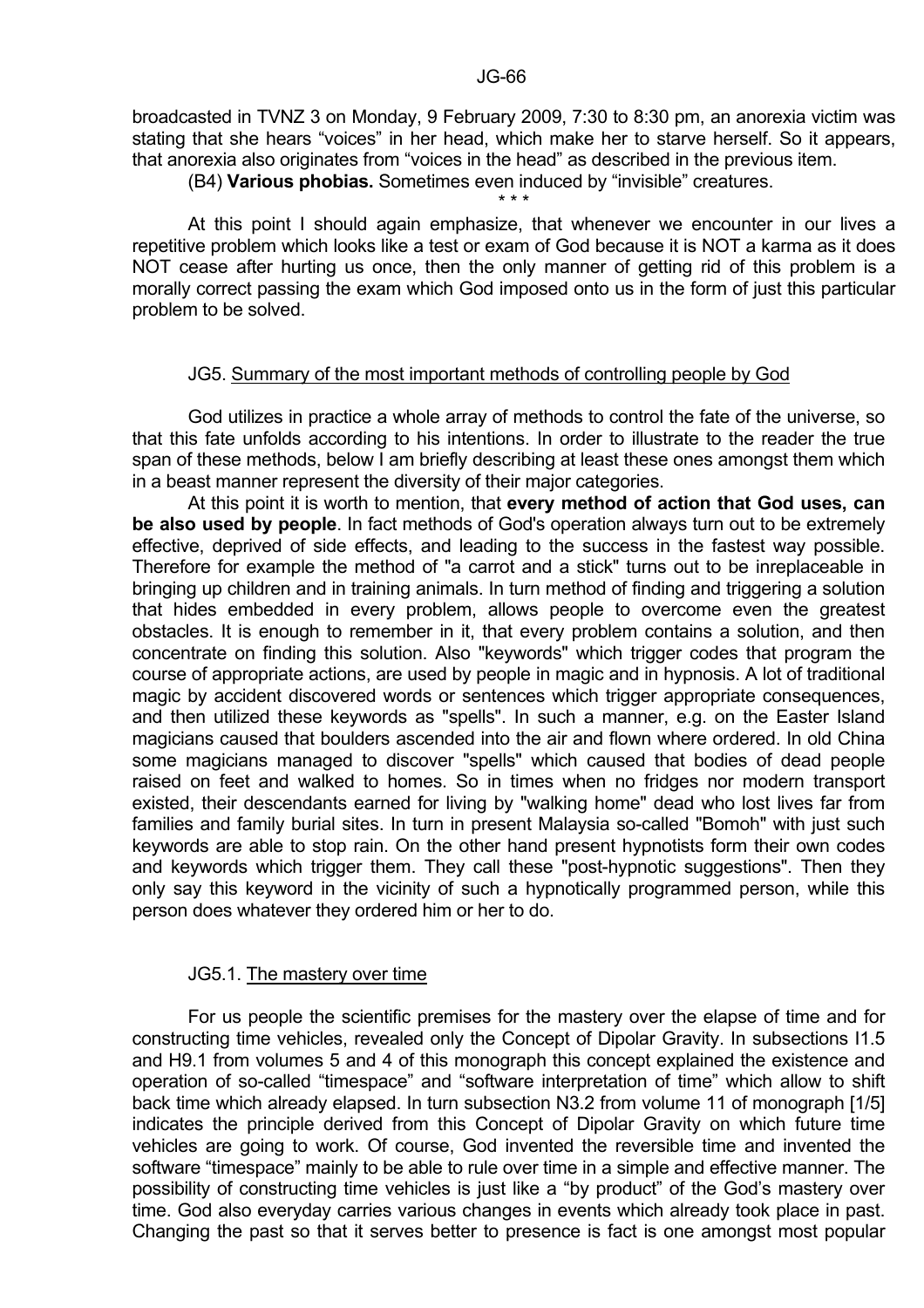methods of action used by God. If someone watches carefully the life around himself, then frequently meets situations when God just introduced one of such changes to the past in order to be able to better master over the presence.

 I personally noticed many times in my life situations when God drastically changed the past, in order to accomplish some effects in present time that would much better serve the God's intentions. Several examples of just such situations I already described in subsection N7.3 from volume 11 of monograph [1/5]. One (rather insignificant, although very meaningful) such a manipulation of God on past took even place on Saturday, 24 January 2009, when I just intended to begin writing this subsection. Namely, at that time I intended present in this subsection my reservations which I have regarding methods of used on people by God. Since time when I study these methods, I noticed that God did NOT attempted to improve them from times of Jesus, thus presently they contain many imperfections and injustices which God could gradually eliminate. (About these imperfections of God's methods I mention, amongst others, in subsection JF3 from this volume.) Therefore initially I intended to devote this subsection entirely to the discussion of manners in which these imperfections could be eliminated. But before starting this subsection, I went for a long evening walk in order to plan in my head what and in which manner and order I am going to describe. When I returned home, it turned out that in the second channel of New Zealand TV just is broadcasted a comedy "Keeping Mum" from 2005, with my favourite actor Rowan Atkinson in the main role of a priest. This comedy was already broadcasted since 20:30 and lasted till 22:40 - thus after my return from an evening walk I could see only its final part. In the part that I have seen, the priest just started to read his paper at some official conference or seminar. For my shock, the topic of this seminar were just "methods of God". The priest (which was the main hero of this film) in his paper discussed a verse in the Bible in which God comments on His own methods of acting. The ending of this paper turned out to be words directed to me. Namely, the priest that read this paper on the film stated something along the lines, that whether we like it or not, God uses such and no other methods of action while us people have the duty to just accept them as they are and put up with them without criticizing them. Of course, in order I could hear these words, film needed to be made, then placed in the program, and finally broadcasted at the moment of time when I still walked and planned what to write about methods of God's acting. In other words, a significant portion of past needed to be changed in such a manner that I could hear of what I have heard.

 Of course, such immediate changes of past in order to serve presence better are also noticed by other people. One such an example which I recall took place in the initial part of 2008. It was reported in New Zealand television. A pilot of a small airplane repetitively flew from the South Island of New Zealand to so called Stewart Island. So he knew almost every tree on the path of his flights. During one such flights the engine of his airplane failed when he just was approaching an edge of a mountain range full of sharp rocks. So it looked as an end - as on sharp rocks it is impossible to land. He and his passenger started to pray loudly to God for a saving of their lives. When the airplane somehow passed by inertia on the other side of the mountain range, both of them saw below a lone farm with a small landing strip. They landed on this strip safely in a glider flight without the use of an engine. Then the pilot openly admitted that he flew over this place many times and never previously saw a farm nor a landing strip in there.

 Summarizing the above, one amongst methods of God's acting depend on an absolute mastery over time. So when needed God literally in a split of second changes the past so that the future events are matched to the situation from the past.

# JG5.2. The method of "stick and carrot"

 Another method of control over the fate of living creatures, that is commonly used by God, can be called the method of "a carrot and a stick". In this method God utilizes two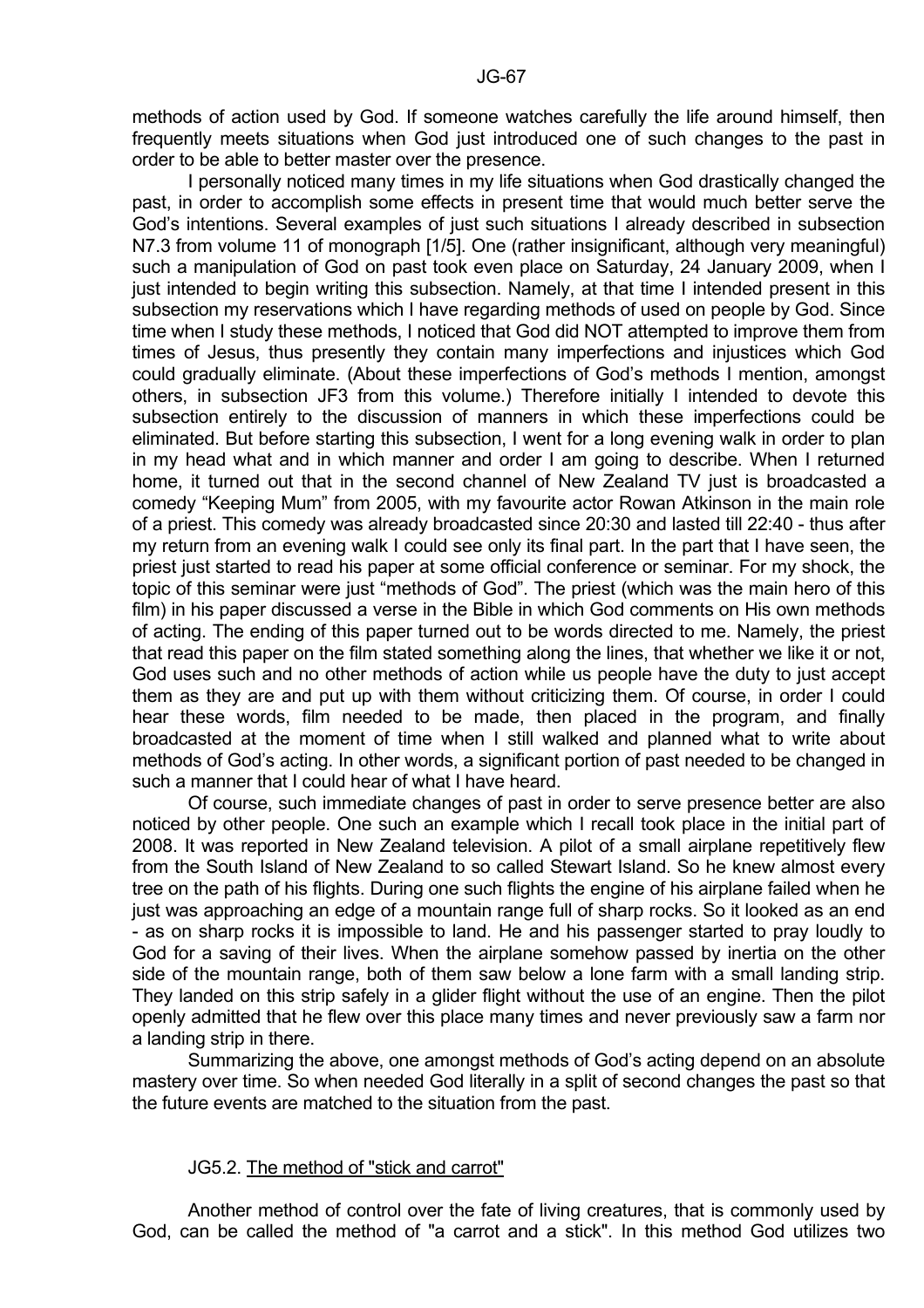systems of rewards and punishments, namely (1) obviously noticeable rewards and punishments – which giving to someone is immediately obvious and well noticeable for everyone, and (2) the system of well hidden rewards and punishments – which noticing requires patience, long-term watching, logical thinking, life experience, etc. With the use of these two systems of rewards and punishments God promotes amongst people the behaviour which just God wishes to research – and thus wishes to promote amongst people. For example, the behaviour which God does NOT wish to promote in given times, God punishes in an obvious and well-visible manner – means for it God hits people with a big "stick" with ever increased force, and for as long until people start to notice that a given behaviour is promoted. In turn these behaviour which God wants to promote in given times, He rewards in an obvious and well visible manner, means God gives a "carrot" for it. In this method of "stick and carrot" hugely important is what God uses for a "stick" and for a "carrot". For example, a "stick" typically is all kinds of **evil** which is simulated by God, and thus over which God has a full control. (This is why God "simulates" the existence of "devils" and "UFOnauts" described in chapter JJ of this volume.) In turn a "carrot" in our times typically are intangible rewards, such as peaceful life, happy family, good neighbours, the lack of life problems, etc. Means, in present times God avoids giving a "carrot" in the form of whatever people typically consider to be a "reward", for example avoids giving material goods, prosperity, income, money, etc.

 In present times, when - according to what explains subsection JF6 of this volume, God carries out on the Earth "experiments with evilness and its consequences", in return for someone's correct morally behaviour God give to people obvious and well-visible punishments. Simultaneously, the same morally acting people receive from God well hidden and intangible rewards. In turn every behaviour which is immoral in present times is rewarded by God in a visible and obvious manner. Simultaneously, this immoral behaviour is secretly and in a hidden manner punished with the use of intangible and well hidden punishments. An excellent example of just such a system of punishment and rewarding by God are fates of Englishman from Titanic that stood politely in queues to the lifeboats – as this is described in subsection JK2 from this volume. Of course, the present system of obvious rewarding immorality and obvious punishing morality is NOT used by God since the beginning of times. In the initial stage of existence of humanity God used obvious punishments for immorality and obvious rewarding morality. Their examples are biblical descriptions of fate of Sodom and Gomorrah, the Great Deluge, Adam's Apple, etc.

#### JG5.3. The method "divide and rule"

 This method we know perfectly from the history of warrior-like leaders of ancient Roman Empire – for example from saying of Julius Cesar. It turns out that God also knows it perfectly and uses for controlling people. For example, according to this method God formed on the Earth the existence of a whole array of different religions (instead of just a single one). Also in order to be able to use this method God created a lot of different races of people, many languages, and maintains a lot of different countries.

## JG5.4. The method "allow the correct finding only when people check all possible erroneous paths to truth"

 The best manifestation of this method is that practically every scientific discovery and every first scientific theory that explains some phenomenon, are very erroneous and misleading. In the result scientists later must correct for centuries the evil that this erroneousness caused. For a reason why God uses this method we can indicate the need for maintaining the so-called "moral field".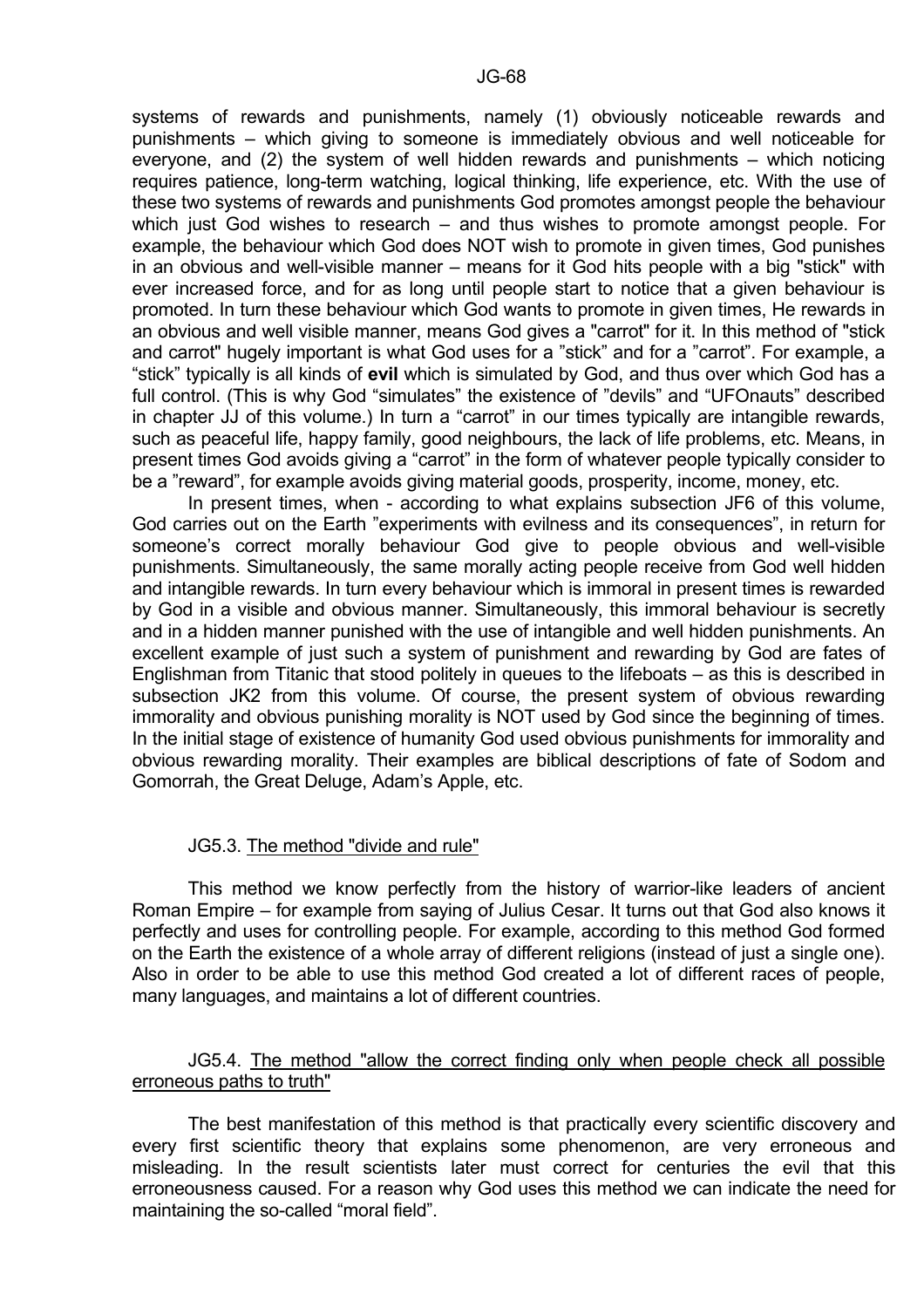#### JG5.5. The so-called "curse of inventors"

 The most eye hitting manifestation of so-called "curse of inventors" is that inventors of new technical devices which are strongly needed by our civilization, and also discoverers of almost all most needed laws and regularities, typically with the approval from God are murdered, persecuted, destroyed, put to prisons, deprived of ownership and income, etc., etc. Such treatment for most creative and most morally acting people does NOT excuse even the fact that according to explanations from subsection JF6 of this volume, God just experiments with evilness on the Earth. In order to justify this contradictive to the universal justice state of things, one needs to accept the fact explained in subsection JF3, that methods of action of God are still very imperfect. After all, the same effect as consequences of applying the unjust to inventors "curse of inventors", God could also accomplish with the use of more righteous methods.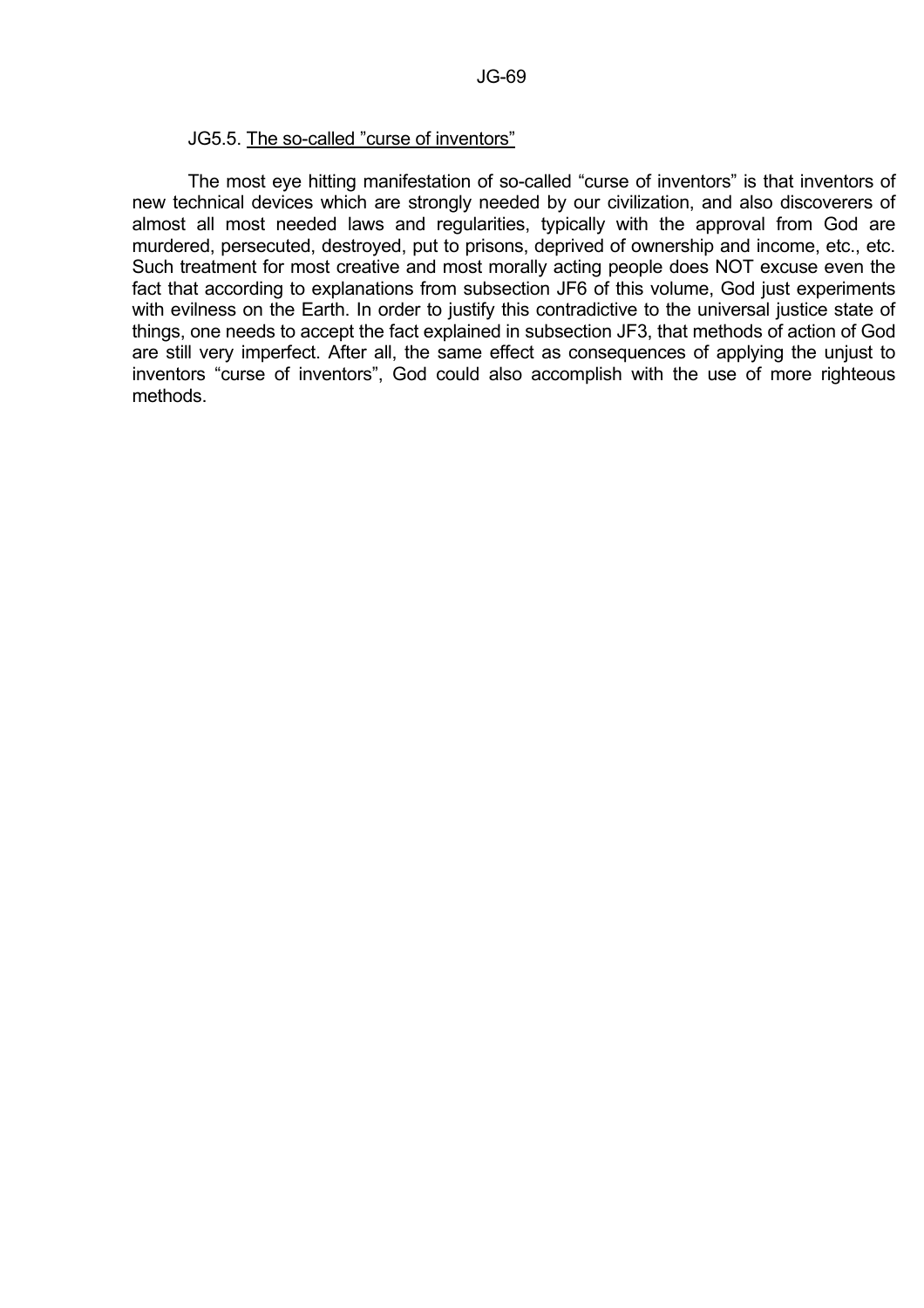# **THE "GREAT BANG" AND "NATURAL EVOLUTION" AS INSPIRING FABRICATIONS OF GOD**

 If God does NOT exist, while time would pass irreversibly - as this is described by the present science, then all past events would occur just once only, while the universe and man would have just a single history. In such a case everything that scientists determine in the result of researching the existing evidence would be an objective truth. For example, the truth could be that there is just a single history of the universe, that the universe originates from the "big bang", that in fact there was a past which to people is told e.g. by petrified skeletons of dinosaurs, and that man originates from a natural evolution. But if there is the omnipotent God while time has a reversible software nature - as this is described by the **theory of everything** called the Concept of Dipolar Gravity (see subsections I1.5 and I2.5 from volume 5), then all past events can be changed by this God any number of times, until God accomplishes with these changes such outcomes which He needs. In turn the universe and man can have at least two histories - out of which only one is true, while the remaining ones can be simulated by God in order to accomplish some Godly goals. In such a case practically every "fact" which scientists establish in the result of research on the body of evidence present in the universe could be just a fantastic simulation and illusion passed off upon people by God for some higher reasons. For example, the history which is told by e.g. petrified skeletons of dinosaurs would only be a kind of fantastic story which the omnipotent God intentionally invented and for important reasons simulated into the physical world that He was creating. In reality packs of dinosaurs could never run over our planet - although God could create one or several of them from each species just to check whether their bodies and bones are realistic and work correctly in the physical world. (Of course, there is also a possibility that God have NOT gone through the trouble of verifying in action bodies of all dinosaurs. For example, research described in the article "Answer to how giant flying dinosaurs got airborne", from page A15 of the New Zealand newspaper "Weekend Herald", issue dated on Saturday, January 10, 2009, reveal that many scientists have serious doubts whether the weighting over a quarter of ton flying dinosaurs from the family called "pterosaurs" could at all become airborne.) This chapter is just about a second, simulated (invented by God) history of the universe and man, which in spite that it is confirmed by supposedly "objective" evidence, in reality is untrue.

# JH1. What vital reasons had God to create the "simulated history of the universe and the humanity" - means to created an invented opposite to the "real history of the universe and the humanity"

 The introduction and the previous subsection of this chapter explained to us the shocking fact which most clearly NO-ONE considered before, and which to people was revealed only by the most moral philosophy on the Earth called totalizm (means the philosophy of discovering and stating **truths**). This fact reveals, that the universe which surrounds us in fact has at least two different histories. This true one is described in the Bible authorised by God Himself - e.g. see the Biblical Book of Genesis (1:1 to 2:4). It states that the physical world is just around 6000 years old, and that together with humans it was created by God. But for important reasons, independently from this "true history of the universe and mankind" God clearly created also a completely different "simulated history of the universe and man". This simulated history of the universe is a kind of fantastic story which God intentionally invented and then "implanted" into His final product that He created, means implanted into the Earth and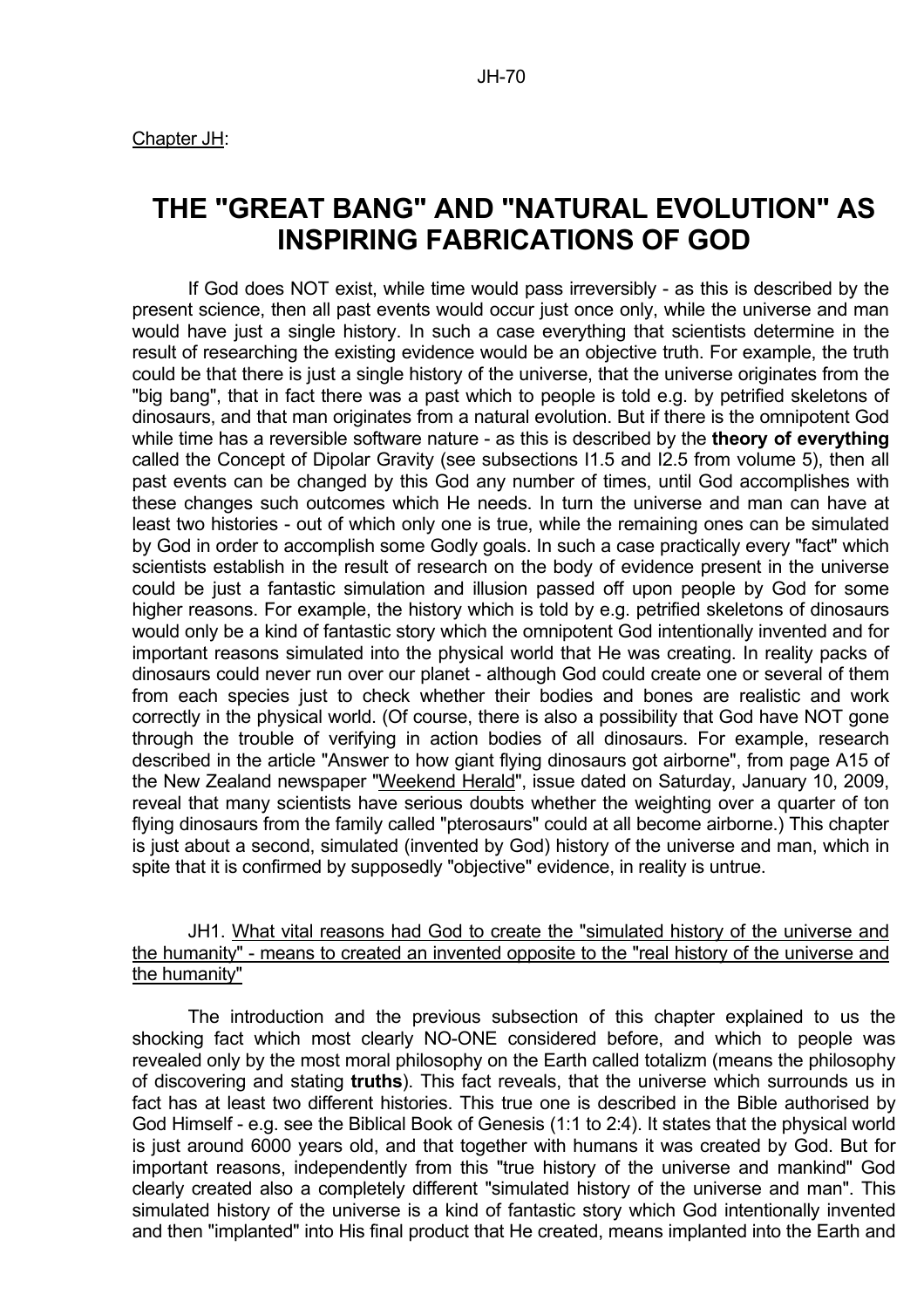into the physical world. This story states approximately the same that present scientists claim. In turn these scientists claim that e.g. the universe is around 13.73 (with the accuracy +/-0.12) billion years old, that the man originates from an "evolution" - NOT from a creation by God, and that before people on the Earth horrifying and barbaric "dinosaurs" used to live.

 For some people the fact of the existence of two different histories of the universe can seem to be a kind of "Godly cheating". After all, these people do not understand that only people "cheat", while God just creates new paths and opens for people increasingly wider perspectives. Whatever God does, He always has for this extremely important reasons. So let us now list most important reasons which probably motivated God when He created this second, untrue, simulated history of the universe and the man.

**(1) Inspiring people to scientific searches.** After all, if existed just only one history of the universe and people, namely this true one, then nothing would be for seeking and for researching. This is because this history is described just in several sentences by the Bible authorised by God Himself. As such, it does NOT inspire the interest in people, neither it fascinates them. So no-one would wish to research it. In turn without scientific research people would NOT experience any progress. So in addition to this true history, God was forced to invent and to implant into His creation, a kind of fabulous history, which leads people from one discovery to another one, stimulating their imagination and inspiring scientific research.

**(2) Allowing the cultivation of atheistic view of the world by some people.** In several subsections of this volume it was explained, that if the humanity was composed of exclusively people who deeply believe in God, then the humanity would live in caves until today and would NOT known even a secret of fire (e.g. see subsections JB3 or JG2.1). This is because people who deeply believe in God are typically very passive, as their deep faith in God deprives them the courage to carry out scientific research. Therefore God is was forced to give to people also another possibility of living according to the atheistic view of the world. After all, such an atheistic view of the world inspires people to research and to form a progress. So in order to inspire amongst people such atheistic view of the world, God was forced to create and to pass off upon people various encouragements for creative scientific searches. In His superior wisdom God gave to these encouragements a form of alternative history of the universe and man, which present human science considers to be a "scientific history".

**(3) Illustrative demonstration to people the creative power of God.** If God does NOT introduce to the world that He created an invented history of the kind which is being "discovered" by the present science, then the history of the universe would be uninteresting and deprived the ability to inspire. It would just reflect the fact that God created planets, lands, seas, living creatures, and man. As such, it would NOT demonstrate to people the creative power of God. In turn people have tendencies to doubt and to negate the creative capabilities of God. So in order to illustrate to people, how immense is His creative power, into the world that He created, God implanted this fantastic history of the universe that He make up. So when people finally recognise the findings of the philosophy of totalizm and begin to understand that this "simulated history of the universe and man" which is discovered by the human science, is the untrue history, then they simultaneously realise how huge is the power and capabilities of God who was able to invent such a history and to implant it into the fabric of the universe.

**(4) Subjecting people to trials and to exams.** For reasons explained more extensively in subsection JG4.1 of this volume, God continually subjects every inhabitant of the Earth to countless tests and exams. Then, depending on outcomes of each such a test, God qualifies a given person to appropriate category. Of course, in order to be able to subject people to these trials and exams, God needs to have a kind of "exam questions or exam problems" which every person separately must then solve on his or on her own. The existence of two contradictive histories of the world (i.e. (1) religious history, and (2) atheistic history) is just one amongst such questions-problems to be solved during the Godly trial-exam.

**(5) Challenging people to seek well hidden truth.** The main reason for which God created the man is a more effective gathering of knowledge. This reason I am explaining more comprehensively in subsection JF1 from this volume. The need to increase the knowledge is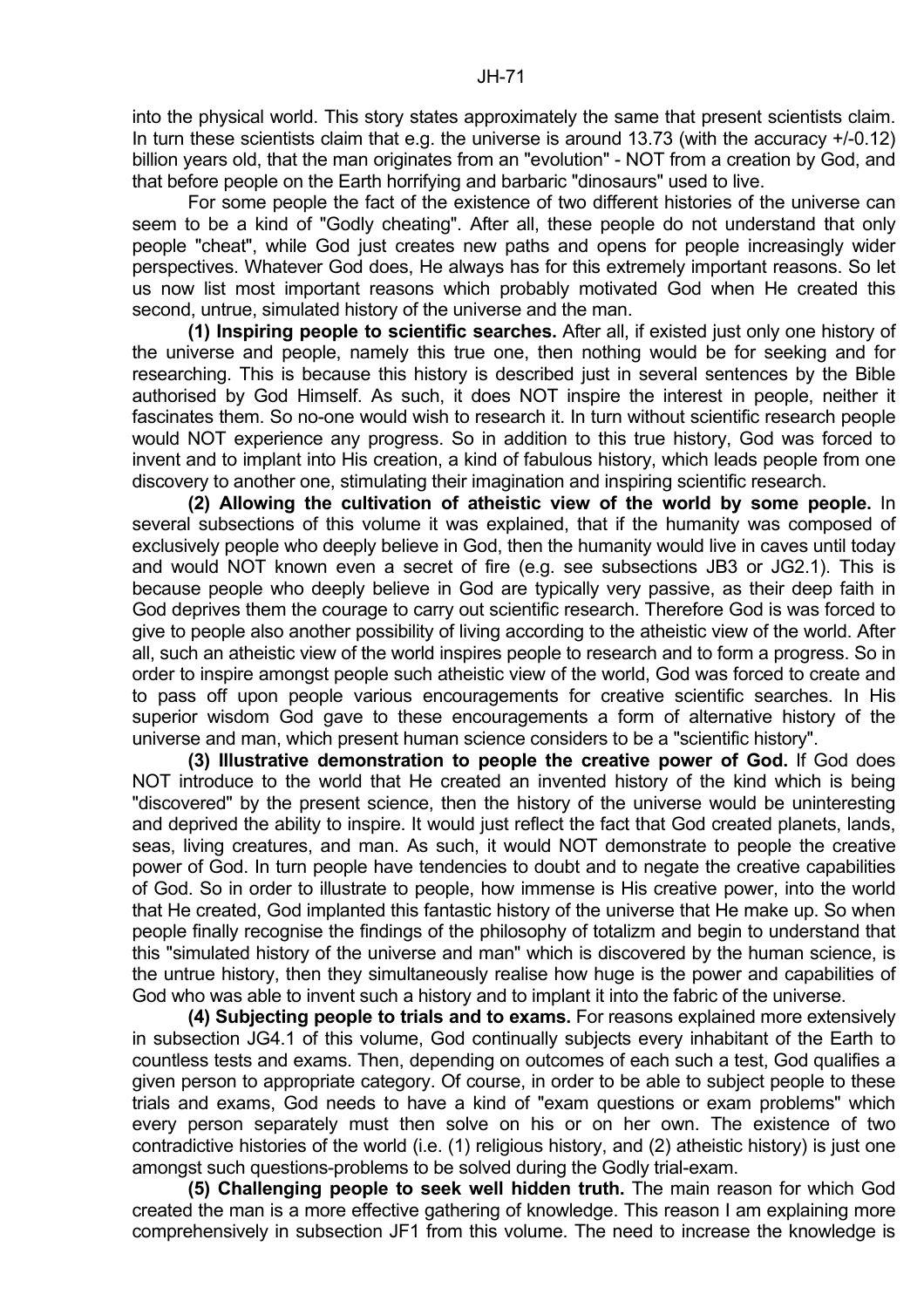even more urgent because of the "young age" of our God. So in order people could assist God in His searches for knowledge, they must acquire specific kinds of attributes. Therefore, in order to develop in people these attributes that God needs, God continually challenges people with ever-increasingly ambitious challenges. One amongst these challenges is the existence of two completely opposite histories of the world, and the need that every person must take and justify his or her own stand which one amongst these two histories he or she considers to be true. Thisvolume in fact becomes a part of such a challenge.

**(6) Masking from some people the fact that God in fact is still "inexperienced youngster".** The true history of the world reveals that our God is still "inexperienced youngster" which still has a great sense of humour and still likes to play jokes on people. After all, He created the physical world just only around 6 thousands years ago. Thus He Himself probably finished His self-evolution and gained the self-consciousness only shortly before - as this is explained in subsection JA1.2 from this volume. So even if several thousands of years passed from the moment of the self-evolution of God and acquiring His self-awareness, until the creation of the physical world and man, still the age of God probably does NOT exceed even 10000 years. I personally suspect that the "software God", described in subsection JA1.1 from this volume, is NOT older than around 7000 years. (Note that this "software God" in Christianity is called the "Holy Ghost". We should NOT confuse Him with the eternally existing "God Father" which in the Bible is also called the "Ancient of Days".) In turn such a young age of God really qualifies Him to the category of almost a "Godly teenager". Although in the Bible authorised by God Himself, God indirectly confirms the fact of His relatively "young age", in fact in real life He is NOT very inclined to brag about this to every human being. Probably for this reason God "added years to His age" in the "simulated history of the universe and man", which He so invented and fabricated as if the universe had already around 14 billions of years. After all such an age inclines everyone to show respect.

**(7) Documenting the God's sense of humour.** The entire body of evidence in existence, suggests that God has a magnificent sense of humour. Furthermore, in times when God initiated the creation of the "body of evidence" which for scientists provides a basis for formulation this "simulated history of the universe and man", God already knew how pompous and all-knowing human scientists are today. So probably one amongst numerous motives of this young God who still likes to play tricks on people, was to make a mock on Godly scale of these scientists who pompously refuse to recognise His existence and who behave as if they "have swallowed all brains".

 At this point it is worth to add, that the sole fact of the existence of so many and so vital reasons for the additional creation by God the "simulated history of the universe and man", is also a confirmation and a proof that God really gave to people these two opposite histories of the world, namely (1) the true history - means the one described in the Bible, and (2) the simulated history - means the one that was invented by God and then skilfully implanted into the Godly creation. Therefore also this proof I introduced to the list from subsection JH4 in the further part of this chapter.

 JH2. What states the "simulated history of the universe and man" - means this history which present human science laboriously pieces together from the "evidence" that was implanted by the omnipotent God into the very fabric of the physical world that surrounds us

 Already for several centuries human scientists research the physical world that surrounds us. On the basis of material evidence that they discovered in this material world, they try to laboriously piece together the history of the universe and man. But, as this chapter clarifies this, the history that they piece together is the "simulated history of the universe and man" - means a kind of a fable invented by God in order to accomplish His superior goals described in subsection JH1 from this volume and then implanted into the physical world that surrounds us. We all approximately know this history from lessons in our schools and from our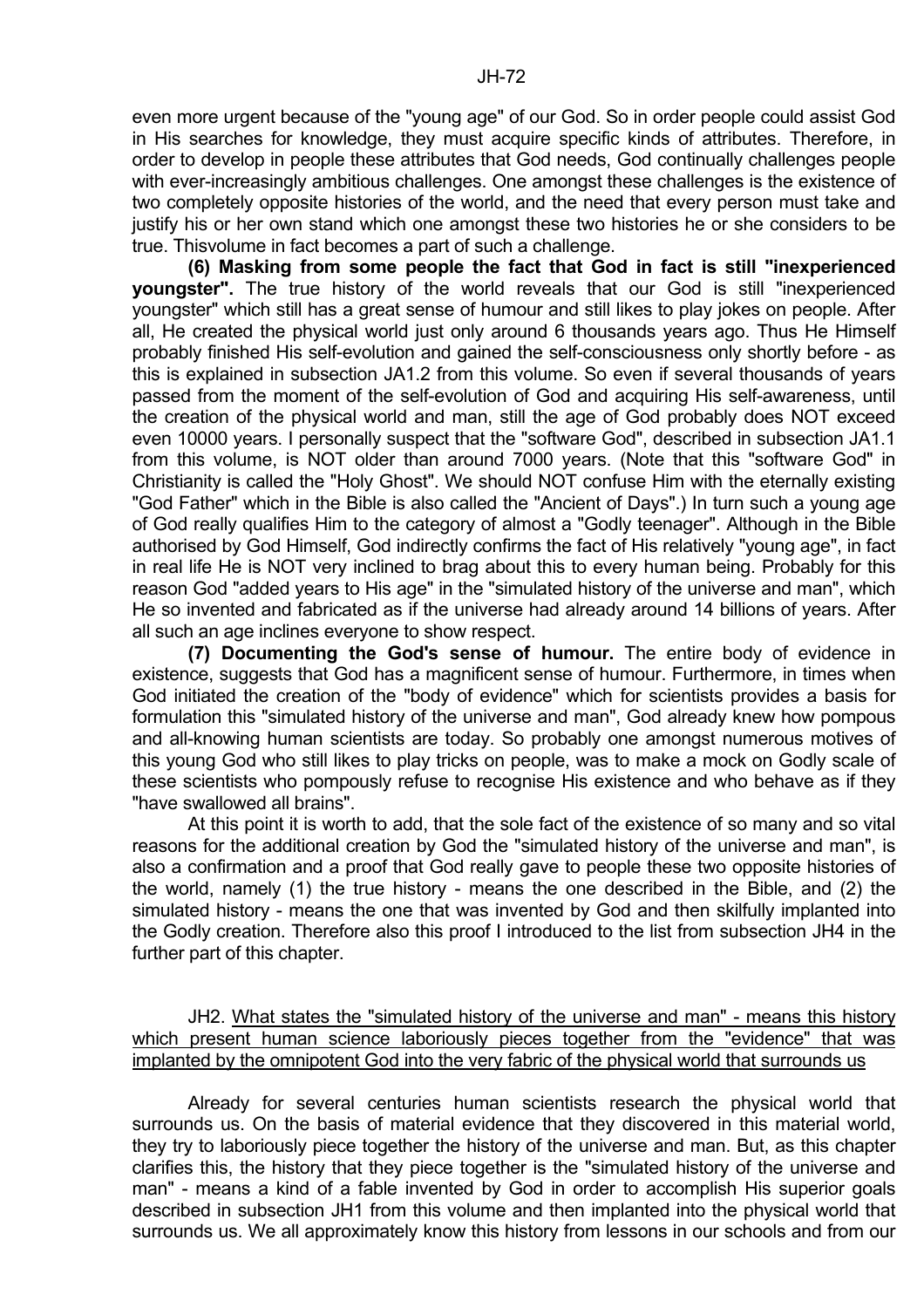textbooks. So it is NOT necessary to repeat it here. Thus let us only remind here the most key components of it.

 The most vital point of this "simulated history of the universe and man" is that according to it the universe supposed to come to existence around 14 billions years ago in the result of a **big bang**. In turn the only known so far evidence that this "big bang" supposedly appeared, is so-called "red shift" in light of stars. Of course, scientists do NOT consider facts described in subsection I2.1.1 from volume 5, especially that this "red shift" of light of stars in fact results from propagation of this light "against current" of the gravity field of these stars.

 Another key point of this "simulated history of the universe and man" is that according to it all living creatures, including into this also humans, originate from a natural (i.e. purely accidental and random) so-called **evolution**. But as this is revealed by the item #D3 below, there is evidence available which contradicts the origins of life and living organisms from such an evolution.

#### JH3. What states the "true history of the universe and the humanity" described in the Bible

 The "real history of the universe and the humanity" is the one for which most vital facts are described in the Bible. Unfortunately, the main role of the Bible is to provide people with only the most fundamental information, and thus inspiring people to carry out their own research that would extend this information. Therefore the Bible does NOT reveal the whole "real history of the universe and the humanity", but only some key points of it. This is because God expects that the remaining sections of this history people will find out on their own through research. Therefore the relatively new scientific **theory of everything** called the Concept of Dipolar Gravity worked out some amongst these missing sections of the "real history of the universe and the humanity". These sections were published, amongst others, below in this chapter. Let us remind ourselves most key points of this true history.

**(0) The infinitively long existence of self-learning "counter-matter".** Counter-matter displays attributes of a "liquid computer". Means, attributes of this substance are exact reversals of attributes of matter which we already know so well. Counter-matter exists infinitively long. But only relatively recent, just on itself, it evolved in its memory the self-aware natural program which we popularly call "God". The evolution of this program finished only slightly over 6000 years ago. More on this subject is presented in subsections JA1.1 and JA1.2 from this volume.

**(1) The self-evolution of God.** The course and effects of this self-evolution of God were determined through analyses carried out by the Concept of Dipolar Gravity. Their descriptions are provided in subsection I1.2 from volume 5. This self-evolution of God was completed slightly over 6 thousand years ago, when our God accomplished (developed) its own self-awareness.

**(2) The creation by God the physical world, living creatures, and humans.** It is described by the Bible. The interpretation of this biblical descriptions, carried out according to findings of the Concept of Dipolar Gravity, was published in subsections I1.3 and I1.4 from volume 5. According to data provided in the Bible, this creation took place around 6 thousands years ago.

**(3) Period of the open coexistence of God and humans.** In the first period of around 1000 years after the creation of the physical world and people, God linked His own mind to human-like bodies that He temporally simulated on the Earth. (These simulations were carried out on principles identical to these with which presently God simulates UFOnauts and UFOs means on principles described in chapter JJ of this volume.) In this way God could interact with people directly and teach them the basic principles of living. Descriptions of these times survived until today in the form of mythology and sparse descriptions from holy books. It is from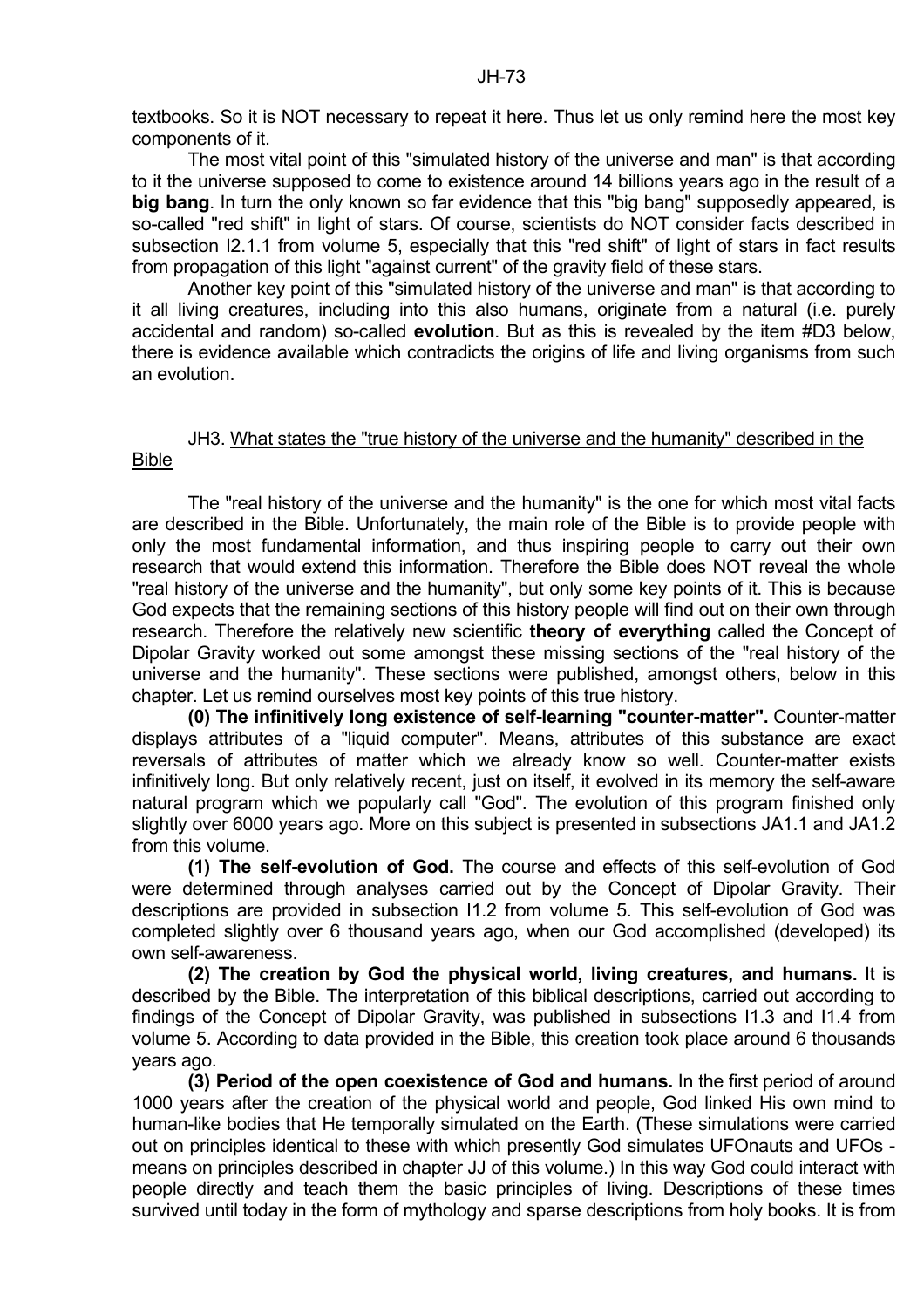these times that various mythologies originate, e.g. Egyptian, Greek, or Roman, as well as texts from the Biblical Old Testament.

**(4) The giving of religions and holy books to people.** Because direct interaction of God with people turned out to be impractical and creating undesirable effects, around 5000 years ago God ceased to influence people openly. But in order to still provide people with a set of most vital rules of living, God decided to create what presently we call "religions". Probably the oldest religion that God created, was what we presently call "Hinduism". On the occasion of creating Hinduism God gave people also a written form of hugely voluminous guidelines and fundamental information - which with the elapse of time formed these numerous "holy books" of Hinduism. But it turned out that people do NOT use these holy books because of their toovoluminous size. Thus practically only very few people read them. In the result God decided to give to people further religions for which holy books were increasingly shorter and more condensed. One amongst these religions was the Christianity, the holy book of which (i.e. the Bible) turned out to be the most perfect holy book authorised by God Himself.

**(5) The inspiring in people the development of increasingly more perfect social systems, and also the development of culture, science, and technology.** This inspiring boiled down to forming amongst people a whole series of increasingly more perfect social systems, starting from (1) tribal communities, through (2) slavery, (3) feudalism, (4) capitalism, until the present form of (5) socialism, and the future forms of (6) totaliztic systems. Simultaneously God inspired in people the development of culture, science, and technology. This stage of the history of humanity lasts until today and is going to continue.

## JH4. The lesson which God serves to us through the fabrication of this untrue "simulated history of the universe"

 God decisively is grooming people to be "hardened in fire" and determined seekers of truth. Therefore, in the light of what I have presented in previous items, there is a burning need to replace the stubbornness to-date in matters of the origins of man, with logic and with reasoning based on evidence and facts. To accomplish this, the discussion between religions and science needs to be replaced by the discussion between adherers of two scientific theories, namely the Darwin's theory which stands "contra" the creation of man by God, and the Concept of Dipolar Gravity, which stands "pro" creation of man by God. Due to such a replacement, the topic of creation of man by God is to be shifted from the present area of squabble between two similarly close-minded sides, into the area of rational discussion about the evidential value of arguments, logic of deductions, true state of things, creative experience of people, etc. Therefore, a basic goal of this chapter is to cause just such shift in accentuation of this vital discussion.

 Of course, the accomplishments of this volume hopefully serve towards the turning of present arguing into a future constructive discussion. One of these accomplishments is the indication as to how the matter of origins of man is explained by the theory of everything named the Concept of Dipolar Gravity. Furthermore, another accomplishment of this volume is to indicate the body of evidence which the Concept of Dipolar Gravity accumulated in support of its findings. Still another accomplishment of this volume is to reveal how the Concept of Dipolar Gravity places the fact of the creation of man by God within the entire process of formation of our present reality, means in relation to the process of self-evolution of God and the later process of creation of our physical world by God.

#### JH5. What other simulations God also implements on the Earth

 Only in this volume listed are and documented numerous fabricated simulations and jokes played for people by God. Let us try to count these here: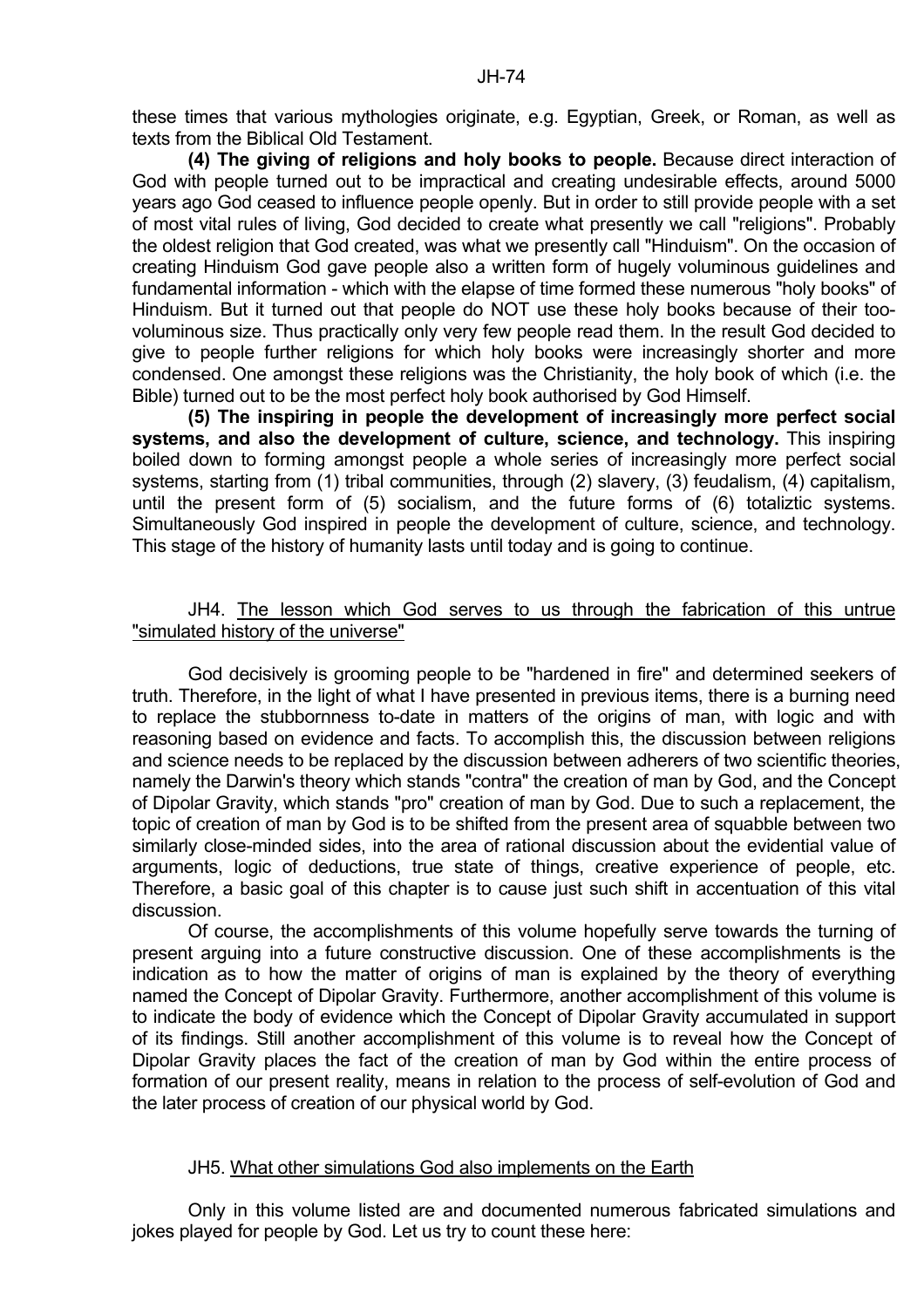(1) Inventing and implanting into the physical world the second (untrue) history of the universe that includes, amongst others, the "big bang" and the so-called "natural evolution".

 (2) Inventing and passing off unto people the "cosmic origins of the humanity" and the existence of cosmic relatives of humans.

 (3) Inventing, simulating, and periodical confronting with people the extraordinary flying machines which are called "UFO vehicles", as well as the supernatural beings that control these machines and that in past were called "devils", "dragons" "serpents", "witches", etc., while presently are called "UFOnauts".

 (4) Periodical creation and passing off upon people the clumsy monsters with shocking habits, e.g. "hoofed devils" or "god Pan" from ancient Greece.

 So if we draw some general conclusion from the above review, this conclusion would reveal a rather humorous findings that our young **God likes to play jokes on people and likes to confront people with highly inspirational puzzles which He temporally simulates especially for this purpose**. Moreover, our God does all this because He wants us to grow intellectually through solving His puzzles, and He shows a great disappointment when we do NOT respond to His inspirational challenges.

# JH5.1. "Printer's imps" - means another large family of continuous set-ups and jokes played on people by God for important reasons

 My acquaintance from Germany (Rainhard) is a professional printer that originates from a family of many generations of printers. One day he complained to me, that if an important publication is printed, in which NOT supposed to be any error, then no matter how thoroughly it would be checked and improved, never all errors can be eliminated from it. If a printer removes one group of errors, then by the action of some magical powers another group immediately appears. This regularity Rainhard knew NOT only from his own experiences, but also from findings of past generations reported by his father. Practically the matter of these printing errors looks as if in printing shops secretly acted some mischievous supernatural creatures (in past called **printer's imps**) which intentionally play tricks on printers.

 Myself in my research also frequently encounter this phenomenon. But because I write everything on my computer, which also stores my works, in my case the tricks of these "printer's imps" take the forms of changes introduced to my texts after I finish writing and close my computer. In past these tricks of "printer's imps" used to make me really upset and angry, as they used to leave physical traces as if some "evil UFOnauts" at nights secretly kept breaking into my computer. But presently, when I discovered WHO really hides behind these changes intentionally introduced to texts that I am writing, I ceased to worry and get upset about them.

 In the computer discipline called "Software Engineering" it is commonly known that the number of errors contained in every computer program remains approximately at the same level (i.e. is proportional to the length of this program) - no matter how much this program is tested and improved. This is because when someone removes several out of these errors, later it turns out that mysteriously in the same program almost an equal number of new errors do appear. So we could say, that these "printer's imps" act also in computer programming. Practically their mischievous activities can be detected in everything that is vital for people, and that depends on writing.

## JH5.2. Illusive and perfectly masked evil-doers with supernatural powers that act currently in Internet

 If someone takes part in any Internet discussions, then he or she knows that also in Internet act some exceptionally mischievous creatures with supernatural powers. The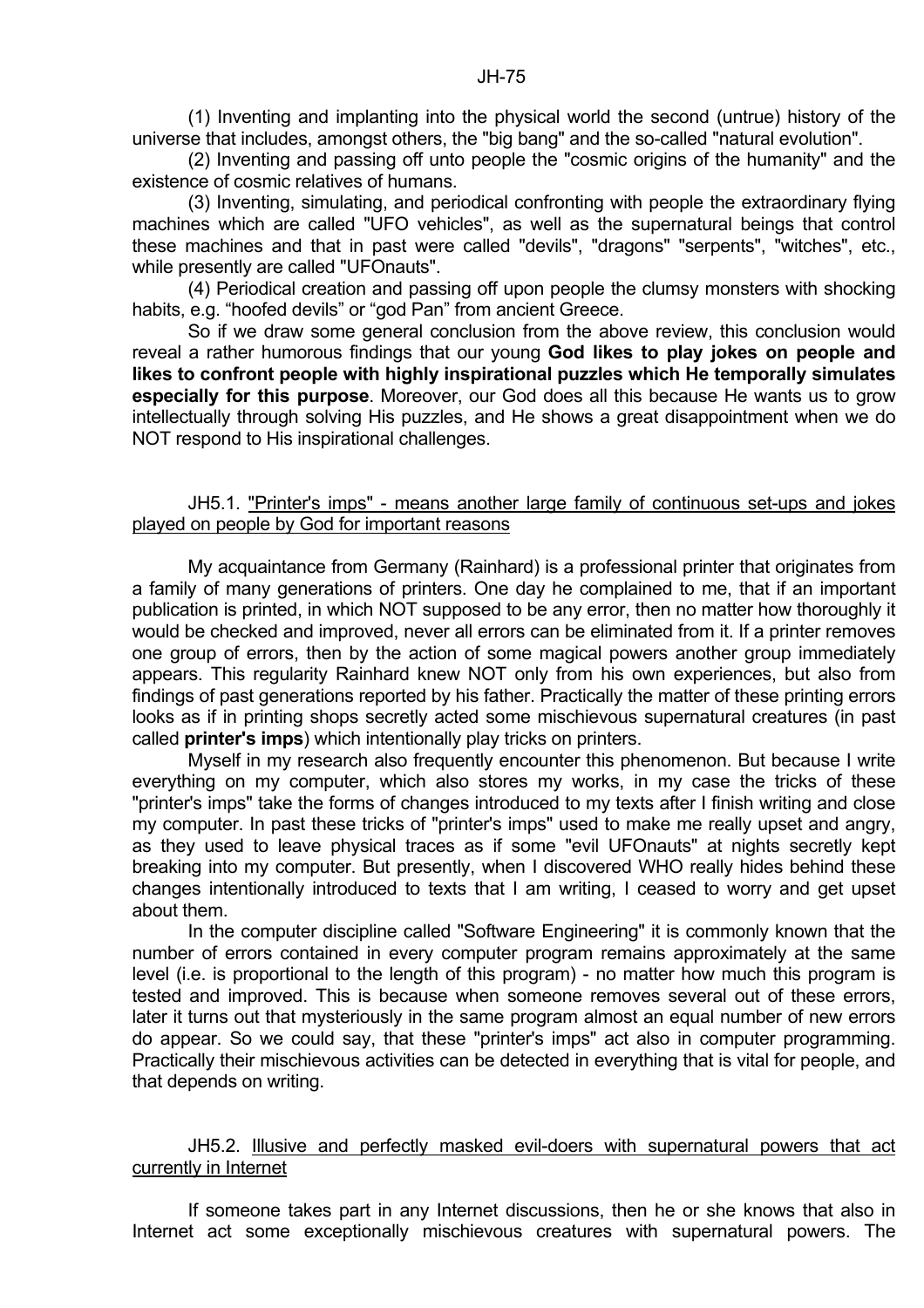existence of these creatures was discussed, amongst others, in the **Google discussion group** (e.g. see topic number (1) from the item #M3 of the web page "immortality.htm" - about the access of people to immortality and to lives that never end).

 For strange reasons - which I also try to research, these anonymous discussions carried out on Internet discussion groups, in recent years transformed into verbal "matches". This phenomena of abusing instead of communicating, is lately so widely spread, that it is even discussed in newspapers - e.g. see the article "Excuse me, could we please be a bit more polite", from page B3 of the New Zealand newspaper Weekend Herald, issue dated on Saturday, January 3, 2009. Participants of these verbal matches try to outdo each other in throwing mud and in spitting at every constructive idea. In spite of this, for the lack of other channels of gaining feedback regarding topics which I investigate, I still try to expose each topic researched to such Internet discussion. After all, between abuses and personal attacks, sometimes appear also single constructive voices in the discussion which contribute a new quality to a given topic. Therefore almost every topic of my research, including in this number also the topic of this chapter, is discussed publicly in Internet at some stage. Typically the discussion is carried out simultaneously in two languages, i.e. English and Polish.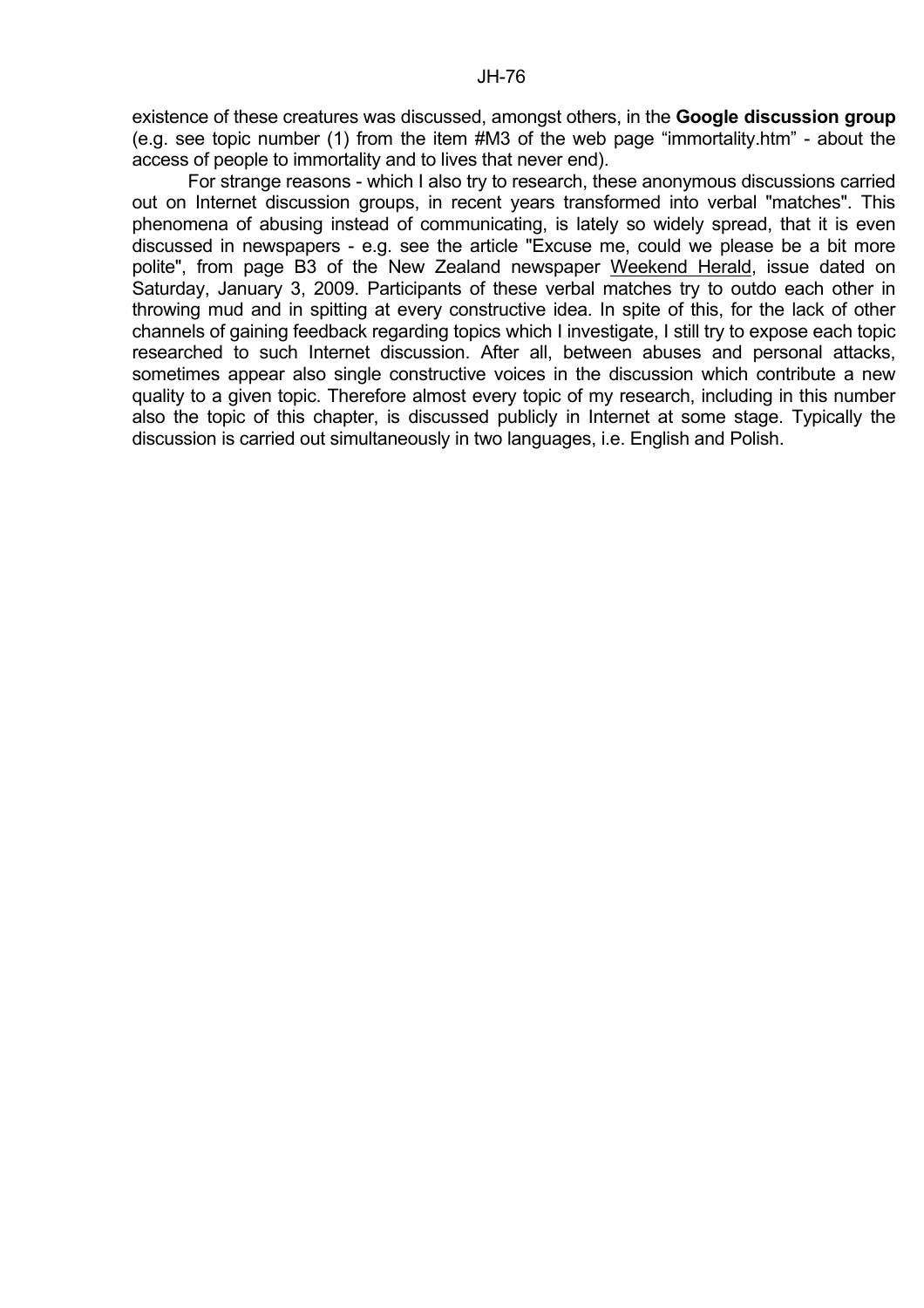# **THE CONCEPT OF ANGELS AND DEVILS**

 In the light of information presented in this volume, the supernatural creatures called "angels" can be defined as follows. **"Angels" and "devils" are temporally "simulations" of supernatural creatures which are peacefully and helpfully oriented towards people and which are deprived of their own free will, that God creates for a short period of time in order to complete with their hands some positive action which for important reasons cannot be completed under the God's name**. In other words, "angels" and "devils" are simply some amongst numerous positive "personalities" of God, which are created in the temporally physical form to be confronted with people and to NOT allow people to realise that they deal with God Himself.

 The above explanation reveals to us that "angels" and "devils" do NOT exist in the form in which they are described by religions, means in the form of creatures fully spiritual that have their own "life" and "free will" and of the same place of residence as God (i.e. in the counterworld), also the same consistency and origins as God. In the counter-world there is simply no room for other superior creatures separate from God and acting as his intellectual adversaries, while simultaneously almost equal in powers with Him. The entire counter-world is occupied by a single superior being, which is God.

 However, for a number of important reasons God **simulates** "devils". After all for ruling over the world God needs the existence of a "stick", means "evil", while for many reasons it is more beneficial if people believe that this "evil" originates from "devils" than from God Himself. Furthermore, these "devils" are perfectly suited to organise various "tests" and "exams" to which with their assistance God can easily subject both the individual people as well as the entire human civilisation - as this is explained in item #C6.

 This simulation of devil causes that "devils" do exist - namely as physical creatures, which are simulated to be close relatives of humans. They are simulated as if they originate from the cosmic space and accomplished an enormous level of scientific and technical advancement, while simultaneously they are totally corrupted morally (i.e. they chronically do NOT obey moral laws, although they also do NOT break them, thus they cannot be punished for breaking these laws). These simulations of really evil creatures by ancient religions were called "devils". However, presently we prefer to call them with the more modern term "UFOnauts". In fact they are so simulated as if since the beginning of times Earth is in their power. These UFOnauts are simulated as able to build technical devices which make them invisible to human eyes, and which allow them to walk through solid objects, such as walls or rocks. Of course, principles of operation of such devices are simulated by God as true - means in such a manner that if build by people these devices would work for us. (these principles are described in chapter L from volume 10 of monograph [1/4] - especially see there subsection L2.) Thus for example devils are indestructible e.g. to our bullets and swords. Thus to many people they are like "spiritual creatures", in spite that that are simulated as they are our physical relatives from space, who are equally physical as we do - only that they stand incomparably higher from us in their technical development. More about simulations of "UFOnauts", including also explanation why they were called "devils", is provided in chapter JJ.

## JI1. Where the idea of "angels" and "devils" comes from

 The idea of temporary simulations of God was growing with the elapse of time, and is a logical consequence of methods of controlling people initially used by God. Namely, as this is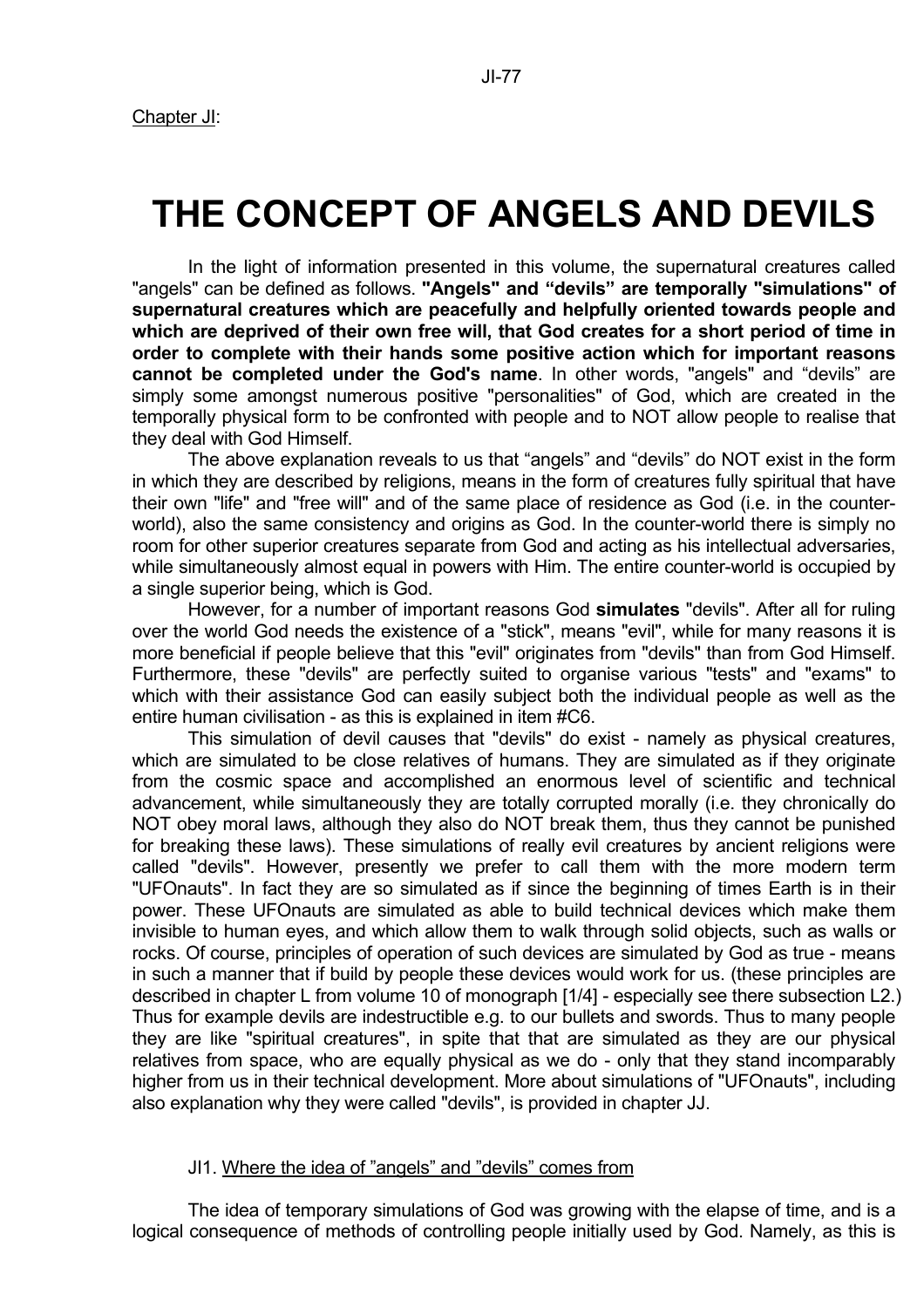clearly stated by the part of the Bible called the "Old Testament", initially God appeared amongst people in person in order to influence their behaviour. But He soon noticed that in some situations is highly desirable that for people appeared someone who behaves as if he is send by Him. In this way an idea of "angels" was born. Then it turned out, that such a supposed messenger of God sometimes must carry out a "dirty job". In this way the idea of "devils" was born.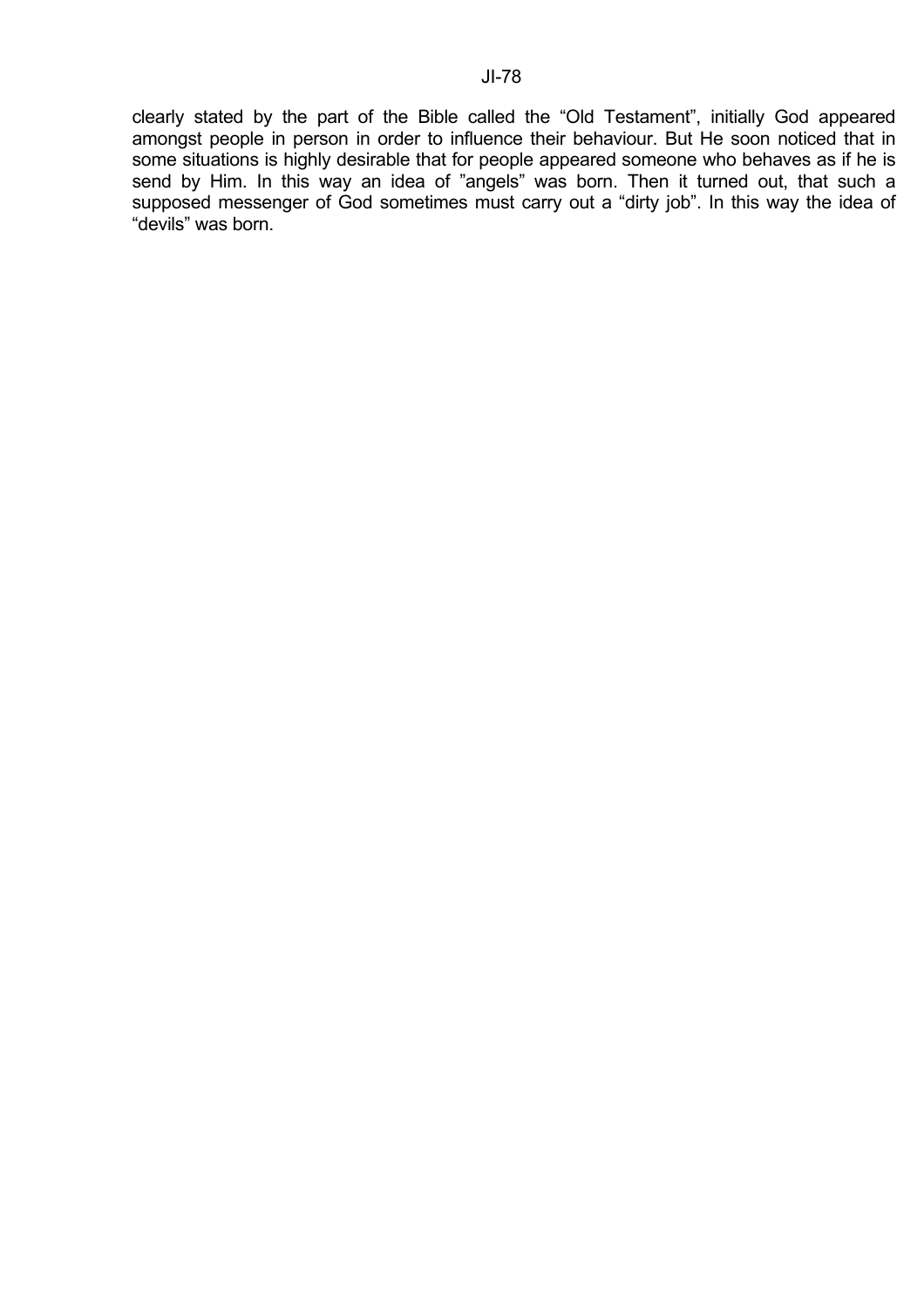#### **COSMIC RELATIVES OF PEOPLE - MEANS ANOTHER SIMULATION OF GOD**

 As it is explained above in subsection JA4.1, in very vital interest of God lies maintaining people in continuous uncertainty about the existence of God. So in order to keep people continually in this uncertainty, God developed and perpetually uses a whole range of various manners, ways, methods, tricks, etc. For example, God causes that after the birth, memories of our previous incarnations are blocked. Only very stubborn seekers of truth can later unblock these memories with the use of hypnosis. But even then their scepticism still forms barriers against recognising these memories for what they really are. God also so designed the human psychology, that everyone amongst us is especially untrusting and sceptical in all God's matters. Thus, a typical person would acquire the certainty of the existence of God only if he or she could see and touch God - of course, to NO living people God grants such a privilege.

 Amongst a huge number of methods, ways, means, tricks, etc., which God continually uses to keep people in the perpetual uncertainty about His own existence, one group of these is strictly linked to the topic of this volume. This is a wide use of "evil" by God, and His employment of "evil creatures". Namely, in order to be able to illustratively suggest to people, that God does NOT exist, in practically every area of life God noisily although anonymously (i.e. not under His own name) promotes the prevalence of "evil". Simultaneously, God also suppresses the emphasizing, and intentionally hides, all manifestations of a good and morality. Of course, God does all these in a way similar to an enthusiastic examiner, who uses various tricks and traps to check how well his students mastered a given subject area. Means, these people who allow to be misled by such noisy promotion and actually give out to temptations, God later mercilessly, and this time quietly, punish and persecute. In turn these ones who stand by morality and in the defence of good, God discretely and quietly rewards later.

 In this noisy utilisation of "evil" for hiding His own existence, very handy for God is the use of "simulation" of the existence and a secretive activity on the Earth, of "evil creatures" which in most ancient times were called "gods", later - although still in antiquity, were called "devils", while presently are called with the ultra-modern term "UFOnauts". After all, God is a master in "simulation". He continually creates and destroys thousands of stars and planets, and millions of human existences. Thus, for the use in such a simulation, God is able to design appropriately, then temporally create, human-like creatures (i.e. "UFOnauts") to which He transfers (i.e. "possesses") His own awareness. Then with hands of these creatures God can subject people to any manipulations, temptations, tests, and tricks - which lie in interest of goals and intentions of God. Finally, when these temporally created creatures fulfil their duties, God again destroys them. The use of these creatures has also this advantage, that everything that God does with their hands, appears as if it has NOTHING to do with God. So it works perfectly towards making impossible for people to gain a certainty about the existence of God.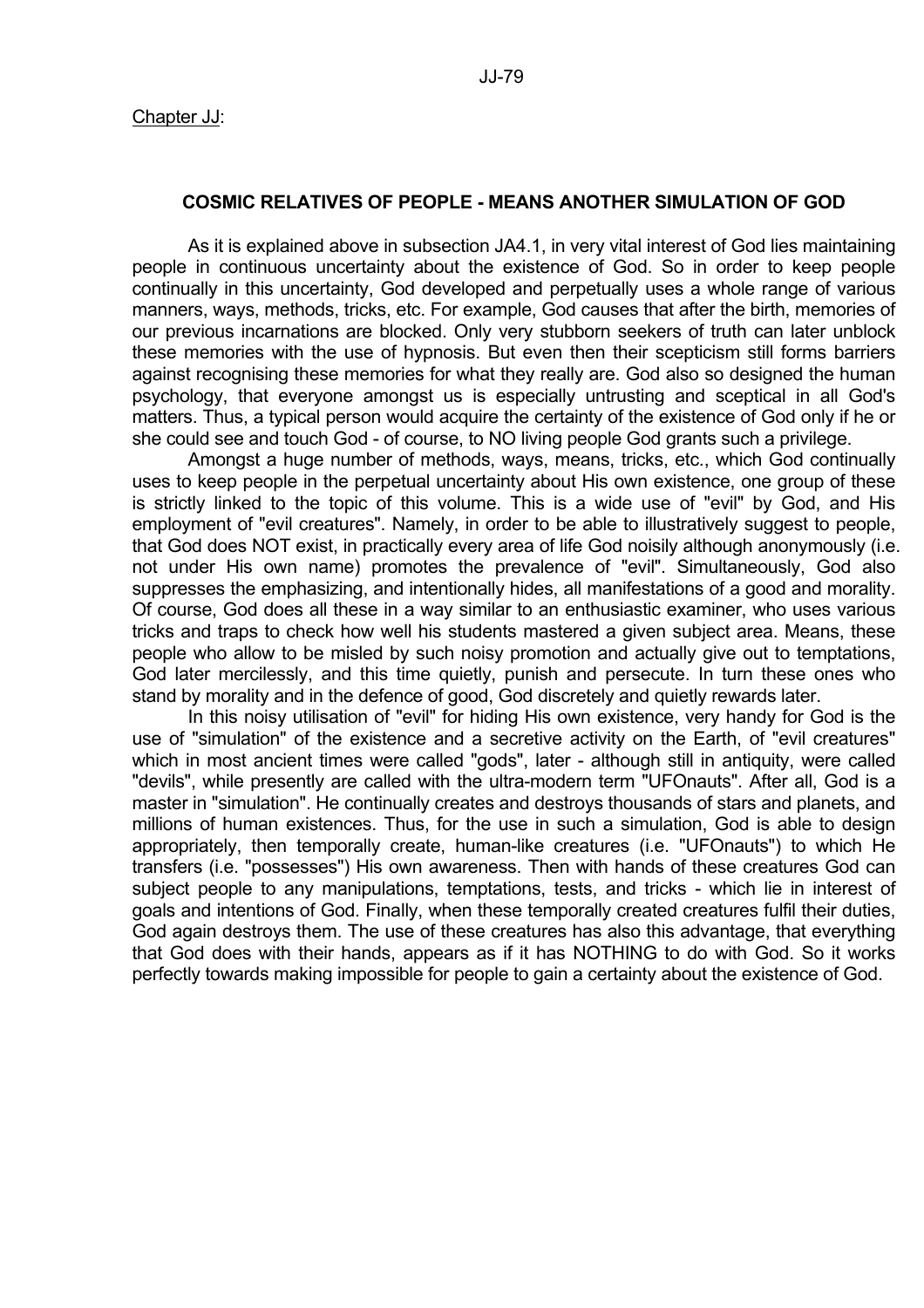# **GOD'S PROMOTION OF TOTALIZM AND PARASITISM**

 In the universe nothing happens (nor can happen) without the approval and silent support from the omnipotent God. After all, God controls the software time. So even if in the universe any events occur which would be against the God's will, then God still can shift time back, while in the new elapse of time do NOT allow these events to take place. The existence of such a method of correcting all errors and mistakes of the past through shifting time back, is explained more comprehensively in subsection JG5.1 from this volume. Of course, an event which in order to occur must also receive NOT only a silent support from God, but additionally His inspiration and help, was writing this chapter. This in turn immediately induces a question: "why God inspired and supported the writing of this chapter which explains to people that God created two opposite histories of the world, and that this true history is the one that is most thoroughly hidden?" After all, many people who are going to read this chapter may feel grudge towards God that He intentionally leads human scientists into a blunder through creating the "simulated history of the universe and man", which human scientists take for a true one. So it is worth to answer this question for a simple reason to understand that whatever God does, He always have very important reasons and goals regarding it. In case of inspiring this chapter, the main reason and goal is the need to induce in people thinking over and taking a stand in matters raised here. After all, we people are created by God to seek truth, while coming closer to truth always requires in-depth consideration of every matter from many points of view. The inspiring of this chapter has several further goals as well. For example, in eyes of God this chapter probably is to illustrate the "human" attributes of God, which in our mechanical prayers are revealed by words "on earth as in heaven", but the meaning of which truly understand only very sparse number of people. Furthermore, God clearly wishes to unteach us the to-date adherence to various fears (of the kind that with our search for truth we may commit a blasphemy), "taboo" (i.e. intentional silencing supposedly forbidden topics), or discriminations of selected topics because these could offend someone's authority. After all, if someone really tries to find a truth, then he or she must pursue this truth and seek it without adherence to any prejudices. God wants that all of us are devoted to search for truth and to adherence to truth. This is even expressed in the Bible authorised by God Himself - see John 4:23: "...the true worshippers shall worship the Father in spirit and in truth: for the Father seeketh such to worship him." After all, searching for truth is the requirement of our path to knowledge, and also the main criterion on the basis of which God judges all of us.

# JK1. Facts which confirm that God supports and tolerates the eventuation and development of totalizm

 Nothing happens in the entire universe without knowledge and approval from God. This in turn means, that in order totalizm could be born, and in order God allow totalizm to be disseminated over the world, for sure totalizm is tolerated and discretely supported by God. Unfortunately, it looks that totalizm was born in a wrong phase of God's experimentation with people. Namely, totalizm was created when according to explanations from subsection JF6 of this volume, God just carries out on the Earth "experiments with evilness and its consequences". Within this phase, all moral actions are openly and obviously punished by God, while they are rewarded only in a secretive and intangible manner. Therefore, in spite of a high morality and progressiveness of totalizm, this philosophy highly beneficial for people is openly persecuted, practically on almost all possible ways. For example, the creator of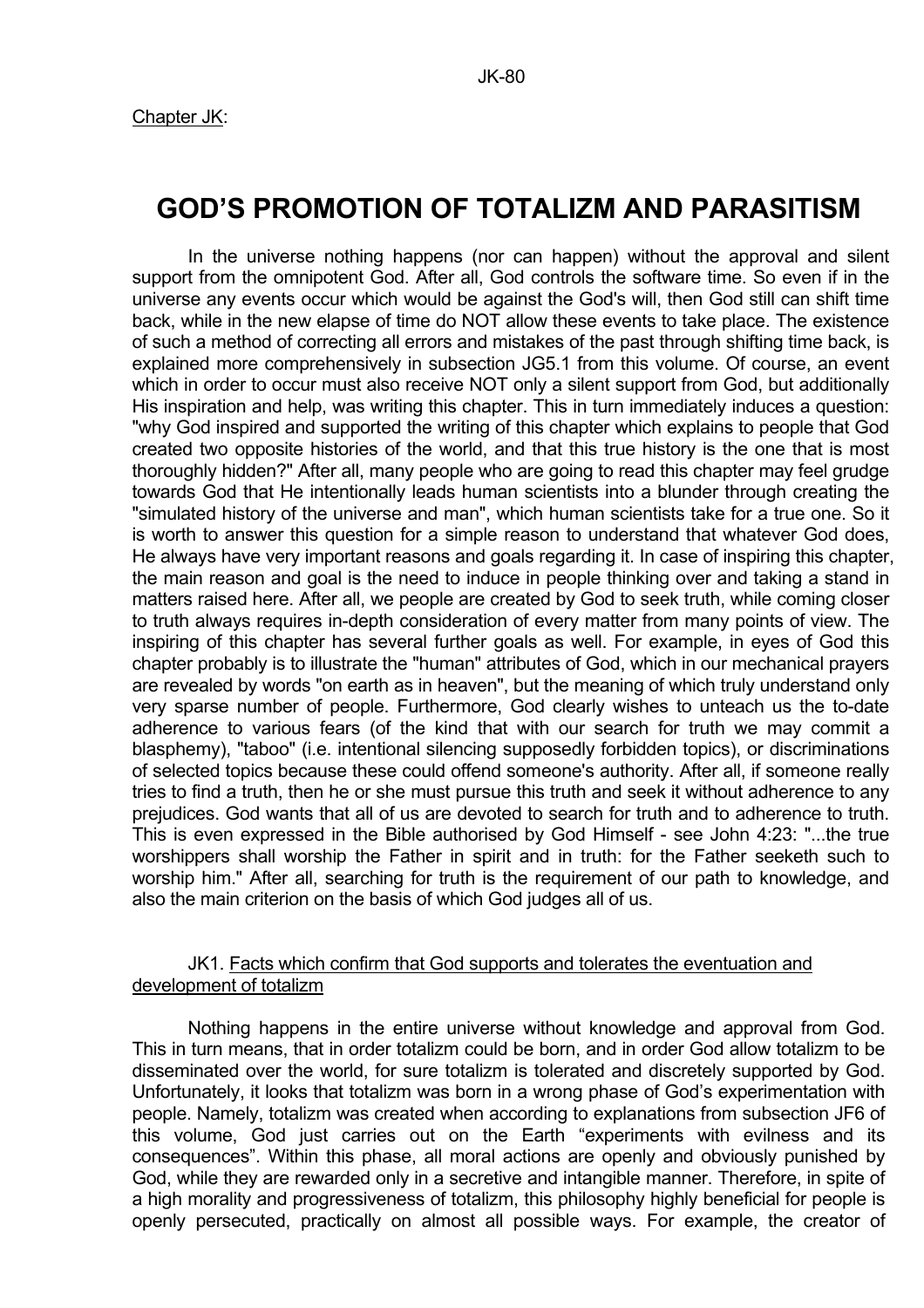totalizm (means myself) every now and again is subjected to assassination attempts, adherers of totalizm are persecuted while their lives become long sequences of difficulties and unemployment, internet web pages of totalizm are sabotaged, totalizm is continuously criticized and spitted in internet by some masked individuals mentioned in subsection JH5.2, etc., etc. In other words, God allows that the "spark of totalizm" just only smoulder, but He disallows totalizm to become an open and well visible fire.

#### JK2. Reasons and evidence of God's promotion of parasitism

 God has numerous reasons to openly support the development of parasitism and the spread of parasitic philosophy amongst people. Let us list here at least most vital amongst these reasons:

**Balancing the fear of punishments.** One amongst more vital reasons of open promotion of parasitism by God, is His effort to balance fear of punishments which always in the final count get people who practice the philosophy of parasitism. The punishing of people who give out to parasitism is obvious – if someone has open eyes and carefully watches of what takes place around. These punishments are also explained by numerous folklore proverbs, for example consider "God's mill grinds slow but sure", or "the pitcher goes so often to the well that it is broken at last", and many other similar proverbs. So in order still there were people who practice the philosophy of parasitism, God is forced to openly promote this philosophy amongst people.

**Creation of common examples how parasitic behaviours look like and what they cause.** Through open promotion of parasitism God probably ties also make available for inspection by everyone well-visible examples for illustrating how exactly people behave when they practice parasitism, what such people do to others, what are consequences of their actions, and also what finally happens to them.

**Accumulation of empirical experiences about evilness and its consequences**. The only rational justification of the open promotion of parasitism by God, is the carrying out by God experimentation on people concerning evilness and its consequences – as described in subsection JF6 of this volume. Only this justification fits both to the role of people in plans of God, as well as it simultaneously is confirmed by the existing evidence. For example, because of the "young age of God" and still low level of knowledge and perfection of God that results from this age, God probably tries to accumulate experiences and knowledge about evilness – see subsection JF6 of this volume. Furthermore, experimentation with evilness on people can be carried out only when the humanity is still relatively young and inexperienced civilization – as presently is ours. In turn the justification for an open promotion of parasitism on the Earth by God decisively cannot be for example that God did NOT developed yet other, less for people unpleasant methods of accomplishing of all what is provided to people and to God by practitioners of parasitism. After all, such "better methods" even myself (means just a "microscopic ant" in comparison to the greatness of God) also was able to develop and even I intended to publish them here – if not events which I described in subsection JG5.1 of this volume.

 An open promotion of parasitism by God is manifested on every step we take and in a number of manners. An example of manifestation of it is social evil and injustice which in spite of thousands of years of teachings by various religions, still prevail on the Earth. In my opinion very thought-provoking example of [promotion of parasitic behaviour is described in the article "Queuing for life boats a Titanic mistake: study" from page A6 of the newspaper The New Zealand Herald, issue dated on Thursday, January 22, 2009. According to research of David Savage from the Queensland University of Technology, Australia, described in this article, when in 1912 the "Titanic" was sinking, then Americans had 8.5% greater chance of survival from the average chance, while British had 7% less chance of surviving than average one,

\* \* \*